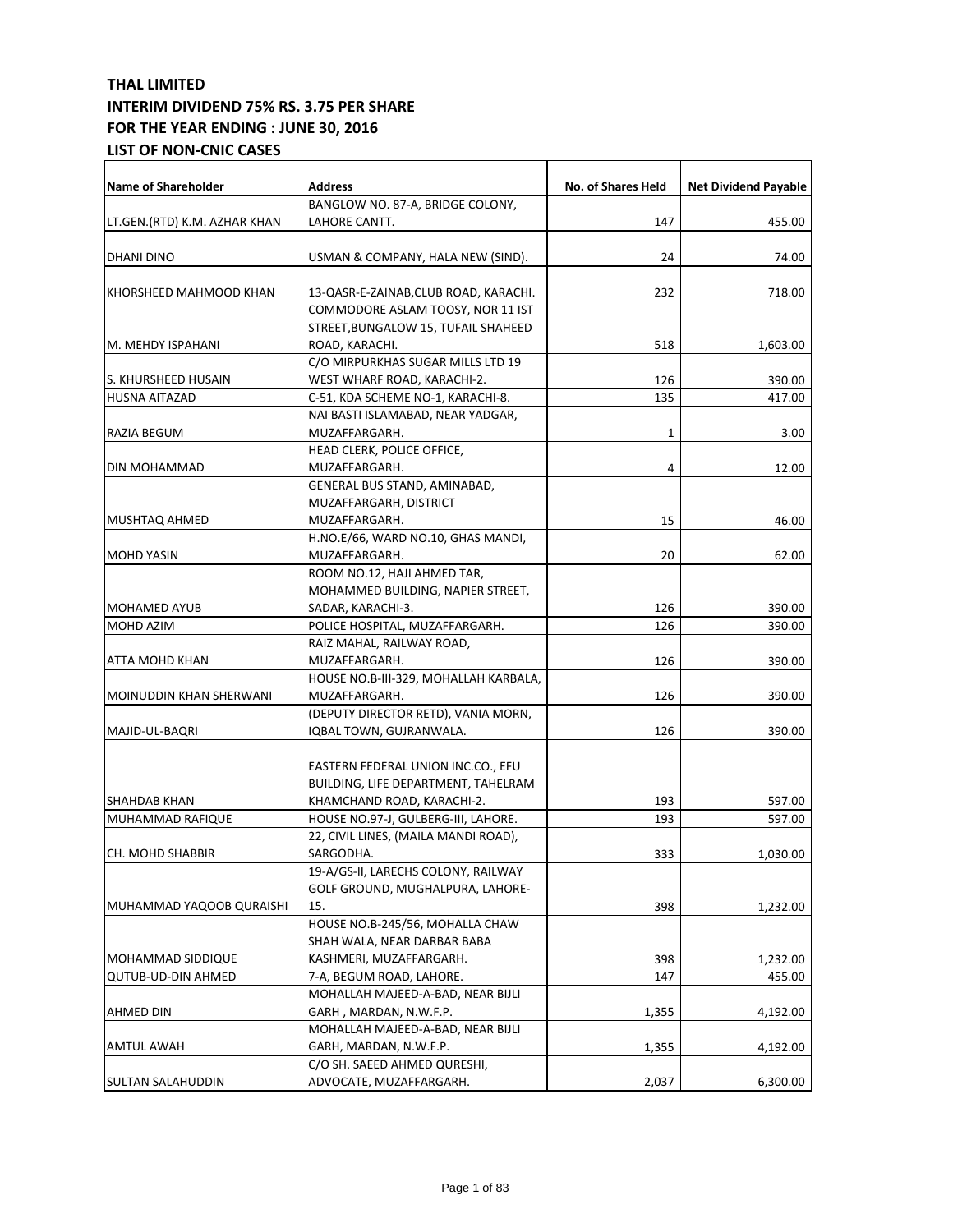| <b>Name of Shareholder</b> | <b>Address</b>                        | No. of Shares Held | <b>Net Dividend Payable</b> |
|----------------------------|---------------------------------------|--------------------|-----------------------------|
|                            | BUILDING NO.169, ROOM NO.I,           |                    |                             |
|                            | NAJMUDDIN STREET NANAKWARA,           |                    |                             |
| MOHAMMED SALEEM            | KARACHI.                              | 20                 | 62.00                       |
|                            | 21 LAKHANI MANSION, CHAND BIBI ROAD,  |                    |                             |
| MOHAMED SALIM              | NANAKWADA, KARACHI.                   | 20                 | 62.00                       |
|                            | 53-TENCH ROAD, CROWN MANZIL, OCTROI   |                    |                             |
| NAZAR MOHAMMAD MINHAS      | NO-22, RAWALPINDI.                    | 126                | 390.00                      |
| AHMED AZIZ FAROOQI         | .                                     | 2                  | 7.00                        |
| M.H. FARUQI                | .                                     | 2                  | 7.00                        |
|                            | FATMA MANZIL, A-229, BLOCK-L, NORTH   |                    |                             |
| SH. ISMAIL HUSAIN          | NAZIMABAD, KARACHI.                   | 2                  | 7.00                        |
|                            | FATMA MANZIL, A-229, BLOCK-L, NORTH   |                    |                             |
| <b>FATMA BIBI</b>          | NAZIMABAD, KARACHI.                   | 2                  | 7.00                        |
|                            | FATMA MANZIL, A-229, BLOCK-L, NORTH   |                    |                             |
| SH. ABDUL MAJEED           | NAZIMABAD, KARACHI.                   | 2                  | 7.00                        |
|                            | FATMA MANZIL, A-229, BLOCK-L, NORTH   |                    |                             |
| SH. ABDUL SAEED            | NAZIMABAD, KARACHI.                   | 2                  | 7.00                        |
|                            | FATMA MANZIL, A-229, BLOCK-L, NORTH   |                    |                             |
| AKHTAR HUSAIN              | NAZIMABAD, KARACHI.                   | 2                  | 7.00                        |
|                            | FATMA MANZIL, A-229, BLOCK-L, NORTH   |                    |                             |
| SHAHIDA BIBI               | NAZIMABAD, KARACHI.                   | 2                  | 7.00                        |
|                            | FATMA MANZIL, A-229, BLOCK-L, NORTH   |                    |                             |
| FARIDA BIBI                | NAZIMABAD, KARACHI.                   | 2                  | 7.00                        |
|                            | FATMA MANZIL, A-229, BLOCK-L, NORTH   |                    |                             |
| RASHIDA BIBI               | NAZIMABAD, KARACHI.                   | 2                  | 7.00                        |
|                            | FATMA MANZIL, A-229, BLOCK-L, NORTH   |                    |                             |
| ZAHIDA BIBI                | NAZIMABAD, KARACHI.                   | 2                  | 7.00                        |
|                            | FATMA MANZIL, A-229, BLOCK-L, NORTH   |                    |                             |
| <b>FAHMIDA BIBI</b>        | NAZIMABAD, KARACHI.                   | 2                  | 7.00                        |
|                            | 333/1, D.B.SABHA BLDG, NEAR JUBILEE   |                    |                             |
|                            | PHOTO STUDIO, BARNESS STREET,         |                    |                             |
| SH. MOHD HUSSAIN           | KARACHI.                              | 2                  | 7.00                        |
|                            | 333/1, D.B.SABHA BLDG, NEAR JUBILEE   |                    |                             |
|                            | PHOTO STUDIO, BARNESS STREET,         |                    |                             |
| SIRAJ AHMED                | KARACHI.                              | 2                  | 7.00                        |
|                            | 333/1, D.B. SABHA BUILDING, NEAR      |                    |                             |
|                            | JUBILEE PHOTO STUDIO, BARNESS STREET, |                    |                             |
| <b>BASHIR AHMED</b>        | KARACHI.                              | 2                  | 7.00                        |
|                            | 333/1, D.B. SABHA BUILDING, NEAR      |                    |                             |
|                            | JUBILEE PHOTO STUDIO, BARNESS STREET, |                    |                             |
| <b>NAZEER AHMED</b>        | KARACHI.                              | 2                  | 7.00                        |
|                            | 333/1, D.B. SABHA BUILDING, NEAR      |                    |                             |
|                            | JUBILEE PHOTO STUDIO, BARNESS STREET, |                    |                             |
| SH. AKBAR ALI              | KARACHI.                              | 2                  | 7.00                        |
|                            | VILLAGE ALAMPUR, P.O. SAWE TEHSIL,    |                    |                             |
| MOHD YAMIN KHAN            | DISTT:MULTAN.                         | 126                | 390.00                      |
|                            | C-8, CUTCHI MEMON CO-OPERATIVE        |                    |                             |
|                            | HOUSING SOCIETY, BLOCK IV&V,          |                    |                             |
| RABIA BAI                  | K.D.A.SCEHME NO-7, KARACHI.           | 524                | 1,621.00                    |
|                            | H.NO.759, W.NO.9, ST. NO.1, OPP:      |                    |                             |
|                            | GOVT.GIRLS HIGH SCHOOL-1, ABDALI      |                    |                             |
| SHAIKH MOHAMMED SIDIQ      | ROAD, MULTAN CITY.                    | 2,037              | 6,302.00                    |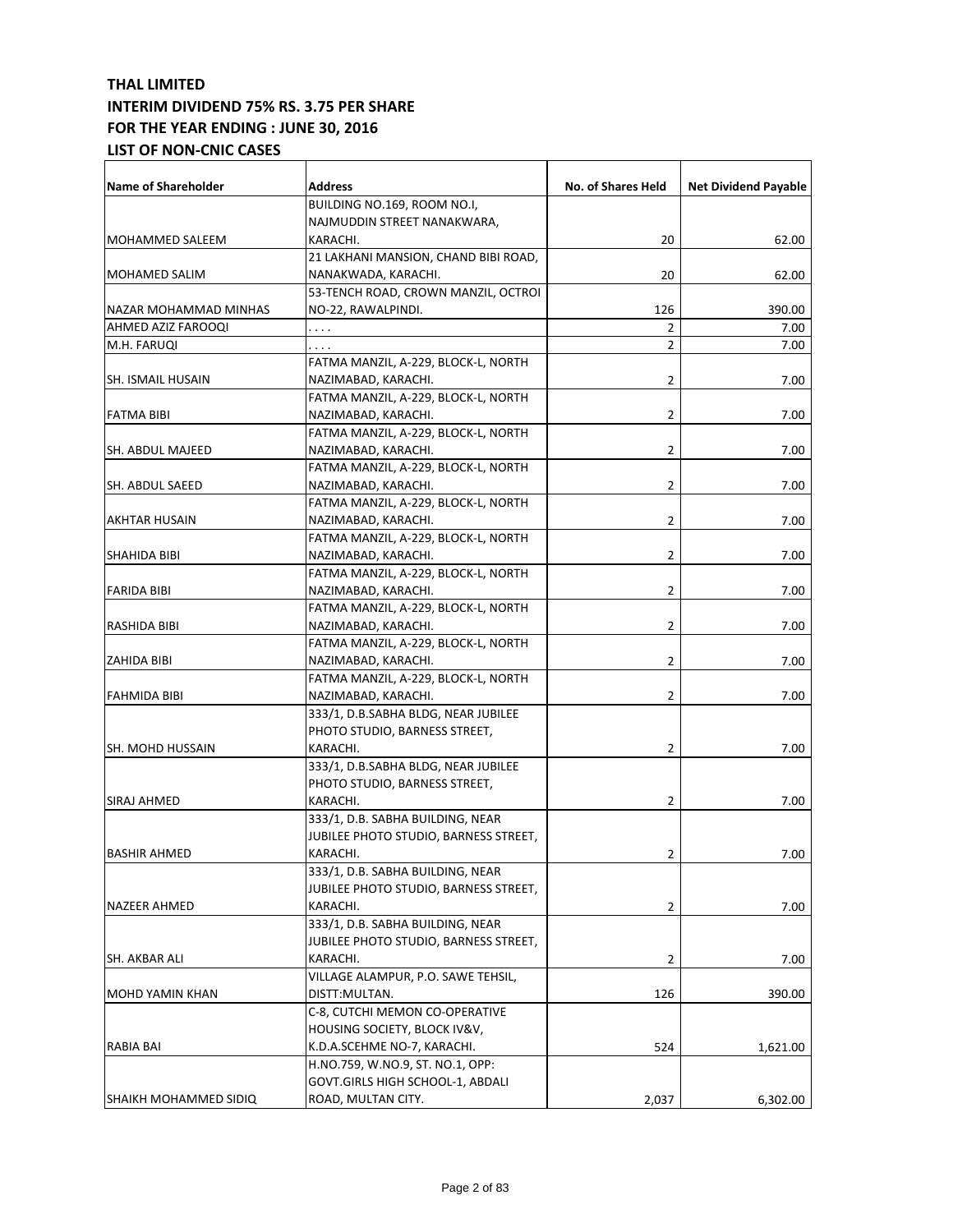| C/O TROPICAL WOOD PRODUCTS LTD SHOP<br>NO.6-7, PANJETANI HOUSE, KAKA ST, OFF:<br>SIDIQUE WAHAB RD TIMBER MARKET,<br><b>JIMBU BAI</b><br>KARACHI.<br>3,405<br>C-8, CUTCHI MEMON COOP. H. SOCIETY,<br>BLOCK IV & V, K.D.A. SCHEME NO.7,<br><b>ABDUL GAFOOR</b><br>KARACHI.<br>1,329<br>C/O INVESTMENT CORP. OF PAK.<br>NATIONAL BANK OF PAKISTAN BLDG I.I.<br>CHUNDRIGAR ROAD, P.O. BOX 5410,<br>28<br>KARACHI.<br>SAIYED KHALID AZIZ REZVI<br>55. HAMIDA HOUSE, LANE NO. 3,<br>398<br><b>SHAIKH ATTAULLAH</b><br>GULISTAN COLONY, RAWALPINDI CANTT.<br>34/3, MUSLIM LEAGUE QUARTER,<br><b>ABRAR SIDDIQ</b><br>NAZIMABAD, KARACHI.<br>2<br><b>ASSTT.PUBLIC RELATION OFFICER,</b><br>MINISTRY OF INFORMATION &<br>BROADCASTING, PAK SECT-III, JAIL ROAD,<br>2<br>M.A. HALIM<br>RAWALPINDI.<br>EDITOR, DAILY BUSINESS RECORDER,<br>MOHAMMED AHMED ZUBERI<br>DEEPCHAND OJHA ROAD, KARACHI-5.<br>2<br>56, KATRAK BLOCKS, PARSI COLONY,<br>Z.S. DAVER<br>KARACHI-3.<br>173<br>129, JACOB ROAD, NEAR BURT INSTITUTE,<br>RAILWAY COLONY, LAHORE.<br>20<br>MOHAMMAD ASIF<br>HOUSE NO.7/A, PRAIM NAGAR, C/O SH.<br>AZIZ ALI, (RETD. SUB-INSPECTOR POLICE),<br>LAHORE.<br><b>MOHAMMAD NAEEM</b><br>20<br>C/O SAFDAD BOOK DEPOT, BANK ROAD,<br>20<br>HAGRO (W.PAK).<br>SAFDAR ALI<br>228/A, GHADIALY BLDG., OPP: EMPRESS<br>MARKET, KARACHI-3.<br>126<br><b>BADRUL HODA</b> | <b>Name of Shareholder</b> | <b>Address</b> | No. of Shares Held | <b>Net Dividend Payable</b> |
|----------------------------------------------------------------------------------------------------------------------------------------------------------------------------------------------------------------------------------------------------------------------------------------------------------------------------------------------------------------------------------------------------------------------------------------------------------------------------------------------------------------------------------------------------------------------------------------------------------------------------------------------------------------------------------------------------------------------------------------------------------------------------------------------------------------------------------------------------------------------------------------------------------------------------------------------------------------------------------------------------------------------------------------------------------------------------------------------------------------------------------------------------------------------------------------------------------------------------------------------------------------------------------------------------------------------------------------------------------------|----------------------------|----------------|--------------------|-----------------------------|
|                                                                                                                                                                                                                                                                                                                                                                                                                                                                                                                                                                                                                                                                                                                                                                                                                                                                                                                                                                                                                                                                                                                                                                                                                                                                                                                                                                |                            |                |                    |                             |
|                                                                                                                                                                                                                                                                                                                                                                                                                                                                                                                                                                                                                                                                                                                                                                                                                                                                                                                                                                                                                                                                                                                                                                                                                                                                                                                                                                |                            |                |                    |                             |
|                                                                                                                                                                                                                                                                                                                                                                                                                                                                                                                                                                                                                                                                                                                                                                                                                                                                                                                                                                                                                                                                                                                                                                                                                                                                                                                                                                |                            |                |                    |                             |
|                                                                                                                                                                                                                                                                                                                                                                                                                                                                                                                                                                                                                                                                                                                                                                                                                                                                                                                                                                                                                                                                                                                                                                                                                                                                                                                                                                |                            |                |                    | 10,534.00                   |
|                                                                                                                                                                                                                                                                                                                                                                                                                                                                                                                                                                                                                                                                                                                                                                                                                                                                                                                                                                                                                                                                                                                                                                                                                                                                                                                                                                |                            |                |                    |                             |
|                                                                                                                                                                                                                                                                                                                                                                                                                                                                                                                                                                                                                                                                                                                                                                                                                                                                                                                                                                                                                                                                                                                                                                                                                                                                                                                                                                |                            |                |                    |                             |
|                                                                                                                                                                                                                                                                                                                                                                                                                                                                                                                                                                                                                                                                                                                                                                                                                                                                                                                                                                                                                                                                                                                                                                                                                                                                                                                                                                |                            |                |                    | 4,112.00                    |
|                                                                                                                                                                                                                                                                                                                                                                                                                                                                                                                                                                                                                                                                                                                                                                                                                                                                                                                                                                                                                                                                                                                                                                                                                                                                                                                                                                |                            |                |                    |                             |
|                                                                                                                                                                                                                                                                                                                                                                                                                                                                                                                                                                                                                                                                                                                                                                                                                                                                                                                                                                                                                                                                                                                                                                                                                                                                                                                                                                |                            |                |                    |                             |
|                                                                                                                                                                                                                                                                                                                                                                                                                                                                                                                                                                                                                                                                                                                                                                                                                                                                                                                                                                                                                                                                                                                                                                                                                                                                                                                                                                |                            |                |                    |                             |
|                                                                                                                                                                                                                                                                                                                                                                                                                                                                                                                                                                                                                                                                                                                                                                                                                                                                                                                                                                                                                                                                                                                                                                                                                                                                                                                                                                |                            |                |                    | 87.00                       |
|                                                                                                                                                                                                                                                                                                                                                                                                                                                                                                                                                                                                                                                                                                                                                                                                                                                                                                                                                                                                                                                                                                                                                                                                                                                                                                                                                                |                            |                |                    |                             |
|                                                                                                                                                                                                                                                                                                                                                                                                                                                                                                                                                                                                                                                                                                                                                                                                                                                                                                                                                                                                                                                                                                                                                                                                                                                                                                                                                                |                            |                |                    |                             |
|                                                                                                                                                                                                                                                                                                                                                                                                                                                                                                                                                                                                                                                                                                                                                                                                                                                                                                                                                                                                                                                                                                                                                                                                                                                                                                                                                                |                            |                |                    | 1,232.00                    |
|                                                                                                                                                                                                                                                                                                                                                                                                                                                                                                                                                                                                                                                                                                                                                                                                                                                                                                                                                                                                                                                                                                                                                                                                                                                                                                                                                                |                            |                |                    |                             |
|                                                                                                                                                                                                                                                                                                                                                                                                                                                                                                                                                                                                                                                                                                                                                                                                                                                                                                                                                                                                                                                                                                                                                                                                                                                                                                                                                                |                            |                |                    | 7.00                        |
|                                                                                                                                                                                                                                                                                                                                                                                                                                                                                                                                                                                                                                                                                                                                                                                                                                                                                                                                                                                                                                                                                                                                                                                                                                                                                                                                                                |                            |                |                    |                             |
|                                                                                                                                                                                                                                                                                                                                                                                                                                                                                                                                                                                                                                                                                                                                                                                                                                                                                                                                                                                                                                                                                                                                                                                                                                                                                                                                                                |                            |                |                    |                             |
|                                                                                                                                                                                                                                                                                                                                                                                                                                                                                                                                                                                                                                                                                                                                                                                                                                                                                                                                                                                                                                                                                                                                                                                                                                                                                                                                                                |                            |                |                    |                             |
|                                                                                                                                                                                                                                                                                                                                                                                                                                                                                                                                                                                                                                                                                                                                                                                                                                                                                                                                                                                                                                                                                                                                                                                                                                                                                                                                                                |                            |                |                    | 7.00                        |
|                                                                                                                                                                                                                                                                                                                                                                                                                                                                                                                                                                                                                                                                                                                                                                                                                                                                                                                                                                                                                                                                                                                                                                                                                                                                                                                                                                |                            |                |                    |                             |
|                                                                                                                                                                                                                                                                                                                                                                                                                                                                                                                                                                                                                                                                                                                                                                                                                                                                                                                                                                                                                                                                                                                                                                                                                                                                                                                                                                |                            |                |                    | 7.00                        |
|                                                                                                                                                                                                                                                                                                                                                                                                                                                                                                                                                                                                                                                                                                                                                                                                                                                                                                                                                                                                                                                                                                                                                                                                                                                                                                                                                                |                            |                |                    |                             |
|                                                                                                                                                                                                                                                                                                                                                                                                                                                                                                                                                                                                                                                                                                                                                                                                                                                                                                                                                                                                                                                                                                                                                                                                                                                                                                                                                                |                            |                |                    | 535.00                      |
|                                                                                                                                                                                                                                                                                                                                                                                                                                                                                                                                                                                                                                                                                                                                                                                                                                                                                                                                                                                                                                                                                                                                                                                                                                                                                                                                                                |                            |                |                    |                             |
|                                                                                                                                                                                                                                                                                                                                                                                                                                                                                                                                                                                                                                                                                                                                                                                                                                                                                                                                                                                                                                                                                                                                                                                                                                                                                                                                                                |                            |                |                    |                             |
|                                                                                                                                                                                                                                                                                                                                                                                                                                                                                                                                                                                                                                                                                                                                                                                                                                                                                                                                                                                                                                                                                                                                                                                                                                                                                                                                                                |                            |                |                    | 62.00                       |
|                                                                                                                                                                                                                                                                                                                                                                                                                                                                                                                                                                                                                                                                                                                                                                                                                                                                                                                                                                                                                                                                                                                                                                                                                                                                                                                                                                |                            |                |                    |                             |
|                                                                                                                                                                                                                                                                                                                                                                                                                                                                                                                                                                                                                                                                                                                                                                                                                                                                                                                                                                                                                                                                                                                                                                                                                                                                                                                                                                |                            |                |                    |                             |
|                                                                                                                                                                                                                                                                                                                                                                                                                                                                                                                                                                                                                                                                                                                                                                                                                                                                                                                                                                                                                                                                                                                                                                                                                                                                                                                                                                |                            |                |                    | 62.00                       |
|                                                                                                                                                                                                                                                                                                                                                                                                                                                                                                                                                                                                                                                                                                                                                                                                                                                                                                                                                                                                                                                                                                                                                                                                                                                                                                                                                                |                            |                |                    |                             |
|                                                                                                                                                                                                                                                                                                                                                                                                                                                                                                                                                                                                                                                                                                                                                                                                                                                                                                                                                                                                                                                                                                                                                                                                                                                                                                                                                                |                            |                |                    | 62.00                       |
|                                                                                                                                                                                                                                                                                                                                                                                                                                                                                                                                                                                                                                                                                                                                                                                                                                                                                                                                                                                                                                                                                                                                                                                                                                                                                                                                                                |                            |                |                    |                             |
|                                                                                                                                                                                                                                                                                                                                                                                                                                                                                                                                                                                                                                                                                                                                                                                                                                                                                                                                                                                                                                                                                                                                                                                                                                                                                                                                                                |                            |                |                    | 390.00                      |
| KHAWAJA AGENCY, SHAHI BAZAR,                                                                                                                                                                                                                                                                                                                                                                                                                                                                                                                                                                                                                                                                                                                                                                                                                                                                                                                                                                                                                                                                                                                                                                                                                                                                                                                                   |                            |                |                    |                             |
| 15<br>JACOBABAD.<br>MOHD ARIF ZAIDI                                                                                                                                                                                                                                                                                                                                                                                                                                                                                                                                                                                                                                                                                                                                                                                                                                                                                                                                                                                                                                                                                                                                                                                                                                                                                                                            |                            |                |                    | 46.00                       |
| C/41, CUTCHI MEMON SOCIETY, NEAR                                                                                                                                                                                                                                                                                                                                                                                                                                                                                                                                                                                                                                                                                                                                                                                                                                                                                                                                                                                                                                                                                                                                                                                                                                                                                                                               |                            |                |                    |                             |
| BAHADURABAD, KARACHI-74800<br>145<br>USMAN NALIYAWALA                                                                                                                                                                                                                                                                                                                                                                                                                                                                                                                                                                                                                                                                                                                                                                                                                                                                                                                                                                                                                                                                                                                                                                                                                                                                                                          |                            |                |                    | 449.00                      |
| 355, KANDAWALLA ROAD, CINCINATUS                                                                                                                                                                                                                                                                                                                                                                                                                                                                                                                                                                                                                                                                                                                                                                                                                                                                                                                                                                                                                                                                                                                                                                                                                                                                                                                               |                            |                |                    |                             |
| TOWN, KARACHI-5.<br>524<br>SEBASTIAN XAVIER MONTEIRO                                                                                                                                                                                                                                                                                                                                                                                                                                                                                                                                                                                                                                                                                                                                                                                                                                                                                                                                                                                                                                                                                                                                                                                                                                                                                                           |                            |                |                    | 1,621.00                    |
| MOHAMED AMIN<br>STATION ROAD, TANDO ADAM.<br>669                                                                                                                                                                                                                                                                                                                                                                                                                                                                                                                                                                                                                                                                                                                                                                                                                                                                                                                                                                                                                                                                                                                                                                                                                                                                                                               |                            |                |                    | 2,070.00                    |
| AKHWAT CLOTH HOUSE, MUSLIM BAZAR,                                                                                                                                                                                                                                                                                                                                                                                                                                                                                                                                                                                                                                                                                                                                                                                                                                                                                                                                                                                                                                                                                                                                                                                                                                                                                                                              |                            |                |                    |                             |
| M. GHULAM YAYA BAZAZ<br>TEXILA, DISTT: RAWALPINDI.<br>669                                                                                                                                                                                                                                                                                                                                                                                                                                                                                                                                                                                                                                                                                                                                                                                                                                                                                                                                                                                                                                                                                                                                                                                                                                                                                                      |                            |                |                    | 2,070.00                    |
| H.NO. 1735/807, NEW ANJAM COLONY,                                                                                                                                                                                                                                                                                                                                                                                                                                                                                                                                                                                                                                                                                                                                                                                                                                                                                                                                                                                                                                                                                                                                                                                                                                                                                                                              |                            |                |                    |                             |
| BALADIA TOWN, KARACHI.<br>564<br>DAWOOD KHAN PATHAN                                                                                                                                                                                                                                                                                                                                                                                                                                                                                                                                                                                                                                                                                                                                                                                                                                                                                                                                                                                                                                                                                                                                                                                                                                                                                                            |                            |                |                    | 1,745.00                    |
| JAMSHED BAGH, OPP: HOLY FAMILY                                                                                                                                                                                                                                                                                                                                                                                                                                                                                                                                                                                                                                                                                                                                                                                                                                                                                                                                                                                                                                                                                                                                                                                                                                                                                                                                 |                            |                |                    |                             |
| HOSPITAL, 1ST FLOOR, FLAT NO. 7, SOLDIER                                                                                                                                                                                                                                                                                                                                                                                                                                                                                                                                                                                                                                                                                                                                                                                                                                                                                                                                                                                                                                                                                                                                                                                                                                                                                                                       |                            |                |                    |                             |
| BAZAR ROAD, KARACHI-3.<br>3,405<br>THRITY JAMSHEDJI SIDHWA                                                                                                                                                                                                                                                                                                                                                                                                                                                                                                                                                                                                                                                                                                                                                                                                                                                                                                                                                                                                                                                                                                                                                                                                                                                                                                     |                            |                |                    | 10,534.00                   |
| RAZA MOHAMMAD<br>F336-337, JEHANGIR WEST, KARACHI-5.<br>$\mathbf{1}$                                                                                                                                                                                                                                                                                                                                                                                                                                                                                                                                                                                                                                                                                                                                                                                                                                                                                                                                                                                                                                                                                                                                                                                                                                                                                           |                            |                |                    | 3.00                        |
| 13, JOOMA ARBI BLDG., JAFFER FADOO                                                                                                                                                                                                                                                                                                                                                                                                                                                                                                                                                                                                                                                                                                                                                                                                                                                                                                                                                                                                                                                                                                                                                                                                                                                                                                                             |                            |                |                    |                             |
| <b>HUSEIN JUSAB</b><br>ROAD, KHARADHAR, KARACHI.<br>1                                                                                                                                                                                                                                                                                                                                                                                                                                                                                                                                                                                                                                                                                                                                                                                                                                                                                                                                                                                                                                                                                                                                                                                                                                                                                                          |                            |                |                    | 3.00                        |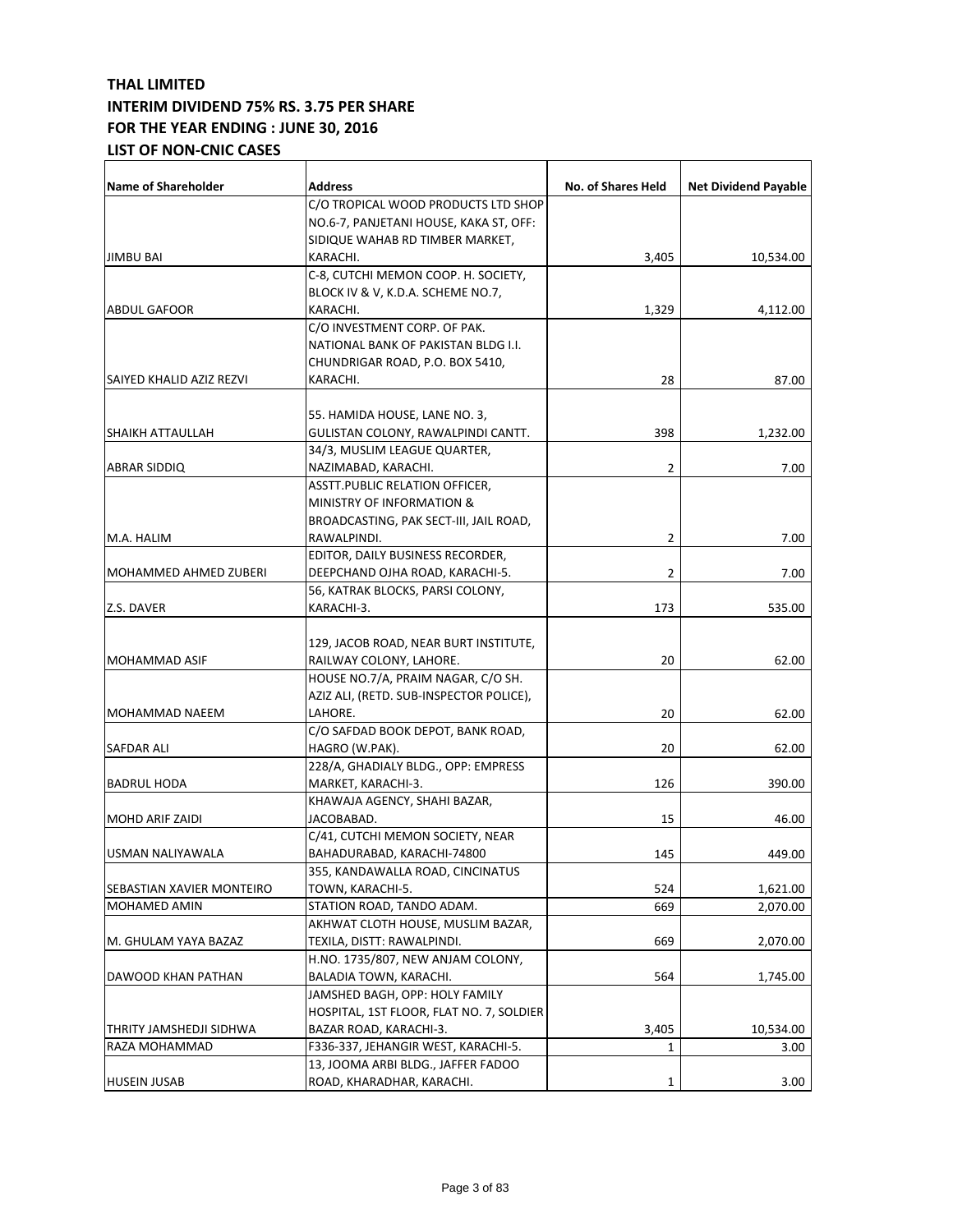| <b>Name of Shareholder</b>   | <b>Address</b>                         | No. of Shares Held | <b>Net Dividend Payable</b> |
|------------------------------|----------------------------------------|--------------------|-----------------------------|
|                              | C/O. DAWOOD COTTON MILLS LTD.,         |                    |                             |
|                              | (SHARES SECTION), P.O. BOX 4951,       |                    |                             |
|                              |                                        |                    |                             |
| A. GHAFFAR                   | KARACHI-2.                             | 1                  | 3.00                        |
|                              | QUARTER NO. 2, BLOCK 91-11-G, NEW      |                    |                             |
| A. KADER MALIK               | KARACHI NO. 36, KARACHI.               | 1                  | 3.00                        |
|                              | QUARTER NO. 2, BLOCK 91-11-G, NEW      |                    |                             |
| <b>MOHD YAKOOB</b>           | KARACHI NO. 36, KARACHI.               | 1                  | 3.00                        |
|                              | O.T. 3/25/26, 3RD FLOOR, HAJI YOUSUF   |                    |                             |
|                              | HASAN BLDG., KADAN STREET GOWGALI,     |                    |                             |
| A. RAZZAK                    | MITHADAR, KARACHI.                     | 1                  | 3.00                        |
| <b>IMRAN RASHID</b>          | 14, ALI MANZIL, BOMBAY BAZAR, KARACHI. | 1                  | 3.00                        |
|                              |                                        |                    |                             |
| SAFIA SULTANA ABDUL RASHID   | 14, ALI MANZIL, BOMBAY BAZAR, KARACHI. | 1                  | 3.00                        |
|                              |                                        |                    |                             |
| <b>ASIF RASHID</b>           | 14, ALI MANZIL, BOMBAY BAZAR, KARACHI. | 1                  | 3.00                        |
| JAVED IQBAL                  |                                        | 1                  |                             |
|                              | 14, ALI MANZIL, BOMBAY BAZAR, KARACHI. |                    | 3.00                        |
| <b>GHULAM AKBAR CHANDIA</b>  | MUHALLA PIPLEWALA, MUZAFFARGARH.       | 1                  | 3.00                        |
|                              |                                        |                    |                             |
| HAFEEZULLAH                  | MUHALLA PIPLEWALA, MUZAFFARGARH.       | 1                  | 3.00                        |
|                              |                                        |                    |                             |
| <b>GHULAM YOUSUF CHANDIA</b> | MUHALLA PIPLEWALA, MUZAFFARGARH.       | 1                  | 3.00                        |
| GHULAM RABBANI CHANDIA       | MUHALLA PIPLEWALA, MUZAFFARGARH.       | 1                  | 3.00                        |
|                              |                                        |                    |                             |
|                              | B-14, AMEENA SQUARE, 511/1/2, NAZARUL  |                    |                             |
| MOOSA MOHD                   | ISLAM ROAD, GARDEN EAST, KARACHI-5.    | 2                  | 7.00                        |
|                              | 3/9, SAEEDA MANSION, KAZI KHUDA BUX    |                    |                             |
| <b>ZAKARIA</b>               | ROAD, A.M.I., KARACHI.                 | 2                  | 7.00                        |
|                              |                                        |                    |                             |
| ATTA ELAHI CHANDIA           | MUHALLA PIPLEWALA, MUZAFFARGARH.       | 2                  | 7.00                        |
|                              |                                        |                    |                             |
|                              | MAUZA BHUTTA PUR, CHA NAWAN WEST,      |                    |                             |
| FAIZ BAKSH CHONIA            | P.O. BOX BHUTTAPUR, MUZZAFFARGARH.     | 2                  | 7.00                        |
|                              | HOUSE B/83, WARD NO. 8,                |                    |                             |
| <b>SYED MOHAMMAD BAQIR</b>   | MUZAFFARGARH.                          | 2                  | 7.00                        |
|                              | CASTE CHANDIA BALOCH, NEAR OLD         |                    |                             |
|                              | HOSPITAL, MOHALLA PIPLEWALA,           |                    |                             |
| MOHD IQBAL KHAN              | MUZAFFARGARH.                          | 2                  | 7.00                        |
|                              | CHAH NASIRWALA, WARD NO.1,             |                    |                             |
| EASAN KHAN                   | MUZAFFARGARH.                          | 2                  | 7.00                        |
|                              |                                        |                    |                             |
| <b>GHULAM RASOOL</b>         | MUHALLA PIPLEWALA, MUZAFFARGARH.       | 4                  | 12.00                       |
|                              | FLAT NO.3, SHABANAM MARKET 3-E, II,    |                    |                             |
| <b>GHULAM ABBAS</b>          | NAZIMABAD, KARACHI-18.                 | 20                 | 62.00                       |
|                              | FLAT NO.3, SHABNAM MARKET, 3-E-II,     |                    |                             |
| SHABBIR HUSAIN               | NAZIMABAD, KARACHI-18.                 | 20                 | 62.00                       |
|                              | FLAT NO.3, SHABANAM MARKET 3-E, II,    |                    |                             |
| <b>GHULAM HUSAIN</b>         | NAZIMABAD, KARACHI-18.                 | 20                 | 62.00                       |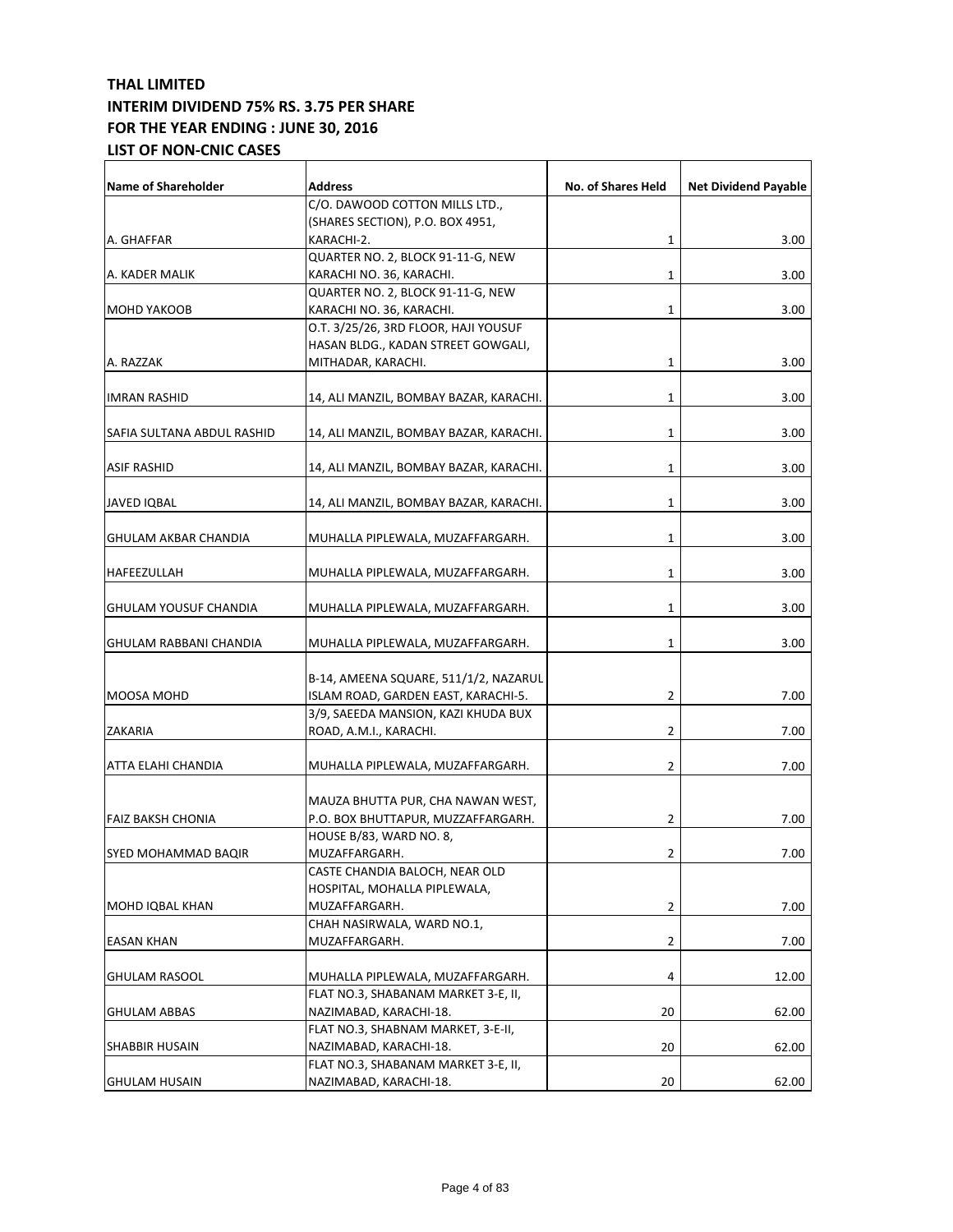| Name of Shareholder                                     | <b>Address</b>                                                   | No. of Shares Held | <b>Net Dividend Payable</b> |
|---------------------------------------------------------|------------------------------------------------------------------|--------------------|-----------------------------|
|                                                         | ROOM NO.47-48, 4TH FLOOR, KASSMANI                               |                    |                             |
|                                                         | TERRACE, KASSIM HAMIR STREET,                                    |                    |                             |
| THAWAR ALI DHARAMSI                                     | KHARADHER, KARACHI.                                              | 20                 | 62.00                       |
|                                                         | ROOM NO 47-48 4TH FLOOR KASSMANI                                 |                    |                             |
|                                                         | TERRACE KASSIM HAMIR STREET                                      |                    |                             |
| REHMAT BANO THAWAR ALI                                  | KHARADHER,KARACHI.                                               | 20                 | 62.00                       |
|                                                         | 67, SHERBANOO BAGH, GARDEN WEST,                                 |                    |                             |
| <b>GHULAM RAZA YOUSUF ALI</b>                           | KARACHI.                                                         | 20                 | 62.00                       |
|                                                         | 67, SHERBANOO BAGH, GARDEN WEST,                                 |                    |                             |
| YOUSUF ALI NOOR MOHD                                    | KARACHI-5.                                                       | 50                 | 155.00                      |
|                                                         | SUBZI FUROOSH, CHANDNI CHOK BAZAR,                               |                    |                             |
| NASIR-UD-DIN                                            | MUZAFFARGARH.                                                    | 20                 | 62.00                       |
|                                                         |                                                                  |                    |                             |
|                                                         |                                                                  |                    |                             |
|                                                         | C/O SHABBIR RADIO ELECTRIC SERVICE,                              |                    |                             |
|                                                         | SHOP NO.86, ALIDINA ALI MOHD ROAD,                               |                    |                             |
| <b>GHULAM HUSAIN F.KHOKHAWALA</b>                       | OFF: BUNDER ROAD, KARACHI.                                       | 40                 | 124.00                      |
|                                                         |                                                                  |                    |                             |
|                                                         | ROOM NO.14, 1ST FLOOR, HABIB HOUSE                               |                    |                             |
|                                                         | MOHAMMED IQBAL ABDUL SATTAR (CHAND BIBI ROAD, NANKWADA, KARACHI. | 1                  | 3.00                        |
|                                                         | ROOM NO.23, 2ND FLOOR, NADIA                                     |                    |                             |
|                                                         | TERRACE, OPP. RISALA POLICE STATION,                             |                    |                             |
| HAJI ABDUL GAFFAR ABDUL SATTAR   NISHTAR ROAD, KARACHI. |                                                                  | 80                 | 247.00                      |
|                                                         | 15, MAHAVIR MANSION, CHAGLA STREET,                              |                    |                             |
| <b>ABDUL KASIM</b>                                      | KHARADHAR, KARACHI.                                              | 59                 | 182.00                      |
|                                                         | 15, MAHAVIR MANSION, CHAGLA STREET,                              |                    |                             |
| <b>YUSUF ALI</b>                                        | KHARADHAR, KARACHI.                                              | 59                 | 182.00                      |
|                                                         | ABBASI STORE, TANK NO. 5, BOMBAY                                 |                    |                             |
| <b>ZAINAB</b>                                           | BAZAR, KHARADHAR, KARACHI-2.                                     | 59                 | 182.00                      |
|                                                         | ABBASI STORE, TANK NO. 5, BOMBAY                                 |                    |                             |
| <b>MOHAMED RAFIQ</b>                                    | BAZAR, KHARADHAR, KARACHI-2.                                     | 59                 | 182.00                      |
|                                                         | ABBASI STORE, TANK NO. 5, BOMBAY                                 |                    |                             |
| <b>FATIMA BAI</b>                                       | BAZAR, KHARADHAR, KARACHI-2.                                     | 59                 | 182.00                      |
|                                                         | ABBASI STORE, TANK NO. 5, BOMBAY                                 |                    |                             |
| ROSHAN BANOO                                            | BAZAR, KHARADHAR, KARACHI-2.                                     | 59                 | 182.00                      |
|                                                         | HOUSE NO. F/108, RAILWAY ROAD,                                   |                    |                             |
| M. MUZAFFAR ALI                                         | MUZAFFARGARH.                                                    | 59                 | 182.00                      |
|                                                         | MOHALLA VISHINPURA, HOUSE NO. C/237,                             |                    |                             |
| M. ABDUL GHAFUR                                         | MUZAFFARGARH.                                                    | 59                 | 182.00                      |
| HAKIM MUHAMMAD HANIF                                    | NEAR HABIB BANK, MUZAFFARGARH.                                   | 59                 | 182.00                      |
|                                                         |                                                                  |                    |                             |
|                                                         | MOHALLA QAYYUM NAGAR, NEAR KOTHI                                 |                    |                             |
| ABDUL QADIR                                             | SUPDT. POLICE, MUZAFFARGARH.                                     | 59                 | 182.00                      |
|                                                         | CHAH DOSAWALA, CIVIL LINE,                                       |                    |                             |
| ANWAR ALI                                               | MUZAFFARGARH.                                                    | 59                 | 182.00                      |
|                                                         | CHAH DOSAWALA, CIVIL LINE,                                       |                    |                             |
| MANAWAR ALI                                             | MUZAFFARGARH.                                                    | 59                 | 182.00                      |
|                                                         | HOUSE NO. C/137, BACK SIDE POLICE                                |                    |                             |
| RAMZAN ALI                                              | STATION, MUZAFFARGARH.                                           | 59                 | 182.00                      |
|                                                         |                                                                  |                    |                             |
|                                                         | ASSTT POST MASTER, FW 17/71, MOHALLA                             |                    |                             |
|                                                         | QUAIDABAD, NEAR JUTE MILLS, BASTI                                |                    |                             |
| AYAZ MAHMUD MALIK                                       | MEHRAN, MUZZAFFARGARH.                                           | 59                 | 182.00                      |
|                                                         |                                                                  |                    |                             |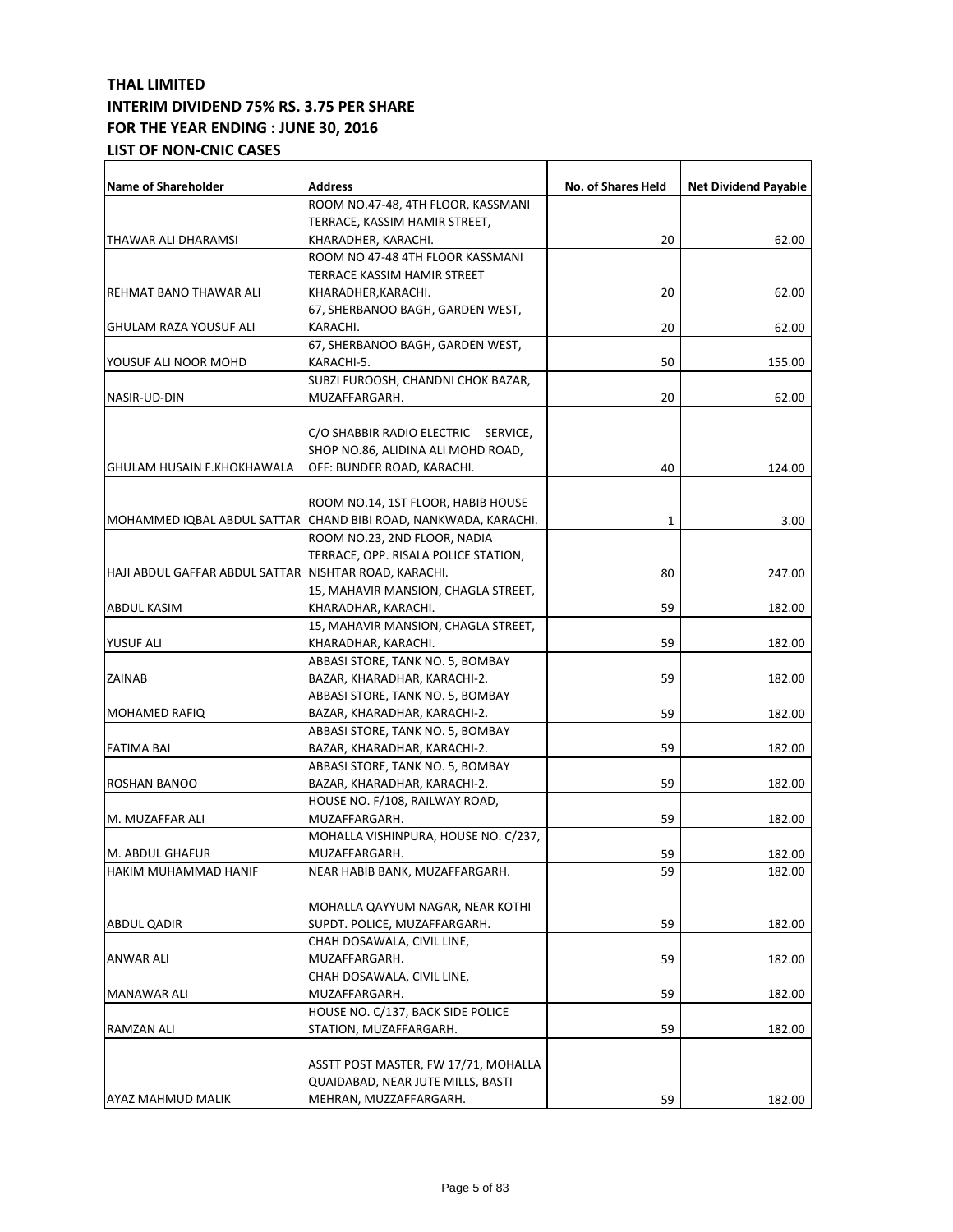| Name of Shareholder        | Address                               | No. of Shares Held | <b>Net Dividend Payable</b> |
|----------------------------|---------------------------------------|--------------------|-----------------------------|
|                            | HOUSE NO. F/108, RAILWAY ROAD,        |                    |                             |
| MOHD AMIN                  | MUZAFFARGARH.                         | 59                 | 182.00                      |
|                            | 12, PREM BHAWAN, A.M.I, FRERE ROAD,   |                    |                             |
| S. GHULAM HUSAIN           | KARACHI.                              | 126                | 390.00                      |
|                            | <b>COMPLAINT &amp; INVESTIGATION</b>  |                    |                             |
|                            | DIRECTORATE, ADBP, 3-C, CIVIC CENTRE, |                    |                             |
| KHALID HUSSAIN SIDDIQI     | RAMNA-7, ISLAMABAD.                   | 126                | 390.00                      |
|                            | C/O.MR. MOHD IQBAL LAKHANI HABIB      |                    |                             |
|                            | GENERAL LIMITED, UNITED BANK          |                    |                             |
|                            | BUILDING, I.I. CHUNDRIGAR ROAD,       |                    |                             |
| DAWOOD ALI JAFFER ALI      | KARACHI.                              | 15                 | 46.00                       |
|                            | HABIB GENERAL LIMITED, UNITED BANK    |                    |                             |
|                            | BUILDING, I.I. CHUNDRIGAR ROAD,       |                    |                             |
| MOHAMMAD IQBAL             | KARACHI.                              | 2                  | 7.00                        |
|                            | 882/35/B, MUGHAL-A-BAD, RAWALPINDI    |                    |                             |
| ABDUR RAZZAK MALIK         | CANTT,                                | 126                | 390.00                      |
|                            | SHAH MOHD & SONS, SHOPKEEPER          |                    |                             |
| MOHD RAMZAN                | CHOWK BAZAR, MUZAFFARGARH.            | 126                | 390.00                      |
|                            | CHOCK TIBA KHAYAN, SHOP NO. D-1,      |                    |                             |
| HAKEEM SYED MOHD SHARIFF   | MUZAFFARGARH.                         | 126                | 390.00                      |
| <b>BAQIR HUSSAIN</b>       | BASTI TALIRI, MUZAFFERGARH.           | 126                | 390.00                      |
| <b>MAHMUD KHAN</b>         | HOUSE NO. 252/C, MUZAFFERGARH.        | 126                | 390.00                      |
|                            | PROP. MAGSI RADIO SERVICE, MULTAN     |                    |                             |
| ZAFFER ABBAS KHAN          | ROAD, MUZAFFARGARH.                   | 126                | 390.00                      |
|                            | VILLAGE TALIRI, P. O. TALAI, TEHSIL   |                    |                             |
| <b>MALIK MURID HUSSAIN</b> | MUZAFFARGARH.                         | 126                | 390.00                      |
|                            | HOUSE NO.F/96, WARD NO. 7,            |                    |                             |
| <b>ALLA WALA</b>           | MUZAFFARGARH.                         | 126                | 390.00                      |
|                            | CHAK DOSWALA, CIVIL LINE,             |                    |                             |
| <b>ABDUL WAHID</b>         | MUZAFFERGARH.                         | 126                | 390.00                      |
|                            | CHAK DOSAWALA, CIVIL LINE,            |                    |                             |
| RAB NAWAZ                  | MUZAFFERGARH.                         | 126                | 390.00                      |
|                            | CHAK DOSAWALA, CIVIL LINE,            |                    |                             |
| HAQ NAWAZ                  | MUZAFFERGARH.                         | 126                | 390.00                      |
|                            | FRUIT MERCHANT, CHOWK BAZAR,          |                    |                             |
| JUMA KHAN                  | MUZAFFERGARH.                         | 126                | 390.00                      |
|                            | DIBBI HUSAIN-A-BAD, NEAR RAILWAY      |                    |                             |
| <b>GHULAM HUSAIN</b>       | GODOWN, MUZAFFERGARH.                 | 126                | 390.00                      |
|                            | HOUSE NO. F-333/3, RAILWAY ROAD,      |                    |                             |
| TAMEZAN BEGUM              | MUZAFFERGARH.                         | 126                | 390.00                      |
| MUNIR AKBAR KHAN           | HOUSE NO. 252/C, MUZAFFERGARH.        | 126                | 390.00                      |
|                            | RAILWAY GATE, CHOWK BAZAR,            |                    |                             |
| ABDUL JABBAR               | KHALSELLER, MUZAFFERGARH.             | 809                | 2,503.00                    |
|                            | HOUSE NO. F/54, MULTAN ROAD,          |                    |                             |
| ABDUL RASHEED              | MUZAFFERGARH.                         | 126                | 390.00                      |
|                            | HOUSE NO. F-333/3, RAILWAY ROAD,      |                    |                             |
| VAKEEL AHMED KHAN          | MUZAFFERGARH.                         | 126                | 390.00                      |
|                            | FLAT NO.5, AL-RAZA MANSION, MIRZA     |                    |                             |
|                            | QALEEG BEG ROAD, SOLDIER BAZAR NO.2,  |                    |                             |
| <b>GHULAM RAZA</b>         | KARACHI.                              | 154                | 477.00                      |
| MUNSHI ABDUL SAMAD         | 5, CLAYTON ROAD, KARACHI-5.           | 154                | 477.00                      |
|                            | SHOP D/1, KATMALI BAZAR,              |                    |                             |
| <b>IRSHAD ALI</b>          | MUZAFFERGARH.                         | 154                | 477.00                      |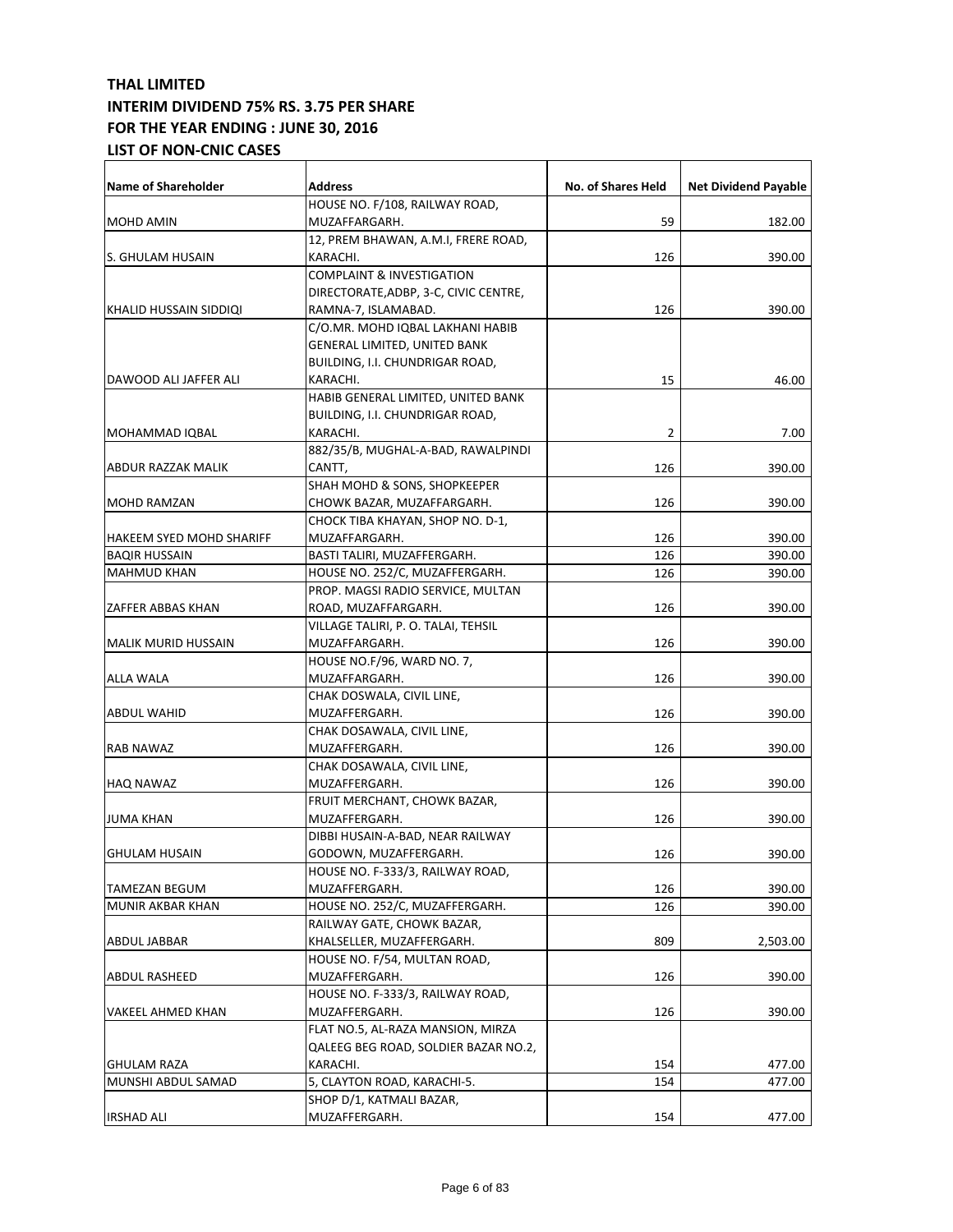| <b>Name of Shareholder</b>   | <b>Address</b>                          | No. of Shares Held | <b>Net Dividend Payable</b> |
|------------------------------|-----------------------------------------|--------------------|-----------------------------|
|                              | SHOP D/1, KATMALI BAZAR,                |                    |                             |
| HAKIM ABDUL RASHID           | MUZAFFERGARH.                           | 154                | 477.00                      |
| <b>SHAH MOHD</b>             | CHOWK BAZAR, MUZAFFERGARH.              | 154                | 477.00                      |
|                              | C/O ABBASI STORES, RATION SHOP NO.      |                    |                             |
|                              | 193, TANK NO. 5, BOMBAY BAZAR,          |                    |                             |
| IZAIBUNNISA M.TAKI S.NASSER  | KHARADAR, KARACHI.                      | 193                | 597.00                      |
|                              | FINANCE MANAGER, PHALIA SUGAR MILLS     |                    |                             |
|                              | LIMITED, KARMANWALA, TEH: PHALIA,       |                    |                             |
| NASRULLAH                    | DISTT: GUJRAT.                          | 193                | 597.00                      |
|                              | SHAH MOHD & SONS, SHOPKEEPER            |                    |                             |
| <b>ABDUL JABBAR</b>          | CHOWK BAZAR, MUZAFFERGARH.              | 193                | 597.00                      |
|                              | BLOCK NO. 5, SUB BLOCK 'C', ROW NO. 11, |                    |                             |
|                              | PLOT NO. 2, 1ST FLOOR, NAZIMABAD,       |                    |                             |
| <b>SUGHRA BANO</b>           | KARACHI.                                | 258                | 799.00                      |
|                              |                                         |                    |                             |
|                              | C/O ABBASI STORES, TANK NO. 5, BOMBAY   |                    |                             |
| <b>YUSUF ALI</b>             | BAZAR, KHARADAR, KARACHI.               | 258                | 799.00                      |
|                              |                                         |                    |                             |
| <b>FARHAT PERVEEN</b>        | GHAUS MEDICAL HALL, MUZAFFERGARH.       | 258                | 799.00                      |
| <b>GHULAM HABIB</b>          | CHAK PIPALWALA, MUZAFFERGARH.           | 258                | 799.00                      |
|                              |                                         |                    |                             |
|                              | 405, AL RAHIM TOWER, I.I. CHUNDRIGAR    |                    |                             |
| QAMAR A. SALEEM              | ROAD, P.O. BOX # 10331, KARACHI-74000.  | 147                | 455.00                      |
|                              |                                         |                    |                             |
|                              | 260 GARDEN EAST, FLAT NO. 11, AL-BATUL  |                    |                             |
| MOZZAM ALI ABDUL RASUL       | SQUARE, SOLDIER BAZAR, KARACHI-3.       | 669                | 2,070.00                    |
|                              | ABBASI STORE, TANK NO. 5, BOMBAY        |                    |                             |
| AKBER ALI ALI BHAI           | BAZAR, KARACHI.                         | 126                | 390.00                      |
|                              | SHOP NO. P/10, CHOWK TEKA KHAN,         |                    |                             |
| <b>MOHD ALI</b>              | MUZAFFARGARH.                           | 333                | 1,030.00                    |
|                              | ABDUL SHAKOOR & SONS, NEAR NOVELTY      |                    |                             |
|                              | CINEMA, MULTAN ROAD, MUZAFFARGARH       |                    |                             |
| <b>ABDUL SHAKOOR</b>         | (PUNJAB)                                | 333                | 1,030.00                    |
|                              | WARD NO. 3, HOUSE NO. A-241,            |                    |                             |
| RAFIQ MOHD                   | MUZAFFARGARH.                           | 333                | 1,030.00                    |
|                              | C/O QURESHI CLOTH HOUSE, MAIN BAZAR,    |                    |                             |
| MUHAMMAD YOUNUS              | MUZAFFERGARH.                           | 333                | 1,030.00                    |
|                              | QURESHI CLOTH HOUSE, MAIN BAZAR,        |                    |                             |
| MUHAMMAD IDRIS               | MUZAFFERGARH.                           | 333                | 1,030.00                    |
|                              | QURESHI CLOTH HOUSE, MAIN BAZAR,        |                    |                             |
| SHUJA-UD-DIN                 | MUZAFFERGARH.                           | 333                | 1,030.00                    |
|                              | 5-A, NAZERABAD COLONY, RAILWAY ROAD,    |                    |                             |
| MALIK MUHAMMAD SALEEM        | MULTAN CANTT.                           | 398                | 1,232.00                    |
|                              | CHAH DITTOWALA VILLAGE, LUTKRAN P.O.    |                    |                             |
| M. QASIR KHAN                | TEHSIL, DISTT: MUZAFFERGARH.            | 398                | 1,230.00                    |
|                              | IFTIKHAR BROS. GENERAL STORE, NEAR      |                    |                             |
| <b>SULTAN AHMED</b>          | JAMA MASJID, MUZAFFARGARH.              | 398                | 1,230.00                    |
|                              | 603, SHAHEEN VIEW, 6TH FLOOR, 18-A,     |                    |                             |
|                              | BLOCK 6,P.E.C.H.S, SHAHRAH-E-FAISAL,    |                    |                             |
| <b>ZEHRA SHABIR MERCHANT</b> | KARACHI.                                | 15                 | 46.00                       |
|                              | C/O SUB POST MASTER, KHANGARH, DISTT:   |                    |                             |
| <b>GHAUS MOHD</b>            | MUZAFFARGARH.                           | 534                | 1,652.00                    |
| HBL A/C MST. KISHWAR TAHIRA  | HUSAIN AGAHI BRANCH, MULTAN.            | 147                | 455.00                      |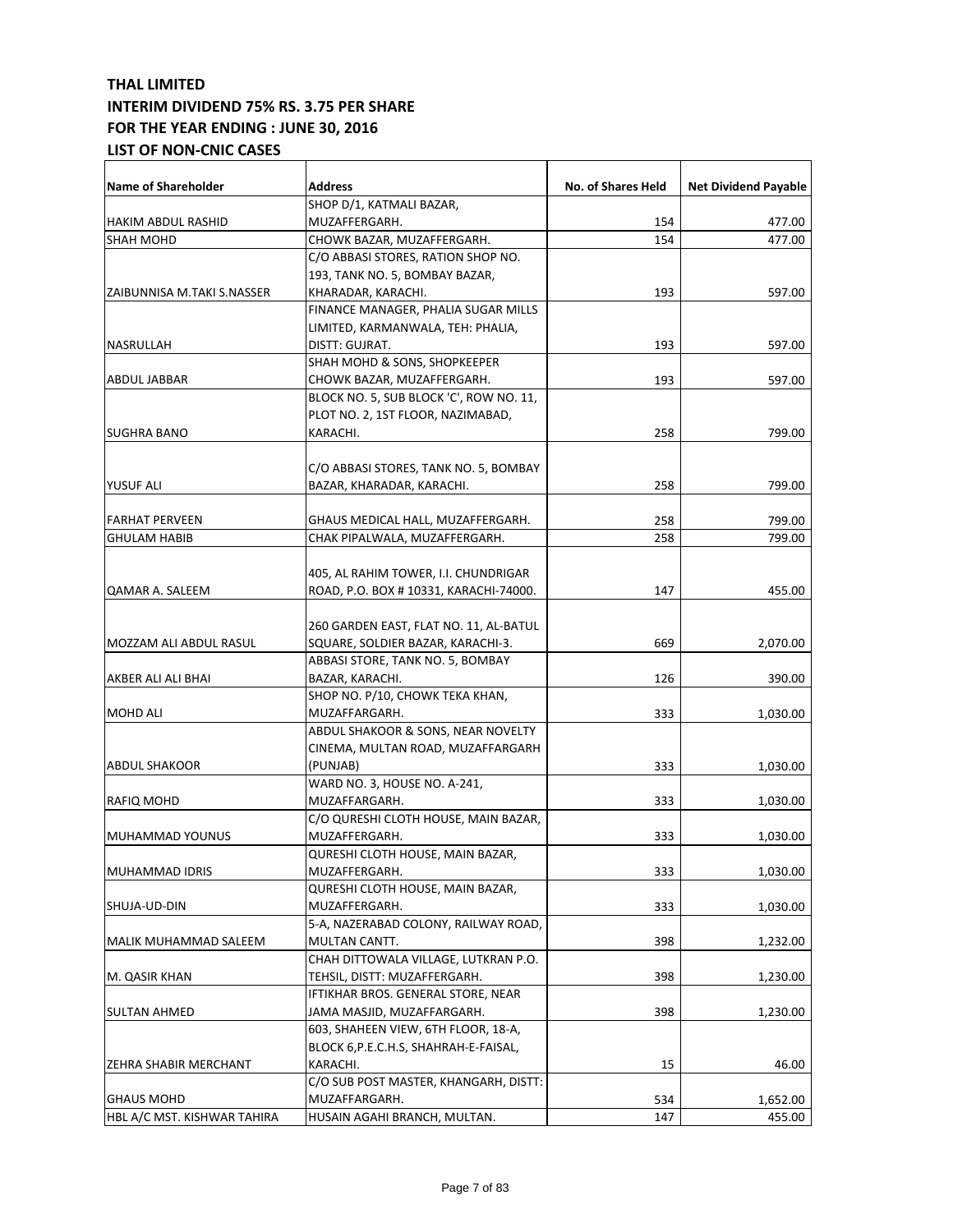| <b>Name of Shareholder</b>     | <b>Address</b>                           | No. of Shares Held | <b>Net Dividend Payable</b> |
|--------------------------------|------------------------------------------|--------------------|-----------------------------|
|                                | KHANPUR BAGGA SHER, TEHSIL & DISTT       |                    |                             |
| CH. MOHD HANIF KHAN            | MUZAFFARGARH.                            | 669                | 2,070.00                    |
|                                | KHANPUR BAGGA SHER, TEHSIL & DISTT       |                    |                             |
| SYED ABDUL SALAM SHAH          | MUZAFFARGARH.                            | 669                | 2,070.00                    |
|                                | VILLAGE & POST OFFICE TALIRI, TEHSIL &   |                    |                             |
| <b>MALIK MOHD HASSAN</b>       | DISTT. MUZAFFARGARH.                     | 669                | 2,070.00                    |
|                                | MOHALLAH QAMAR KOTE,                     |                    |                             |
| <b>MOHD HUSAIN</b>             | MUZAFFARGARH.                            | 669                | 2,070.00                    |
|                                |                                          |                    |                             |
| <b>MOHD HAYAT KHAN</b>         | OUTSIDE MULTAN GATE, MUZAFFARGARH.       | 669                | 2,070.00                    |
|                                | HOUSE NO. 565-C, GULBASH COLONY,         |                    |                             |
| <b>QAZI MUMTAZ HUSAIN</b>      | MULTAN.                                  | 669                | 2,070.00                    |
|                                |                                          |                    |                             |
|                                | MANZOORABAD POST OFFICE,                 |                    |                             |
|                                | MANZOORABAD, TEHSIL MANZOORABAD,         |                    |                             |
| CH. MANZOOR HUSAIN CHEEMA      | DISTT. GUJRANWALA.                       | 669                | 2,070.00                    |
|                                | 13 HABIB H.R. BUILDING, OFF: MACHI       |                    |                             |
|                                | MIANI ROAD, NO-1, KHARADAR, KARACHI-     |                    |                             |
| HUSAIN ALI YAKOOB ALI          | 2.                                       | 24                 | 74.00                       |
|                                | CHAH DITU WALA, VILLAGE LUTTAKRAM,       |                    |                             |
|                                | P.O. BASTI MHARAM, DISTT & TEHSIL:       |                    |                             |
| M. ASHIQ HUSAIN                | MUZAFFARGARH.                            | 809                | 2,503.00                    |
|                                | HOUSE # B/111285, WISHON PURA, WARD      |                    |                             |
| RASHIDA BEGUM                  | #13, MUZAFFARGARH.                       | 809                | 2,503.00                    |
|                                | C/O PHILIPS & JONES, CANTT ROAD,         |                    |                             |
| EHSAN ELAHI                    | SIALKOT.                                 | 1,355              | 4,192.00                    |
|                                | C/O PHILIPS & JONES, CANTT ROAD,         |                    |                             |
| <b>ZAHOOR ELAHI</b>            | SIALKOT.                                 | 1,355              | 4,192.00                    |
|                                | C/O PHILIPS & JONES, CANTT ROAD,         |                    |                             |
| HAJI GHULAM KADIR              | SIALKOT.                                 | 1,355              | 4,192.00                    |
|                                | 650/1, VITHAL BHAI, PATEL ROAD, KARACHI- |                    |                             |
| QAZI EHTASHAM-UD-DIN           | 5.                                       | 1,355              | 4,192.00                    |
|                                | BAB-E-NAJAF, C-18, K.D.A. SCHEME NO. 1,  |                    |                             |
| BEGUM HAMIDA Y. QASIM          | KARACHI.                                 | 1,617              | 5,003.00                    |
|                                |                                          |                    |                             |
|                                | BOMBAY ELECTRIC STORES, MANDVIWALA       |                    |                             |
| <b>MOHD HUSAIN FIDA HUSAIN</b> | BUILDING, BUNDER ROAD, KARACHI.          | 114                | 353.00                      |
|                                | 686-D, FAISAL TOWN, GAZANFAR BLOCK,      |                    |                             |
| MOHD ABDUR RAHMAN              | LAHORE-14.                               | 1,355              | 4,192.00                    |
|                                | 145/N, BLOCK-2, HALI ROAD, P.E.C.H.S.,   |                    |                             |
| QAZI HISAM-UD-DIN              | KARACHI-29.                              | 2,721              | 8,418.00                    |
| <b>ARSHAD PERVAIZ</b>          | 97/A, GULGHAST COLONY, MULTAN.           | 2,721              | 8,418.00                    |
|                                | RETD. INSPECTOR OF POLICE, MOHALLA       |                    |                             |
|                                | FAZIL DEWAN, KAMALIA, DISTT:             |                    |                             |
| SYED MEHDI HASAN KAZMI         | FAISALABAD.                              | 622                | 1,925.00                    |
| HBL A/C MST FARHAT AFZA        | HUSAIN AGAHI BRANCH, MULTAN.             | 2,666              | 8,248.00                    |
|                                | HOUSE NO. 253, STREET NO. 52, SECTOR F-  |                    |                             |
| D.M. KHAN                      | 010/4, ISLAMABAD.                        | 13,646             | 42,218.00                   |
|                                | FLAT NO.101, FIRST FLOOR, GOLDEN         |                    |                             |
|                                | PLAZA, DEVI STREET, OUTRAM ROAD,         |                    |                             |
| <b>MOHD SIDDIQ</b>             | PAKISTAN CHOWK, KARACHI.                 | 118                | 365.00                      |
|                                | B-194, BLOCK-N, NORTH NAZIMABAD,         |                    |                             |
| REHMAN ABDUL SAMAD             | KARACHI.                                 | 126                | 390.00                      |
|                                |                                          |                    |                             |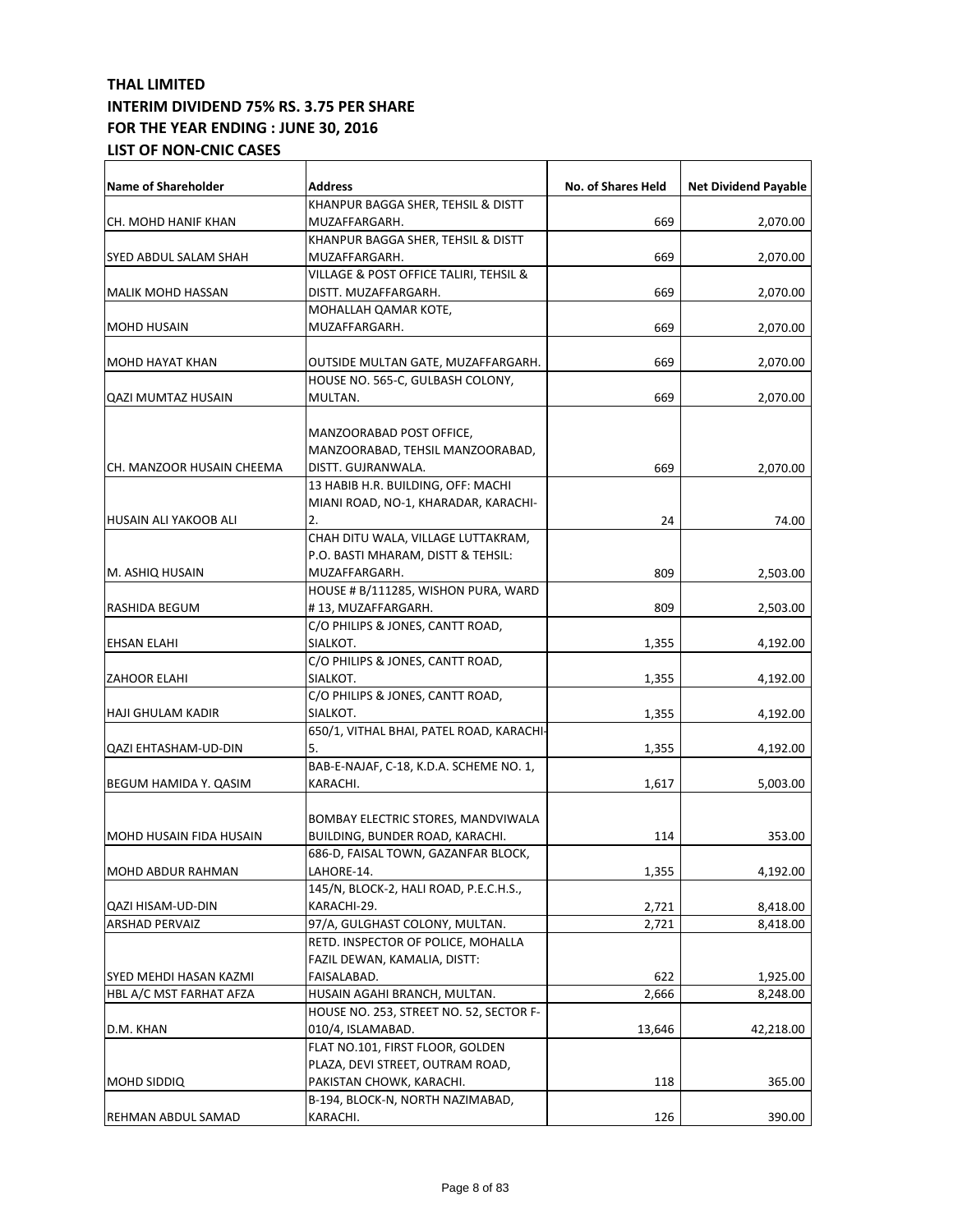| <b>Name of Shareholder</b>              | <b>Address</b>                          | <b>No. of Shares Held</b> | <b>Net Dividend Payable</b> |
|-----------------------------------------|-----------------------------------------|---------------------------|-----------------------------|
|                                         |                                         |                           |                             |
|                                         | H6-2/4, BEHIND GHOSIA MASJID, MASAN     |                           |                             |
| <b>GHANCHI SULAIMAN</b>                 | ROAD, NEW KALARI, KARACHI-2.            | 228                       | 705.00                      |
|                                         | 52-JAMSHED BAUG, SOLDIER BAZAR ROAD,    |                           |                             |
| RUSTOM CAVASJI DEGEMWALA                | KARACHI.                                | 1                         | 4.00                        |
|                                         | 28, NOOR MANZIL, TAKCHAND ADVADAS       |                           |                             |
| ABDUL RAHIM                             | ROAD, NEAR ARAM BAGH, KARACHI.          | 86                        | 266.00                      |
|                                         | C/O MEHMOOD-UL-HASAN, CLOTH             |                           |                             |
|                                         | MERCHANT, JAMIA MASJID,                 |                           |                             |
| <b>ALLAH BUX</b>                        | MUZAFFARGARH.                           | 398                       | 1,232.00                    |
|                                         | P.O. GHAZI GHAT, TEH: KOT ADU, DISTT:   |                           |                             |
| S. AKBER ALI SHAH                       | MUZAFFARGARH.                           | 258                       | 799.00                      |
|                                         | JAWARMAL HASUMAL BUILDING, 837-         |                           |                             |
|                                         | R.NO.13, DARYALAL STREET, JODIA BAZAR,  |                           |                             |
| <b>ABDUL GHANI</b>                      | KARACHI.                                | 47                        | 145.00                      |
|                                         | C-176, BLOCK-6, MANSOORA, FEDERAL 'B'   |                           |                             |
| M. MEHDI HASAN                          | AREA, KARACHI.                          |                           | 8,418.00                    |
| SAJIDA HUSSAIN                          | 1-A, 10-4, NAZIMABAD, KARACHI-18.       | 2,721<br>1,355            | 4,192.00                    |
|                                         | IDBP (ICP UNIT), 3RD FLOOR, STATE LIFE  |                           |                             |
|                                         | BUILDING NO.2, OFF: I.I. CHUNDRIGAR     |                           |                             |
| ICP A/C AFTAB AHMED                     | ROAD, KARACHI.                          | 126                       | 390.00                      |
|                                         | BAITUL QAMAR, 1074/8, AZIZABAD,         |                           |                             |
| SYED AKHTAR HASSAN                      | KARACHI-38.                             | 832                       | 2,574.00                    |
| RASHID AHMED QURESHI                    | 17/1-A BLOCK, MODEL TOWN, LAHORE.       | 1,355                     | 4,192.00                    |
|                                         | H. NOORUDDIN & COMPANY, RANCHORE        |                           |                             |
|                                         | LANE, BOHRAPEER, AJA MAVJEE STREET,     |                           |                             |
| ASGHAR ALI HAJI ABBAS BHAI              | KARACHI.                                | 90                        | 279.00                      |
| <b>SYED MOHD RAZA</b>                   | V-D-7-1, NAZIMABAD, KARACHI.            | 3,405                     | 10,534.00                   |
|                                         |                                         |                           |                             |
|                                         | 1591/3, FEDERAL B. AREA, SIDDIQABAD,    |                           |                             |
| AISHA BAI HABIB BADI                    | MEMON COLONY, KARACHI-38.               | 50                        | 155.00                      |
|                                         | C-45, BLOCK-8,GULSHAN-E-IQBAL,          |                           |                             |
| ZARINA JARRAR AHMED                     | KARACHI.                                | 669                       | 2,070.00                    |
|                                         | C/2, SAIFY NAGAR, LAWRANCE ROAD,        |                           |                             |
| ASGHAR ALI FIDA ALI RATLAMWALA KARACHI. |                                         | 669                       | 2,070.00                    |
|                                         | C/O M/S SHABAN & CO., ADVOCATE 207-     |                           |                             |
|                                         | 208, LANDMARK PLAZA, MUHAMMAD BIN       |                           |                             |
|                                         | QASIM ROAD, OPP:DAILAY JANG             |                           |                             |
| MEHRUNISA SHABAN                        | OFFICE, KARACHI                         | 452                       | 1,398.00                    |
|                                         | 7/56, DELHI SAUDAGAR COLONY, KARACHI-   |                           |                             |
| <b>MOHD AMIN</b>                        | 5.                                      | 669                       | 2,070.00                    |
|                                         |                                         |                           |                             |
| <b>GUL RIAZ AHMED</b>                   | 117-C, BLOCK-2, P.E.C.H.S., KARACHI-29. | 4,127                     | 12,768.00                   |
|                                         | C/O M/S. NOOR STEEL IMPORTERS,          |                           |                             |
|                                         | MUSTAFA MANZIL, PILGRIM ROAD,           |                           |                             |
| MASUMA GULAM RASOOL                     | KARACHI.                                | 706                       | 2,185.00                    |
|                                         | C/O. M.M. ZAMAN, C-128-A, NORTH         |                           |                             |
| TAHERA ZUBERI                           | NAZIMABAD, KARACHI.                     | 1,096                     | 3,391.00                    |
|                                         |                                         |                           |                             |
|                                         | 398/99, BLOCK 7/8, NISHTAR ROAD, C.P. & |                           |                             |
| <b>OMERZA AHMAD</b>                     | BERAR HOUSING SOCIETY, KARACHI-12.      | 132                       | 410.00                      |
|                                         |                                         |                           |                             |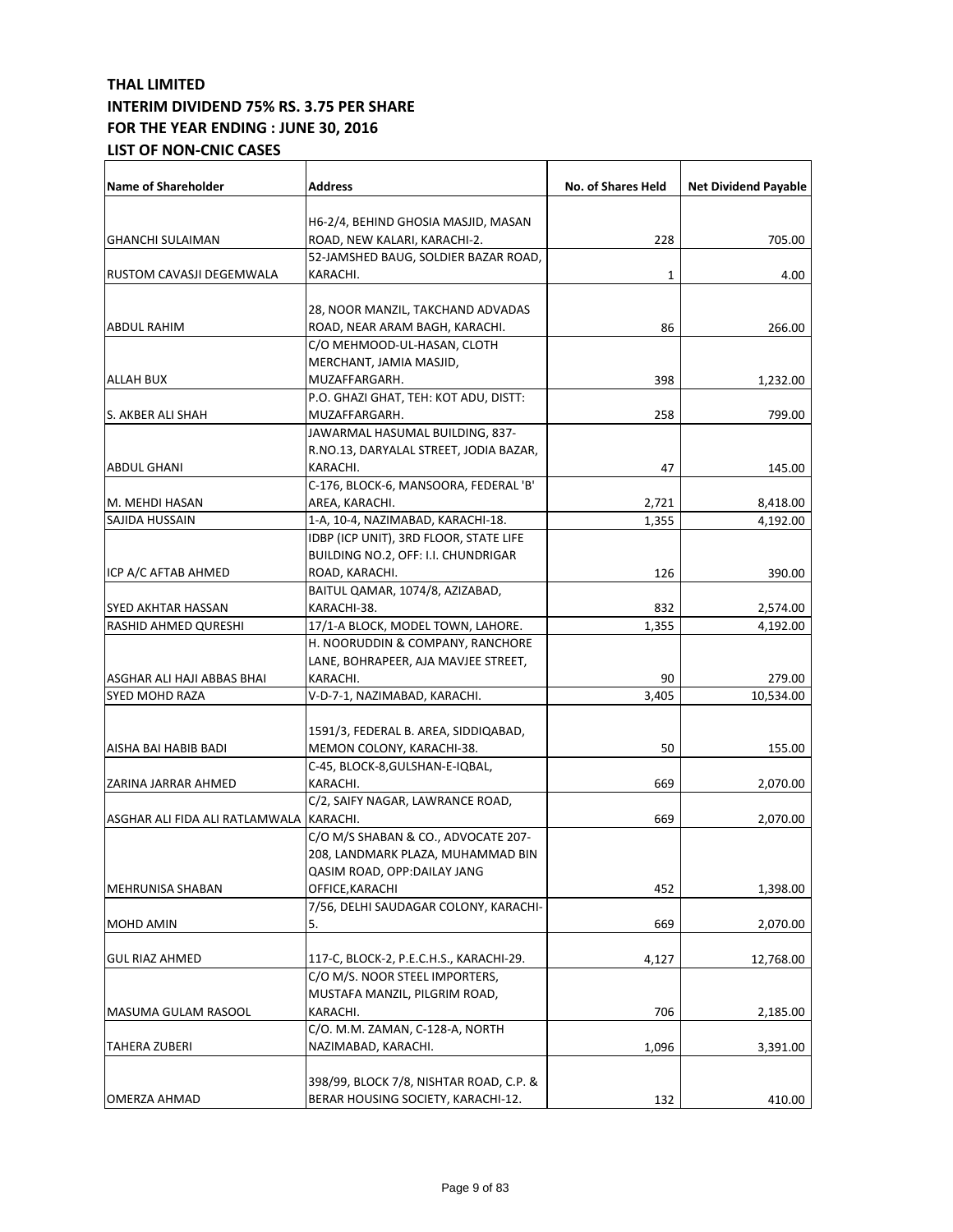| <b>Name of Shareholder</b>   | <b>Address</b>                          | No. of Shares Held | <b>Net Dividend Payable</b> |
|------------------------------|-----------------------------------------|--------------------|-----------------------------|
|                              |                                         |                    |                             |
|                              | C/O M.A. YOUSUF GHAZIPURA, STATION      |                    |                             |
| ZUBAIDA ABDUL HAMID          | ROAD, TANDO MOHD KHAN (SIND).           | 669                | 2,070.00                    |
|                              | HOUSE NO.4, ROW NO.3, SUB BLOCK-E,      |                    |                             |
| <b>SURIAYA</b>               | BLOCK-2, NAIMABAD, KARACHI.             | 486                | 1,504.00                    |
|                              | 2, MAIN GULBERG, GULBERG ROAD,          |                    |                             |
| SALAH-UD-DIN FARUQUI         | LAHORE.                                 | 4                  | 12.00                       |
|                              | C-49, BAITUL FATIMA, OPP: MASJID-E-     |                    |                             |
| ABDUL RAZAK                  | HABIBIA, DHORAJI COLONY, KARACHI.       | 20                 | 62.00                       |
|                              | DAWJEE DADABHOY & COMPANY, ZAM          |                    |                             |
|                              | ZAM CHAMBERS, DUNOLLY ROAD, P.O.        |                    |                             |
| <b>HAWA SULEMAN MADHA</b>    | BOX 4015, KARACHI.                      | 1,293              | 4,000.00                    |
|                              | DAWJEE DADABHOY & COMPANY, ZAM          |                    |                             |
|                              | ZAM CHAMBERS, DUNOLLY ROAD, P.O.        |                    |                             |
| AHMED EBRAHIM MAYAT          | BOX 4015, KARACHI.                      | 1,544              | 4,776.00                    |
|                              | DAWJEE DADABHOY & COMPANY, ZAM          |                    |                             |
|                              | ZAM CHAMBERS, DUNOLLY ROAD, P.O.        |                    |                             |
| <b>AHMED ISMAIL MATHIR</b>   | BOX 4015, KARACHI.                      | 611                | 1,890.00                    |
|                              | DAWJEE DADABHOY & COMPANY, ZAM          |                    |                             |
|                              | ZAM CHAMBERS, DUNOLLY ROAD, P.O.        |                    |                             |
| <b>MAHOMED ESSOP CHENIA</b>  | BOX NO.4015, KARACHI.                   | 611                | 1,890.00                    |
|                              | DAWJEE DABHOY & COMPANY, ZAM ZAM        |                    |                             |
| <b>GOOLAM MOHAMED DAWOOD</b> | CHAMBERS, DUNOLLY ROAD, P.O.BOX.        |                    |                             |
| ASMAL                        | 4015, KARACHI.                          | 2,476              | 7,660.00                    |
|                              | C/O MR. M.L. KHOKHAR, PLANNING          |                    |                             |
|                              | (POWER) DEPARTMENT, 113, WAPDA          |                    |                             |
| LT. GENERAL G.S. BUTT        | HOUSE, LAHORE.                          | 174                | 539.00                      |
|                              | BAITUL AKWAN, 28-D, M.H. SOCIETY,       |                    |                             |
|                              | BLOCK 7/8, SHAHEED-E-MILLAT ROAD,       |                    |                             |
| M. USMAN                     | KARACHI.                                | 59                 | 182.00                      |
|                              | RIMPAS SKY LINE, 4TH FLOOR, APT NO.2,   |                    |                             |
| <b>TAHER ALI</b>             | 209-E-I LINES, KARACHI-4.               | 412                | 1,275.00                    |
|                              | C/O RAFIDAIN TRADING CORP. LTD 18       |                    |                             |
|                              | VALIKA CHAMBERS, NEW CHALLI, KARACHI-   |                    |                             |
| <b>MOHAMMAD YASIN</b>        | 2.                                      | 3,405              | 10,534.00                   |
|                              | 22/11, 2ND GIZRI STREET, GIZRI AVENUE,  |                    |                             |
|                              | PHASE-4, DEFENCE HOUSING SOCIETY,       |                    |                             |
| IBRAHIM MAHPARA              | KARACHI.                                | 412                | 1,275.00                    |
| S.G. NAQVI RIZVI             | 2/78-G, P.E.C.H.S., KARACHI.            | 6,818              | 21,094.00                   |
|                              | SUGRA MANZIL, 3RD FLOOR, BURNS ROAD,    |                    |                             |
| <b>NADIM</b>                 | KARACHI.                                | 147                | 455.00                      |
|                              |                                         |                    |                             |
| ZUBEIDA SIRAJ SARELA         | 19-H/2, IST FLOOR, P.E.C.H.S., KARACHI. | 147                | 455.00                      |
|                              | O.T. 5/38, 3RD FLOOR, AMIN MANZIL,      |                    |                             |
|                              | TARAMUKHI LANE, BOMBAY BAZAR,           |                    |                             |
| YAKOOB                       | KARACHI.                                | 1                  | 3.00                        |
|                              | QASR-E-HAWA, 36/1, 25TH STREET PHASE-   |                    |                             |
|                              | V, OFF: KHBER-E-MUJAHID, DEFENCE        |                    |                             |
| <b>ISSA ADAMJEE</b>          | HOUSING SOCIETY, KARACHI.               | 669                | 2,070.00                    |
|                              | F/126, KARIMABAD COLONY, FEDERAL B.     |                    |                             |
| ABDUL REHMAN BADRUDDIN       | AREA, KARACHI.                          | 669                | 2,070.00                    |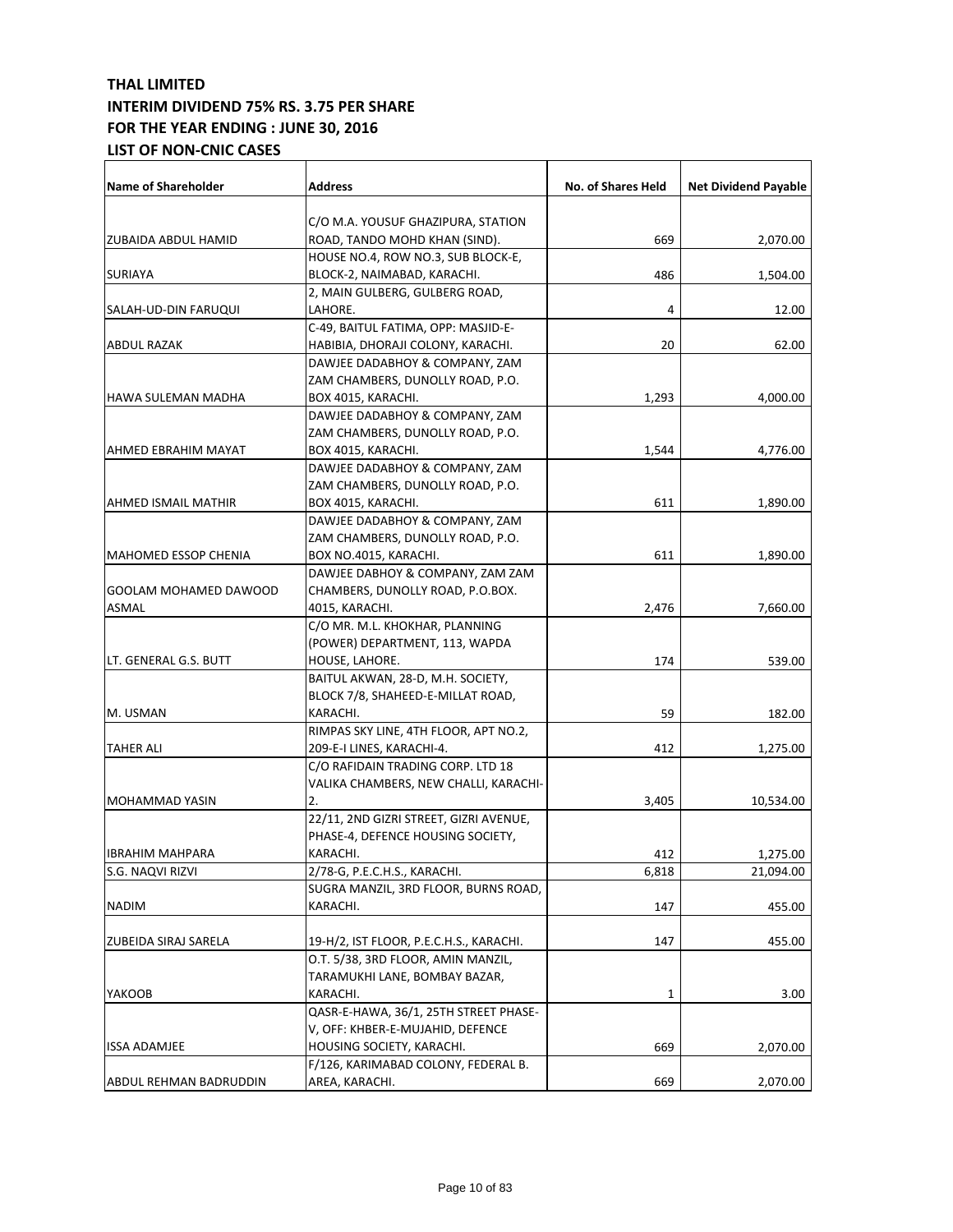| <b>Name of Shareholder</b>  | Address                                       | No. of Shares Held | <b>Net Dividend Payable</b> |
|-----------------------------|-----------------------------------------------|--------------------|-----------------------------|
|                             |                                               |                    |                             |
|                             | FEROZA HEIGHTS, PLOT # 56, BLOCK-3,           |                    |                             |
| S. MOHD JUNAID              | B.M.C.H. SOCIETY, BAHADRABAD, KARACHI.        | 326                | 1,009.00                    |
|                             | 303, SAIFEE HOUSE, MANSFIELD STREET,          |                    |                             |
| ABDUL KADER SHAIK YAHYABHOY | SADDAR, KARACHI.                              | 255                | 789.00                      |
|                             | D/10/1, BLOCK-9, CH. KHALIQUZZAMAN            |                    |                             |
| HAJI ABOOBAKER MOHAMED      | ROAD, CLIFTON, KARACHI.                       | 72                 | 223.00                      |
|                             |                                               |                    |                             |
|                             | C/O WHITEWAY ROYAL COMPANY, 10,               |                    |                             |
|                             | GULZAR BUILDING, OPP: FARID CHAMBERS,         |                    |                             |
| MYMOONA SALAM               | VICTORIA ROAD, KARACHI.                       | 4                  | 12.00                       |
|                             | BHARUCHA BUILDING, II/B/6, NAZIMABAD,         |                    |                             |
| <b>NARGIS GULAM HUSEIN</b>  | KARACHI-18.                                   | 511                | 1,581.00                    |
|                             | R-21/I, 10TH EAST STREET, PHASE I,            |                    |                             |
| KHWAJA FAROOQ HAI           | DEFENCE HOUSING SOCIETY, KARACHI.             | 499                | 1,544.00                    |
| ARSHAD JAMIL                | 2/18-H, P.E.C.H. SOCIETY, KARACHI.            | 440                |                             |
|                             |                                               |                    | 1,361.00                    |
|                             | G.K.7/22-23, THANWAR STREET, TAJUDDIN         |                    |                             |
|                             | MANSION, FLAT. NO.1, KHARADHAR,               |                    |                             |
| <b>NOOR BANOO</b>           | KARACHI.<br>G.K. 7/22-23, FLAT NO.1, TAJUDDIN | 147                | 455.00                      |
|                             |                                               |                    |                             |
|                             | BUILDING, THANWAR STREET, KHARADAR,           |                    |                             |
| ZEHRA A. HUSEIN             | KARACHI.                                      | 147                | 455.00                      |
|                             | C/O MARIN LIMITED, DADA CHAMBER,              |                    |                             |
| MUQEEM S. MOHAMEDI          | M.A.JINNAH ROAD, KARACHI.                     | 59                 | 184.00                      |
|                             | C/O MOHAMED ELIAS, 147, DELHI COLONY,         |                    |                             |
| <b>ZOHRA BI</b>             | GIZRI ROAD, KARACHI.                          | 669                | 2,070.00                    |
| <b>MOHD SHAFFI</b>          | NO.134, SHAH JAMAL ROAD, LAHORE.              | 6,818              | 21,094.00                   |
|                             | PLOT NO.50, BLOCK NO.3, KARACHI               |                    |                             |
|                             | MEMON HOUSING SOCIETY, BEHIND                 |                    |                             |
| <b>ISMAIL USMAN</b>         | AMJADIA MASJID, KARACHI.                      | 669                | 2,070.00                    |
|                             | C/O VAYANI PALACE, IST FLOOR, FLAT            |                    |                             |
|                             | NO.1, G.K.2/44, MUSA STREET,                  |                    |                             |
| <b>ABDUL LATIF AKHAI</b>    | KHARADHAR, KARACHI-2.                         | 300                | 928.00                      |
|                             | 2, MANIYA C.H. SOCIETY, SHAHEED-E-            |                    |                             |
| <b>MUHAMMED YUNUS</b>       | MILLAT ROAD, KARACHI-5.                       | 669                | 2,070.00                    |
|                             | CLIFTON GARDENS, B/202, FL-1, BLOCK-3,        |                    |                             |
| MOHD AMEEN SHERAZEE         | CLIFTON, KARACHI.                             | 308                | 953.00                      |
|                             |                                               |                    |                             |
|                             | 175, JAYKER STREET, OFF: CLAYTON ROAD,        |                    |                             |
| SIKANDER MOTIWALA           | JAMSHED ROAD NO.1, KARACHI.                   | 772                | 2,388.00                    |
|                             | PARSI PANCHAYAT WADI, 6, DUBASH               |                    |                             |
| MINOO R. PATEL              | HOME, JOHAIR STREET, KARACHI.                 | 1,227              | 3,796.00                    |
|                             | NO.18 RAFIQ LAIQ MANSION, 3RD FLOOR,          |                    |                             |
|                             | YAKOOB KHAN ROAD, OPP: RAJA                   |                    |                             |
| <b>BILQEES</b>              | MANSION, KARACHI.                             | 278                | 860.00                      |
|                             | C/O MEMORIAL TAILORING SHOP, ADAMJI           |                    |                             |
|                             | <b>BUILDING, TAYABJI ROAD, CROSS FRERE</b>    |                    |                             |
| GULZAR ALI SARDAR ALI       | ROAD, KARACHI.                                | 669                | 2,070.00                    |
|                             | 9, MOHD ALI MANSION, SHAHRAH-E-IRAQ,          |                    |                             |
| EBRAHIM AHMED KAZI          | SADDAR, KARACHI.                              | 60                 | 186.00                      |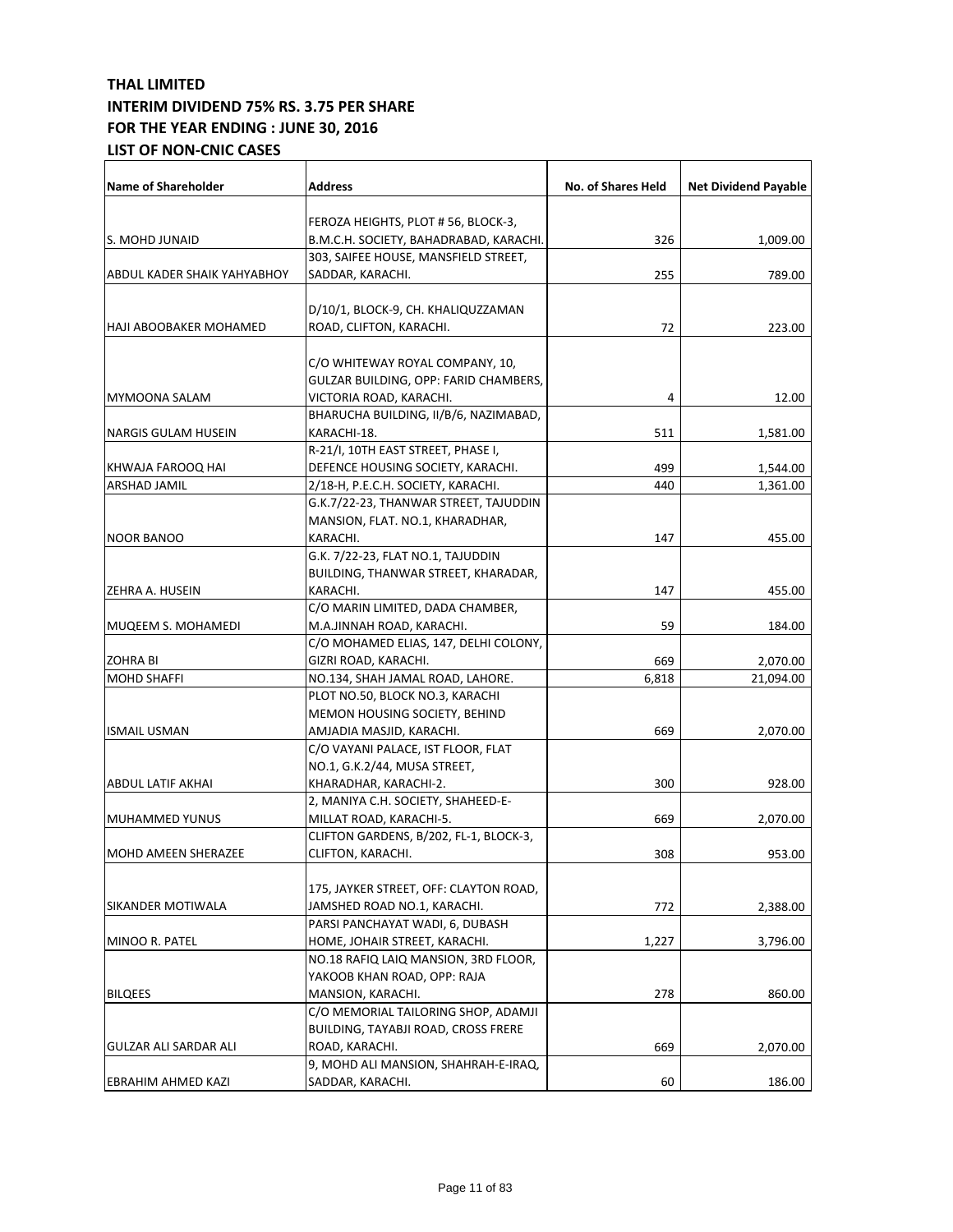| <b>Name of Shareholder</b> | Address                                 | No. of Shares Held | <b>Net Dividend Payable</b> |
|----------------------------|-----------------------------------------|--------------------|-----------------------------|
|                            | C/O SIND STEAM LAUNDRY, NEXT TO         |                    |                             |
|                            | JAFFER CHAMBERS, VICTORIA ROAD,         |                    |                             |
| <b>GHULAM MOHD ESSACK</b>  | KARACHI-2.                              | 6,818              | 21,094.00                   |
|                            | A-2, BELLEVIEW APTS., FLAT NO.6, BLOCK  |                    |                             |
| ZAKARIA M. DURVESH         | 7, CLIFTON, KARACHI.                    | 209                | 647.00                      |
|                            | C/O WHITEWAY ROYAL COMPANY, 10-         |                    |                             |
|                            | GULZAR BUILDING, ABDULLAH HAROON        |                    |                             |
| HAJUMA BAI                 | ROAD, SADDAR, KARACHI-3.                | 411                | 1,271.00                    |
|                            | C/O G.M. SOOBASHAH & SONS, SHOP NO.     |                    |                             |
|                            | 3, MILLWALA MARKET NO. 2, NEW NEHAM     |                    |                             |
| <b>ZUBEDA BAI</b>          | ROAD, KARACHI.                          | 50                 | 155.00                      |
|                            | C/O. U.A. FASHION, SHOP # 437, 4TH      |                    |                             |
|                            | FLOOR, DOLMEN CENTRE, TARIQ ROAD,       |                    |                             |
| <b>HAMIDA BAI</b>          | KARACHI.                                | 255                | 789.00                      |
|                            | SOOBASHAH INDUSTRIES, C-25/A, S.I.T.E., |                    |                             |
| <b>HAJRA BAI</b>           | MARIPUR ROAD, KARACHI-28.               | 50                 | 155.00                      |
|                            | HAJI SULEMAN MANZIL, FLAT NO.8          |                    |                             |
|                            | 3/7, JHAMANDAS WHALABDAS STREET         |                    |                             |
|                            | NAWAB MAHABAT KHANJI ROAD,              |                    |                             |
| ABDUL                      | KARACHI.                                | 132                | 408.00                      |
|                            | BUNGLOW NO. 124, MUSLIMABAD, OPP:       |                    |                             |
|                            | NISHTAR PARK, SOLDIER BAZAR NO. 3,      |                    |                             |
| ALI HUSSAIN                | KARACHI.                                | 47                 | 145.00                      |
|                            | FLAT # 7, 4TH FLOOR, GULSHAN MANZIL,    |                    |                             |
|                            | JAY RAM STREET, OUTRAM ROAD,            |                    |                             |
| AMEN TAREEN                | PAKISTAN CHOWK, KARACHI.                | 62                 | 192.00                      |
|                            | HAJRA BAI BUILDING, ROOM NO.19, 2ND     |                    |                             |
|                            | FLOOR, MOHAN ROAD, NEAR URDU            |                    |                             |
| ABDUL MAJID                | BAZAR, KARACHI.                         | 114                | 353.00                      |
|                            | HAMID MARKET, BLOCK-A, NORTH            |                    |                             |
| S. MOHD YASIN              | NAZIMABAD, KARACHI.                     | 1,355              | 4,192.00                    |
|                            | C/O JAWED BUTT, HOUSE NO.4, AKRAM       |                    |                             |
| <b>MOHD TUSEEF</b>         | PARK, SHAD BAGH, LAHORE.                | 1,125              | 3,481.00                    |
|                            | ISMAILIEE MUSAJEE BUILDING, OPP:        |                    |                             |
|                            | APOLLO RESTAURAT, CORNER BATLY GALI,    |                    |                             |
| ASLAM                      | KARACHI.                                | 147                | 455.00                      |
|                            | YOUSUF BUMBIYA, KARACHI CENTRE          |                    |                             |
|                            | BLOCK-B, FLAT-5, PLOT-NJI-3, 2ND FLOOR, |                    |                             |
|                            | NEAR PRINTING CORP. P.I.B. COLONY,      |                    |                             |
| <b>MOHD YUSUF</b>          | KARACHI-74800.                          | 4                  | 12.00                       |
|                            |                                         |                    |                             |
|                            | A-3, AL-ASAD APARTMENTS, 164/E, BLOCK   |                    |                             |
| KHATIJA BAI                | NO.3, P.E.C.H. SOCIETY, KARACHI.        | 1,722              | 5,328.00                    |
| SABAZ ALI KARIM            | 18-C-1, GULRBERG III, LAHORE.           | 10,232             | 31,655.00                   |
|                            | O.T.6/27, TANKI NO.4, BOMBAY BAZAR,     |                    |                             |
| <b>ABDUL SATTAR</b>        | KARACHI.                                | 24                 | 74.00                       |
|                            | 19/3, P.I.B. COLONY, MARTIN ROAD,       |                    |                             |
| KHAN SAHIB MOHD YAQUB      | KARACHI.                                | 1,355              | 4,192.00                    |
|                            | AJMERI PAINT HOUSE, ATMARAM STREET,     |                    |                             |
|                            | OPP: KHARADHAR POLICE CHOWKI,           |                    |                             |
| ABDUL GHANI ABDUL SHAKOOR  | KARACHI.                                | 174                | 539.00                      |
|                            |                                         |                    |                             |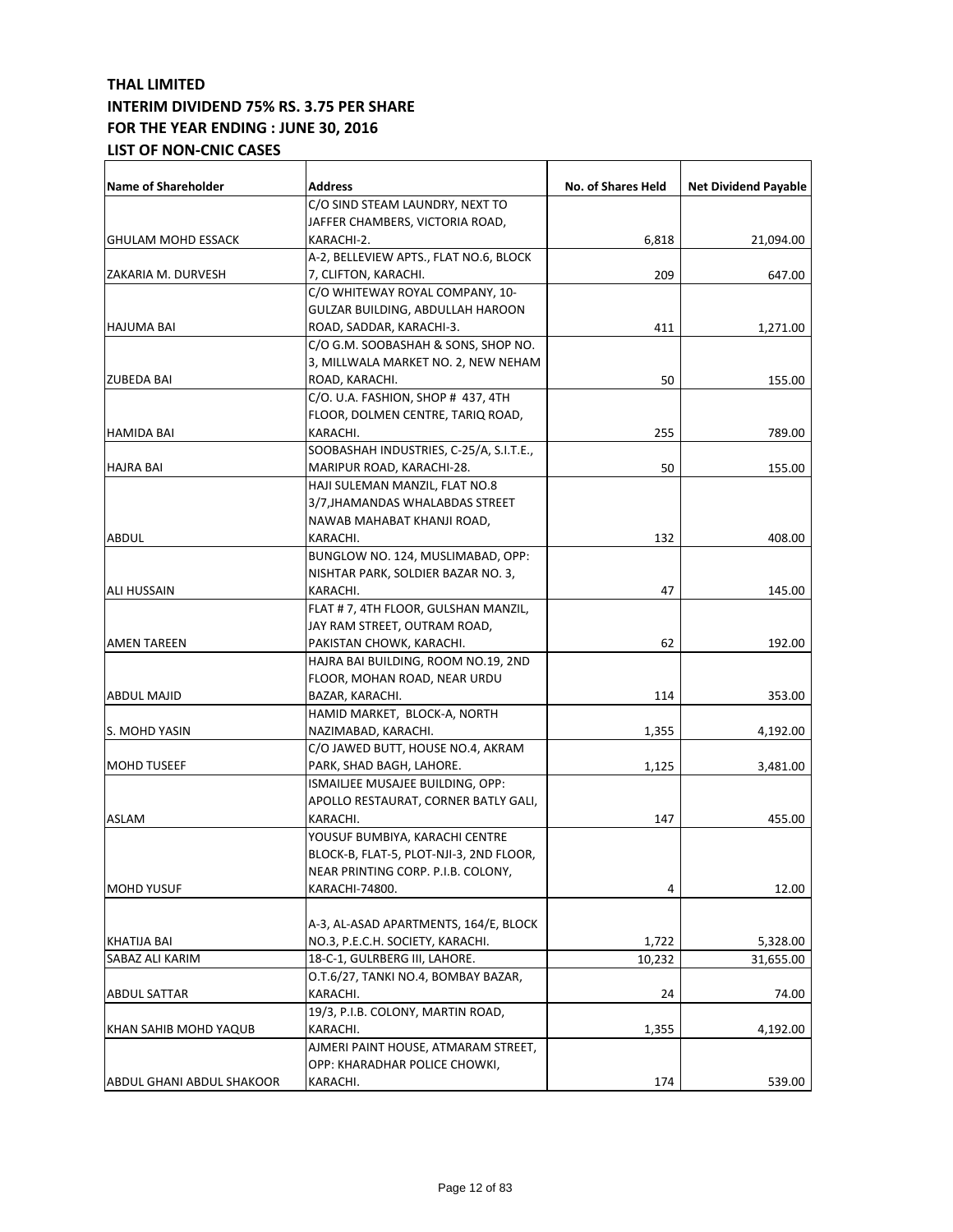| <b>Name of Shareholder</b>         | <b>Address</b>                         | <b>No. of Shares Held</b> | <b>Net Dividend Payable</b> |
|------------------------------------|----------------------------------------|---------------------------|-----------------------------|
|                                    | C/O KARACHI OIL & SEED IND.LTD 16-B,   |                           |                             |
|                                    | NADIR HOUSE, 2ND FLOOR, I.I.           |                           |                             |
| QAIZAR ESMAIL                      | CHUNDRIGAR ROAD, KARACHI.              | 669                       | 2,070.00                    |
|                                    |                                        |                           |                             |
|                                    | RELIANCE INSURANCE CO. LTD., GARDEE    |                           |                             |
|                                    | CHARITY TRUST BLDG.-2, 4TH FLOOR,      |                           |                             |
| SYED JAWAD GILANI                  | NAPIER ROAD, P.O. BOX NO.2163, LAHORE. | 4                         | 12.00                       |
| K.M. RAFI MUNEER                   | 15, OLD CLIFTON, KARACHI.              | 669                       | 2,070.00                    |
|                                    | C/O MRS ROSHAN BANO A. BHIMJEE 111,    |                           |                             |
|                                    | CHOWRANGI MAHAL, U.B.L. FLATS NEW      |                           |                             |
| <b>MOHD JAFFER</b>                 | TOWN, KARACHI.                         | 20                        | 63.00                       |
|                                    | C/O BRIG. S.HAIDER ABBAS RIZVI 47, B-  |                           |                             |
|                                    | BLOCK, PHASE-1, L.C.C.H.S., LAHORE     |                           |                             |
| <b>MEHTAB JEHAN</b>                | CANTT.                                 | 499                       | 1,544.00                    |
|                                    |                                        |                           |                             |
| CAPT. ALI MOHAMMAD KHAN            | BHAIKOT ROAD, RAIWIND, DISTT: LAHORE.  | 50                        | 155.00                      |
|                                    | 4, BACHUBAI TERRACE, PREEDY STREET,    |                           |                             |
| SHIAVAX B. BARIA                   | KARACHI.                               | 807                       | 2,496.00                    |
| ARSHAD JAMIL                       | 2/18-H, P.E.C.H.S., KARACHI.           | 440                       | 1,361.00                    |
|                                    | C/O ABDUL GAFFAR RAVDA, FLAT NO.201-   |                           |                             |
|                                    | A, 2ND FLOOR, MADINA "BA", 55,         |                           |                             |
|                                    | MUSLIMABAD, NEW M.A. JINNAH ROAD,      |                           |                             |
| MAJIDA AHMED NINI                  | KARACHI.                               | 132                       | 408.00                      |
|                                    | 4/1, SAEEDA MANSION, KAZI KHUDA BUX    |                           |                             |
| <b>MOHAMED YACOOB</b>              | ROAD, BURNS ROAD, KARACHI.             | 154                       | 477.00                      |
|                                    | C/O KARACHI TEA COMPANY, THANAI        |                           |                             |
| <b>ZUBEDA</b>                      | LANE, JODIA BAZAR, KARACHI-2.          | 119                       | 368.00                      |
|                                    |                                        |                           |                             |
|                                    | C/O TAYABALI K.LOTIA STATIONER SHAIKH  |                           |                             |
| MOHAMMADI A. HYDERI                | ESSAJI HOUSE, FRERE ROAD, KARACHI.     | 132                       | 408.00                      |
|                                    | BLOCK-B, 2ND FLOOR, 135, GARDEN WEST,  |                           |                             |
| ABDUL GAFFAR ABDUL KARIM           | KARACHI.                               | 4                         | 12.00                       |
|                                    | 163, BLOCK-7 & 8, C.P BERAR CO-        |                           |                             |
| MOHD AMIN                          | OPERATIVE HOUSING SOCIETY, KARACHI.    | 20                        | 62.00                       |
|                                    | FLAT G 3/4, 3RD FLOOR, IQBAL CENTRE, 3 |                           |                             |
| ZUBEDA HAJI USMAN                  | RC-7, EIDGAH, KARACHI.                 | 644                       | 1,992.00                    |
|                                    | FLAT G 3/4, 3RD FLOOR, IQBAL CENTRE, 3 |                           |                             |
| MOHD SIDDIQ HAJI USMAN             | RC-7, EIDGAH, KARACHI.                 | 40                        | 124.00                      |
|                                    |                                        |                           |                             |
|                                    | HOUSE NO.73-B, REHMAN PURA COLONY,     |                           |                             |
| SARDAR AHMAD KHAN                  | ICCHRA, FEROZE PUR ROAD, LAHORE.       | 2,037                     | 6,302.00                    |
|                                    |                                        |                           |                             |
|                                    | 3, AMIL COLONY 1, GROUND FLOOR, OPP    |                           |                             |
| ALI RAZA HUSEIN ALI                | SOLDIER BAZAR MARKET, KARACHI.         | 147                       | 455.00                      |
|                                    | C/O. ABID PRINTERS, G.K.5/41, ELLISS   |                           |                             |
| <b>MOHD IDRIS HAJI RAHMATULLAH</b> | STREET, KHARADAR, KARACHI.             | 132                       | 408.00                      |
|                                    | C-1, PANJRA POLE BUILDING, NEAR ARAM   |                           |                             |
| <b>AMIN BHAI</b>                   | BAGH, KARACHI.                         | 464                       | 1,435.00                    |
|                                    | FLAT # 7, 4TH FLOOR, GULSHAN MANZIL,   |                           |                             |
|                                    | JAY RAM STREET, OUTRAM ROAD,           |                           |                             |
| <b>AMEEN TAREEN</b>                | PAKISTAN CHOWK, KARACHI.               | 128                       | 396.00                      |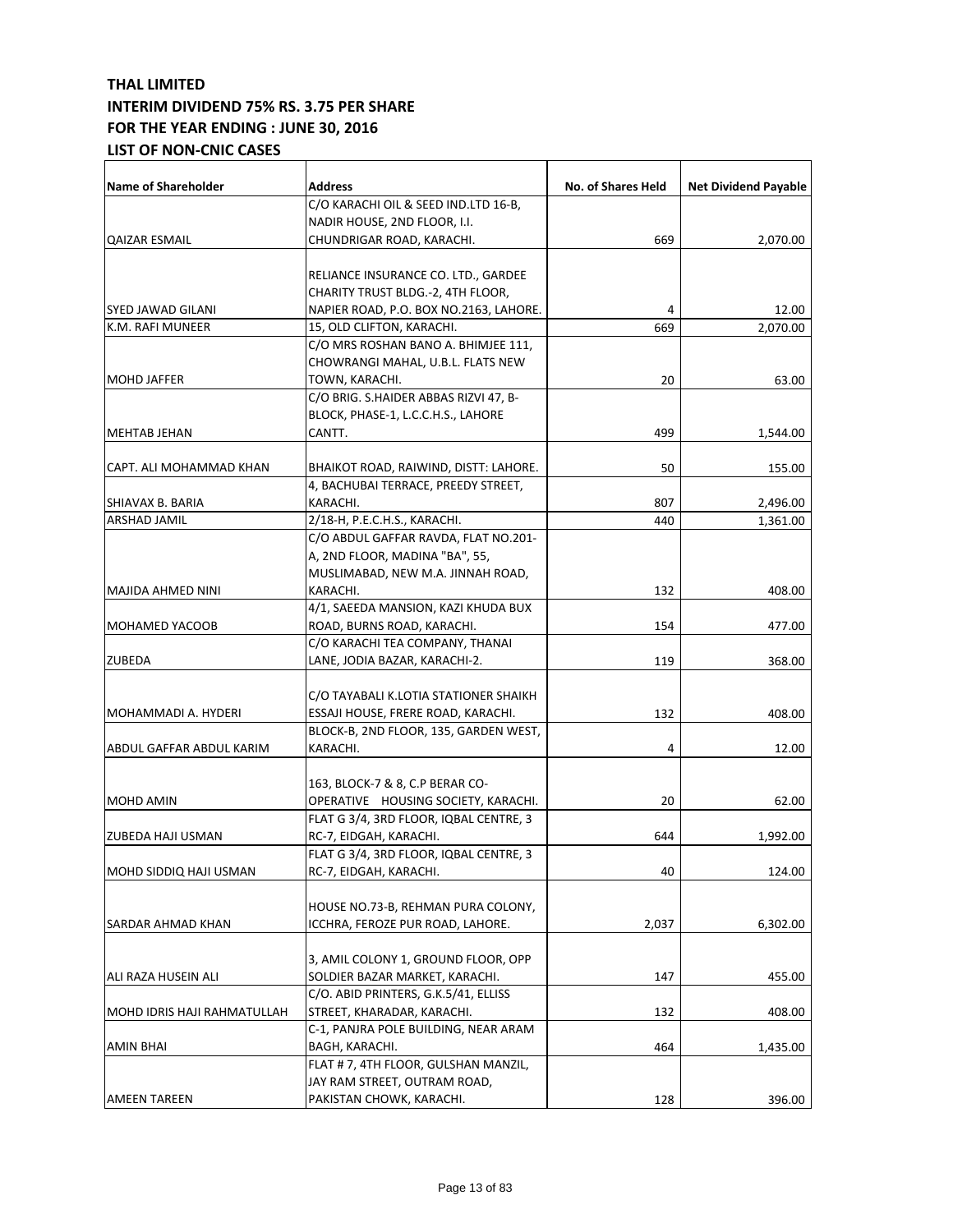| <b>Name of Shareholder</b>   | <b>Address</b>                         | No. of Shares Held | <b>Net Dividend Payable</b> |
|------------------------------|----------------------------------------|--------------------|-----------------------------|
|                              | 10TH MEHDNI MANSION, 2ND FLOOR,        |                    |                             |
| <b>HAROON KASSAM PAREKH</b>  | BURNS ROAD, KARACHI.                   | 72                 | 223.00                      |
|                              | 105/B, SINDHI MUSLIM CO-OP. HOUSING    |                    |                             |
| SHAIKH MOHAMMAD HUSSAIN      | SOCIETY, KARACHI.                      | 3,405              | 10,534.00                   |
|                              | FIDVI ALUMINIUM CO., OLD MARKET,       |                    |                             |
| <b>GHULAM ABBAS</b>          | BHAGNARI STREET, KARACHI.              | 308                | 953.00                      |
|                              | IST FLOOR, C/8 SAIFY NAGAR, NISHTAR    |                    |                             |
| YASMIN                       | ROAD, PANKHA LANE NO.1, KARACHI.       | 147                | 455.00                      |
|                              | IST FLOOR, C/8 SAIFY NAGAR, PANKHA     |                    |                             |
| MAIMOONA                     | LANE NO.1, NISHTAR ROAD, KARACHI.      | 147                | 455.00                      |
|                              | FIDVI ALUMINIUM COMPANY, OLD           |                    |                             |
| FIDA HUSAIN M. RASOOL BHAI   | MARKET, BHAGNARI STREET, KARACHI.      | 308                | 953.00                      |
|                              | AL-TAJ C/6/6, FEDERAL B AREA, KARACHI- |                    |                             |
| <b>QAMAR AHMED KHAN TAJI</b> | 38.                                    | 132                | 408.00                      |
| ZAHIDA SAEED                 | 28-I, STREET NO.10, F-6/3, ISLAMABAD.  |                    |                             |
|                              |                                        | 398                | 1,232.00                    |
|                              | 135-A, ADAMJEE NAGAR, MOHDALI          |                    |                             |
| <b>ABDUL KARIM DURVESH</b>   | HOUSING SOCIETY, KARACHI.              | 132                | 408.00                      |
|                              | IASR-E HAWA, 36/1, 25TH STREET, OFF    |                    |                             |
|                              | KHYBER-E-MUJAHID, PHASE-V, DEFENCE     |                    |                             |
| <b>HAWA BAI</b>              | HOUSING SOCIETY, KARACHI.              | 4,087              | 12,644.00                   |
|                              | A 215, BLOCK NO.5, GULSHAN-E-IQBAL,    |                    |                             |
| RAZAK                        | KARACHI-48.                            | 1,045              | 3,233.00                    |
|                              | C/O TAHIR ABBAS DISPENSARY, TABUT      |                    |                             |
|                              | LANE, NEAR POLICE CHOWKI, KHARADHAR,   |                    |                             |
| <b>ROSHAN ALI</b>            | KARACHI.                               | 1,105              | 3,419.00                    |
|                              | 9-B/1, 4TH EAST STREET, DEFENCE        |                    |                             |
| A. ALI                       | HOUSING AUTHORITY, KARACHI.            | 308                | 953.00                      |
|                              | ISPAHANI BUILDING, IST FLOOR,          |                    |                             |
| <b>ISMAIL ROSANI</b>         | I.I.CHUNDRIGAR ROAD, KARACHI.          | 669                | 2,070.00                    |
|                              |                                        |                    |                             |
|                              | YOUSUF BUMBIYA, BLOCK NO.B, KARACHI    |                    |                             |
|                              | CENTRE, FLAT NO.5, 2ND FLOOR, PLOT NO. |                    |                             |
| MOHD YUSUF ABDULLAH BUMBIYA  | NJI-3, UNIVERSITY ROAD, KARACHI-74800  | 106                | 328.00                      |
|                              |                                        |                    |                             |
|                              | C/O MAC DONALD LAYTON & CO.LTD         |                    |                             |
| <b>ZARINA SALEH</b>          | P.O.BOX NO.4133, WEST WHARF, KARACHI.  | 15                 | 46.00                       |
|                              | 24-E, BLOCK-7, GULSHAN-E-IQBAL,        |                    |                             |
|                              |                                        | 147                |                             |
| ABDUL LATIF SIDDIQUI         | KARACHI-32.                            |                    | 455.00                      |
| SHABBIR H.PANNAMIA TIRMIZI   | II/F-2/2, NAZIMABAD, KARACHI.          | 90                 | 279.00                      |
| <b>FAZAL BIBI</b>            | 839-D, SATELLITE TOWN, RAWALPINDI.     | 2,666              | 8,248.00                    |
|                              |                                        |                    |                             |
|                              | 12-A, AL-RAHIM BUILDING, 529 NAZRETH   |                    |                             |
| GUL BANOO R. MAKKANI         | ROAD, GARDEN EAST, KARACHI.            | 105                | 325.00                      |
|                              | SARHAD BANK LIMITED, NEW STREET,       |                    |                             |
| SBL A/C MOHD HANIF           | RAWALPINDI CITY.                       | 1,355              | 4,192.00                    |
|                              | 28 BAITUL AKHWAN, BLOCK 7 & 8, DELHI   |                    |                             |
|                              | MERCANTILE H.SOCIETY, SHAHID-E-MILLAT  |                    |                             |
| <b>MOHD USMAN</b>            | ROAD, KARACHI.                         | 1,971              | 6,098.00                    |
|                              |                                        |                    |                             |
|                              | ROOM # 25, 2ND FLOOR, ALI BHAI CENTRE, |                    |                             |
| A. GHAFFAR S. KODVAVI        | SHAHRAH-E-QUAIDEEN, KARACHI.           | 33                 | 102.00                      |
|                              |                                        |                    |                             |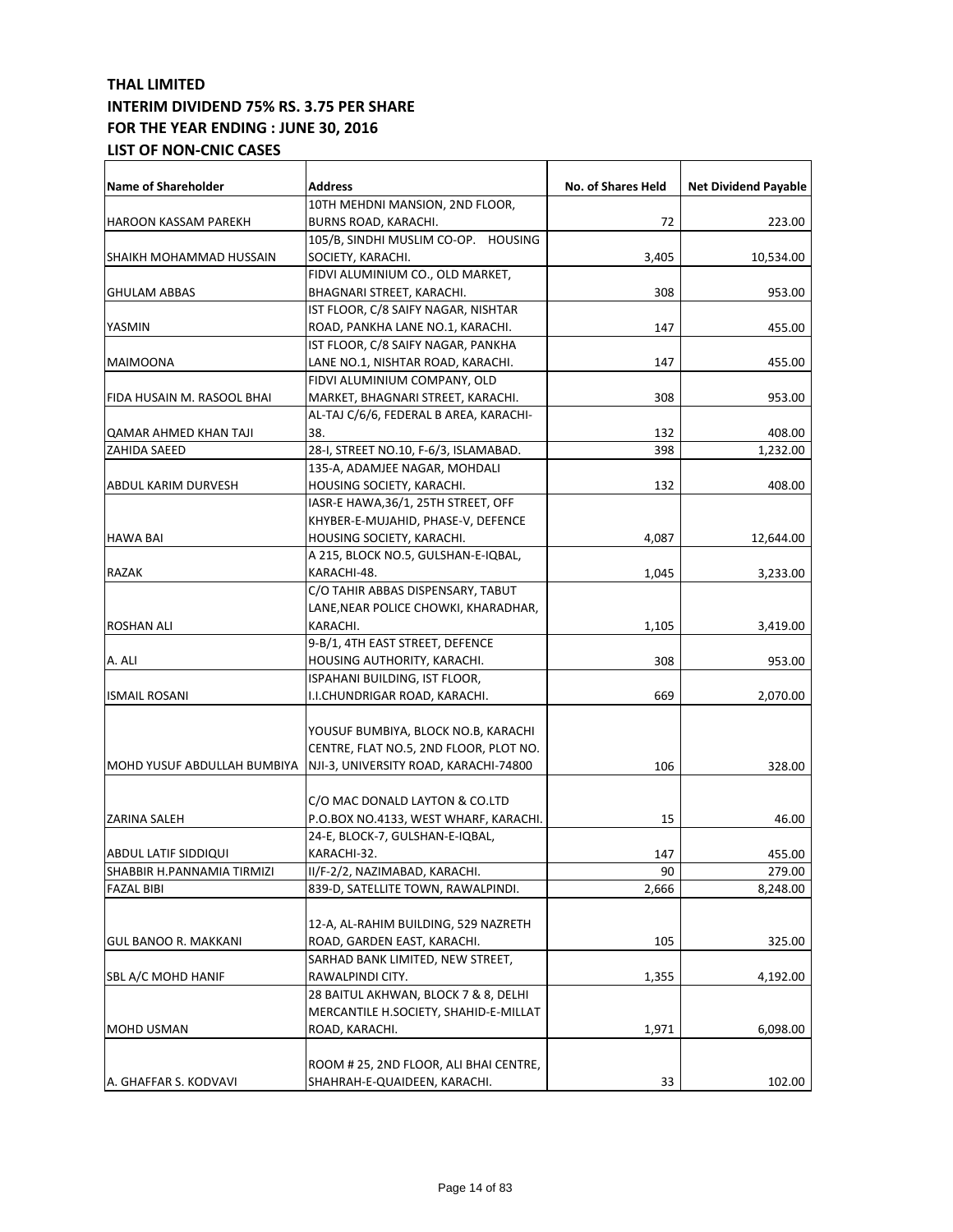| <b>Name of Shareholder</b>  | <b>Address</b>                          | <b>No. of Shares Held</b> | <b>Net Dividend Payable</b> |
|-----------------------------|-----------------------------------------|---------------------------|-----------------------------|
|                             | C/O A.S.MERCHANT, ALLIED                |                           |                             |
|                             | INTERNATIONAL CORPN. (PAK)              |                           |                             |
|                             | LTD.303/4,QAMAR HOUSE, M.A.JINNAH       |                           |                             |
| <b>HAMEEDA ABDUL SULTAN</b> | ROAD, KARACHI.                          | 669                       | 2,070.00                    |
|                             | C/O ALLIED INTERNATIONAL CORPN (PAK)    |                           |                             |
|                             | LTD., 303/4, QAMAR HOUSE, M.A.JINNAH    |                           |                             |
| ABDUL SULTAN MERCHANT       | ROAD, KARACHI                           | 669                       | 2,070.00                    |
|                             |                                         |                           |                             |
| ABDUL JABBAR QAZI           | U.B.L. GOVERNMENT COLLEGE, LAHORE.      | 669                       | 2,070.00                    |
|                             | YASEEN CORPN., MOHD FEROZ STREET,       |                           |                             |
| <b>ZUBEDA BAI</b>           | JODIA BAZAR, KARACHI-2.                 | 105                       | 325.00                      |
|                             | NO.18, RAFIQ LAIQ MANSION, 3RD FLOOR,   |                           |                             |
|                             | YAKOOB KHAN ROAD, OPP: RAJA             |                           |                             |
| <b>RUKHSANA</b>             | MANSION, KARACHI.                       | 419                       | 1,296.00                    |
|                             | 2-ZAMAN PARK, CANAL BANK, LAHORE-       |                           |                             |
| SAEED-UD-DIN                | 54000.                                  | 1,663                     | 5,145.00                    |
| AMENA YAKUB                 | 180/B-2, P.E.C.H.S., KARACHI.           | 827                       | 2,558.00                    |
| A.K. HAROON                 | GRANT ROAD, KARACHI.                    | 1,657                     | 5,127.00                    |
|                             | C/O PAK SUZUKI MOTOR CO. LTD., 16,      |                           |                             |
| LT. COL. SHAMIM AKHTAR AZIZ | WAST WHARF, KARACHI.                    | 24                        | 74.00                       |
|                             | C/O CHEMOFLOR AGENCIES, 145, MARRIOT    |                           |                             |
| S. MEHTAB-UD-DIN            | ROAD, KARACHI.                          | 10,439                    | 32,295.00                   |
|                             | 280/9, DASTAGIR SOCIETY, FEDERAL B.     |                           |                             |
| YOUSUF                      | AREA, KARACHI-38.                       | 72                        | 223.00                      |
|                             | 1ST FLOOR, LOTUS MANZIL, ADAMJEE        |                           |                             |
| ZAINAB BAI                  | DAWOOD ROAD, KARACHI.                   | 132                       | 408.00                      |
|                             | B-45, BLOCK-17, FEDERAL B. AREA,        |                           |                             |
| <b>IBRAHIM M. CHHOTA</b>    | KARACHI-38.                             | 2,409                     | 7,453.00                    |
|                             |                                         |                           |                             |
|                             | A-301, KAKWAN PLAZA, R-6/6, HAWKS       |                           |                             |
| <b>HASHIM</b>               | STREET, OFF: M.A. JINNAH ROAD, KARACHI. | 1                         | 3.00                        |
|                             | 266/35, C.P.& BERAR CO-OP C.P. & BERAR  |                           |                             |
|                             | CO-OP. HOUSING SOCIETY, BLOCK 7/8,      |                           |                             |
| <b>HAROON PADELA</b>        | KARACHI.                                | 24                        | 74.00                       |
|                             |                                         |                           |                             |
|                             | BAITUL HASSAN, 126, BLOCK-4, KARACHI    |                           |                             |
|                             | ADMINISTRATION, EMPLOYES CO-            |                           |                             |
| <b>HASSAN KHAN</b>          | OP.HOUSING SOCIETY KARACHI.             | 147                       | 455.00                      |
|                             | NO.18, RAFIQ LIAQ MANSION, 3RD FLOOR,   |                           |                             |
|                             | YAKOOB KHAN ROAD, OPP: RAJA             |                           |                             |
| RUKHSANA                    | MANSION, KARACHI.                       | 278                       | 860.00                      |
|                             | 18, RAFIQ LAIQ MANSION, 3RD FLOOR,      |                           |                             |
|                             | YAKOOB KHAN ROAD, OPP: RAJA             |                           |                             |
| <b>BILQEES</b>              | MANSION, KARACHI.                       | 419                       | 1,296.00                    |
|                             | 231, JAUR ROAD, ADAMJI NAGAR,           |                           |                             |
| MOHD SIDDIQ                 | KARACHI.                                | 278                       | 860.00                      |
|                             |                                         |                           |                             |
| SHAFQAT JILANI KHAN         | 1-ZAMAN PARK, CANAL BANK, LAHORE.       | 1,355                     | 4,192.00                    |
|                             |                                         |                           |                             |
| <b>FARYAL KHANUM</b>        | 1-ZAMAN PARK, CANAL BANK, LAHORE.       | 1,355                     | 4,192.00                    |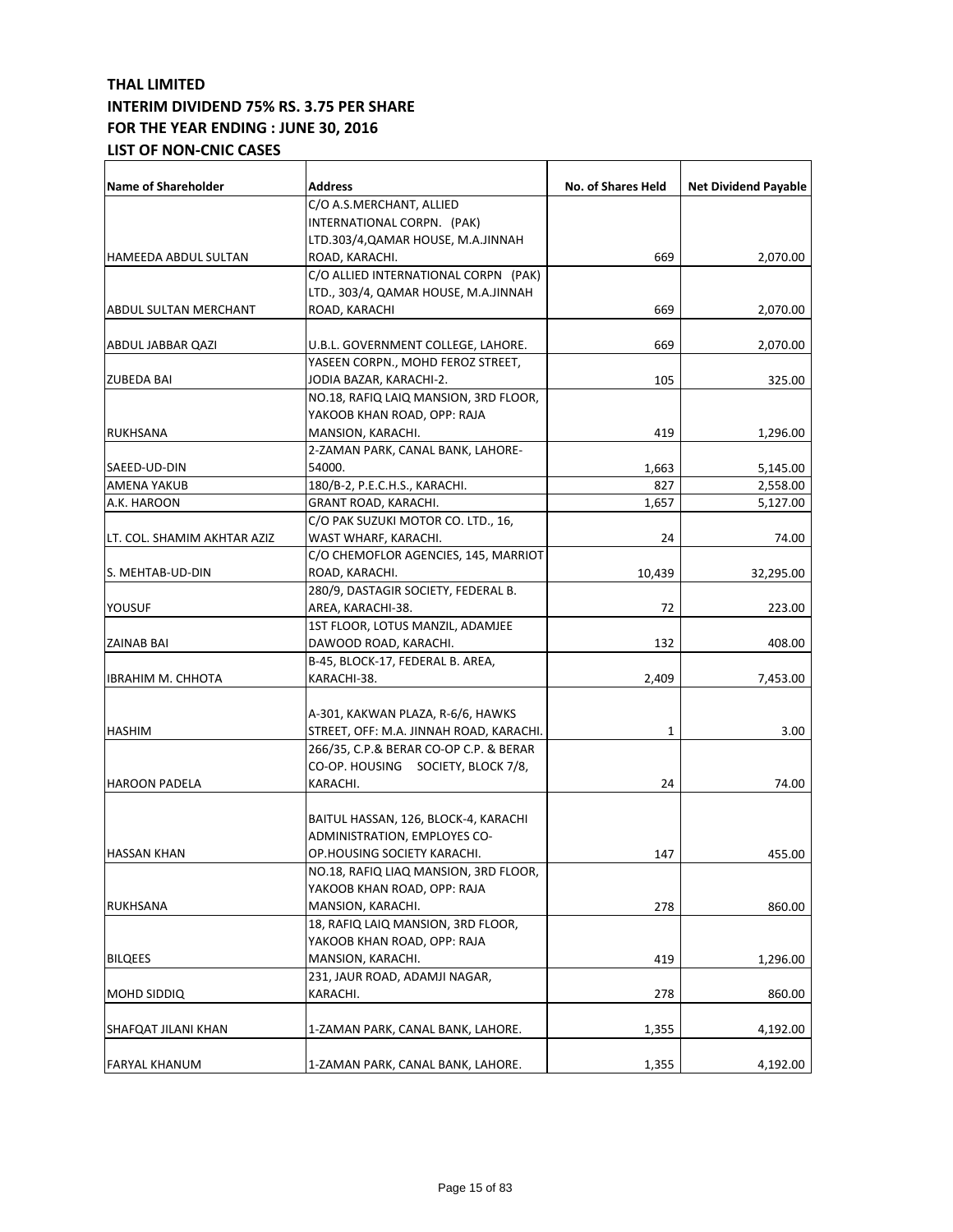| Name of Shareholder       | <b>Address</b>                        | No. of Shares Held | <b>Net Dividend Payable</b> |
|---------------------------|---------------------------------------|--------------------|-----------------------------|
|                           |                                       |                    |                             |
|                           | C/O MOHD AMIN BROS. (PVT) LTD. HAJI   |                    |                             |
| <b>HAKIM A. JALIL</b>     | ADAM CHAMBERS, 2ND FLOOR, NEW         |                    |                             |
|                           | CHALLI, ALTAF HUSSAIN ROAD KARACHI.   | 60                 | 186.00                      |
| <b>BILQUISH</b>           | 56-Q, BLOCK-2, P.E.C.H.S., KARACHI.   | 752                | 2,326.00                    |
|                           | MAHMUD & COMPANY, P.O. BOX NO.51,     |                    |                             |
| ZAHIDA TASNIM             | RAHIMYARKHAN.                         | 48                 | 148.00                      |
|                           | C/O ESSO PAK FERTILIZER CO., N.S.C.   |                    |                             |
|                           | BUILDING, MOLVI TAMIZUDDIN KHAN       |                    |                             |
| <b>MAHMUD DOSSA</b>       | ROAD, KARACHI.                        | 24                 | 74.00                       |
|                           | 606-JILANI TOWER, OFF: MEREWETHER     |                    |                             |
|                           | TOWER, M.A. JINNAH ROAD, P.O.BOX #    |                    |                             |
| WALI MOHD HAJI MOOSA      | 4939, KARACHI-74000.                  | 147                | 455.00                      |
|                           | A-103, NIZARI BLOCK-C, NORTH          |                    |                             |
| <b>AMIR LAKHANIE</b>      | NAZIMABAD, KARACHI.                   | 506                | 1,566.00                    |
|                           |                                       |                    |                             |
|                           | IBRAHIM MANZIL, 2ND FLOOR, OLD TOWN,  |                    |                             |
| ZAKARIA                   | TANKI NO.3, KAGZI BAZAR, KARACHI.     | 147                | 455.00                      |
|                           | C/O ROYAL PAINT STORE, BOHRAPIR,      |                    |                             |
| ZAKI AHMED                | KARACHI.                              | 4                  | 12.00                       |
|                           |                                       |                    |                             |
|                           | 405, AL RAHIM TOWER, I.I. CHUNDRIGAR  |                    |                             |
| A. SALEEM NOOR MOHAMED    | ROAD, P.O. BOX #10331, KARACHI-74000. | 620                | 1,918.00                    |
|                           | C/O AMINS MEDICAL & GENERAL STORE,    |                    |                             |
|                           | 2/129, BLOCK-A, ADAMJEE NAGAR, TIPU   |                    |                             |
| <b>FARIDA BANO</b>        | SULTAN ROAD, KARACHI.                 | 278                | 860.00                      |
|                           | AMINS MEDICAL & GENERAL STORE, 2/129, |                    |                             |
|                           | ADAMJEE NAGAR, A-BLOCK, TIPU SULTAN   |                    |                             |
| <b>MOHAMMED ADNAN</b>     | ROAD, KARACHI-8.                      | 24                 | 74.00                       |
|                           | C/O LT.COL.SHAMIM AKHTAR AZIZ, PAK    |                    |                             |
|                           | SUZUKI MOTOR CO. LTD., 16, WEST       |                    |                             |
| SAMEERA S. AZIZ           | WHARF, KARACHI.                       | 60                 | 186.00                      |
|                           |                                       |                    |                             |
|                           | C/O KAGZI ABDUL HAMID, BOOK BINDER,   |                    |                             |
| <b>SYED RAGIB HUSSAIN</b> | O.T. 9/209, KAGZI BAZAR, KARACHI-2.   | 412                | 1,275.00                    |
|                           | AL-AZIZ, R-71, A-1 COTTAGES, BLOCK-9, |                    |                             |
|                           | YASINABAD, FEDERAL 'B' AREA, KARACHI- |                    |                             |
| QASIM ALI MIRZA           | 75950.                                | 100                | 309.00                      |
|                           | YOUSUF BUMBIYA, BLOCK NO.B, KARACHI   |                    |                             |
|                           | CENTRE, FLAT NO.5, 2ND FLOOR, PLOT    |                    |                             |
|                           | NO.NJI-3, UNIVERSITY ROAD, KARACHI-   |                    |                             |
| <b>MOHD YUSUF</b>         | 74800                                 | 106                | 328.00                      |
|                           | KUTCHI GALI NO.1, MARRIOT ROAD,       |                    |                             |
| MOHAMMAD NAZIR SAIGAL     | KARACHI.                              | 524                | 1,621.00                    |
| HAJI HABIBULLAH           | 1899/14, FEDERAL B. AREA, KARACHI.    | 255                |                             |
|                           |                                       |                    | 789.00                      |
|                           | FLAT NO.1, 1ST FLOOR, MADINA SQUARE,  |                    |                             |
|                           | BAGH-E-ZEHRA STREET, KHARADHAR,       |                    |                             |
| RAHMATULLAH               | KARACHI.                              | 193                | 597.00                      |
|                           | C/O DAWJEE DADABHOY & COMPANY,        |                    |                             |
|                           | ZAM ZAM CHAMBERS, DUNOLLY ROAD,       |                    |                             |
| <b>MOHAMMED SADIQ</b>     | P.O. BOX 4015, KARACHI-2.             | 174                | 539.00                      |
|                           | 119/3, STREET NO. 7, OFFICER COLONY,  |                    |                             |
| SHAHIDA MALIK             | LAHORE CANTT.                         | 100                | 309.00                      |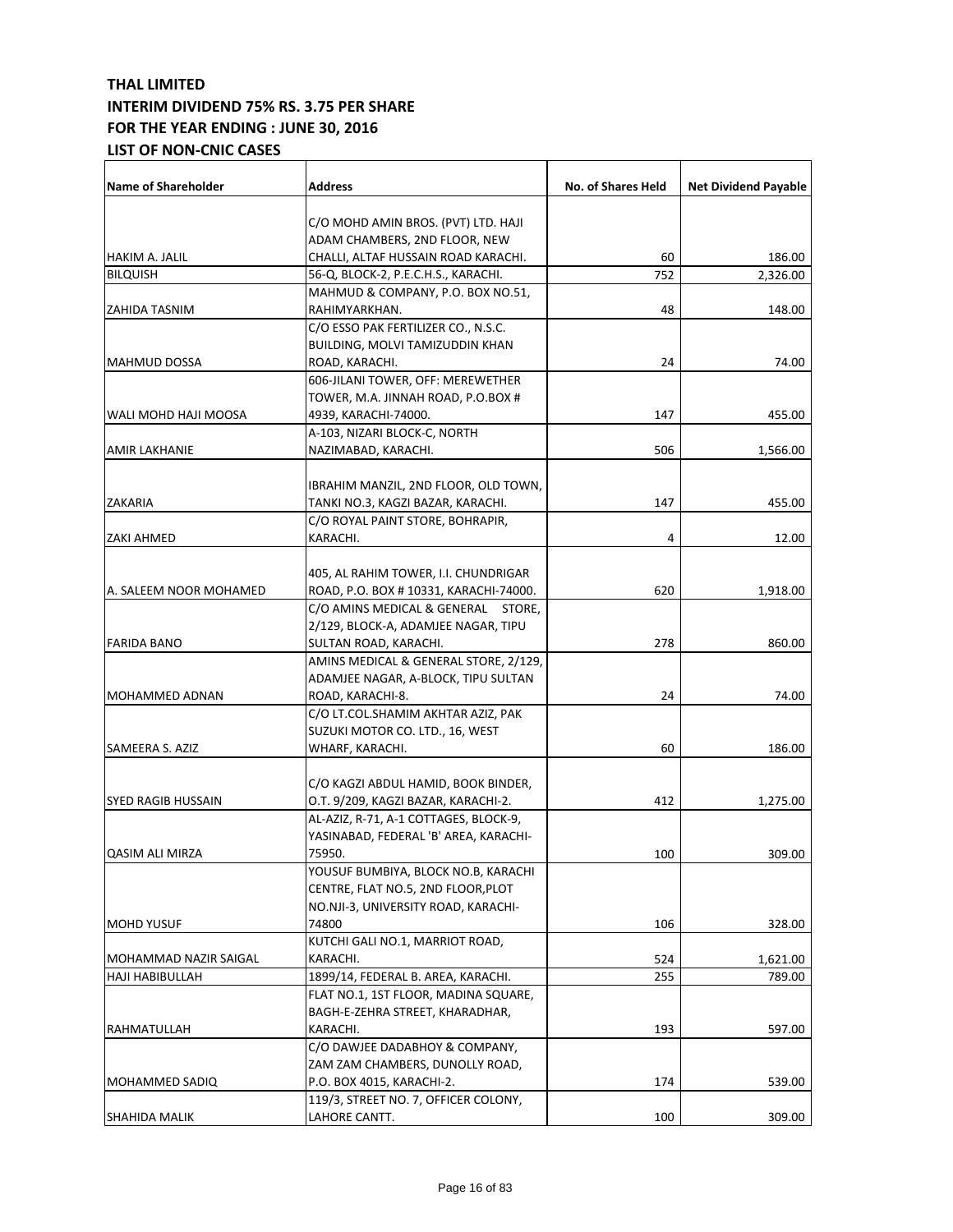| Name of Shareholder         | <b>Address</b>                           | No. of Shares Held | <b>Net Dividend Payable</b> |
|-----------------------------|------------------------------------------|--------------------|-----------------------------|
|                             | GAUSHALLA BUILDING, R. NO.10-A, 2ND      |                    |                             |
|                             | FLOOR, MOOLJI STREET, KHARADHAR,         |                    |                             |
| <b>GUL AHMED</b>            | KARACHI.                                 | 147                | 455.00                      |
|                             | C/O MRS. AMINA WAHID. D-110/B-2,         |                    |                             |
| <b>ABDUL WAHID</b>          | K.D.A. SCHEME NO. 1, KARACHI-75350.      | 47                 | 145.00                      |
|                             | B-2, SHAHRUKH APARTMENTS, 351,           |                    |                             |
| ASGHAR ALI                  | GARDEN EAST, KARACHI.                    | 20                 | 62.00                       |
|                             |                                          |                    |                             |
|                             | 24, HANIF TERRACE, 4TH FLOOR, JAFFAR     |                    |                             |
| <b>MOHD IQBAL</b>           | FADOO ROAD, KHARADHAR, KARACHI.          | 201                | 622.00                      |
|                             | FLAT NO.28, IIIRD FLOOR, AMINA           |                    |                             |
|                             | APARTMENT, BLOCK-M, NORTH                |                    |                             |
| <b>MASOOD KAMIL</b>         | NAZIMABAD, KARACHI.                      | 674                | 2,086.00                    |
|                             | C/O M.Y. PASHA, FINANCE DIRECTOR,        |                    |                             |
|                             | <b>FAUJI FOUNDATION, HARLEY STREET</b>   |                    |                             |
| RASHIDA YOUSAF PASHA        | RAWALPINDI-CANTT.                        | 611                | 1,890.00                    |
|                             | PAREKH WALI MANZIL, 3RD FLOOR, BHIM      |                    |                             |
|                             | BRIDGE ROAD, BHIMPURA, KARACHI-          |                    |                             |
| <b>FATIMA UMER</b>          | 74200.                                   | 50                 | 155.00                      |
|                             | 23, ORIENTAL CHAMBERS, ALTAF HUSSAIN     |                    |                             |
| <b>ALI HYDER</b>            | ROAD, KARACHI.                           | 3,405              | 10,534.00                   |
|                             | C/O VALIMOHAMED & COMPANY, 7-A,          |                    |                             |
|                             | NEW CLOTH MARKET, DUNOLLY ROAD,          |                    |                             |
| USMAN A. GHANI              | OFF: M.A. JINNAH ROAD, KARACHI           | 437                | 1,352.00                    |
|                             | C/O MR. SIDDIQUE PATEL, 132, STOCK       |                    |                             |
|                             | EXCHANGE BUILDING, OFF: I.I.             |                    |                             |
| <b>MOHAMMED SOAIB PATEL</b> | CHUNDRIGAR ROAD, KARACHI-2.              | 278                | 860.00                      |
|                             | DIRECTOR, KANDAWALLA & COMPANY           |                    |                             |
|                             | LTD., 71, SHAHRAH-I-QUAID-I-AZAM,        |                    |                             |
| <b>JAL MANECKJEE</b>        | LAHORE.                                  | 6,818              | 21,094.00                   |
|                             | 216-B, MARRIAM PALACE, OFF: G. ALLANA    |                    |                             |
|                             | ROAD, PUNJABI CLUB, KHARADHAR,           |                    |                             |
| <b>ABDUL SATTAR SIDDIK</b>  | KARACHI.                                 | 11                 | 34.00                       |
| <b>HAMIDA ZAIDI</b>         | 315, P.I.B. COLONY, KARACHI.             | 132                | 408.00                      |
| S. NIHAL FATMA              | 315, P.I.B. COLONY, KARACHI-5.           | 278                | 860.00                      |
|                             | 20, OVERSEAS HOUSING SOCIETY, BLOCK      |                    |                             |
| MUMTAZ YOUSUF               | NO. 3, ALAMGIR ROAD, KARACHI.            | 1,837              | 5,683.00                    |
|                             | HUSSAIN 'D' SILVA MARKAZ, BLOCK-6, FLAT- |                    |                             |
| HAWA BAI USMAN              | 21, ARAMBAG, KARACHI-1.                  | 145                | 449.00                      |
|                             | 83-B, SINDHI MUSLIM HOUSING SOCIETY,     |                    |                             |
| AFTAB AHMED                 | KARACHI-3.                               | 24                 | 74.00                       |
|                             | C/O ADAMJEE FOUNDATION, 4TH FLOOR,       |                    |                             |
|                             | ADAMJEE HOUSE, I.I. CHUNDRIGAR ROAD,     |                    |                             |
| <b>MOHD RAFIQUE MOTEN</b>   | KARACHI.                                 | 24                 | 74.00                       |
|                             | C/O ALI ASGHER TRADERS, 8-B, SALEH       |                    |                             |
|                             | CHAMBERS, 2ND FLOOR, CAMPBELL            |                    |                             |
| <b>ALI ASGHAR</b>           | STREET, KARACHI.                         | 100                | 309.00                      |
|                             |                                          |                    |                             |
|                             | CAMBRIDGE GARMENT INDUSTRIES, 2ND        |                    |                             |
|                             | FLOOR, SC-33, OLYMPIA HOUSE, CHANDNI     |                    |                             |
| ANEES                       | CHOWK, STADIUM ROAD, KARACHI-5.          | 669                | 2,070.00                    |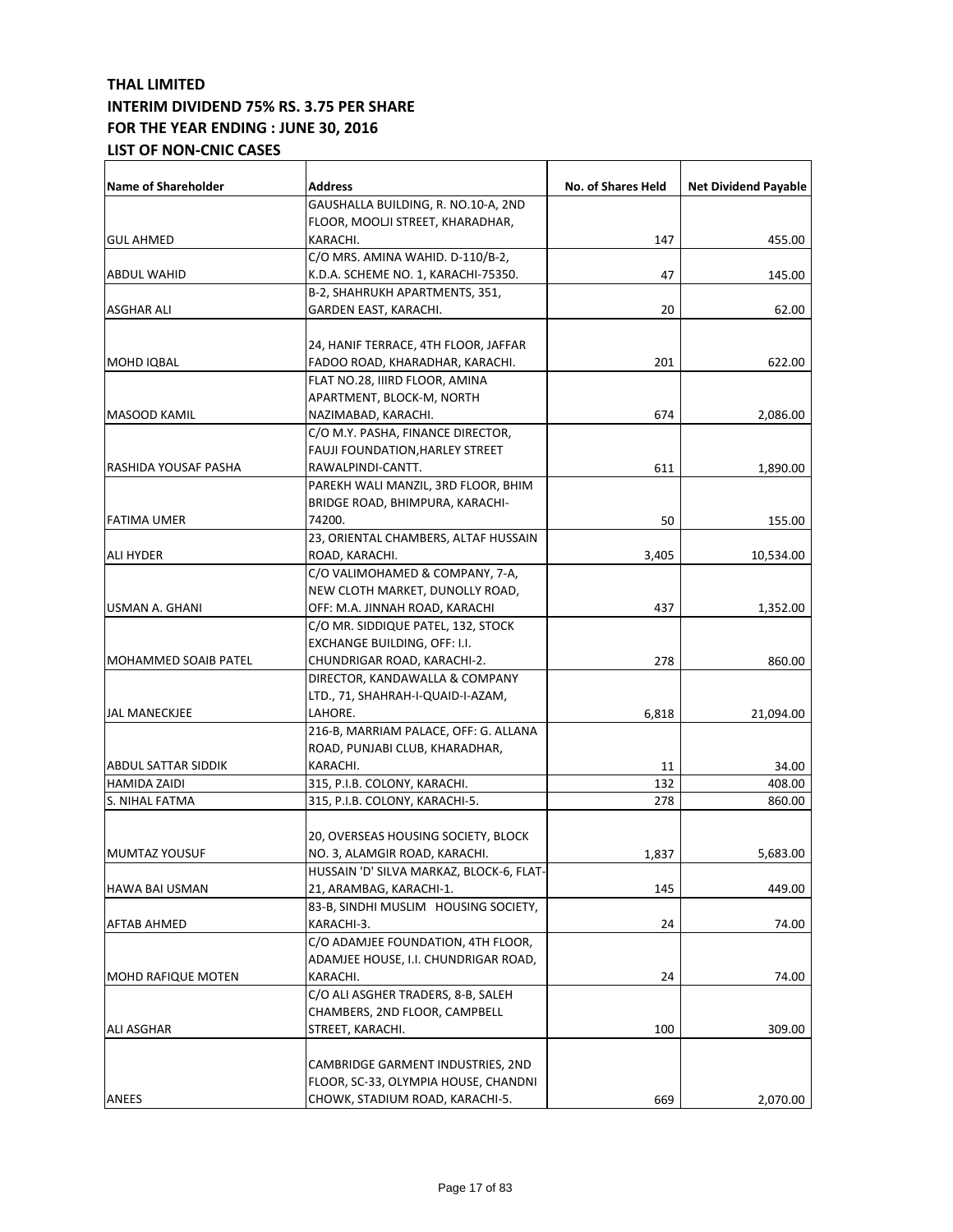| <b>Name of Shareholder</b>    | Address                                    | No. of Shares Held | <b>Net Dividend Payable</b> |
|-------------------------------|--------------------------------------------|--------------------|-----------------------------|
|                               | C/O MR. ABOOBKER EBRAHIM, ABOO             |                    |                             |
|                               | COTTAGE B.R. 1/27, 1ST FLOOR, JAFFRY       |                    |                             |
| SABIRA BANO                   | CHOWK, KHARADHAR, KARACHI.                 | 345                | 1,068.00                    |
|                               |                                            |                    |                             |
|                               | C/O WEEKLY SUNDAY POST, 4, AMIL            |                    |                             |
| <b>MUMTAZ TAREEN</b>          | STREET, OFF: ROBSON ROAD, KARACHI.         | 793                | 2,454.00                    |
|                               | SAIFEE DEVELOPMENT CHAMBERS, NEAR          |                    |                             |
|                               | DENSO HALL, M.A. JINNAH ROAD,              |                    |                             |
| SAYED INAYAT ALI              | KARACHI.                                   | 706                | 2,185.00                    |
|                               | 41, SAIFY BUILDING, GARDEN WEST,           |                    |                             |
| TAJ BIBI                      | NISHTAR ROAD, KARACHI-3.                   | 39                 | 120.00                      |
|                               | 56, KATRAK BLOCK, PARSI COLONY,            |                    |                             |
| G.J. DAVER                    | KARACHI-3.                                 | 132                | 410.00                      |
|                               | 56, KATRAK BLOCK, PARSI COLONY,            |                    |                             |
| G. J. DAVER                   | KARACHI-3.                                 | 278                | 860.00                      |
|                               | 18, BANGLORE TOWN, SHAHRAH-E-FAISAL,       |                    |                             |
| <b>GHULAM HUSSAIN MITHANI</b> | KARACHI.                                   | 913                | 2,825.00                    |
|                               | ROOM NO. 50, HAJI SATTAR HOUSE,            |                    |                             |
|                               | DHORAJI COLONY, SANTINAGAR, KARACHI-<br>5. | 545                |                             |
| <b>HAJI SATTAR</b>            | O.T. 5/38, 3RD FLOOR, AMIN MANZIL,         |                    | 1,686.00                    |
|                               | TARAMUKHI LANE, BOMBAY BAZAR,              |                    |                             |
| MOHD YAQOOB HUSAEN            | KARACHI.                                   | 33                 | 102.00                      |
|                               |                                            |                    |                             |
|                               | A-20, NORTH CIRCULAR AVENUE, DEFENCE       |                    |                             |
| SAYEEDUDDIN AHMED KHAN        | HOUSING SOCIETY, KARACHI-4.                | 199                | 615.00                      |
|                               | HAJI ALI MOHD MANSION, 4TH FLOOR,          |                    |                             |
| <b>YAKOOB</b>                 | ROOM NO. 18, KHARADAR, KARACHI.            | 4                  | 12.00                       |
|                               | ZUBAIDA MANZIL, ROOM NO. 28, 3RD           |                    |                             |
|                               | FLOOR, CHAND BIBI ROAD, NANAKWARA,         |                    |                             |
| <b>MOHD ISMAIL</b>            | KARACHI.                                   | 669                | 2,070.00                    |
|                               |                                            |                    |                             |
| <b>MAHMUD AHMED</b>           | 1, ZAMINDARA COLONY, RAHIMYARKHAN.         | 13                 | 40.00                       |
|                               | 3RD FLOOR, RIAZ MANSION, NICOL ROAD,       |                    |                             |
| MOHD AMIN                     | KARACHI.                                   | 706                | 2,185.00                    |
|                               | PLOT NO. 3, ROW NO. 1, SUB BLOCK-D,        |                    |                             |
| MOHAMMAD MASHHOOD             | BLOCK-2, NAZIMABAD, KARACHI-18.            | 669                | 2,070.00                    |
|                               | G.K. 5/6, AMINA MANZIL, 1ST FLOOR,         |                    |                             |
| ABDUL GHANI                   | PARIA STREET, KARADHAR, KARACHI.           | 24                 | 74.00                       |
|                               | SOOFI DAWAKHANA, CHABBA STREET,            |                    |                             |
| <b>GHULAM NABI</b>            | OPP: CITY COURT, KARACHI-1.                | 3,032              | 9,380.00                    |
|                               | RAMBHAWAN BUILDING, 2ND FLOOR,             |                    |                             |
|                               | LAWRENCE ROAD, RAMSWAMI, KARACHI-          |                    |                             |
| ABDUR REHMAN                  | 3.                                         | 278                | 860.00                      |
|                               | C/O AFZAL IMPEX CO., SHOP NO. 4, AMEER     |                    |                             |
|                               | MANSION, PLOT-M.R.7/29, MOHD FEROZ         |                    |                             |
| MOHAMMAD RAZA                 | ST., JODIA BAZAR, KARACHI-2.               | 147                | 455.00                      |
| MOHD MOHSIN                   | 2/26, MARRIOT ROAD, KARACHI.               | 706                | 2,185.00                    |
|                               |                                            |                    |                             |
|                               | NO. 9, JINNAH CO-OPERATIVE HOUSING         |                    |                             |
| FARZANA                       | SOCIETY, DRIGH ROAD, KARACHI.              | 90                 | 279.00                      |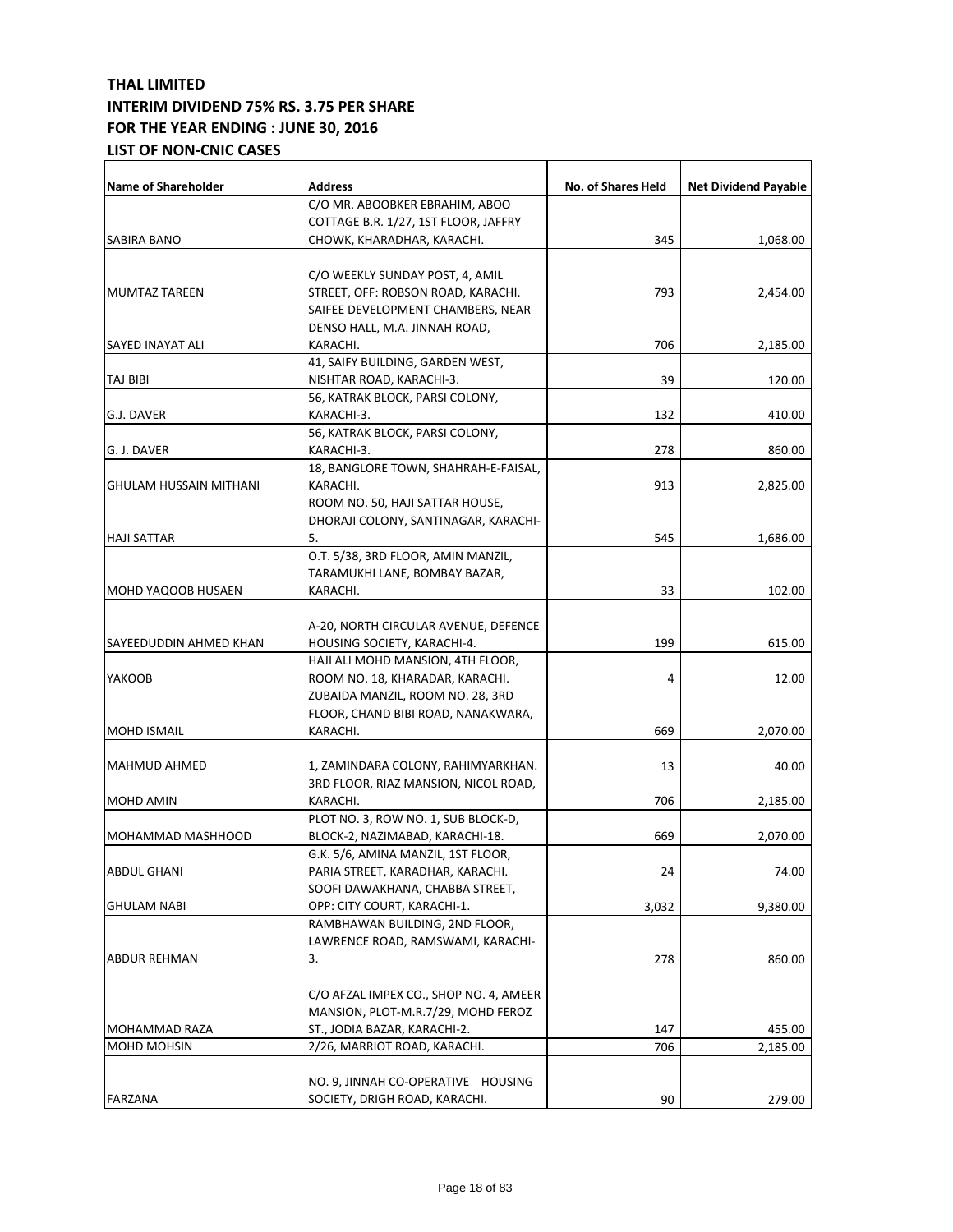| Name of Shareholder      | <b>Address</b>                         | No. of Shares Held | <b>Net Dividend Payable</b> |
|--------------------------|----------------------------------------|--------------------|-----------------------------|
|                          | MANCHESTER HOUSE, ZAIBUNNISA           |                    |                             |
| <b>ARIFA</b>             | STREET, KARACHI-3.                     | 90                 | 279.00                      |
|                          | 12, RANGOONWALA HOUSE, DHORAJI         |                    |                             |
| A. GAFFAR YUSUF          | COLONY, KARACHI-12.                    | 147                | 455.00                      |
| EDDIE M. DINSHAW         | 260, R.A. LINES, KARACHI.              | 412                | 1,276.00                    |
|                          | C/O SETHI BROTHERS LIMITED, 13,        |                    |                             |
|                          | BYCULLA MANSION, SHAHRAH-E-LIAQAT,     |                    |                             |
| <b>MOHD YOUSUF SETHI</b> | KARACHI-2.                             | 638                | 1,974.00                    |
|                          | C/O NAWABZADA MOHD AZIM KHAN,          |                    |                             |
| <b>RIFAT BEGUM</b>       | TORU, P.O. TORU, MARDAN.               | 2,618              | 8,100.00                    |
|                          | MOHALLA FAZIL DIVAN, KAMALIA, DISTT:   |                    |                             |
| S. HUSSAIN MEHDI KAZMI   | FAISALABAD.                            | 1,045              | 3,233.00                    |
| M. YAMEENUDDIN HAQQI     | 30-C, MODEL TOWN, LAHORE.              | 518                | 1,603.00                    |
|                          | C/O NEW KOHINOOR TRADERS, IBRAHIMJI    |                    |                             |
|                          | STREET, DANDIA BAZAR, OPP: CITY COURT, |                    |                             |
| <b>MOHD SIDDIQ</b>       | KARACHI.                               | 437                | 1,352.00                    |
|                          |                                        |                    |                             |
|                          | HOUSE NO. 287, BLOCK 7 & 8, C.P.BERAR  |                    |                             |
| <b>ZAITUN ZAKARIA</b>    | CO-OP H. SOCIETY, KARACHI.             | 105                | 325.00                      |
|                          | PLOT 296, FLAT A/3, 2ND FLOOR, C.P.    |                    |                             |
|                          | BERAR HOUSING SOCIETY, BLOCK 7/8,      |                    |                             |
| YAHYA ZAKARIA            | KARACHI.                               | 105                | 325.00                      |
|                          | FLAT NO. D/502, 5TH FLOOR, AL-HABIB    |                    |                             |
|                          | PRIDE, PLOT NO. 5-CL-B, CIVIL LINES,   |                    |                             |
| <b>MOHD YAKOOB</b>       | KARACHI.                               | 3                  | 9.00                        |
|                          |                                        |                    |                             |
|                          | C/O HAJI AYOOB & CO., 45/46,           |                    |                             |
| ABDULLAH A. SATTAR       | GORDHANDAS CLOTH MARKET KARACHI.       | 232                | 718.00                      |
|                          |                                        |                    |                             |
|                          | C/O MOLASSES EXPORT CO LTD., RAILWAY   |                    |                             |
|                          | WHARF, DAGINA LANE, OPP:BURMAH         |                    |                             |
| <b>HALIMA VAYANI</b>     | SHELL INSTALLATIONS KEAMARI, KARACHI.  | 452                | 1,398.00                    |
|                          | O.T. 2/36-124/2, 2ND FLOOR, GROOKED    |                    |                             |
| <b>USMAN</b>             | LANE, KARACHI.                         | 1,045              | 3,233.00                    |
|                          |                                        |                    |                             |
| MOHAMMAD AMJAD ALI       | AL-AMAN, 220, SHARFABAD, KARACHI-5.    | 5,248              | 16,236.00                   |
|                          | MOAZA DOABA P.O., GUJA POLICE          |                    |                             |
| <b>GHULAM HAIDER</b>     | STATION, MUZAFFARGARH                  | 333                | 1,030.00                    |
|                          | 117/C, BLOCK-2, P.E.C.H. SOCIETY,      |                    |                             |
| <b>HASEEB AHMED</b>      | KARACHI.                               | 518                | 1,603.00                    |
|                          | 117/C, BLOCK-2, P.E.C.H. SOCIETY,      |                    |                             |
| <b>HAJRA KHATOON</b>     | KARACHI.                               | 1,045              | 3,233.00                    |
|                          | 117/C, BLOCK-2, P.E.C.H. SCCIETY,      |                    |                             |
| SALIM AHMED              | KARACHI.                               | 518                | 1,603.00                    |
|                          | 117/C, BLOCK-2, P.E.C.H. SOCIETY,      |                    |                             |
| <b>KHURSHID AHMED</b>    | KARACHI.                               | 518                | 1,603.00                    |
|                          | 117/C, BLOCK-2, P.E.C.H. SOCIETY,      |                    |                             |
| SHAHID AHMED             | KARACHI.                               | 518                | 1,603.00                    |
|                          | 117/C, BLOCK-2, P.E.C.H. SOCIETY,      |                    |                             |
| RAKHSANDA RIAZ           | KARACHI.                               | 518                | 1,603.00                    |
|                          | F-10-1, 5TH GIZRI STREET, PHASE-IV,    |                    |                             |
| <b>TASNEEM SIDDIQUI</b>  | DEFENCE HOUSING SOCIETY, KARACHI.      | 105                | 325.00                      |
|                          |                                        |                    |                             |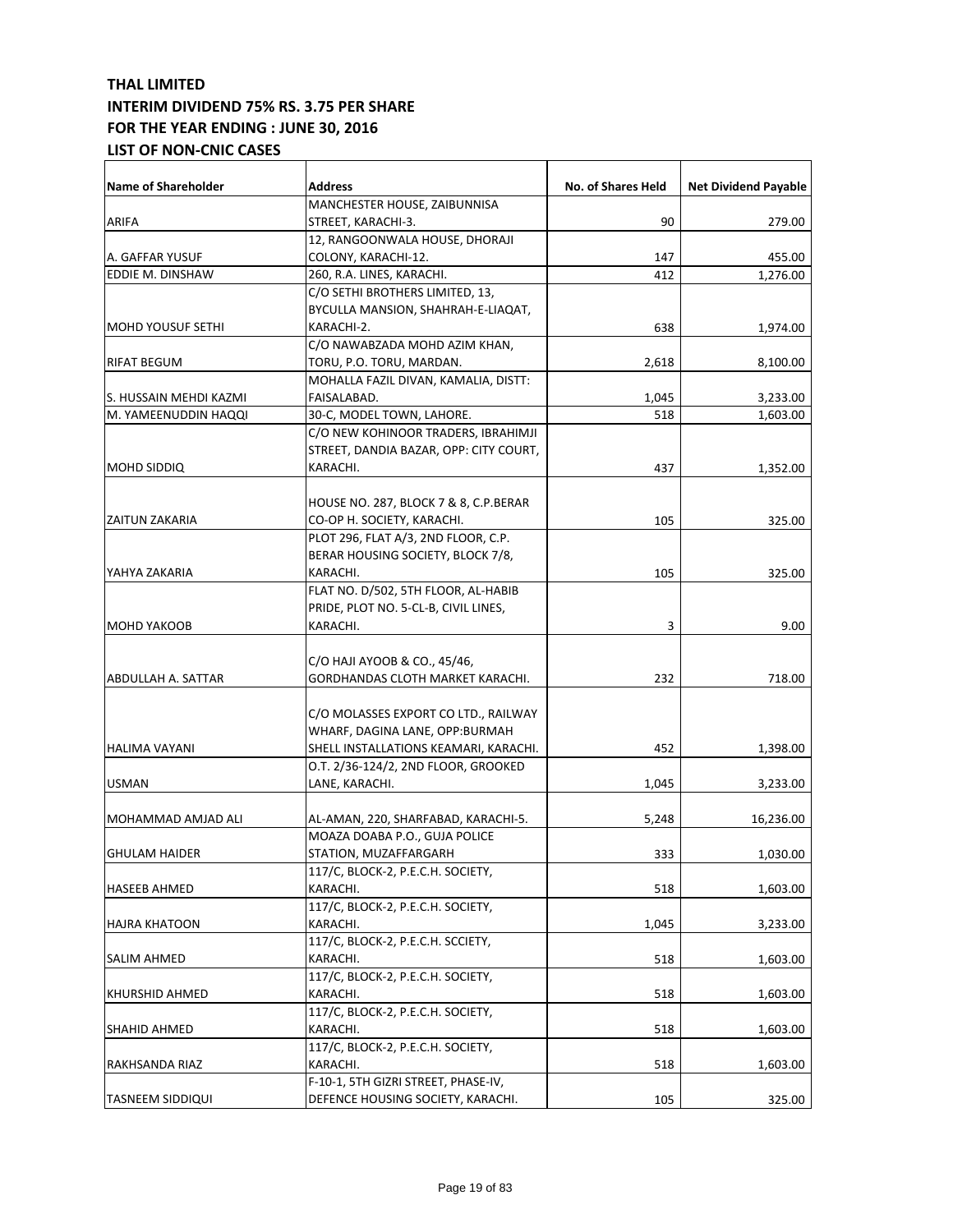| <b>Name of Shareholder</b> | <b>Address</b>                                                             | No. of Shares Held | <b>Net Dividend Payable</b> |
|----------------------------|----------------------------------------------------------------------------|--------------------|-----------------------------|
| AJAZ AHMED                 | 1901/14, FEDERAL B. AREA, KARACHI-38.                                      | 2,095              | 6,481.00                    |
|                            | SB 2-16, ABDULLA MANSION, NAPIER                                           |                    |                             |
| <b>MOHAMMED NAFEES</b>     | STREET, SADDAR, KARACHI.                                                   | 1,045              | 3,233.00                    |
|                            | C/O HATEX INDUSTRIES, 7, MOOSA LANE,                                       |                    |                             |
| <b>ABDUL REHMAN</b>        | KARACHI.                                                                   | 321                | 993.00                      |
|                            | C/O POP MUSIC CENTRE, BEHIND: M.C.B.                                       |                    |                             |
| <b>ABDUL MAJID</b>         | TARIQ ROAD, KARACHI.                                                       | 321                | 993.00                      |
|                            | C/O A. GHAFFAR MOOSA, SHARES DEPTT.,<br>ADAMJEE HOUSE, ADAMJEE INDUSTRIES  |                    |                             |
| <b>HAROON A. SATTAR</b>    | LIMITED, I.I. CHUNDRIGAR ROAD, KARACHI.                                    | 437                | 1,352.00                    |
|                            | C/O ZIABUN RAFIQ MOTIWALA, PLOT                                            |                    |                             |
|                            | NO.481/C, ADAMJEE NAGAR, KATHIWAR                                          |                    |                             |
|                            | CO-OP, HOUSING SOCIETY BLOCK 7/8,                                          |                    |                             |
| <b>GUL MOHAMED</b>         | KARACHI.                                                                   | 1,568              | 4,851.00                    |
|                            | C/O G.V. TRADING COMPANY LTD., 16,                                         |                    |                             |
| <b>MOHAMMED AMIN</b>       | ALLAMA IQBAL ROAD, LAHORE.                                                 | 1,568              | 4,851.00                    |
|                            | 297-DELHI MERCANTILE SOCIETY, HYDER                                        |                    |                             |
| KHADIJA BI                 | ALI ROAD, KARACHI-5.                                                       | 518                | 1,603.00                    |
|                            | 33/111-A, JEHANZEB BLOCK, ALLAMA                                           |                    |                             |
| RAHEELA NAJIB              | IQBAL TOWN, LAHORE.                                                        | 48                 | 148.00                      |
|                            | 231, ADAMJEE NAGAR, BLOCK 7/8, JOHR                                        |                    |                             |
| <b>MOHAMMED SIDDIQUE</b>   | ROAD, KARACHI.                                                             | 213                | 659.00                      |
| MOHD ASAF ALI              | 245-A, PEOPLES COLONY, FAISALABAD.                                         | 147                | 455.00                      |
| CH. INAYAT MOHD            | 41-A, SATELLITE TOWN, JHANG SADDAR.                                        | 680                | 2,104.00                    |
|                            | B-45, BLOCK-17, FEDERAL B. AREA,                                           |                    |                             |
| EBRAHIM MOOSA CHHOTA       | KARACHI-38.                                                                | 1,568              | 4,851.00                    |
| <b>BIRJIS QAIM ALI</b>     | B-146/W, NORTH NAZIMABAD, KARACHI-<br>3309.                                | 2,666              | 8,248.00                    |
|                            | AZIZ MANZIL, 2ND FLOOR, CHURCH                                             |                    |                             |
| <b>MOHD YOUNUS</b>         | STREET, KARACHI-3.                                                         | 20                 | 62.00                       |
|                            | BLOCK-11, SWAMI NARYAN BLDG., HASSAN<br>ALI EFFINDI ROAD, OFF: FRERE ROAD, |                    |                             |
| ZARINABAI WAZIRALI LAKHANI | KARACHI.                                                                   | 20                 | 62.00                       |
|                            |                                                                            |                    |                             |
| MOHAMMED SHAFI             | PAK ARAB FERTILIZER LIMITED, MULTAN.                                       | 4                  | 12.00                       |
|                            | R.B.6/56, NALWALLA BUILDING, HORMUSJI                                      |                    |                             |
| ZARINA BAI ABDUL KARIM     | STREET, KARACHI-1.                                                         | 16                 | 50.00                       |
|                            | 538/15, FLAT NO. 202, GARDEN HOMES,                                        |                    |                             |
| A. SHAKOOR                 | GARDEN EAST, GRUMANDIR, KARACHI.                                           |                    |                             |
|                            | SHOP NO.1079, TUGHLAQ ROAD, WARD                                           | 1,045              | 3,233.00                    |
|                            | NO.10, MULTAN.                                                             | 518                |                             |
| MOHAMMAD NASIM             | CRESCENT TEXTILE MILLS LIMITED 45, THE                                     |                    | 1,603.00                    |
| USMAN SHAFI                | MALL, LAHORE.                                                              | 247                | 764.00                      |
|                            | C/O ORIENT STRAW BOARD & PAPER                                             |                    |                             |
|                            | MILLS LIMITED, 49, NAPIER ROAD,                                            |                    |                             |
| <b>ABDUL RASHEED</b>       | KARACHI.                                                                   | 518                | 1,603.00                    |
|                            |                                                                            |                    |                             |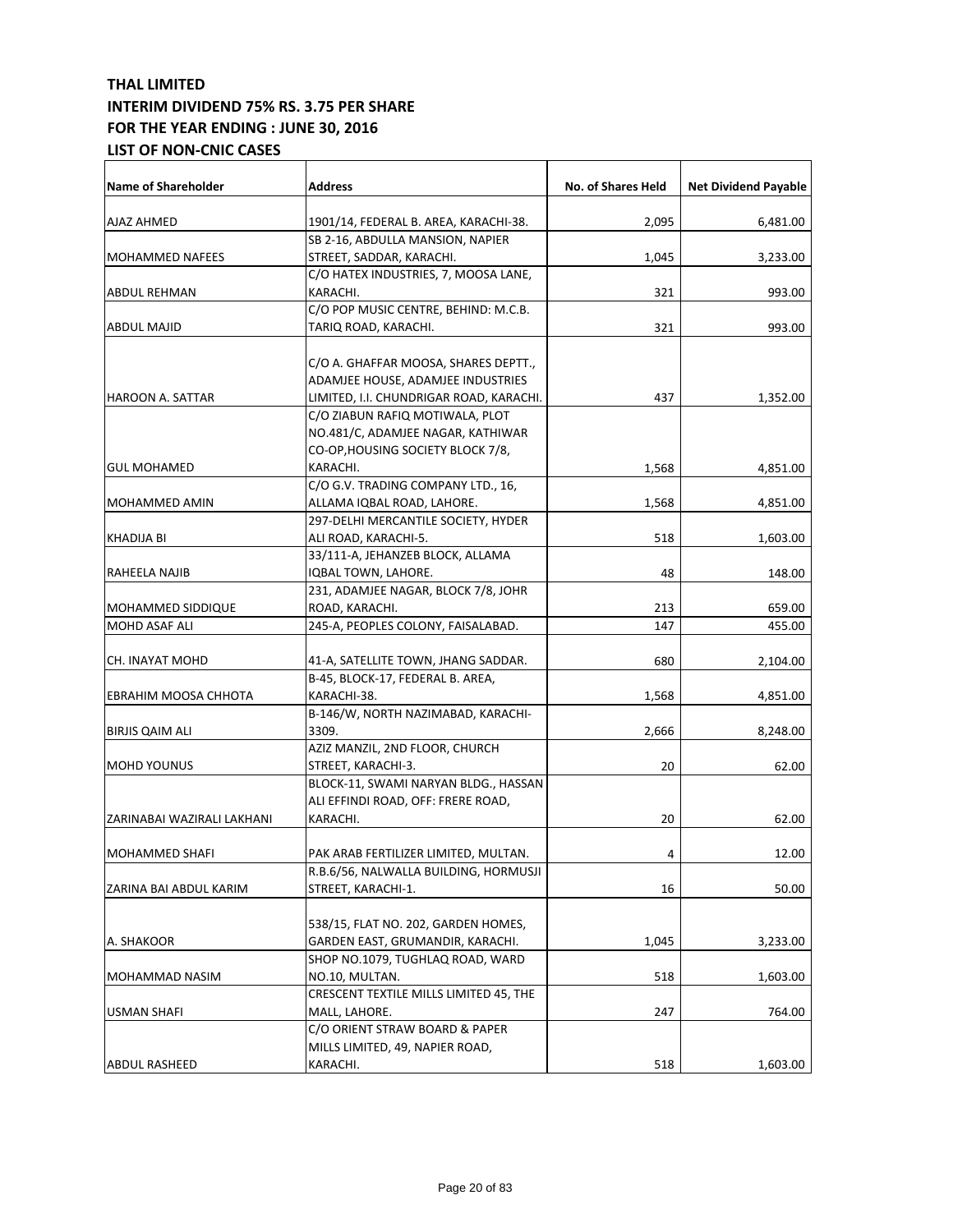| <b>Name of Shareholder</b>   | <b>Address</b>                                                          | No. of Shares Held | <b>Net Dividend Payable</b> |
|------------------------------|-------------------------------------------------------------------------|--------------------|-----------------------------|
|                              |                                                                         |                    |                             |
|                              | 507, CHAPPAL PLAZA, HASRAT MOHANI                                       |                    |                             |
|                              | ROAD, P.O. BOX 4015, KARACHI-74000.                                     |                    |                             |
| ABDOOLA MAHOMED LOCKHAT      | MR. ISMAIL MAHOMED LOCKHAT                                              | 114                | 354.00                      |
|                              | WILLING TON BUILDING, SHARAH-E-IRAQ,                                    |                    |                             |
| <b>HAJI AHMED</b>            | SADAR, KARACHI-3.                                                       | 105                | 325.00                      |
| <b>NASREEN NOMANI</b>        | 31/III, BAHADURABAD, KARACHI.                                           | 59                 | 182.00                      |
|                              |                                                                         |                    |                             |
|                              | FLAT NO.C/6, 2ND FLOOR, YAKOOB                                          |                    |                             |
| <b>ARIF ABDUL GAFFAR</b>     | TARRACE, JAHANGIR ROAD, KARACHI-5.                                      | 213                | 659.00                      |
|                              | ZAM ZAM CHAMBERS, DUNOLLY ROAD P.O.<br>BOX 4015, KARACHI-2. MST. AYESHA |                    |                             |
|                              |                                                                         |                    |                             |
| ABDUL SAMAD SULEMAN VAWDA    | <b>ISMAIL VAWDA</b>                                                     | 437                | 1,350.00                    |
|                              | HOUSE NO. 113, LANE NO. 7, HARLEY                                       |                    |                             |
| <b>KHURSHID ISHTIAQ</b>      | STREET, RAWALPINDI.                                                     | 669                | 2,070.00                    |
| M.S.F. RIFAT                 | IV/B-5/15, NAZIMABAD, KARACHI-74600.                                    | 518                | 1,603.00                    |
|                              | C/O HAJI CORPORATION (PAK) LTD                                          |                    |                             |
|                              | INSURANCE HOUSE NO.1, 2ND FLOOR,                                        |                    |                             |
|                              | HABIB SQUARE, M.A. JINNAH ROAD,                                         |                    |                             |
| FATMAH SHAMS HAJI            | KARACHI.                                                                | 475                | 1,469.00                    |
|                              | FLAT NO. 6/B, 1ST FLOOR, ARSHI SQUARE,                                  |                    |                             |
|                              | D'MELLO ROAD, NEAR BURNS ROAD,                                          |                    |                             |
| ABDUL SATTAR HAJI A.DURVESH  | KARACHI.                                                                | 90                 | 278.00                      |
|                              |                                                                         |                    |                             |
|                              | C-5, GREEN GARDEN, CO-OP. HOUSING                                       |                    |                             |
| <b>SULTAN ALI</b>            | SOCIETY, 215/6, GARDEN EAST, KARACHI.                                   | 669                | 2,070.00                    |
|                              | AZIZ MANZIL, 2ND FLOOR, CHURCH                                          |                    |                             |
| <b>MOHD OSMAN</b>            | STREET, KARACHI-3.                                                      | 50                 | 155.00                      |
|                              | DURVESH MANZIL, A.M.2, K.C. KHILANANI                                   |                    |                             |
| H.A.M. DURVESH               | ROAD, KARACHI.                                                          | 59                 | 184.00                      |
|                              | C/O. AQEEL KARIM DHEDHI, MEMBER                                         |                    |                             |
|                              | STOCK EXCHANGE, ROOM NO.539, STOCK                                      |                    |                             |
| HAJI KARIM HAJI ABDUL REHMAN | EXCH.BLDG., KARACHI.                                                    | 5,248              | 16,236.00                   |
|                              | HINGORA TRADING CORPORATION, 2ND                                        |                    |                             |
|                              | FLOOR, AMIR MANZIL, RAMPART RAW,                                        |                    |                             |
| YOUSUF EBRAHIM               | KARACHI.                                                                | 60                 | 186.00                      |
|                              |                                                                         |                    |                             |
|                              | 175, JAYKER STREET, OFF: CLAYTON ROAD,                                  |                    |                             |
| <b>SHOIAB MOTIWALA</b>       | JAMSHED ROAD NO.1, KARACHI-5.                                           | 105                | 325.00                      |
|                              | YUSUF MANZIL, 361/62, MISQUITTA ROAD,                                   |                    |                             |
| <b>ABEDA HUSAIN DADABHOY</b> | GARDEN EAST, KARACHI.                                                   | 680                | 2,104.00                    |
|                              | 122/A, SINDHI MUSLIM HOUSING SOCIETY,                                   |                    |                             |
| G.M. MALIK                   | KARACHI.                                                                | 105                | 325.00                      |
|                              | 5, ANARKALI MARKET, ROBSON ROAD,                                        |                    |                             |
| B.A. SIDDIQI                 | KARACHI-1.                                                              | 15                 | 46.00                       |
|                              | C/O DAWJEE DADABHOY & COMPANY,                                          |                    |                             |
|                              | ZAM ZAM CHAMBERS, DUNOLLY ROAD,                                         |                    |                             |
| HAFFEEJA AMOD MOOLLA         | P.O. BOX NO.4015, KARACHI-2.                                            | 360                | 1,113.00                    |
|                              | B-62, BLOCK-N, NORTH NAZIMABAD,                                         |                    |                             |
| SYED KALIMUL HASSAN          | KARACHI-33.                                                             | 213                | 659.00                      |
|                              | B/9, P.M.F. (NEWFLAT), BLOCK-M, NORTH                                   |                    |                             |
| <b>ABDUL HAMID</b>           | NAZIMABAD, KARACHI.                                                     | 1,096              | 3,391.00                    |
|                              |                                                                         |                    |                             |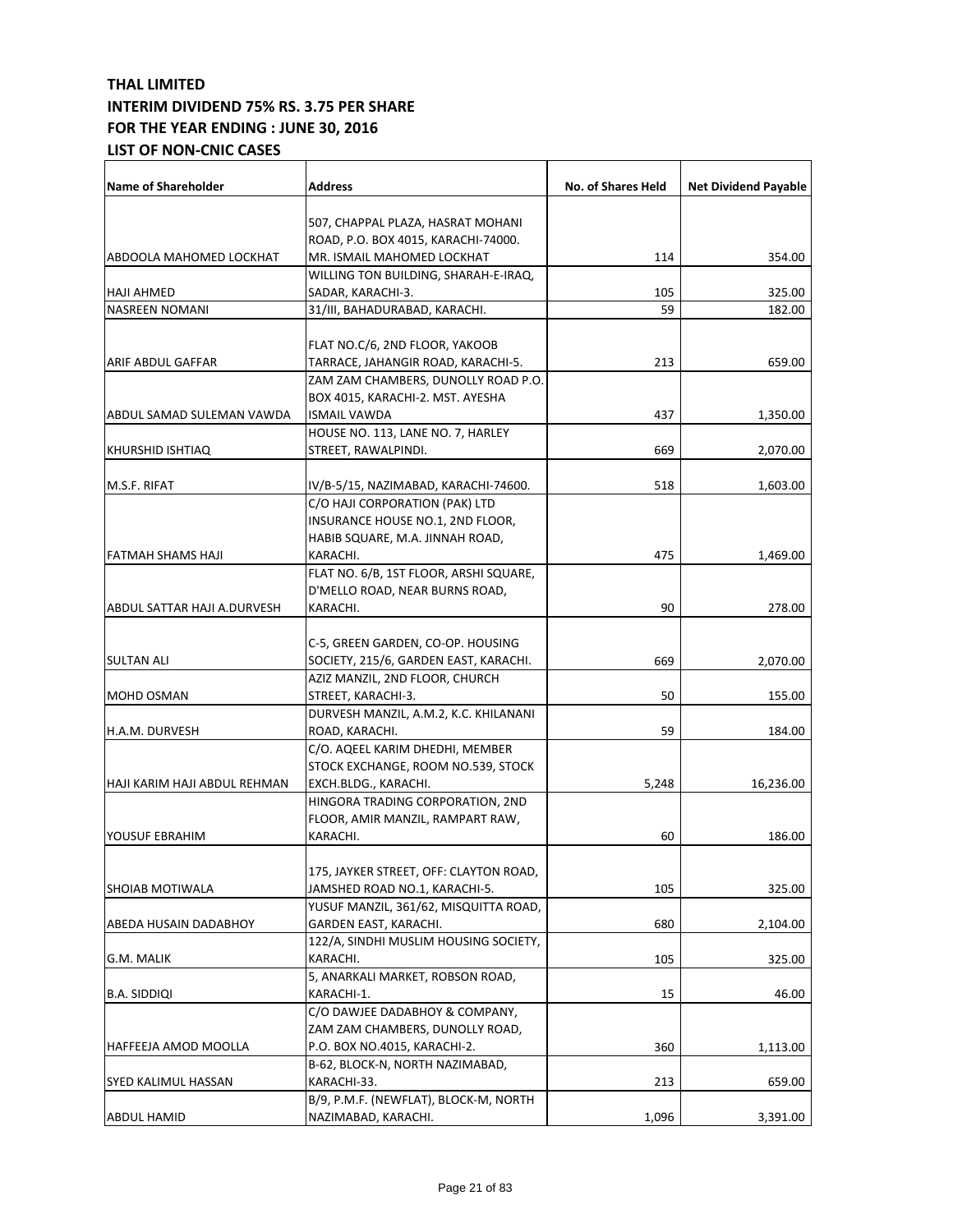| <b>Name of Shareholder</b> | <b>Address</b>                         | No. of Shares Held | <b>Net Dividend Payable</b> |
|----------------------------|----------------------------------------|--------------------|-----------------------------|
|                            | 32/B, MOHAMMAD ALI SOCIETY, KARACHI-   |                    |                             |
| <b>FOAD ALI</b>            | 8.                                     | 132                | 408.00                      |
|                            | B-4, QASIM MANZIL, 1ST FLOOR, YAQOOB   |                    |                             |
|                            | SHAIRA ROAD, STREET-2, NEAR KHADA,     |                    |                             |
| <b>HASAN ALI</b>           | POST OFFICE KARACHI.                   | 518                | 1,603.00                    |
|                            | B-146/W, NORTH NAZIMABAD, KARACHI-     |                    |                             |
| ZAHIDA NAZEER ALI          | 3309.                                  | 10,232             | 31,655.00                   |
|                            | 17/A, ABED MAJID ROAD, LAHORE CANTT-   |                    |                             |
| <b>JANI BEGUM</b>          | 13.                                    | 213                | 659.00                      |
| KHORSHED J. KHARAS         | 260, R.A. LINES, KARACHI.              | 47                 | 147.00                      |
|                            |                                        |                    |                             |
|                            | F/31/111, 4TH GIZRI STREET, PHASE-IV,  |                    |                             |
| AGHA ABDUL HAMID           | DEFENCE HOUSING AUTHORITY, KARACHI.    | 807                | 2,496.00                    |
|                            | NO.5, H.YOUSUF H.EBRAHIM BLDG.         |                    |                             |
| <b>ISMAIL USMAN</b>        | CHURCH STREET, SADDAR, KARACHI-3.      | 147                | 456.00                      |
|                            | C/O M.M. MERCHANT & COMPANY, 31ST      |                    |                             |
|                            | ZENAT MANSION, I.I. CHUNDRIGAR ROAD,   |                    |                             |
| MOHAMMAD ALI               | KARACHI.                               | 105                | 325.00                      |
|                            |                                        |                    |                             |
|                            | C/O ARTEX CORPORATION, 8/9, SIND       |                    |                             |
| <b>MOHAMMAD SIDIQUE</b>    | MARKET, M.A. JINNAH ROAD, KARACHI.     | 119                | 368.00                      |
|                            | JAHANGIR STREET, NEAR TURAK MASJID,    |                    |                             |
| <b>HAJI AYOOB</b>          | KARACHI-2.                             | 90                 | 279.00                      |
|                            |                                        |                    |                             |
|                            | C/O AMANULLAH OMER, GUL MANSION,       |                    |                             |
|                            | 2ND FLOOR, GK-3/21/22, IMAM BARA       |                    |                             |
| <b>ABDUL RAUF</b>          | STREET, KHARADHAR, KARACHI.            | 213                | 659.00                      |
|                            | 1-D, TIPPU SULTAN ROAD, MOHD ALI       |                    |                             |
| <b>MUSHTAQ AHMED</b>       | HOUSING SOCIETY, KARACHI.              | 334                | 1,034.00                    |
|                            | 47, EDEN VILLAS, Q-BLOCK, MODEL TOWN   |                    |                             |
| MOHAMMED ALAM QURASHI      | EXTENSION, LAHORE.                     | 308                | 953.00                      |
|                            |                                        |                    |                             |
| MUHAMMAD FARID KHAN        | ADVOCATE HIGH COURT, MUZAFFARGARH.     | 4,819              | 14,909.00                   |
|                            | C/O MUHAMMAD FARID KHAN,               |                    |                             |
|                            | ADVOCATE, P.O. KHANGARH, DISTT:        |                    |                             |
| <b>MUSTAFA BEGUM</b>       | MUZAFFARGARH.                          | 81                 | 251.00                      |
|                            | 1-D, TIPU SULTAN ROAD, MOHD ALI        |                    |                             |
| MUSHTAQ AHMED              | HOUSING SOCIETY, KARACHI.              | 279                | 863.00                      |
|                            | C/O A. GHAFFAR USMAN MOOSANI, 24,      |                    |                             |
|                            | STOCK EXCHANGE BUILDING, STOCK         |                    |                             |
| RABIA                      | EXCHANGE ROAD, KARACHI.                | 100                | 309.00                      |
|                            | CRYSTAL HEIGHTS, FLAT NO.406, 4TH      |                    |                             |
|                            | FLOOR, PLOT # 102-B, J.M.1 DAYARAM     |                    |                             |
|                            | GIDUMAL RD,PARSI COLNY SOLDIER         |                    |                             |
| <b>ZAINAB</b>              | BAZAR, KARACHI.                        | 4                  | 12.00                       |
|                            | <b>GENERAL MANAGER (FINANCE) STATE</b> |                    |                             |
|                            | ENGG. CORPORATION LTD., 10TH FLOOR,    |                    |                             |
| M. ANWAR KHAN              | PNSC BLDG., KARACHI.                   | 334                | 1,034.00                    |
|                            | 237-238, TEXTILE PLAZA, DUNOLLY ROAD,  |                    |                             |
| SOHAIL PAREKH              | KARACHI.                               | 2,618              | 8,100.00                    |
| A.G. CHAMDIA               | 96-A, S.M.C.H.S., KARACHI-NO.3.        | 379                | 1,172.00                    |
| M.DASTAFIR ALI KHAN RIZWAN | 373/3, BHADURABAD, KARACHI-5.          | 326                | 1,009.00                    |
|                            |                                        |                    |                             |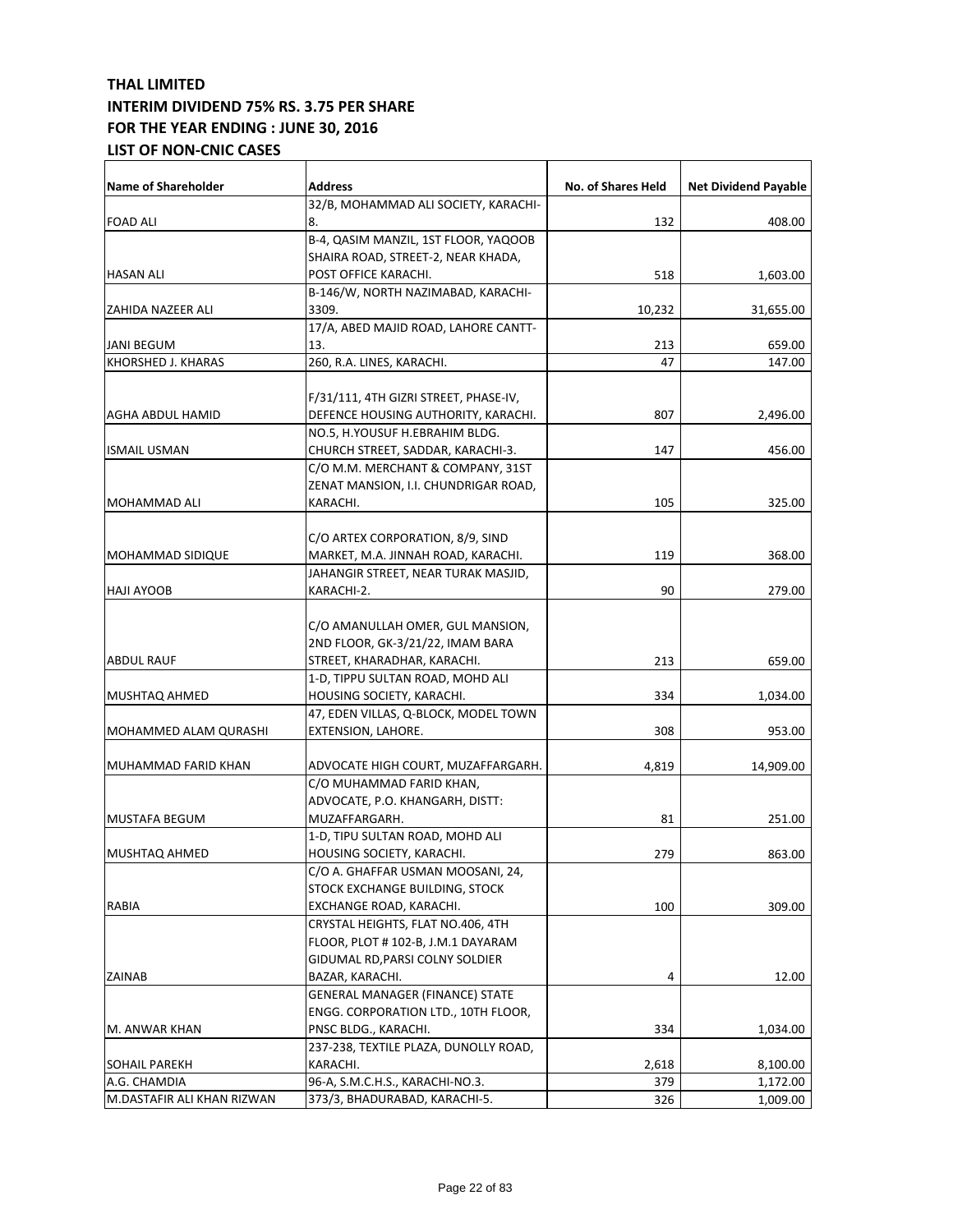| <b>Name of Shareholder</b> | Address                                  | No. of Shares Held | <b>Net Dividend Payable</b> |
|----------------------------|------------------------------------------|--------------------|-----------------------------|
|                            | C/O SYED IBRAHIM, P.I.C.I.C., STATE LIFE |                    |                             |
|                            | BUILDING NO. 1, I.I. CHUNDRIGAR ROAD,    |                    |                             |
| TAYABA IBRAHIM             | KARACHI.                                 | 543                | 1,680.00                    |
| <b>SHAKRA BEGUM</b>        | VA-9/32, NAZIMABAD, KARACHI.             | 5,248              | 16,236.00                   |
|                            | BB-94, STREET 4, PHASE-IV, DEFENCE       |                    |                             |
| AZIZA KHANAM               | HOUSING AUTHORITY, LAHORE.               | 518                | 1,603.00                    |
|                            | C/O MOHAMMED ASHFAQ HUSSAIN, 78,         |                    |                             |
|                            | STOCK EXCHANGE BUILDING, STOCK           |                    |                             |
| MOHAMMED USMAN             | EXCHANGE ROAD,, KARACHI.                 | 39                 | 120.00                      |
| MOHD ASLAM                 | B-60, S.M.C.H.SOCIETY, KARACHI.          | 80                 | 247.00                      |
| MOHD WAHID IQBAL           | 185-C-II, P.E.C.H.S., KARACHI.           | 205                | 634.00                      |
|                            | 19-F, DAWOOD SOCIETY, STADIUM ROAD,      |                    |                             |
| RIZWAN FAROOQI             | OPP: LIAQUAT HOSPITAL, KARACHI.          | 39                 | 120.00                      |
|                            | 42-A, AL-MUSTAFA HOMES, UNIT NO. 9,      |                    |                             |
| <b>ALAMGIR KHAN</b>        | LATIFABAD, HYDERABAD.                    | 207                | 640.00                      |
|                            | 122-D, BLOCK-4, FEDERAL B. AREA,         |                    |                             |
| MAHMOODA KHATOON           | KARACHI.                                 | 39                 | 120.00                      |
| <b>ISMAIL</b>              | 117/C, FEDERAL B. AREA, KARACHI-38.      | 1                  | 3.00                        |
|                            | C/O ZAFCO INTERNATIONAL, JOHAR           |                    |                             |
|                            | STREET, RANCHORE LANE, NEAR CHOONA       |                    |                             |
| <b>NAFISA</b>              | BHATTI, KARACHI.                         | 2                  | 7.00                        |
|                            | C/O ASSOCIATED CONSULTING ENG, 14-       |                    |                             |
| MAHMOOD ALI                | <b>BANGLORE TOWN, KARACHI-8.</b>         | 452                | 1,398.00                    |
|                            | C/O MALIK K. AWAN, 73, STOCK EXCHANGE    |                    |                             |
|                            | BUILDING, OFF: I. I. CHUNDRIGAR ROAD,    |                    |                             |
| FAROOQ SAMDHANI            | KARACHI.                                 | 224                | 693.00                      |
|                            | WOLLINGTON BUILDING, SHARAH-E-IRAQ,      |                    |                             |
| SAFIA BAI                  | SADAR, KARACHI-3.                        | 39                 | 120.00                      |
|                            | C/O A. GHAFFAR USMAN MOOSANI, 42,        |                    |                             |
|                            | STOCK EXCHANGE BUILDING, STOCK           |                    |                             |
| RABIA                      | EXCHANGE ROAD, KARACHI.                  | 15                 | 46.00                       |
|                            | 3/17, AL-YOUSUF CHAMBERS, SHAHRAH-E-     |                    |                             |
| M. JAWED                   | LIAQUAT, NEW CHALLI, KARACHI.            | 80                 | 247.00                      |
|                            | 65/G/2, P.E.C.H.S., GHAZALI ROAD,        |                    |                             |
| LIAQUAT VOHRA              | KARACHI-29.                              | 1                  | 3.00                        |
|                            | MUHAMMAD YASEEN MANZIL, 2ND              |                    |                             |
|                            | FLOOR, R.181, BLOCK NO.3, FEDERAL B.     |                    |                             |
| ZAKARIA IBRAHIM MARFATIA   | AREA, MEMON COLONY, KARACHI.             | 39                 | 120.00                      |
|                            |                                          |                    |                             |
|                            | LUBNA ARCADE, PLOT-E-84, 1ST FLR FLAT-   |                    |                             |
|                            | 101 & 104, CUTCHI MEMON SOCIETY, NEAR    |                    |                             |
| ANWAR HANIF                | RANGOONWALA HALL KARACHI-5.              | 80                 | 247.00                      |
|                            | A-41, BLOCK 4-A, GULSHAN-E-IQBAL,        |                    |                             |
| SYED AMJAD ALI             | KARACHI-47.                              | 6,747              | 20,873.00                   |
|                            | A-893, BLOCK "H", NORTH NAZIMABAD,       |                    |                             |
| A. GHAFFAR CUTLERYWALA     | KARACHI-33.                              | 517                | 1,600.00                    |
|                            | A-7/4, SIDCO AVENUE APARTMENT, 264,      |                    |                             |
| ABDUL AZIZ                 | R.A. LINES, INGLE ROAD, KARACHI.         | 22                 | 68.00                       |
| <b>IFTIKHAR AHMAD</b>      | 9-B, USMAN ROAD, ISLAM PURA, LAHORE.     | 246                | 761.00                      |
| ABDUL QAYYUM BHATTI        | 43/T, GULBERG II, LAHORE.                | 205                | 634.00                      |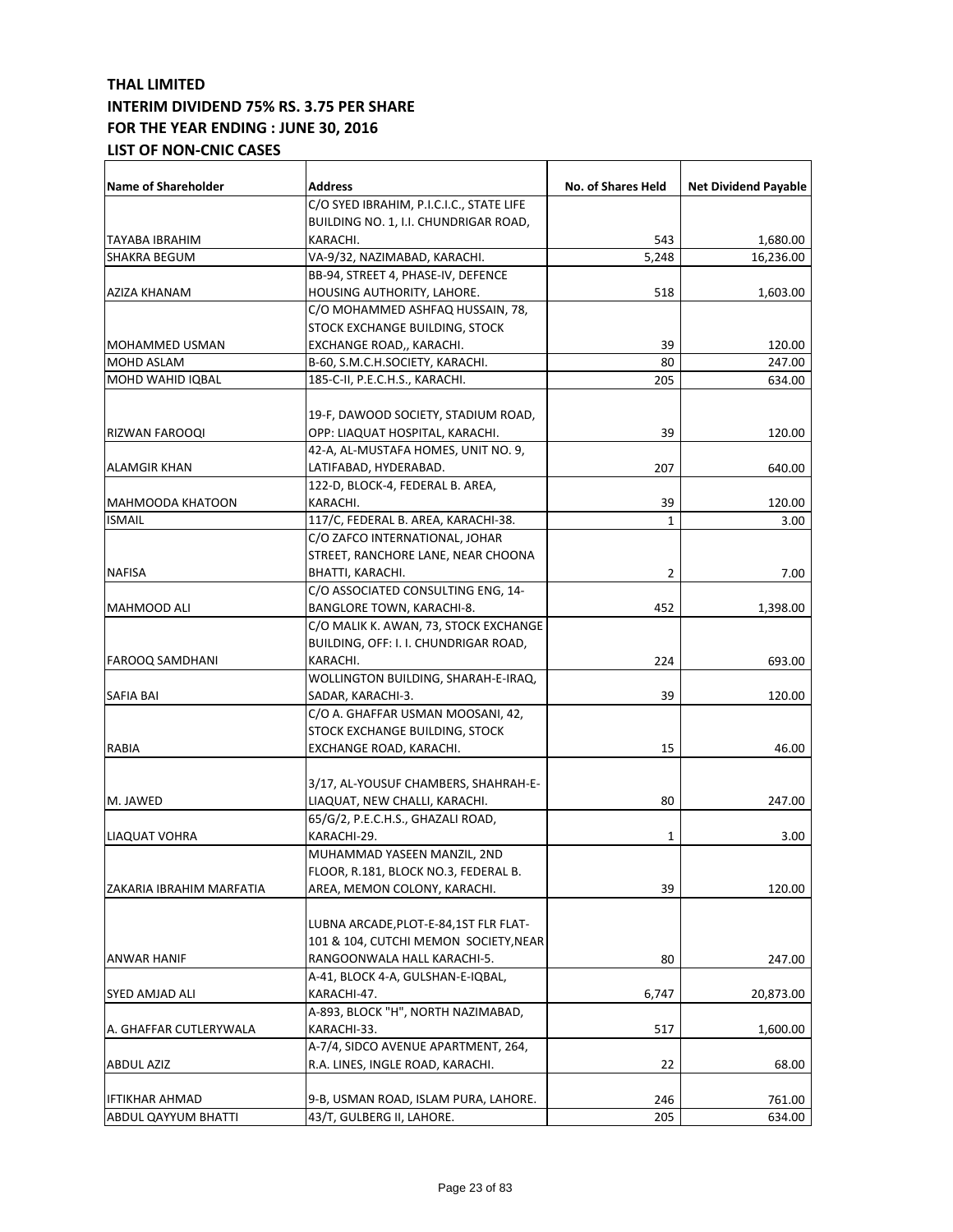| <b>Name of Shareholder</b> | <b>Address</b>                                                  | No. of Shares Held | <b>Net Dividend Payable</b> |
|----------------------------|-----------------------------------------------------------------|--------------------|-----------------------------|
|                            | 47-K, MODEL TOWN, LAHORE ZONE NO.1-                             |                    |                             |
| <b>FARRUKH KHURSHID</b>    | А.                                                              | 911                | 2,818.00                    |
| <b>ABDUL MAJID</b>         | FAREED CENTRE, ROOM NO.8-12, DEPOT                              |                    |                             |
|                            | LINE, SADDAR, KARACHI.<br>AL-AZIZ, 34-H-I, BLOCK-6, P.E.C.H.S., | 412                | 1,275.00                    |
| MOHD NAQI                  | KARACHI.                                                        | 412                | 1,275.00                    |
|                            | C/O BAMBOAT & COMPANY, M.A. JINNAH                              |                    |                             |
|                            | ROAD, OPP: DOW MEDICAL COLLEGE,                                 |                    |                             |
| SHEIKH HUSEIN BHAI         | KARACHI.                                                        | 205                | 634.00                      |
| RAHATULLAH KHAN            | 2/11, MOHAMMAD NAGAR, LAHORE.                                   | 1.364              | 4,220.00                    |
|                            | A-7/4, SIDCO AVENUE APARTMENTS 264,                             |                    |                             |
| <b>ABDUL AZIZ</b>          | R.A. LINES, INGLE ROAD, KARACHI.                                | 1                  | 3.00                        |
|                            | G-6, ADDITIONAL WAPDA COLONY,                                   |                    |                             |
|                            | SHALIMAR TOWN, BAGHBAMPURA,                                     |                    |                             |
| F.M. JAVED                 | LAHORE NO.3.                                                    | 80                 | 247.00                      |
|                            | MARIAM DIWAN HEIGHTS, SHOP NO. 8-9,                             |                    |                             |
|                            | PLOT NO-3, G.K.4, PARIA STREET,                                 |                    |                             |
| M. MUNIR                   | KHARADAR, KARACHI.                                              | 158                | 489.00                      |
|                            |                                                                 |                    |                             |
|                            | C/O M/S. YUSONS, 301-AL FALAH COURT,                            |                    |                             |
| DAWOOD                     | I.I. CHUNDRIGAR ROAD, KARACHI.                                  | 412                | 1,275.00                    |
|                            | 141, NISHTAR ROAD, ALLAMA IQBAL                                 |                    |                             |
| KHAWAJA ZAFAR AHMED        | TOWN, LAHORE.                                                   | 4,563              | 14,117.00                   |
|                            | G.K/7/80/81, MADINA SQUARE, 2ND                                 |                    |                             |
|                            | FLOOR, BAGH-E-ZEHRA STREET                                      |                    |                             |
| ABDUL SATTAR SULEMAN       | KHARADHAR, KARACHI-2.                                           | 67                 | 207.00                      |
|                            | F-48/1, (SOUTH), MALIR EXTENSION,                               |                    |                             |
| MOHAMMAD NOOR RAZA         | TOWNSHIP, KARACHI-37.                                           | 27                 | 83.00                       |
|                            | YOUSUF BUMBIYA, BLOCK NO.B, KARACHI                             |                    |                             |
|                            | CENTRE, FLAT NO.5, 2ND FLOOR, PLOT                              |                    |                             |
|                            | NO.NJI-3, UNIVERSITY ROAD, KARACHI-                             |                    |                             |
| <b>MOHD YUSUF BAMBIYA</b>  | 74800                                                           | 119                | 368.00                      |
|                            | 505-6, STOCK EXCHANGE BUILDING STOCK                            |                    |                             |
|                            | EXCHANGE ROAD, OFF:I.I. CHUNDRIGAR                              |                    |                             |
| <b>RAMZAN ALI</b>          | ROAD, KARACHI.                                                  | 379                | 1,172.00                    |
| <b>MUKHTAR SHAFI</b>       | 6-Z-G, MADINA TOWN, FAISALABAD.                                 | 86                 | 266.00                      |
|                            | 64-65, STOCK EXCHANGE BUILDING, STOCK                           |                    |                             |
| ASGHAR A. SUTARWALA        | EXCHANGE ROAD, KARACHI-2.                                       | 4                  | 12.00                       |
|                            | MC-B, IQBAL CLOTH MARKET, NEAR NEW                              |                    |                             |
|                            | MEMON MASJID, M.A. JINNAH ROAD,                                 |                    |                             |
| MOHAMMAD SHAMIM            | KARACHI.                                                        | 2,074              | 6,417.00                    |
|                            | C/O HOME ALLIANCE, 256/1/A-3, OPP:                              |                    |                             |
| <b>TARIQ SULTAN</b>        | TDCP, LINK RAILWAY ROAD, MULTAN.                                | 371                | 1,148.00                    |
|                            | A/64, BLOCK-L, NORTH NAZIMABAD,                                 |                    |                             |
| <b>MOIN AHMED KHAN</b>     | KARACHI-33.                                                     | 86                 | 266.00                      |
|                            | GRIND WHEEL (PAK) LIMITED, KARACHI                              |                    |                             |
|                            | CHAMBERS, P. O. BOX NO.4689, HASRAT                             |                    |                             |
| JAMIL AHMED ZAKARIA        | MOHANI ROAD, KARACHI.                                           | 1,657              | 5,127.00                    |
|                            |                                                                 |                    |                             |
|                            | A-110, SUBHAN APARTMENT, 275, D'CRUZ                            |                    |                             |
| ALI RAZA HUSSAIN ALI       | ROAD, GARDEN EAST, KARACHI.                                     | 68                 | 210.00                      |
|                            | A/7/4, SIDCO AVENUE APARTMENT, 264,                             |                    |                             |
| <b>MUMTAZ</b>              | R.A. LINE, INGLE ROAD, KARACHI.                                 | 398                | 1,232.00                    |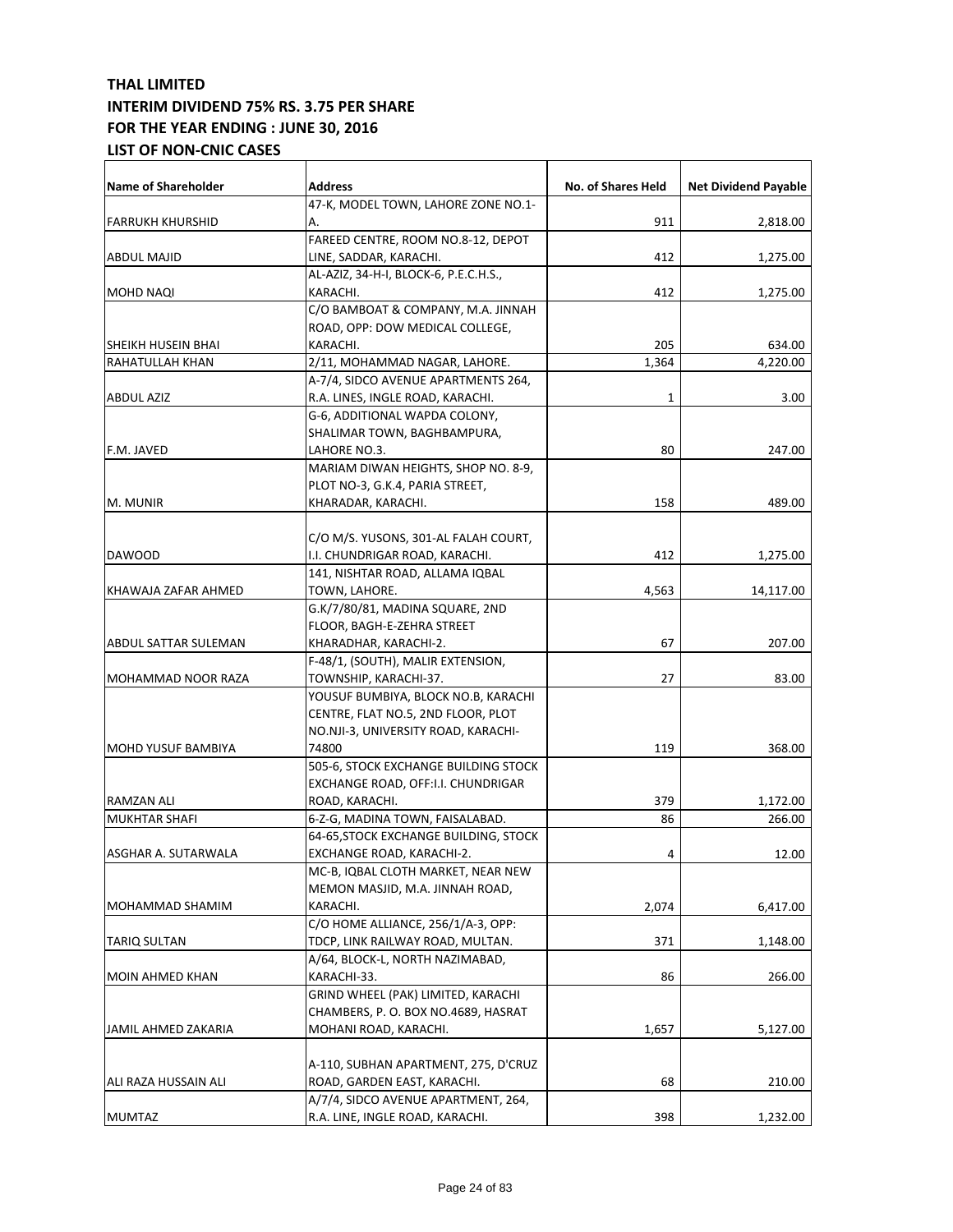| <b>Name of Shareholder</b> | <b>Address</b>                            | No. of Shares Held | <b>Net Dividend Payable</b> |
|----------------------------|-------------------------------------------|--------------------|-----------------------------|
|                            | HOUSE NO. 103/D, MEHMOODABAD NO. 3,       |                    |                             |
| <b>MALIK MOHAMMAD ARIF</b> | KARACHI-75460.                            | 1                  | 3.00                        |
|                            | SALEEM & CO., 13-MOTANDAS BUILDING,       |                    |                             |
|                            | FIRST FLOOR, M.A. JINNAH ROAD, P.O. BOX   |                    |                             |
| <b>SOHAIL SALEEM</b>       | 10331, KARACHI.                           | 246                | 761.00                      |
|                            | 78/CD/2, COCHINWALA MARKET, NEW           |                    |                             |
| AHMED                      | NAHAM ROAD, KARACHI.                      | 2                  | 7.00                        |
|                            | HOUSE NO. G-286, MACHINE MOHALLA          |                    |                             |
| MOHAMMAD AFZAL TABASSUM    | NO. 2, JHELUM CITY-49600.                 | 669                | 2,070.00                    |
|                            | A/876, BLOCK-H, NORTH NAZIMABAD,          |                    |                             |
| MOHAMMAD ANWAR             | KARACHI.                                  | 4                  | 12.00                       |
|                            | NO. 7, JAMSHED BAGH, 1ST FLOOR,           |                    |                             |
|                            | SOLDIER BAZAR, OPP: HOLY FAMILY           |                    |                             |
| THRITY J. SIDHWA           | HOSPITAL, KARACHI.                        | 3,405              | 10,534.00                   |
|                            | C/O KAGZI ABDUL HAMID, O.T. 9/209,        |                    |                             |
| WAJED HUSSIN               | KAGZI BAZAR, KARACHI-2.                   | 59                 | 182.00                      |
|                            | C/O KAGZI ABDUL HAMID, O.T. 9/209,        |                    |                             |
| <b>GALIB HUSSIN</b>        | KAGZI BAZAR, KARACHI.                     | 40                 | 124.00                      |
|                            | R-726, 15-A-2, BUFFER ZONE, NORTH         |                    |                             |
| SAMINA PERVEEN             | KARACHI, KARACHI.                         | 161                | 498.00                      |
| <b>MOHAMMAD ABBAS</b>      | 48-H, MODEL TOWN, LAHORE-54700.           | 238                | 737.00                      |
|                            | AMINA MANZIL GROUND FLOOR, ROOM           |                    |                             |
|                            | NO. 2, YOUSUF STREET, GARIKHATA,          |                    |                             |
| <b>IQBAL</b>               | KARACHI-1.                                | 11                 | 34.00                       |
|                            |                                           |                    |                             |
|                            | NATIONAL ELECTRONICS, 1679, QUID-E-       |                    |                             |
| JAM SHAHID PERVEZ          | AZAM SHOPING CENTRE, MULTAN CANTT.        | 412                | 1,275.00                    |
|                            | 60-B, OLD SUNSET BOULEVARD, PHASE-II,     |                    |                             |
| <b>NUZHAT JEHAN</b>        | DEFENCE SOCIETY, KARACHI.                 | 2,074              | 6,417.00                    |
|                            | FLAT NO. 253, 4TH FLOOR, BLOCK B-9,       |                    |                             |
|                            | KARACHI CENTRE, OFF: UNIVERSITY ROAD,     |                    |                             |
| <b>ZEESHAN</b>             | KARACHI.                                  | 412                | 1,276.00                    |
|                            |                                           |                    |                             |
| <b>MEHR FATIMA NASIR</b>   | H.NO.615, ST.NO.2, G-9/2, ISLAMABAD.      | 669                |                             |
|                            | PLOT NO.1278/3, FEDERAL B. AREA,          |                    | 2,070.00                    |
| <b>FATIMA</b>              | KARACHI-38.                               | 4                  | 14.00                       |
|                            | KHAWAJA AGENCY, SHAHI BAZAR,              |                    |                             |
| AZAR ALI ZAIDI             | JACOBABAD.                                | 105                |                             |
|                            | 71-RUSTOM PARK, GULGASHT COLONY,          |                    | 325.00                      |
|                            | NAWANKOT, MULTAN ROAD, LAHORE.            |                    |                             |
| QAZI ABDUL SHAKOOR         |                                           | 534                | 1,652.00                    |
|                            | RECORD ROOM, KARACHI STOCK                |                    |                             |
| VALI MOHAMED               | EXCHANGE LTD, KARACHI.                    | 4                  | 12.00                       |
|                            | RECORD ROOM, KARACHI STOCK                |                    |                             |
| <b>MOHD ARIF</b>           | EXCHANGE LTD, KARACHI.                    | 4                  | 12.00                       |
| NAWAB HUSAIN,              | IV-A, 8/4, NAZIMABAD, KARACHI.            | 6,059              | 18,745.00                   |
|                            | 266-SHABBIRABAD, OFF TIPU SULTAN          |                    |                             |
| ALI AUMIR,                 | ROAD, KARACHI.                            | 207                | 640.00                      |
|                            | ROOM NO.2, NOORANI MANSION, PARIA         |                    |                             |
| KANIZ FATEMA               | STREET, KHARADAR, KARACHI.                | 936                | 2,896.00                    |
|                            |                                           |                    |                             |
| R.A. VAZIR ALLY            | 88/E, BLOCK-2, P.E.C.H. SOCIETY, KARACHI. | 590                | 1,824.00                    |
|                            | A.237/BLOCK D, NORTH NAZIMABAD,           |                    |                             |
| FAHMIDA JAFAR,             | KARACHI.                                  | 48                 | 148.00                      |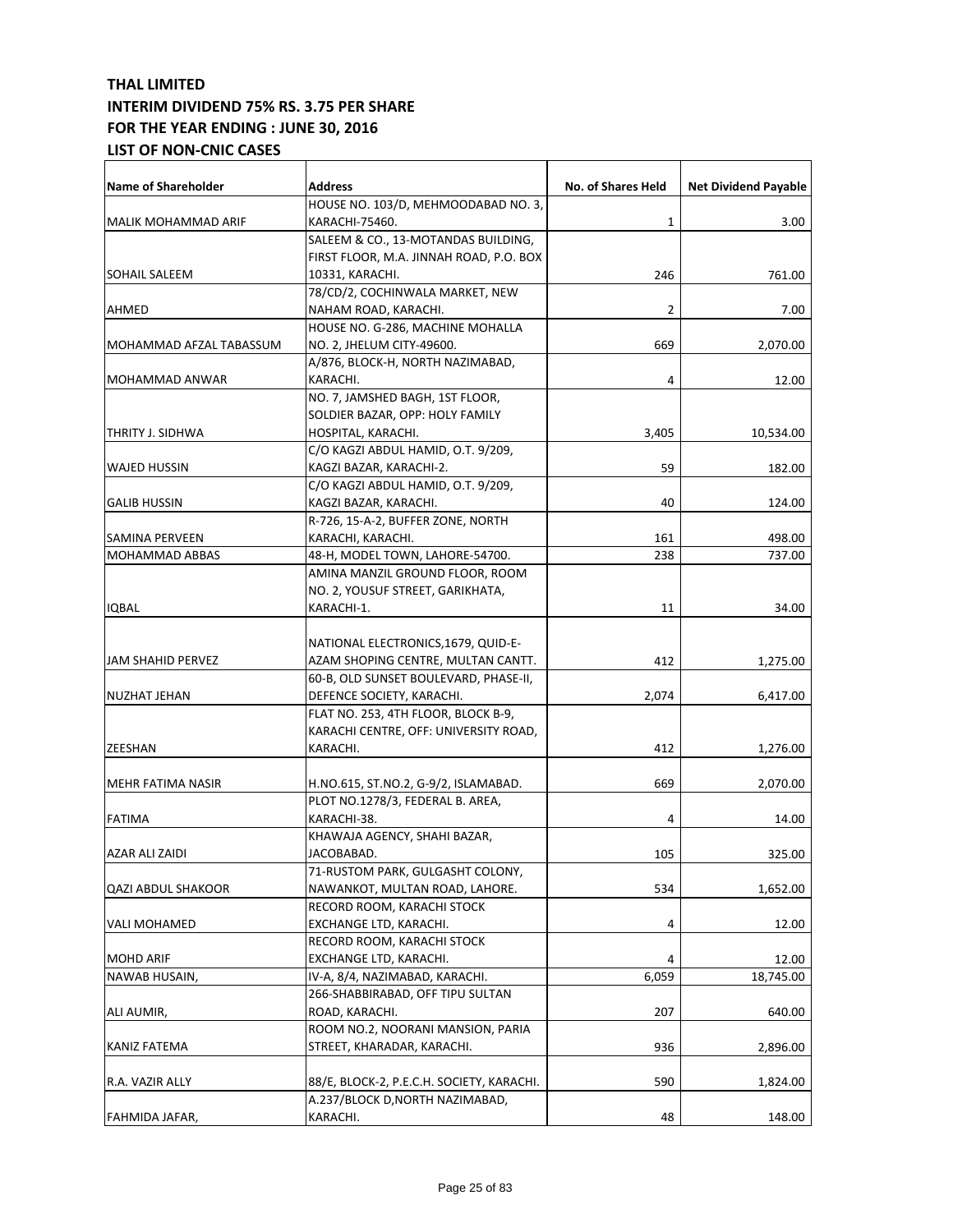| <b>Name of Shareholder</b> | <b>Address</b>                             | No. of Shares Held | <b>Net Dividend Payable</b> |
|----------------------------|--------------------------------------------|--------------------|-----------------------------|
| AUSAF HUSAIN AGHA,         | 164/L, BLOCK 3, P.E.C.H.S KARACHI.         | 1,456              | 4,504.00                    |
|                            | D-16, BLOCK-7, KEHKASHAN, K.D.A.           |                    |                             |
| BADRUDIN K SAYANI,         | SCHEME NO.5, CLIFTON, KARACHI.             | 272                | 842.00                      |
|                            | AHMED MANSOOR MANZIL, VI.B.6/4,            |                    |                             |
| MOHAMIDULLAH ANSARI,       | NAZIMABAD, KARACHI-18.                     | 1,963              | 6,073.00                    |
| <b>SHAHAB HASAN</b>        | 4-A 8/4 NAZIMABAD, KARACHI.                | 704                | 2,178.00                    |
| ABDUL GHAFFAR HAJI HASHIM  | 21, CLAYTON ROAD, KARACHI.5                | 60                 | 186.00                      |
| SAIYED AKHTER RAZA         | 87-H, GULBERG-III, LAHORE.                 | 3,283              | 10,157.00                   |
|                            | CHIEF MANAGER, STAFF LOAN DEPTT            |                    |                             |
|                            | N.B.P.PERSONAL DIVISION, HEAD OFFICE,      |                    |                             |
| SYED AHMED ALI             | KARACHI.                                   | 785                | 2,429.00                    |
|                            | 207-QAMAR HOUSE, M.A.JINNAH ROAD,          |                    |                             |
| FIDA HUSIEN CHANDOO        | KARACHI.                                   | 145                | 449.00                      |
| MUHAMMED UMER MUNSHI       | III, B-4/14 NAZIMABAD, KARACHI.            | 3,493              | 10,807.00                   |
|                            | 33A. SOUTH CIRCULER AVENUE, DEFENCE        |                    |                             |
| JAMSHED HORMUZSHAW WANIA   | HOUSING SOCIETY, KARACHI.                  | 4,087              | 12,644.00                   |
|                            | C/O METAL PACKAGES LTD., EBRAHIM ALI       |                    |                             |
|                            | <b>BHAI BUILDING, 246 GARDEN</b>           |                    |                             |
| <b>KARAM ALI</b>           | WEST, NISHTER ROAD, KARACHI.               | 147                | 455.00                      |
|                            | 22-A/II,3RD GIZRI ST., PHASE IV DEFENCE    |                    |                             |
| IRSHAD BEGUM               | HOUSING SOCIETY, KARACHI.                  | 1.631              | 5,046.00                    |
|                            |                                            |                    |                             |
| MAHMOOD A KHAN             | 13-QASR-E-ZAINAB, CLUB ROAD, KARACHI.4     | 107                | 331.00                      |
|                            | 601-B, ROYAL APARTMENTS, TIPU SULTAN       |                    |                             |
| M. NAQI                    | ROAD, KARACHI.                             | 9,584              | 29,650.00                   |
|                            |                                            |                    |                             |
| M.S.F.RIFAT                | IV/B-5/15, NAZIMABAD, KARACHI-74600.       | 8,223              | 25,440.00                   |
|                            |                                            |                    |                             |
|                            | D-1 BLOCK 9, K.D.A. SCHEME N.5 CH. KHALIQ- |                    |                             |
| MOHAMMED AHMED             | U-ZAMAN ROAD, CLIFTON, KARACHI.            | 132                | 408.00                      |
|                            |                                            |                    |                             |
|                            | 11TH FLOOR, P.N.S.C. BUILDING, MOLVI       |                    |                             |
| YUNUS M. SIDIQ.            | TAMIZUDDIN KHAN ROAD, KARACHI.             | 278                | 860.00                      |
|                            |                                            |                    |                             |
|                            | C/O UNITED DISTRIBUTORS LTD., P.O. BOX     |                    |                             |
| ABDUL REHMAN               | 5100, M.A.JINNAH ROAD, KARACHI.            | 459                | 1,420.00                    |
|                            | M/S ALI BHAI & CO. LTD., 8TH FLOOR,        |                    |                             |
|                            | STATE LIFE BLDG 2, VALLACE ROAD,           |                    |                             |
| <b>MURTAZA</b>             | KARACHI.                                   | 147                | 455.00                      |
|                            | C/O SIND INDUSTRIAL CORPN., B-33,          |                    |                             |
| AISHA BI                   | S.I.T.E., KARACHI.                         | 558                | 1,727.00                    |
|                            | 3-CHUMBA HOUSE LANE, GOLF ROAD,            |                    |                             |
| K.M. HABIBULLAH            | LAHORE.                                    | 9,319              | 28,830.00                   |
|                            | C/O ARKAY CORPORATION, 8/9 SIND            |                    |                             |
|                            | MARKET, 1ST FLOOR, BUNDER ROAD,            |                    |                             |
| HAJRA BAI A RAZAK          | KARACHI.                                   | 60                 | 186.00                      |
|                            | C/O AMERICAN EXPRESS, P.O. BOX.4847,       |                    |                             |
| <b>MAJID HUSAIN</b>        | KARACHI.                                   | 1,501              | 4,644.00                    |
|                            |                                            |                    |                             |
|                            | C/O HABIB & SONS. LTD., 4TH FLOOR, UBL     |                    |                             |
| <b>HABIB</b>               | BLDG., I.I. CHUNDRIGAR ROAD, KARACHI.      | 1,124              | 3,477.00                    |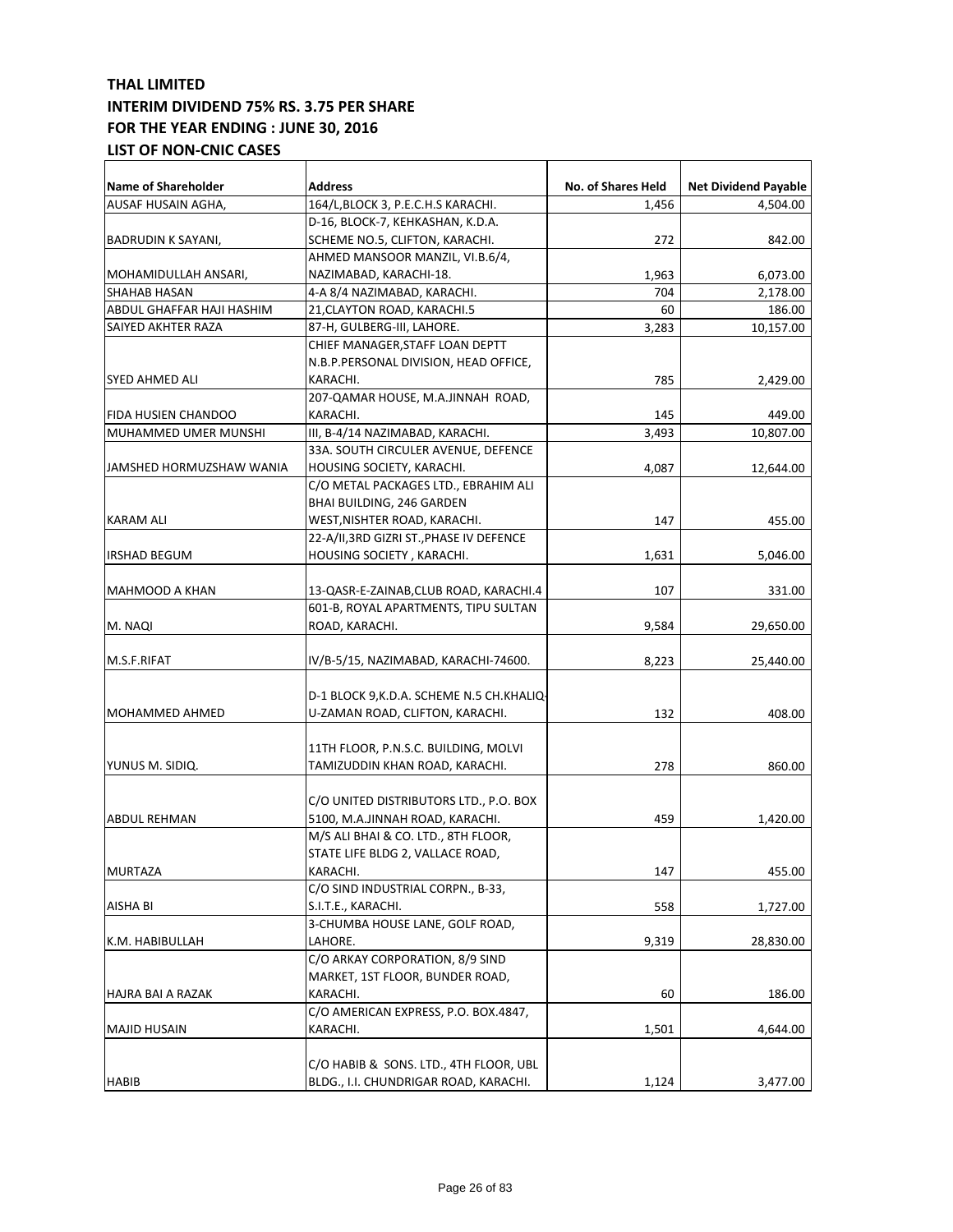| <b>Name of Shareholder</b> | <b>Address</b>                          | <b>No. of Shares Held</b> | <b>Net Dividend Payable</b> |
|----------------------------|-----------------------------------------|---------------------------|-----------------------------|
|                            | G.K. 6/22-23, NAMORI MANZIL, G.ALLANA   |                           |                             |
| <b>MOHAMMED HUSSAIN</b>    | ROAD, KHARADAR, KARACHI.                | 4,231                     | 13,089.00                   |
|                            | C/O HABIB INSURANCE CO. LTD.,           |                           |                             |
|                            | INSURANCE HOUSE NO.1, HABIB SQUARE,     |                           |                             |
| YUSUF DALAL                | M.A. JINNAH ROAD KARACHI.               | 743                       | 2,298.00                    |
|                            | 33-A-1-11, SUNSET STREET, DEFENCE       |                           |                             |
| <b>MAHTILAT ABBAS</b>      | HOUSING SOCIETY, KARACHI.               | 707                       | 2,187.00                    |
|                            | DAWOOD CHAMBER, A.M.II, OFF FRERE       |                           |                             |
|                            | ROAD, 41 MULCHAND KOUROMAL ROAD,        |                           |                             |
| <b>HURBAI AHMED</b>        | KARACHI.                                | 1,049                     | 3,246.00                    |
|                            |                                         |                           |                             |
|                            | C/O METAL PACKAGES LTD., EBRAHIM ALI    |                           |                             |
|                            | BHAI BLDG., 1ST FLOOR, 246 GARDEN       |                           |                             |
| RIAZ                       | WEST, NISHTAR ROAD, KARACHI.            | 255                       | 789.00                      |
|                            | C/O THAL JUTE MILLS LTD.,               |                           |                             |
| MAJOR (RETD) RAHAT SHAH    | MUZAFFARGARH.                           | 707                       | 2,187.00                    |
|                            |                                         |                           |                             |
|                            | 148, CAVALRY GROUND EXT., ST. 11, LANE  |                           |                             |
| SARVAT JAMIL KHAN          | SHALIMAR, WALTON, CANTT, LAHORE.        | 10,965                    | 33,922.00                   |
|                            | FLAT NO.23, 2 H/FT/2, BUILDING NO.2, 7- |                           |                             |
| AHMED MOOSA BHAM           | GIZRI ROAD, KARACHI.                    | 11                        | 34.00                       |
|                            | 212, ROSE LAND SQUARE, DOLI KHATA,      |                           |                             |
| <b>ROBERT JOHN ARIF</b>    | KARACHI-3. (P.C. 7440)                  | 1,085                     | 3,357.00                    |
|                            | C/O HUSAIN ELECT.ENGG.CO., P.O. BOX     |                           |                             |
|                            | NO.4710, 1ST FLOOR, LOTIA BLDG., NEAR   |                           |                             |
|                            | LUXMI BLDG., M.A. JINNAH                |                           |                             |
| <b>SHABBIR HUSAIN</b>      | ROAD, KARACHI.2                         | 1,085                     | 3,357.00                    |
|                            | KHAMISANI. KHAMISANI SONS, 22-A NEW     |                           |                             |
|                            | CLOTH MARKET BLDG., M.A. JINNAH         |                           |                             |
| A QADIR KHAMISANI.         | ROAD, KARACHI.                          | 255                       | 789.00                      |
|                            |                                         |                           |                             |
|                            | 405, AL RAHIM TOWER, I.I. CHUNDRIGAR    |                           |                             |
| <b>QAMAR A SALEEM</b>      | ROAD, P.O. BOX #10331, KARACHI-74000.   | 522                       | 1,615.00                    |
|                            |                                         |                           |                             |
|                            | C/O HAJI CORP. (PAK) LTD., INSURANCE    |                           |                             |
| MOHD.TAKI NAZARALI HAJI    | HOUSE NO.1, HABIB SQUARE, KARACHI.      | 293                       | 907.00                      |
|                            |                                         |                           |                             |
|                            | C/O HAJI CORP. (PAK) LTD., INSURANCE    |                           |                             |
| PAYARALI NAZARALI HAJI     | HOUSE NO.1, HABIB SQUARE, KARACHI.      | 1,085                     | 3,357.00                    |
|                            |                                         |                           |                             |
| <b>GHULAM SARWAR</b>       | A-48/3, KHUDA DAD COLONY, KARACHI.      | 1,085                     | 3,357.00                    |
|                            | 360/3 BAHADUARABAD, ROAD NO-15,         |                           |                             |
| NAZAR ALI                  | KARACHI.                                | 1,085                     | 3,357.00                    |
|                            | 360/3 BAHADURABAD, ROAD NO.15,          |                           |                             |
| <b>ASAD ALI</b>            | KARACHI.                                | 1,085                     | 3,357.00                    |
|                            | B-156, BLOCK H, NORTH NAZIMABAD,        |                           |                             |
| ABDUL GHAFFAR WOHRA        | KARACHI.                                | 1,085                     | 3,357.00                    |
|                            | B-156, BLOCK H, NORTH NAZIMABAD,        |                           |                             |
| <b>INAM ELLAHI</b>         | KARACHI.                                | 1,085                     | 3,357.00                    |
|                            | C/O H.A.GAFFAR EBRAHIM, ABOO            |                           |                             |
|                            | COTTAGE, IST FLOOR, BR 1/27 RAMDAS      |                           |                             |
| <b>NAILA</b>               | STREET, KHARADHAR, KARACHI.             | 80                        | 247.00                      |
|                            |                                         |                           |                             |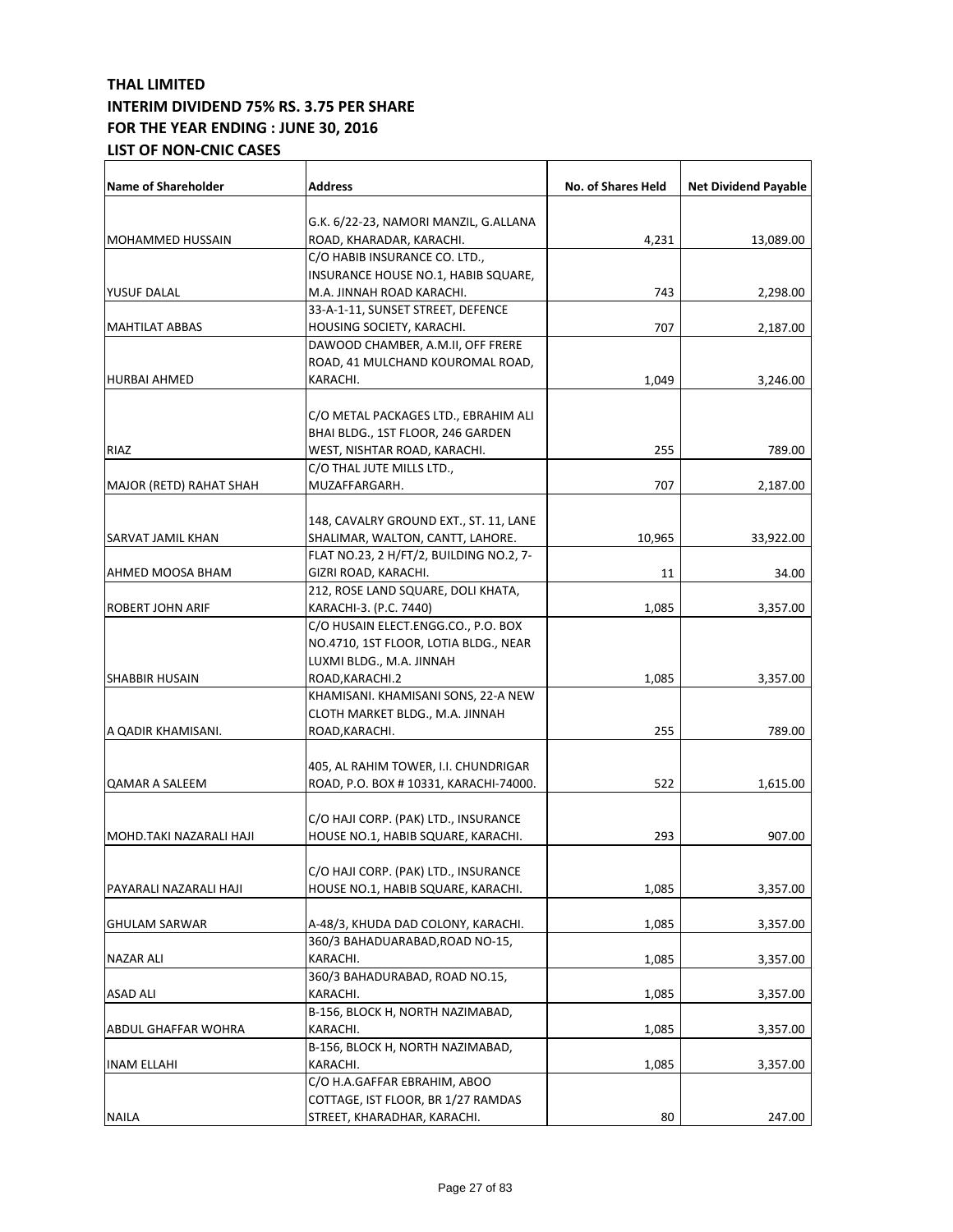| <b>Name of Shareholder</b>      | Address                                   | No. of Shares Held | <b>Net Dividend Payable</b> |
|---------------------------------|-------------------------------------------|--------------------|-----------------------------|
|                                 | C/O ALFA CORPORATION, 2/B/6               |                    |                             |
| GHULAM HUSEIN MOHD. JAFER       | NAZIMABAD, KARACHI.18                     | 905                | 2,800.00                    |
|                                 | C/O H.A.GAFFAR EBRAHIM, ABOO              |                    |                             |
|                                 | COTTAGE IST FLOOR, BR 1/72 RAMDAS         |                    |                             |
| <b>ZAINAB BAI</b>               | STREET, KHARADAR, KARACHI.                | 454                | 1,405.00                    |
|                                 | A-5, HYDER CHAMBER, VIRJEE STREET,        |                    |                             |
| .ASHRAFUNISSA                   | JODIA BAZAR, KARACHI.2                    | 152                | 470.00                      |
| <b>HAMIDA</b>                   | F-75/1, BLOCK-7, CLIFTON, KARACHI.        | 2,037              | 6,302.00                    |
|                                 | HOUSE NO. D-58, BLOCK-02, CLIFTON,        |                    |                             |
| LAILA                           | KARACHI.                                  | 1,085              | 3,357.00                    |
| AMIRALI                         | F-75/1, BLOCK-7, CLIFTON, KARACHI.        | 2,993              | 9,260.00                    |
|                                 | 25-JAFRI MANZIL, KATCHI GALI NO.3, JODIA  |                    |                             |
| RAMZAN ALI MERCHANT             | BAZAR, KARACHI.                           | 60                 | 186.00                      |
|                                 | B-156, H BLOCK, NORTH NAZIMABAD,          |                    |                             |
| <b>FARZANA GHAFFAR</b>          | KARACHI.                                  | 1,085              | 3,357.00                    |
|                                 | B-156, H BLOCK, NORTH NAZIMABAD,          |                    |                             |
| A ZAHOOR                        | KARACHI.                                  | 1,085              |                             |
|                                 | B-156, H BLOCK, NORTH NAZIMABAD,          |                    | 3,357.00                    |
|                                 |                                           |                    |                             |
| SOHAIL ISHFAQ,                  | KARACHI.                                  | 1,085              | 3,357.00                    |
|                                 | C/O 107, BLOCK A, NORTH NAZIMABAD,        |                    |                             |
| SYED HIDAYET HUSAIN RIZVI       | KARACHI.                                  | 697                | 2,157.00                    |
| <b>BADR. KHAIRUDDIN SIDDIQI</b> | 2/222-F, P.E.C.H. SOCIETY, KARACHI.-02909 | 80                 | 247.00                      |
|                                 |                                           |                    |                             |
| ABDUL RASHID                    | 6/3 N, P.E.C.H.S., NURSARY, KARACHI-29    | 1,085              | 3,357.00                    |
|                                 | J.T. 3/197, FIRST FLOOR, NASIM MANSION,   |                    |                             |
| <b>GHULAM HUSAIN PATNI</b>      | JUNAGADH TOWN,MITHADAR, KARACHI.          | 1,085              | 3,357.00                    |
|                                 | E-36, BLOCK-8, GULSHAN-E-IQBAL            |                    |                             |
| M ANIS HAJI SHAKOOR             | KARACHI.                                  | 1,085              | 3,357.00                    |
|                                 | E-36, BLOCK-8, GULSHAN-E-IQBAL            |                    |                             |
|                                 | KARACHI.                                  |                    |                             |
| <b>ZOHRA HAJI SHAKOOR</b>       |                                           | 1,085              | 3,357.00                    |
| M AKBAR HAJI SHAKOOR            | 36/2, CLAYTON ROAD, KARACHI.              | 1,085              | 3,357.00                    |
|                                 | E-36, BLOCK-8, GULSHAN-E-IQBAL KARACHI-   |                    |                             |
| HAMIDA HAJI SHAKOOR             |                                           | 1,085              | 3,357.00                    |
| <b>JAMILA HAJI SHAKOOR</b>      | 36/2, CLAYTON ROAD, KARACHI-5.            | 1.085              | 3,357.00                    |
|                                 | C/O THE CHARTERED BANK, SADDAR            |                    |                             |
| <b>TARIQ HAMEED</b>             | BRANCH, KARACHI.                          | 1,085              | 3,357.00                    |
| SHAHRYAR AHMED                  | 5-C-9/1, NAZIMABAD, KARACHI.              | 293                | 907.00                      |
| ZARINA NOOR MOHD.               | 10-A S.M.C.H. SOCIETY, KARACHI.           | 135                | 417.00                      |
|                                 | 2ND FLOOR, MOHAMMADI BLDG., THATAI        |                    |                             |
| MOHD. SALEEM                    | COMPOUND, KARACHI.                        | 360                | 1,114.00                    |
|                                 | C/O PAKISTAN MOTORS, AMEEJEE              |                    |                             |
| KAMLA DEVI                      | BUILDING, PLAZA SQUARE, KARACHI.          | 293                | 907.00                      |
|                                 | C/O PAKISTAN MOTORS, AMEEJEE              |                    |                             |
| <b>MAYA DEVI</b>                | BUILDING, PLAZA SQUARE, KARACHI.          | 293                | 907.00                      |
|                                 | C/O VAYANI PALACE, IST FLOOR, FLAT NO.1   |                    |                             |
|                                 | G.K. 2/44, MUSA ST., KHARADAR, KARACHI-   |                    |                             |
| HANIFA ABDUL LATIF AKHAI        | 2.                                        | 293                | 907.00                      |
|                                 | 463-LIAQAT ASHRAF COLONY NO.1,            |                    |                             |
| <b>SYED MOHIUDDIN</b>           | KARACHI.                                  | 1,085              | 3,356.00                    |
|                                 | C/O AMEEN AGENCIES LTD., AMINABAD,        |                    |                             |
| <b>ABDUL QUDDUS</b>             | KOTRI DISTT. DADO.                        | 522                | 1,615.00                    |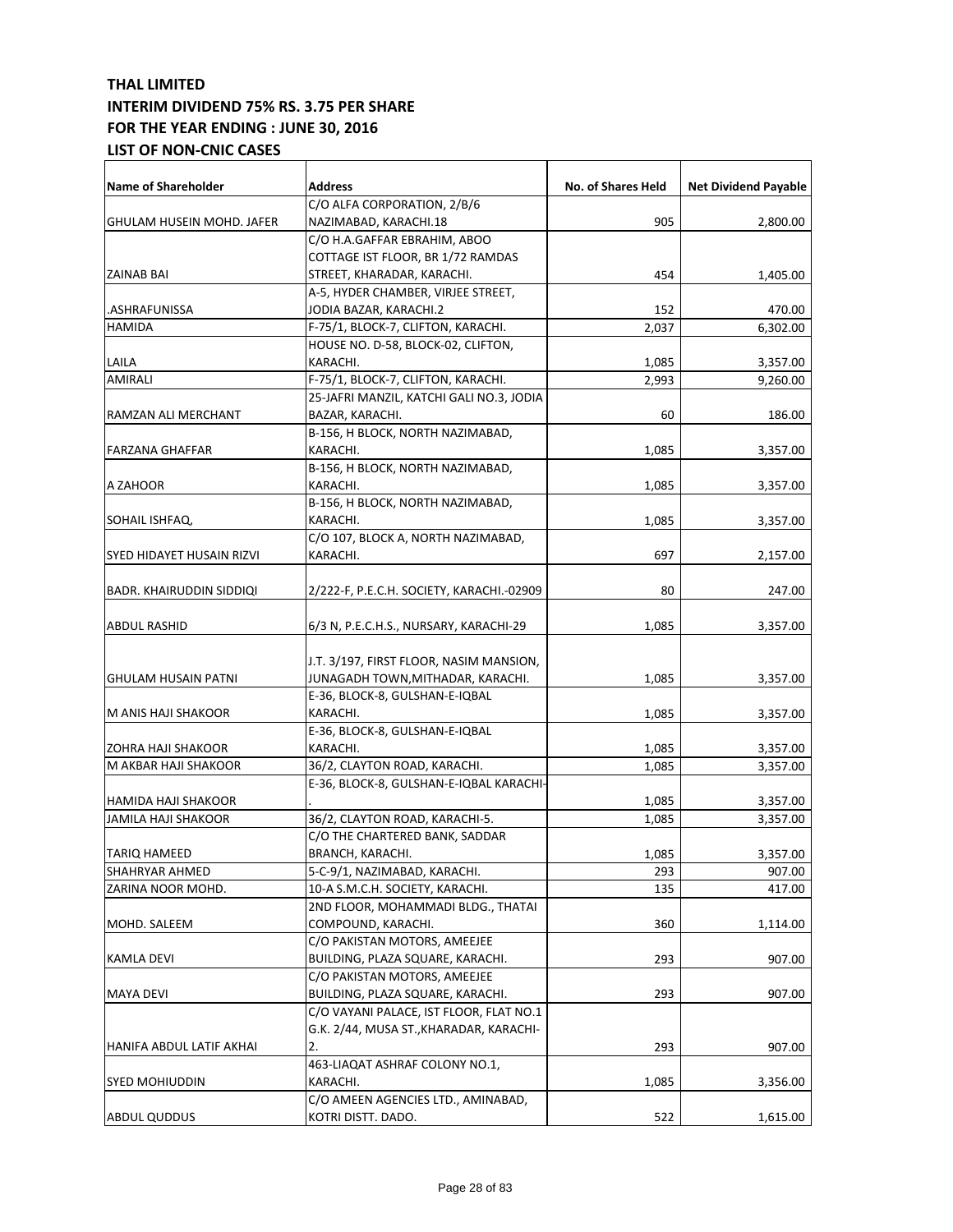| <b>Name of Shareholder</b> | <b>Address</b>                        | No. of Shares Held | <b>Net Dividend Payable</b> |
|----------------------------|---------------------------------------|--------------------|-----------------------------|
|                            | 405, AL RAHIM TOWER, I.I. CHUNDRIGAR  |                    |                             |
| <b>GUL BANO</b>            | ROAD, P.O. BOX #10331, KARACHI-74000. | 522                |                             |
|                            | A-673, BLOCK 'N', NORTH NAZIMABAD,    |                    | 1,615.00                    |
| <b>ABDUR RUB MASUD</b>     | KARACHI-33.                           | 946                |                             |
|                            |                                       |                    | 2,927.00                    |
|                            | F-9, OVERSEAS CO-OPERATIVE HOUSING    |                    |                             |
|                            | SOCIETY, BLOCK 7 & 8, OFF HYDER ALI   |                    |                             |
| PERVEEN JAMIL              | ROAD, KARACHI - 74800.                | 1,085              | 3,357.00                    |
|                            | 26/27, SIRDAR MAHAL, PUNJABI CLUB,    |                    |                             |
| <b>FATIMA BAI</b>          | KHARADAR, KARACHI.                    | 437                | 1,352.00                    |
|                            | MAHMOOD ALI FAZAL BLDG., FLOOR NO.1,  |                    |                             |
|                            | ROOM NO.5, RAJA GAZANFAR ALI          |                    |                             |
| MAHMOOD ALI                | ROAD, SADDAR, KARACHI.                | 1,085              | 3,357.00                    |
| <b>AHMED UNNY</b>          | 105 ARAM BAGH, KARACHI-1.             | 380                | 1,176.00                    |
|                            | (DECEASED) B-169 BLOCK-1, NORTH       |                    |                             |
| SHARFUDDIN AHMED           | NAZIMABAD, KARACHI.                   | 293                | 907.00                      |
|                            | 105-MARY VIEW APARTMENT,              |                    |                             |
|                            | MUHAMMAD ALI BOGRA ROAD, BATH         |                    |                             |
| DR. MOHAMMAD SHARIF MEMON  | ISLAND, KARACHI-75530.                | 522                | 1,615.00                    |
|                            | ANSARI MOHALLA, P.O. HALA (NEW),      |                    |                             |
| QAZI ABDUL HAYEE ANSARI    | HYDERABAD SIND.                       | 239                | 739.00                      |
|                            |                                       |                    |                             |
|                            | QADEEM DARUL SHIFA, ANSARI STREET,    |                    |                             |
| QAZI ABDUL HAQUE ANSARI    | P.O. HALA (NEW), HYDERABAD.           | 239                | 739.00                      |
|                            | HABIB BANK LIMITED, ZONAL OFFICE      |                    |                             |
| MOHAMMAD AZIMULLAH         | JHANG.                                | 1,085              | 3,357.00                    |
|                            | NO. 8, ILYAS STREET, MUSLIM TOWN,     |                    |                             |
| <b>MEHMOODA SAIF</b>       | LAHORE-546000.                        | 1,085              | 3,357.00                    |
|                            | NO. 8, ILYAS STREET, MUSLIM TOWN,     |                    |                             |
| <b>TALIA BIBI</b>          | LAHORE-546000.                        | 1,085              | 3,357.00                    |
|                            | HILLTOP CARPETS, 19-ABBOT ROAD,       |                    |                             |
| AKHTER SAEED FAROOQI       | LAHORE.                               | 1,085              | 3,357.00                    |
|                            | HILL TOP CARPETS, 19-ABBOT ROAD,      |                    |                             |
| SOHAIL AKHTAR FAROOQI      | LAHORE.                               | 1,085              | 3,357.00                    |
| RAUF AKHTAR FAROOQI        | 19-ABBOT ROAD, LAHORE.                | 1,085              | 3,357.00                    |
|                            | B-156 H BLOCK, NORTH NAZIMABAD,       |                    |                             |
| <b>ABDUL GHAFFAR KHAN</b>  | KARACHI.                              | 1,085              | 3,357.00                    |
|                            | 360/3 ROAD NO.15, BAHADURABAD,        |                    |                             |
| <b>NAZMA</b>               | KARACHI.                              | 1,085              | 3,357.00                    |
|                            | ROOM NO.14 IST FLOOR, HABIB HOUSE,    |                    |                             |
|                            | CHAND BIBI ROAD, NANAKWADA,           |                    |                             |
| MOHD. IQBAL ABDUL SATTAR   | KARACHI.                              | 50                 | 155.00                      |
|                            |                                       |                    |                             |
|                            | C/O MR. SAQLAIN RAZA, HOUSE NO. B-44, |                    |                             |
| <b>QAISER HUSAIN RIZVI</b> | BLOCK # 5, GULSHAN-E-IQBAL, KARACHI.  | 1,085              |                             |
|                            | A/4 SALIMAHBAD COLONY, BLOCK-14,      |                    | 3,357.00                    |
|                            |                                       |                    |                             |
| MEHBOOB ALI M SAYANI       | FEDERAL B AREA, KARACHI-38            | 1,085              | 3,357.00                    |
|                            | 313, SAIFY HOUSE, MANSFIELD STREET,   |                    |                             |
| TAHER BHAI                 | SADDAR, KARACHI-3.                    | 333                | 1,030.00                    |
|                            | QUDDUS HASHMI 194/A, SINDHI MUSLIM    |                    |                             |
| SYED ABDUL MATEEN HASHMI   | HOUSING SOCIETY, KARACHI.             | 1,085              | 3,357.00                    |
|                            | 12-SALAR HOUSE, NAZRATH ROAD,         |                    |                             |
| <b>ASGHARALI RAMZANALI</b> | GARDEN EAST, KARACHI.                 | 1,085              | 3,356.00                    |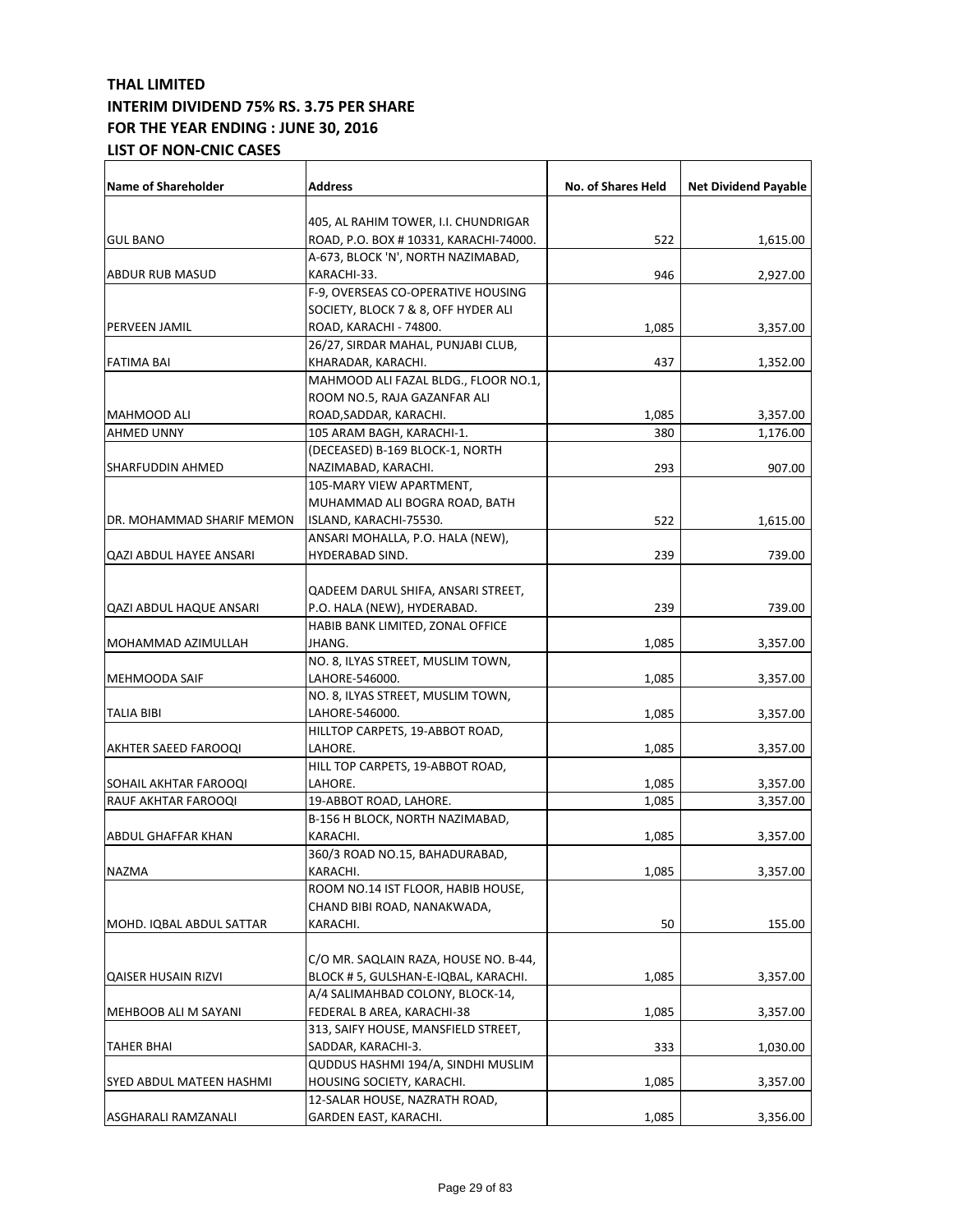| <b>Name of Shareholder</b>      | <b>Address</b>                           | No. of Shares Held | <b>Net Dividend Payable</b> |
|---------------------------------|------------------------------------------|--------------------|-----------------------------|
|                                 | TULIBAI MANSION, IST FLOOR, KAZI A AZIZ  |                    |                             |
|                                 | STREET, NAWAB MAHABAT KHANJI ROAD,       |                    |                             |
| <b>ZAITOON</b>                  | KARACHI.                                 | 610                |                             |
|                                 | B-498 BLOCK-13, FEDERAL B AREA,          |                    | 1,888.00                    |
| SYED HAIDER IMAM KAKVI          | KARACHI.38                               | 1,085              | 3,357.00                    |
|                                 | C-34, BLOCK-17, GULSHAN-E-IQBAL,         |                    |                             |
| <b>BINA IQBAL</b>               | KARACHI-75300.                           | 1,085              | 3,357.00                    |
|                                 | C-34, BLOCK-17, GULSHAN-E-IQBAL,         |                    |                             |
| <b>BINA IQBAL</b>               | KARACHI-75300.                           | 1,085              | 3,356.00                    |
|                                 | C/O AHMAD V FAZAL, 3RD FLOOR, ROOM       |                    |                             |
|                                 | NO.38, CHUNNI MANSION, OPP.SYEED         |                    |                             |
| MAMOONA.                        | MANZIL, KARACHI.                         | 278                | 860.00                      |
|                                 | CHUNNI MANSION, ROOM NO.38, 3RD          |                    |                             |
| AHMED V FAZAL                   | FLOOR, OPP. SAEED MANZIL, KARACHI.       | 135                | 417.00                      |
|                                 | A-113, BLOCK-2, GULSHAN-E-IQBAL,         |                    |                             |
| SYED ZAHEER AHMED               | KARACHI.                                 | 1,085              | 3,357.00                    |
|                                 | R-790, SECTOR 15-A/1, BUFFER ZONE,       |                    |                             |
| <b>MOHAMMAD YOUNUS SIDDIQUI</b> | NORTH KARACHI, KARACHI.                  | 485                | 1,501.00                    |
|                                 | 472/474, BLOCK-14, NASIRABAD, F.B.       |                    |                             |
| AHMAD RAB                       | AREA, KARACHI.                           | 1,085              | 3,357.00                    |
|                                 | MADINA MANZIL, RAHIM KHAN ROAD,          |                    |                             |
| A.M. SHAMSI                     | LAHORE.                                  | 1,085              | 3,357.00                    |
| <b>NUSRAT IKRAM</b>             | G-459, INSIDE YAKKI GATE, LAHORE.        | 1,085              | 3,357.00                    |
| CH. MOHD. IKRAM                 | G-459, INSIDE YAKI GATE, LAHORE.         | 1,085              | 3,357.00                    |
| ZUBEEDA BEGUM                   | G-459, INSIDE YAKI GATE, LAHORE.         | 1,085              | 3,357.00                    |
|                                 | 6-SHARIF LODGE, 84, GARDEN WEST,         |                    |                             |
| <b>ZAHID LATIF BUTT</b>         | KARACHI.                                 | 135                | 417.00                      |
|                                 | 2/234-B, IST FLOOR, P.E.C.H.S., KARACHI- |                    |                             |
| LT.CDR. SHOUKAT JAWAID P.N.     | 29.                                      | 239                | 739.00                      |
| FAZAL-UR-REHMAN                 | 796/2, LIAQUATABAD, KARACHI-19.          | 11                 | 34.00                       |
|                                 | HABIB BANK LIMITED, SAMANBAD             |                    |                             |
|                                 | BRANCH, F.B. AREA, A/C NO.3043,          |                    |                             |
| ABDUL RASHID KHAN               | KARACHI.                                 | 1,085              | 3,357.00                    |
| <b>IQTADAR AHMAD</b>            | 23-COOPER ROAD, LAHORE.                  | 132                | 408.00                      |
|                                 | HAIDER IV-D/1-25, NAZIMABAD, KARACHI-    |                    |                             |
| SYED RASHIDUDDIN HYDER          | 18.                                      | 1,085              | 3,357.00                    |
| <b>HAJI MOHAMMAD</b>            | 6/3 N, P.E.C.H. SOCIETY, KARACHI.        | 1,085              | 3,357.00                    |
|                                 | C.G.O. (RTD), 48/D, TUFAIL ROAD, LAHORE  |                    |                             |
| SH. MANZOOR-UL-HAQ              | CANTT.                                   | 1,085              | 3,357.00                    |
|                                 |                                          |                    |                             |
|                                 | A-20, SHADMAN TOWN, SECTOR 14-B,         |                    |                             |
| MOHAMMAD LIAQUAT SHAMSI         | NORTH KARACHI TOWNSHIP, KARACHI.         | 1,085              | 3,357.00                    |
| <b>OSWALD PEARL</b>             | 129/P, P.E.C.H.S., BLOCK-II, KARACHI.    | 127                | 393.00                      |
| MOHAMMAD HUSAIN                 | 192/J, BLOCK-2, P.E.C.H.S., KARACHI.     | 1,085              | 3,357.00                    |
|                                 | 2-H-10/9, TOP FLOOR, NAZIMABAD NO. 2,    |                    |                             |
| SYED MOHD. ZAKI NAQVI           | KARACHI.                                 | 293                | 907.00                      |
|                                 |                                          |                    |                             |
| SYED RASHIDUDDIN HYDER          | HYDER IV-D/1-25, NAZIMABAD, KARACHI.     | 1,085              | 3,357.00                    |
|                                 | 125-K BLOCK 2, P.E.C.H.S, KHALID BIN     |                    |                             |
| AQUILA ISLAM                    | WALID ROAD, KARACHI                      | 1,085              | 3,357.00                    |
|                                 | IST FLOOR, HILAL MANZIL, OT 5/35, OFF    |                    |                             |
| <b>GHULAM RASUL</b>             | BOMBAY BAZAR, KARACHI                    | 239                | 739.00                      |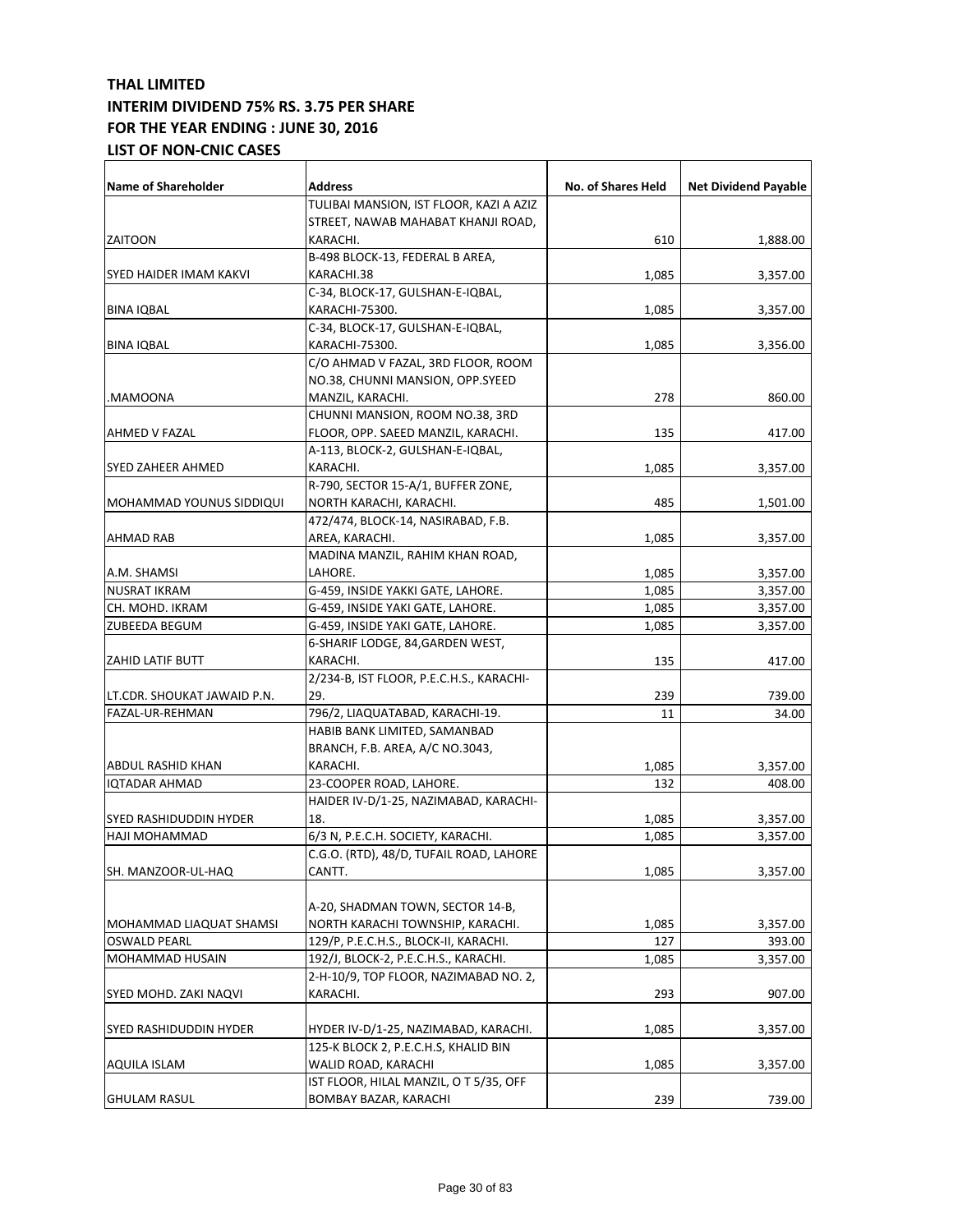| <b>Name of Shareholder</b> | Address                                 | No. of Shares Held | <b>Net Dividend Payable</b> |
|----------------------------|-----------------------------------------|--------------------|-----------------------------|
|                            | C/O UNITED BANK LTD., STATE LIFE        |                    |                             |
|                            | BUILDING, HEAD OFFICE, I I CHUNDRIGAR   |                    |                             |
| M ARIF ALI SIDDIQUI        | ROAD, KARACHI                           | 127                | 393.00                      |
|                            | C/O A S MERCHANT, ALINT CO. LTD., 303   |                    |                             |
|                            | QAMAR HOUSE, M.A. JINNAH                |                    |                             |
| HADI JINDANI               | ROAD, KARACHI.                          | 127                | 393.00                      |
|                            | C/O A S MERCHANT, ALINT CO. LTD., 303   |                    |                             |
|                            | QAMAR HOUSE, M.A. JINNAH                |                    |                             |
| <b>MEHDI JINDANI</b>       | ROAD, KARACHI                           | 127                | 393.00                      |
|                            | C/O A S MERCHANT, ALINT CO. LTD., 303   |                    |                             |
|                            | QAMAR HOUSE, M.A. JINNAH                |                    |                             |
| HASSANALLY                 | ROAD, KARACHI.                          | 127                | 393.00                      |
| <b>AMIR ALI</b>            | F-75/1, BLOCK-7, CLIFTON, KARACHI.      | 1,085              | 3,357.00                    |
| LAILA                      |                                         |                    |                             |
|                            | F-75/1, BLOCK-7, CLIFTON, KARACHI.      | 1,085              | 3,357.00                    |
|                            | SVP/CIRCLE EXECUTIVE, UNITED BANK LTD., |                    |                             |
|                            | CIRCLE OFFICE, 156-D, SATELLITE TOWN,   |                    |                             |
| S.A.H. MUMTAZ              | GUJRANWALA.                             | 1,085              | 3,357.00                    |
|                            | 34-SIND MARKET, BUNDER ROAD,            |                    |                             |
| M.S. SIDDIQUE RANGOONWALA  | KARACHI.                                | 293                | 907.00                      |
|                            |                                         |                    |                             |
| AHMAD UNNY                 | 105-ARAMBAGH ROAD, EIDGAH, KARACHI.     | 380                | 1,176.00                    |
|                            | 37, VIDYALA STREET, OFF RAYGARH ROAD,   |                    |                             |
| <b>AMTUL MOEED</b>         | CHAUBURJI, LAHORE-1.                    | 1,085              | 3,357.00                    |
|                            | 37-VIDYALA STREET, OFF RAYGARH ROAD,    |                    |                             |
| <b>BUSHRA MIR</b>          | CHAUBURJI, LAHORE-1.                    | 1,085              | 3,357.00                    |
|                            | ANSARI AHMAD MANSOOR MANZIL, IV B       |                    |                             |
| MOHD. HAMDULLAH ANSARI     | 6/4, NAZIMABAD, KARACHI.                | 1,085              | 3,357.00                    |
|                            | MALIK MANZIL, OPPOSITE JAIN MANDIR      |                    |                             |
| MALIK MAQSOOD HASSAN       | LYTTON ROAD, LAHORE.                    | 1,085              | 3,357.00                    |
|                            | MALIK MANZIL, OPPOSITE JAIN MANDER,     |                    |                             |
| MALIK MAQSOOD HASSAN       | LYTTON ROAD, LAHORE.                    | 1,085              | 3,357.00                    |
|                            | IDBP (ICP UNIT), 3RD FLOOR, STATE LIFE  |                    |                             |
|                            | BUILDING NO.2, OFF: I.I. CHUNDRIGAR     |                    |                             |
| ICP A/C MOHD.IQBAL MONO    | ROAD, KARACHI.                          | 4                  | 12.00                       |
|                            | A-A/1220, MOHALLAH AKALGARH,            |                    |                             |
| SOBAN AHMAD IMTIAZI        | RAWALPINDI CITY.                        | 80                 | 247.00                      |
| <b>TANVIR JAHAN</b>        | A-A/1220, AKALGARH, RAWALPINDI.         | 80                 | 247.00                      |
|                            | IDBP (ICP UNIT), 3RD FLOOR, STATE LIFE  |                    |                             |
|                            | BUILDING NO.2, OFF: I.I. CHUNDRIGAR     |                    |                             |
| ICP A/C SAKINA MAJID       | ROAD, KARACHI.                          | 11                 | 34.00                       |
|                            | IDBP (ICP UNIT), 3RD FLOOR, STATE LIFE  |                    |                             |
|                            | BUILDING NO.2, OFF: I.I. CHUNDRIGAR     |                    |                             |
| ICP A/C ABDUS SALAM        | ROAD, KARACHI.                          | 39                 | 120.00                      |
|                            | IDBP (ICP UNIT), 3RD FLOOR, STATE LIFE  |                    |                             |
|                            | BUILDING NO.2, OFF: I.I. CHUNDRIGAR     |                    |                             |
| ICP A/C MOHD. MUSHTAQ CH.  | ROAD, KARACHI.                          | 50                 | 155.00                      |
|                            | IDBP (ICP UNIT), 3RD FLOOR, STATE LIFE  |                    |                             |
|                            | BUILDING NO.2, OFF: I.I. CHUNDRIGAR     |                    |                             |
| ICP A/C MOHD. YOUSUF ALI   | ROAD, KARACHI.                          | 11                 | 34.00                       |
|                            |                                         |                    |                             |
|                            | 3RD FLOOR, STATE LIFE BUILDING NO.2,    |                    |                             |
|                            |                                         |                    |                             |
| ICP A/C NOOR-UL-ISLAM      | OFF: I.I. CHUNDRIGAR ROAD, KARACHI.     | 11                 | 34.00                       |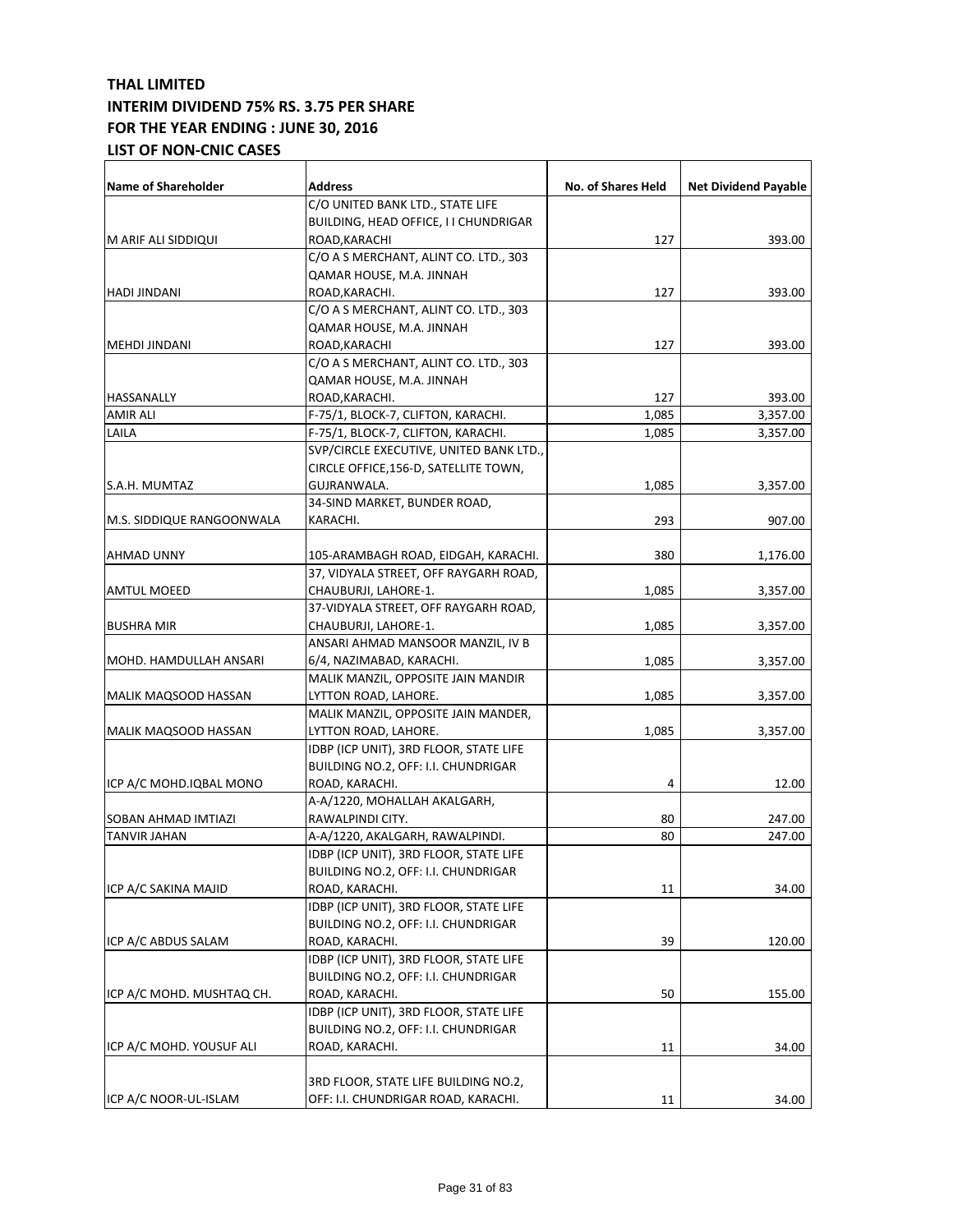| <b>Name of Shareholder</b>   | Address                                 | No. of Shares Held | <b>Net Dividend Payable</b> |
|------------------------------|-----------------------------------------|--------------------|-----------------------------|
|                              | IDBP (ICP UNIT), 3RD FLOOR, STATE LIFE  |                    |                             |
|                              | BUILDING NO.2, OFF: I.I. CHUNDRIGAR     |                    |                             |
| ICP A/C SULTAN SIKANDAR      | ROAD, KARACHI.                          | 22                 | 68.00                       |
|                              | IDBP (ICP UNIT), 3RD FLOOR, STATE LIFE  |                    |                             |
|                              | BUILDING NO.2, OFF: I.I. CHUNDRIGAR     |                    |                             |
| ICP A/C DR.ABDUL FAIZ        | ROAD, KARACHI.                          | 11                 | 34.00                       |
|                              | IDBP (ICP UNIT), 3RD FLOOR, STATE LIFE  |                    |                             |
|                              | BUILDING NO.2, OFF: I.I. CHUNDRIGAR     |                    |                             |
| ICP A/C NARGIS PARVEEN       | ROAD, KARACHI.                          | 11                 | 34.00                       |
|                              | INVESTMENT CORP. OF PAK., NATIONAL      |                    |                             |
|                              | BANK OF PAK. BLDG., 5TH FLOOR, P.O. BOX |                    |                             |
| ICP A/C MR. SULTAN MOHAMMAD  | NO.5410, KARACHI.                       | 11                 | 34.00                       |
|                              | IDBP (ICP UNIT), 3RD FLOOR, STATE LIFE  |                    |                             |
|                              | BUILDING NO.2, OFF: I.I. CHUNDRIGAR     |                    |                             |
| ICP A/C NAZIR AHMAD MALIK    |                                         |                    |                             |
|                              | ROAD, KARACHI.                          | 22                 | 68.00                       |
| <b>GUL-SHAD BEGUM</b>        | B-21 KDA SCHEME NO.1 KARACHI.           | 300                | 928.00                      |
|                              | 49-KAMRAN BLOCK, ALLAMA IQBAL TOWN,     |                    |                             |
| QAMRUL HASAN CHISHTI         | LAHORE.                                 | 141                | 436.00                      |
|                              | IDBP (ICP UNIT), 3RD FLOOR, STATE LIFE  |                    |                             |
|                              | BUILDING NO.2, OFF: I.I. CHUNDRIGAR     |                    |                             |
| ICP A/C ABDUL SHAKEEL        | ROAD, KARACHI.                          | 11                 | 34.00                       |
|                              | IDBP (ICP UNIT), 3RD FLOOR, STATE LIFE  |                    |                             |
|                              | BUILDING NO.2, OFF: I.I. CHUNDRIGAR     |                    |                             |
| ICP A/C MOHAMMAD ASLAM       | ROAD, KARACHI.                          | 50                 | 155.00                      |
|                              | IDBP (ICP UNIT), 3RD FLOOR, STATE LIFE  |                    |                             |
|                              | BUILDING NO.2, OFF: I.I. CHUNDRIGAR     |                    |                             |
| ICP A/C DILKASH NH           | ROAD, KARACHI.                          | 22                 | 68.00                       |
|                              | IDBP (ICP UNIT), 3RD FLOOR, STATE LIFE  |                    |                             |
|                              | BUILDING NO.2, OFF: I.I CHUNDRIGAR      |                    |                             |
| ICP A/C MR. MOHD. UNIS ELAHI | ROAD, KARACHI.                          | 22                 | 68.00                       |
|                              | IDBP (ICP UNIT), 3RD FLOOR, STATE LIFE  |                    |                             |
|                              | BUILDING NO.2, OFF: I.I. CHUNDRIGAR     |                    |                             |
| ICP A/C MR. MOHD. AKBAR ZIA  | ROAD, KARACHI.                          | 39                 | 120.00                      |
|                              | IDBP (ICP UNIT), 3RD FLOOR, STATE LIFE  |                    |                             |
|                              | BUILDING NO.2, OFF: I.I. CHUNDRIGAR     |                    |                             |
| ICP A/C MISS. TAHIRA PERVIN  | ROAD, KARACHI.                          | 11                 | 34.00                       |
|                              | IDBP (ICP UNIT), 3RD FLOOR, STATE LIFE  |                    |                             |
|                              | BUILDING NO.2, OFF: I.I. CHUNDRIGAR     |                    |                             |
| ICP A/C MR. ABDUL SATTAR     | ROAD, KARACHI.                          | 22                 | 68.00                       |
|                              | IDBP (ICP UNIT), 3RD FLOOR, STATE LIFE  |                    |                             |
|                              | BUILDING NO.2, OFF: I.I. CHUNDRIGAR     |                    |                             |
| ICP A/C CAPT. ALI ASGHAR     | ROAD, KARACHI.                          | 39                 | 120.00                      |
|                              | 3/C MISQUITA GARDENS, RANDAL ROAD,      |                    |                             |
| PATRICK JOHN RODRIGUES       | KARACHI-3.                              | 135                | 417.00                      |
|                              | 313 SAIFY FOUNDATION, MANSFIELD         |                    |                             |
| <b>TAHER</b>                 | STREET, SADDAR, KARACHI.                | 293                | 907.00                      |
|                              | 313 SAIFY FOUNDATION, MANSFIELD         |                    |                             |
| SALIM                        | STREET, SADDAR, KARACHI.                | 1,085              | 3,357.00                    |
|                              | 14/4 III-D, NAZIMABAD, 1ST FLOOR,       |                    |                             |
| MOHD. RASHID MIRZA           | KARACHI.                                | 239                | 739.00                      |
|                              | C-29 BLOCK C, NORTH NAZIMABAD,          |                    |                             |
| <b>GHULAM ALI</b>            | KARACHI.                                | 1,085              | 3,357.00                    |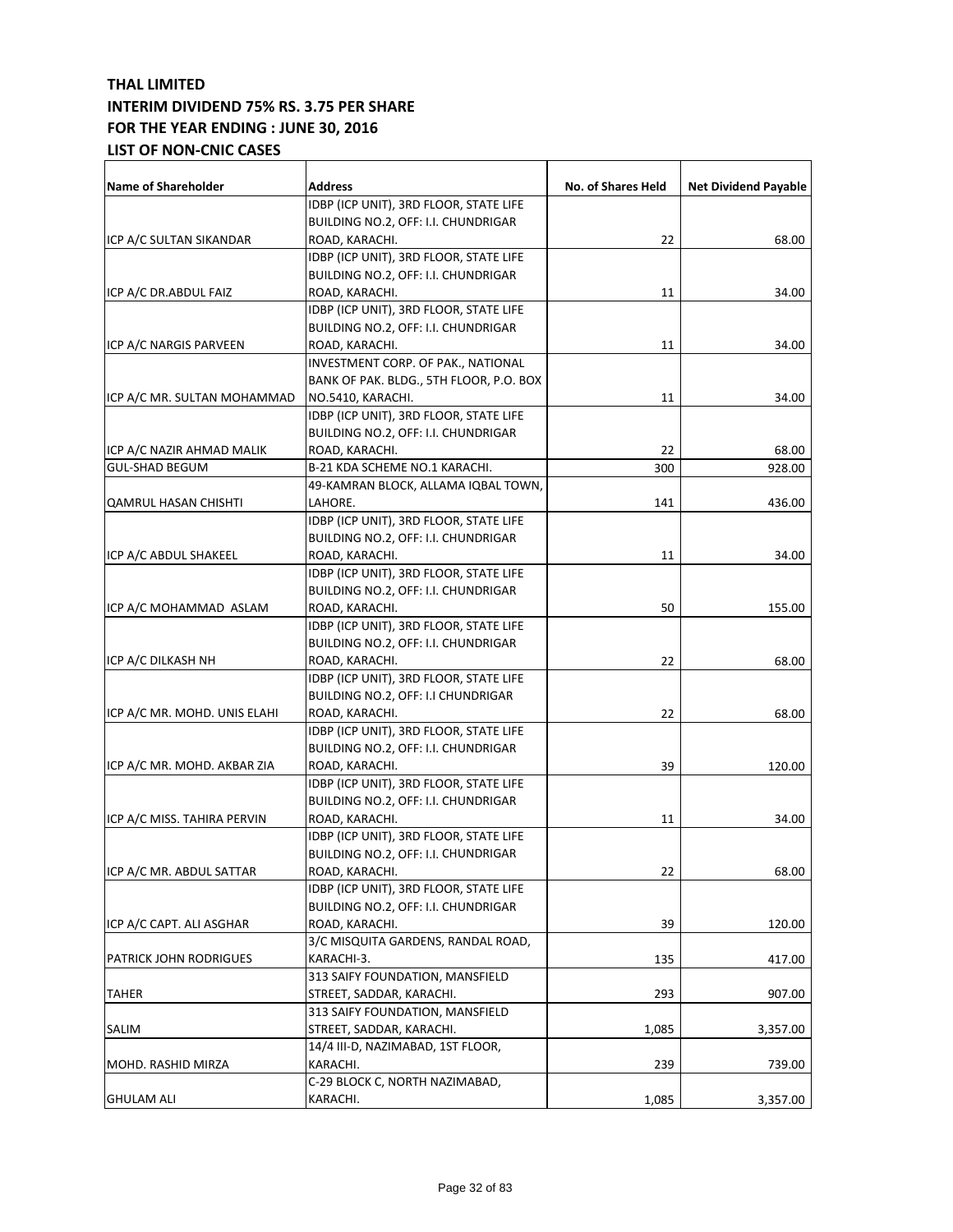| <b>Name of Shareholder</b>                     | <b>Address</b>                                                | No. of Shares Held | <b>Net Dividend Payable</b> |
|------------------------------------------------|---------------------------------------------------------------|--------------------|-----------------------------|
|                                                | PAKISTAN STATE OIL CO.LTD., 11TH                              |                    |                             |
|                                                | FLOOR, DAWOOD CENTER, P.O.BOX                                 |                    |                             |
| MOHAMMAD OBAIDULLAH MALIK                      | NO.3983, KARACHI-4                                            | 1,085              | 3,357.00                    |
| <b>HAMIDA</b>                                  | F-75/1, BLOCK-7, CLIFTON, KARACHI.                            | 1,085              | 3,357.00                    |
|                                                | C/O A S MERCHANT, ALINT CO.LTD., 303                          |                    |                             |
|                                                | QAMAR HOUSE, M.A. JINNAH ROAD,                                |                    |                             |
| NAUSHAD HASSANALLY                             | KARACHI.                                                      | 127                | 393.00                      |
|                                                | C/O SHAIKH HAFIZ ANWARUL HAQ, 1211                            |                    |                             |
|                                                | NOABAD GALI, MARKET ROAD,                                     |                    |                             |
| <b>FARZANA</b>                                 | HYDERABAD.                                                    | 224                | 693.00                      |
|                                                | 35-21 STREET, DEFENCE SOCIETY, PHASE V,                       |                    |                             |
| NIGHAT SULTANA                                 | KARACH-6.                                                     | 246                | 761.00                      |
|                                                |                                                               |                    |                             |
|                                                | INVESTMENT CORP. OF PAK., IST FLOOR,                          |                    |                             |
|                                                | SHOPPING PARADISE, P.O. BOX NO.8022,                          |                    |                             |
| SIRAJ UR RAHMAN KHAN                           | TARIQ ROAD, P.E.C.H.S., KARACHI.                              | 80                 | 247.00                      |
|                                                | C-34, BLOCK-17, GULSHAN-E-IQBAL,                              |                    |                             |
| RAZIA F KARIM                                  | KARACHI.                                                      | 1,085              | 3,357.00                    |
|                                                | F T FRERE TOWN, 14/2 MACNIAL ROAD,                            |                    |                             |
| ALI ZAMAN                                      | KARACHI CANTT.                                                | 1,085              | 3,357.00                    |
|                                                | F T FRERE TOWN, 14/2 MACNIAL ROAD,                            |                    |                             |
| <b>JAVED IQBAL</b>                             | KARACHI CANTT.                                                | 1,085              | 3,357.00                    |
|                                                |                                                               |                    |                             |
|                                                | 24-A/1 KHAYABAN-E-TANZEEM, DEFENCE                            |                    |                             |
| <b>BEGUM HUSN-E-ARA MULLICK</b>                | HOUSING SOCIETY, PHASE V, KARACHI.                            | 1,085              | 3,357.00                    |
|                                                | 24-A/1, KHAYABAN-E-TANZEEM, DEFENCE                           |                    |                             |
| DR. SURRIAYA RUKHSANA                          |                                                               |                    |                             |
|                                                | HOUSING SOCIETY, PHASE V, KARACHI.                            | 1,085              | 3,357.00                    |
| <b>USMAN AKBAR</b>                             | 325/2 BRITTO ROAD, GARDEN EAST,<br>KARACHI.                   | 462                |                             |
|                                                | B-156 BLOCK H, NORTH NAZIMABAD,                               |                    | 1,430.00                    |
|                                                |                                                               |                    |                             |
| <b>ABDUL SATTAR</b>                            | KARACHI.                                                      | 462                | 1,430.00                    |
|                                                | B-156 BLOCK H, NORTH NAZIMABAD,                               |                    |                             |
| BUSHRA ZAHOOR.                                 | KARACHI.<br>B-156 BLOCK H, NORTH NAZIMABAD,                   | 462                | 1,430.00                    |
|                                                |                                                               | 462                |                             |
| <b>BUSHRA SATTAR</b>                           | KARACHI.                                                      |                    | 1,430.00                    |
|                                                | AHMED MANSOOR MANZIL, IV_B_6/4,                               | 522                |                             |
| MOHAMIDULLAH ANSARI                            | NAZIMABAD, KARACHI.18<br>52-JAMSHED BAUG, SOLDIER BAZAR ROAD, |                    | 1,615.00                    |
|                                                |                                                               |                    |                             |
| RUSTOM CAWASJI DEGAMWALA<br><b>ANVER MAJID</b> | KARACHI.3<br>D-13, BLOCK IV, CLIFTON, KARACHI.                | 100                | 309.00                      |
|                                                |                                                               | 1,085              | 3,357.00                    |
|                                                | SELIMPEX INTERNATIONAL, SPENCERS                              |                    |                             |
| YASIN ALI                                      | BLDG., I.I.CHUNDRIGAR ROAD, KARACHI.                          | 293                | 907.00                      |
|                                                |                                                               |                    |                             |
| MOHD. HANIF                                    | B/R 8/6, NEW NAHAM ROAD, KARACHI.2                            | 541                | 1,674.00                    |
|                                                | MURAD PALACE, ROOM NO.20, G ALLANA                            |                    |                             |
| A AZIZ                                         | ROAD KHARADAR, KARACHI.                                       | 293                | 907.00                      |
|                                                | C/O TAJ COMPANY LTD., B.4 S.I.T.E.,                           |                    |                             |
| SHAIKH ENAYATULLAH                             | KARACHI.                                                      | 1,085              | 3,357.00                    |
| ASHRAF HUSAIN HASHMI                           | B-183 BLOCK A, NORTH NAZIMABAD,<br>KARACHI.                   | 1,085              | 3,357.00                    |
| MARIYAM BAI.                                   | 6/3 N, P.E.C.H.S., KARACHI.29                                 | 1,085              | 3,357.00                    |
|                                                |                                                               |                    |                             |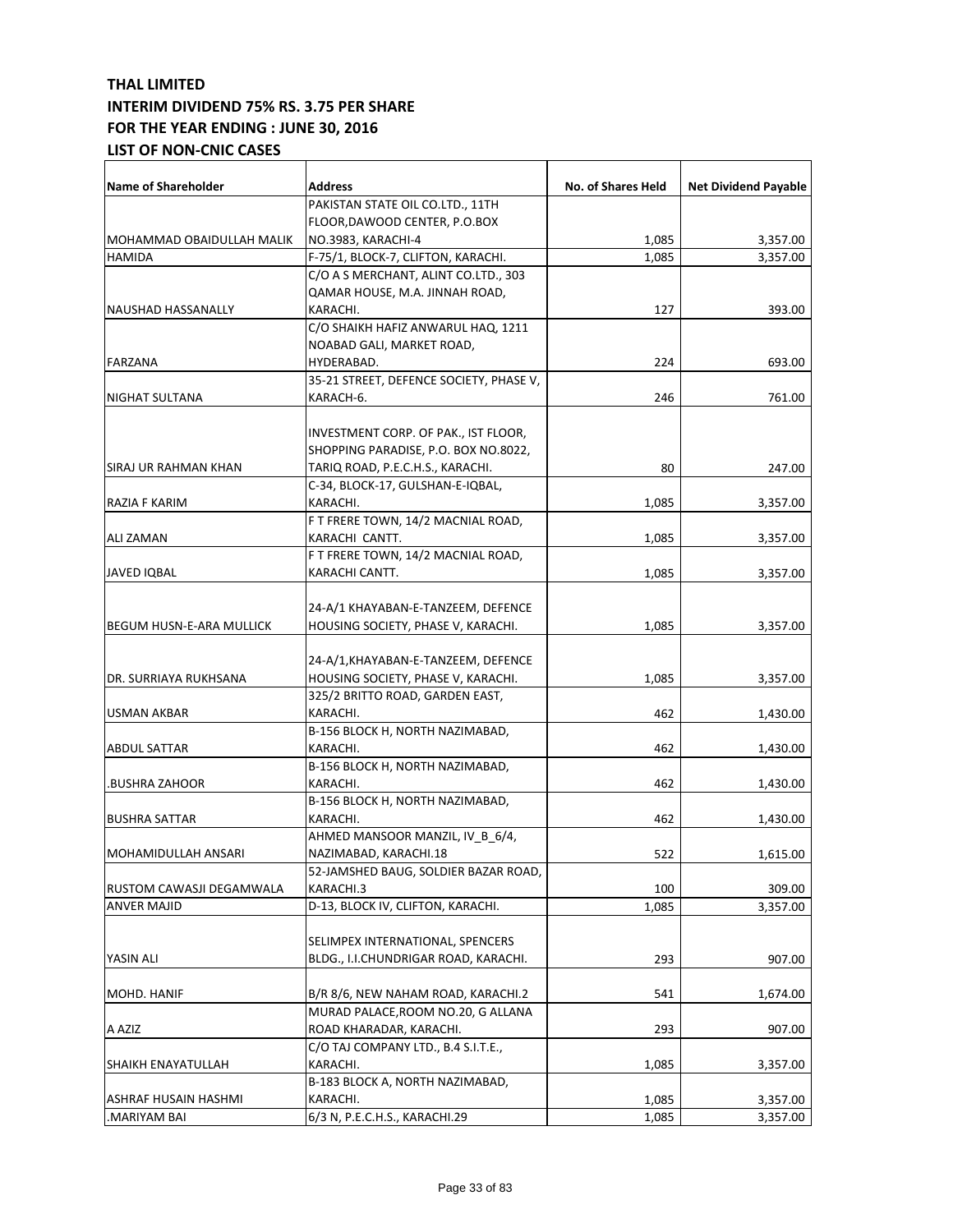| <b>Name of Shareholder</b>  | <b>Address</b>                             | No. of Shares Held | <b>Net Dividend Payable</b> |
|-----------------------------|--------------------------------------------|--------------------|-----------------------------|
|                             | BLOCK-34, GF-2, SEA VIEW APARTMENTS,       |                    |                             |
| .KISHWAR NIGHAT             | D.H.A., KARACHI.                           | 293                | 907.00                      |
|                             | C-5, JASON PARADISE APARTMENTS FLAT        |                    |                             |
|                             | NO. 1, BLOCK-7, KEHKASHAN, CLIFTON,        |                    |                             |
| RANA TALAT ANSARI           | KARACHI.                                   | 1,085              | 3,357.00                    |
|                             | C/O AHMED MANSOOR MANZIL, IV-B-6/4,        |                    |                             |
| <b>GHAZALA TASNEEM</b>      | NAZIMABAD, KARACHI.                        | 1,085              | 3,357.00                    |
|                             | C/O DR. AQEEL KARIMUDDIN, C-13, BLOCK-     |                    |                             |
|                             | 8, K.D.A. SCHEME NO. 5, CLIFTON,           |                    |                             |
| <b>SURRIYA NUZHAT</b>       | KARACHI.                                   | 522                | 1,615.00                    |
|                             | AHMAD MANSOOR MANZIL, IV-B 6/4,            |                    |                             |
| <b>AHMAD MANSOOR</b>        | NAZIMABAD, KARACHI.                        | 1,085              | 3,357.00                    |
|                             | C/O AHMED MANSOOR MANZIL, IV-B-6/4,        |                    |                             |
| <b>MEHMOODA KHATOON</b>     | NAZIMABAD, KARACHI.18                      | 1,085              | 3,357.00                    |
|                             | C/O AHMED MANSOOR MANZIL, IV-B-6/4,        |                    |                             |
| <b>NAHEED ANSARI</b>        | NAZIMABAD, KARACHI.                        | 1,085              | 3,357.00                    |
|                             | C/O AHMAD MANSOOR MANZIL, IV-B-6/4,        |                    |                             |
| <b>HUMAIRA ANSARI</b>       | NAZIMABAD, KARACHI.18                      | 1,085              | 3,357.00                    |
|                             | C/O AHMAD MANSOOR MANZIL, IV-B-6/4,        |                    |                             |
| KHADIJA BEGUM               | NAZIMABAD, KARACHI.                        | 522                | 1,615.00                    |
|                             | NOBLE PAINT MART, MARRIOT ROAD,            |                    |                             |
| SAJJAD HUSAIN MANDVIWALA    | KARACHI.                                   | 239                | 739.00                      |
| <b>FEROZ JAHAN</b>          | 33/2 5D AREA, NEW KARACHI, KARACHI.        | 1,085              | 3,357.00                    |
|                             | HOUSE NO.L-856, SECTOR 4-A, SURJANI        |                    |                             |
| AZIZ JAHAN                  | TOWN, KARACHI.                             | 1,085              | 3,357.00                    |
|                             | 141/2 GARDEN EAST, DAISY STREET,           |                    |                             |
| KAMRUDDIN BHARVANI          | KARACHI.3                                  | 193                |                             |
|                             | KATRAK HOUSE, PARSI PANCHYET WADI,         |                    | 597.00                      |
| <b>BURJOR MEHERJI IRANI</b> | RANCHORE LINE, KARACHI.                    | 1,085              |                             |
|                             | NO-3, Q.P. HOUSE, 293, D'CRUZ ROAD,        |                    | 3,357.00                    |
|                             | GARDEN EAST, KARACHI-74550.                | 398                |                             |
| TERENCE T D SOUZA           | STANDARD INSURANCE HOUSE,                  |                    | 1,232.00                    |
| A H ZIA                     | I.I.CHUNDRIGAR ROAD, KARACHI.              | 1,085              |                             |
|                             | C/O AMERICAN EXPRESS, STANDARD             |                    | 3,357.00                    |
|                             |                                            |                    |                             |
|                             | INSURANCE HOUSE, P.O.BOX NO.4847,          | 293                | 907.00                      |
| LYDIA BRAGANZA              | I.I.CHUNDRIGAR ROAD, KARACHI.              |                    |                             |
|                             |                                            |                    |                             |
|                             | C/O AMERICAN EXPRESS, INTERNATIONAL        |                    |                             |
| <b>RAZA HUSAIN</b>          | BKG. CORP., STANDARD INSURANCE             |                    |                             |
|                             | HOUSE, I.I.CHUNDRIGAR ROAD, KARACHI.       | 689                | 2,132.00                    |
|                             | C/O P.I.C.I.C., STATE LIFE BLDG.NO.1,      |                    |                             |
|                             | I.I.CHUNDRIGAR ROAD, 5TH FLOOR,            |                    |                             |
| SALAHUDDIN KAZI             | KARACHI.                                   | 1,085              | 3,357.00                    |
|                             | C/O BANK OF AMERICA NT. & SA.,             |                    |                             |
| <b>ABDUL HUSAIN MEMON</b>   | KARACHI.                                   | 1,085              | 3,357.00                    |
|                             | 46-H, BLOCK-II, P.E.C.H. SOCIETY, KARACHI- |                    |                             |
| SULAIMAN HABIB              | 75400.                                     | 2,853              | 8,827.00                    |
|                             | B-2, AL-HUSSAINI GARDEN, 128/4, GARDEN     |                    |                             |
| DAULAT KHANUM ASSANIE.      | EAST, KARACHI.                             | 1,085              | 3,357.00                    |
|                             | 19-NASEEB BLDG., OPP. TIBET CENTRE,        |                    |                             |
| <b>QURESH ESMAIL</b>        | M.A. JINNAH ROAD, KARACHI.                 | 413                | 1,278.00                    |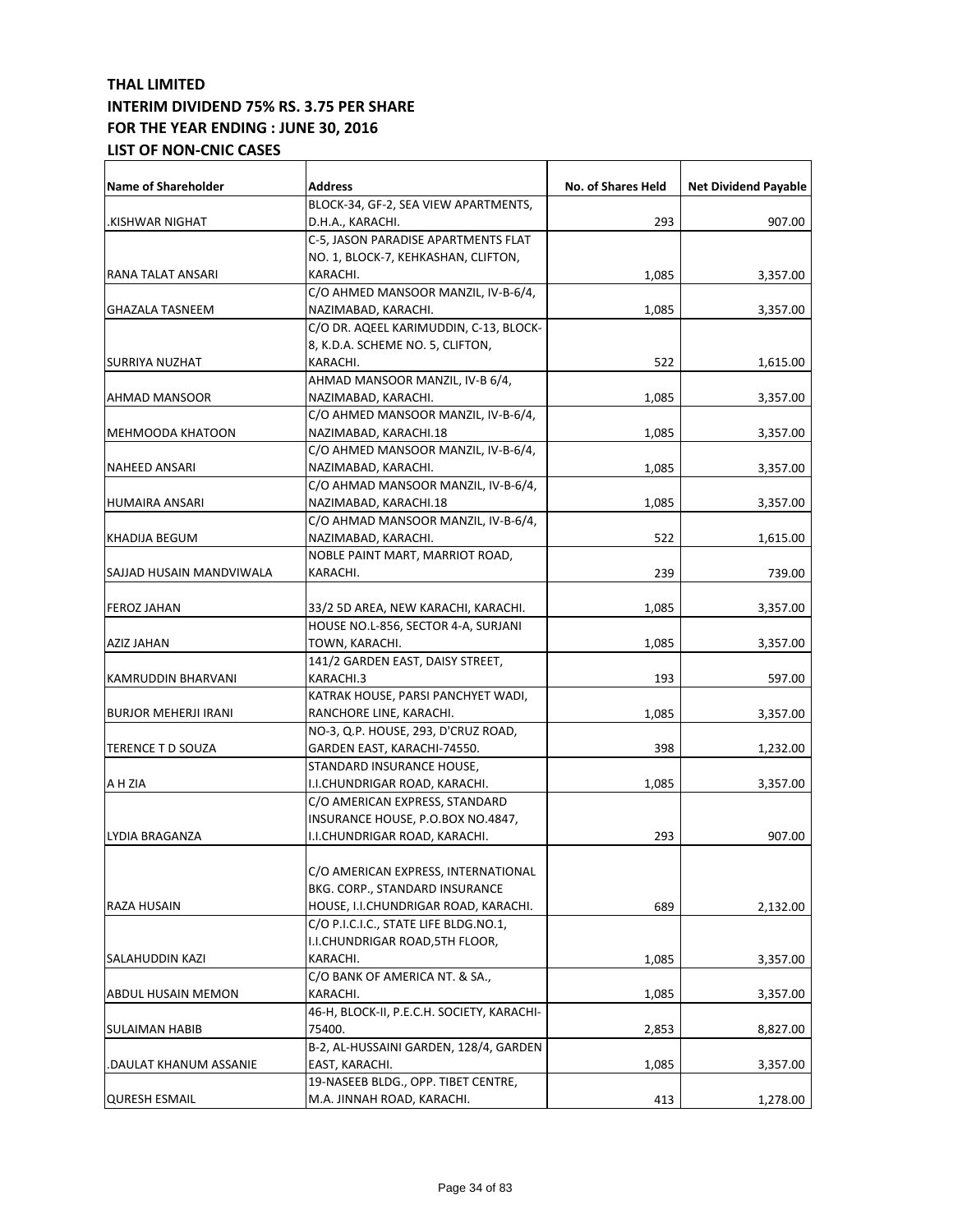| <b>Name of Shareholder</b>  | Address                                        | No. of Shares Held | <b>Net Dividend Payable</b> |
|-----------------------------|------------------------------------------------|--------------------|-----------------------------|
|                             | AHMED MANSOOR MANZIL, IV-B 6/4,                |                    |                             |
| MOHAMIDULLAH ANSARI         | NAZIMABAD, KARACHI.                            | 522                | 1,615.00                    |
|                             | 313, SAIFY HOUSE, MANSFIELD STREET,            |                    |                             |
| <b>TAHER BHAI</b>           | SADDAR, KARACHI-3.                             | 293                | 907.00                      |
|                             | A/425, BLOCK-L, NORTH NAZIMABAD,               |                    |                             |
| .PERVEEN SHAHNAZ ALI        | KARACHI-74600.                                 | 541                | 1,674.00                    |
| <b>SULTAN JAHANGIR</b>      | 4-D 10/15, NAZIMABAD, KARACHI-4.               | 132                | 408.00                      |
|                             | FLAT NO J-5,HASAN APARTMENTS,                  |                    |                             |
| <b>AHMED ALLAUDDIN</b>      | GULSHAN-E-IQBAL, KARACHI.                      | 2,180              | 6,744.00                    |
| MOHAMMAD TUFAIL             | 39 C,GARDEN ROAD, KARACHI 3                    | 446                | 1,380.00                    |
|                             | B-181, BLOCK-L, NORTH NAZIMABAD,               |                    |                             |
| <b>MOHD.YOUSUF GHANCHI</b>  | KARACHI-33.                                    | 638                | 1,974.00                    |
|                             | W-1 17TH EAST STREET, DEFENCE                  |                    |                             |
| <b>SHAN MOHAMMAD</b>        | HOUSING SOCIETY, KARACHI.                      | 5,480              | 16,954.00                   |
|                             |                                                |                    |                             |
|                             | C/O. ABDUL HAMID MOHAMMAD & SONS,              |                    |                             |
|                             | 302-MUSTAFA CLOTH MARKET, (FADOO               |                    |                             |
|                             | BUILDING), M.A. JINNAH ROAD, P.O. BOX          |                    |                             |
| ABDUL HAMID                 | NO.4385, KARACHI-74000.                        | 541                | 1,674.00                    |
| <b>MOHAMMAD ISHAQUE</b>     | 207/C/2, P.E.C.H.S., KARACHI.                  | 293                | 907.00                      |
|                             | C/O M/S Z H JAFRI & CO., 4TH                   |                    |                             |
|                             | FLOOR,MOHAMMADI HOUSE,                         |                    |                             |
|                             | I.I.CHUNDRIGAR ROAD, P.O.BOX NO.5733,          |                    |                             |
| ZAMARRUD HASAN JAFRI        | KARACHI.                                       | 135                | 417.00                      |
|                             |                                                |                    |                             |
|                             | FLAT NO. B-106, AFSHAN APPT., NAZRETH          |                    |                             |
| YOUSF ALI JUMANI            | ROAD, 327/3, GARDEN EAST, KARACHI.             | 437                | 1,352.00                    |
|                             | BASEMENT UNIT A-1, COSY HOMES, BLOCK           |                    |                             |
| <b>ABDUL QADIR</b>          | 13/A, GULSHAN-E-IQBAL, KARACHI.                | 95                 | 294.00                      |
|                             | A-141, BLOCK-C, NORTH NAZIMABAD,               |                    |                             |
| <b>KHURSHID HUSAIN</b>      | KARACHI.                                       | 90                 | 279.00                      |
|                             | D/20-A, Z.C.H.S., CYRUS MINWALLA               |                    |                             |
|                             | COLONY, PARSI GATE, MAHMOODABAD,               |                    |                             |
| <b>R H DOSSABHOY</b>        | KARACHI-44                                     | 477                | 1,476.00                    |
|                             | D/20-A, Z.C.H.S., CYRUS MINWALLA               |                    |                             |
|                             | COLONY, PARSI GATE, MAHMOODABAD,               |                    |                             |
| <b>ROHINTON H DOSSABHOY</b> | KARACHI-44.                                    | 100                | 309.00                      |
|                             |                                                |                    |                             |
|                             | MOHIUDDIN KHAN & CO., 4 BEAUTY                 |                    |                             |
|                             | HOUSE, VICTORIA ROAD, SADDAR,                  |                    |                             |
| <b>NASIM AHMED</b>          | KARACHI.<br>10-B, ZAMZAMA BOULEVARD, CLIFTON,  | 1,963              | 6,073.00                    |
|                             |                                                |                    |                             |
| <b>SANOBER AKHTAR</b>       | KARACHI.<br>C/O VAYANI PALACE, 1ST FLOOR, FLAT | 152                | 470.00                      |
|                             |                                                |                    |                             |
|                             | NO.1, G.K.2/44, MUSA STREET, KHARADHAR,        |                    |                             |
| HANIFA ABDUL LATIF AKHAI    | KARACHI.                                       | 462                | 1,430.00                    |
| NASIR H RIZVI               | A-41-D, NORTH NAZIMABAD, KARACHI.              | 743                | 2,298.00                    |
|                             | BR. 17, MASJID ROAD, OFF.NEWNHAM               |                    |                             |
| AMJAD J. TEJANI             | ROAD KARACHI.                                  | 2,871              | 8,882.00                    |
|                             | 15, AMINABAI BUILDING, OPP: BLUE               |                    |                             |
|                             | HEAVEN, MANSFIELD STREET, SADDAR,              |                    |                             |
| SOONABAI HORMUSJI PATEL     | KARACHI-0603.                                  | 152                | 470.00                      |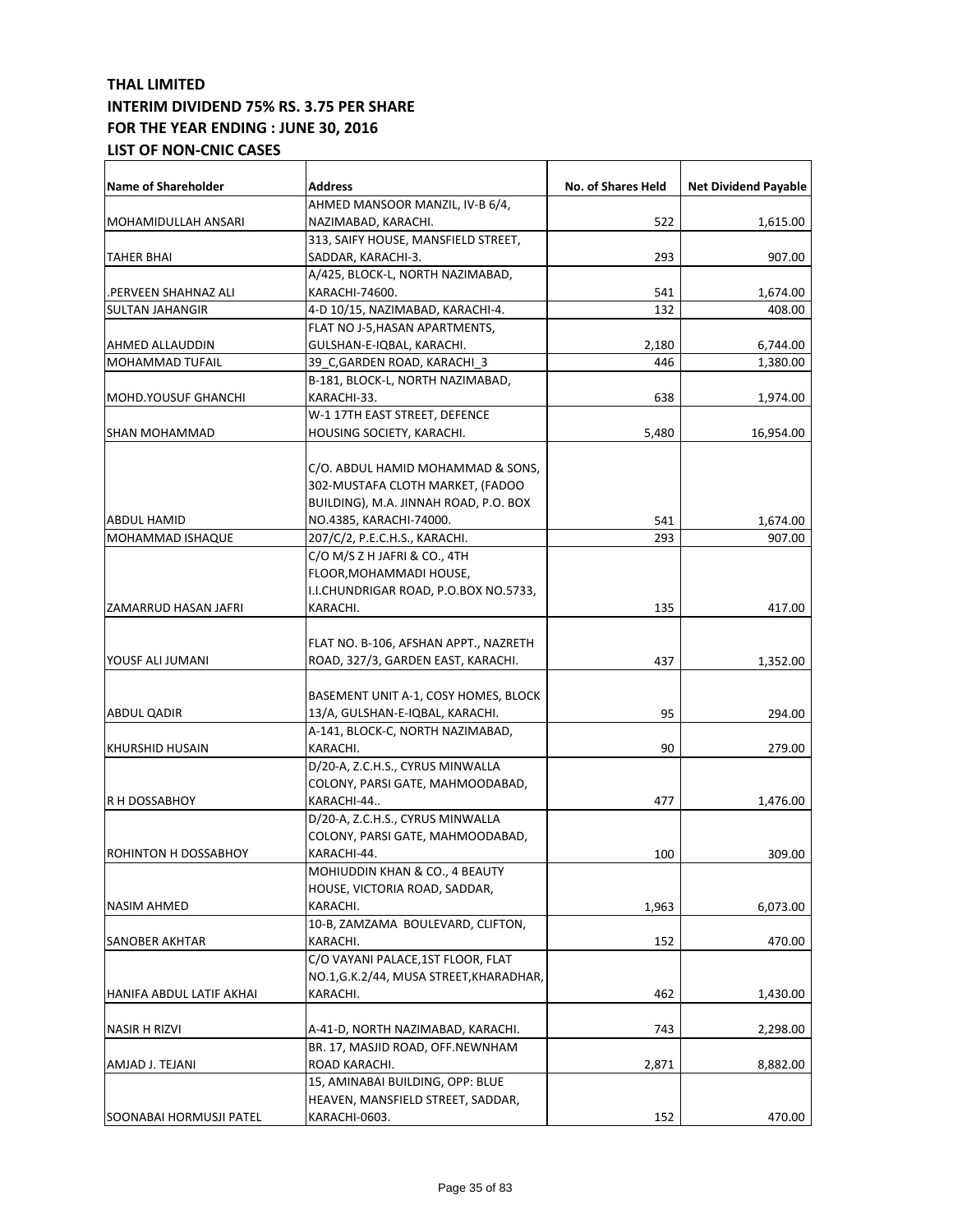| <b>Name of Shareholder</b>    | Address                                 | <b>No. of Shares Held</b> | <b>Net Dividend Payable</b> |
|-------------------------------|-----------------------------------------|---------------------------|-----------------------------|
| SYED RAFI UDDIN HYDER         | IV D/125, NAZIMABAD, KARACHI.           | 1,778                     | 5,501.00                    |
|                               |                                         |                           |                             |
|                               | HILAL TIMBER MART, SIDDIQ WAHAB         |                           |                             |
| WALI MOHD.WADIWALA            | ROAD, KARACHI.                          | 590                       | 1,826.00                    |
|                               | HILAL TIMBER MART, SIDDIQ WAHAB         |                           |                             |
| TAYYAB H A REHMAN             | ROAD, KARACHI.                          | 440                       | 1,361.00                    |
|                               | HILAL TIMBER MART, SIDDIOQ WAHAB        |                           |                             |
| <b>YUSUF</b>                  | ROAD, KARACHI.                          | 440                       | 1,361.00                    |
|                               | C-19, BLOCK 8, GULSHAN-E-IQBAL,         |                           |                             |
| NIZAMUL HAQ KHAN              | KARACHI.                                | 1,085                     | 3,357.00                    |
|                               | FLAT # 7, 4TH FLOOR, GULSHAN MANZIL,    |                           |                             |
|                               | JAY RAM STREET, OUTRAM ROAD,            |                           |                             |
| <b>AMEEN TAREEN</b>           | PAKISTAN CHOWK, KARACHI.                | 708                       | 2,190.00                    |
|                               | C/O MOHIUDDIN KHAN & CO., 4, BEAUTY     |                           |                             |
|                               | HOUSE, VICTORIA ROAD,SADDAR,            |                           |                             |
| ABDUL SATTAR KHAN             | KARACHI.                                | 1,963                     | 6,073.00                    |
|                               | HASHMI 194-A, SINDHI MUSLIM HOUSING     |                           |                             |
| SYED ABDUL MATEEN HASHMI      | SOCIETY, KARACHI.                       | 2,376                     | 7,351.00                    |
| MOHAMMAD ISHAQUE              | 207/C/2, P.E.C.H.S., KARACHI.           | 1,468                     | 4,542.00                    |
|                               | "KULNOOR" PLOT NO.F-34/2, BLOCK-7,      |                           |                             |
| <b>NOORDIN HUSAIN</b>         | KDA SCHEME NO.5, CLIFTON, KARACHI.      | 48                        | 148.00                      |
|                               | E/3 BLOCK B, NORTH NAZIMABAD,           |                           |                             |
| <b>NAJMI AZIZ</b>             | KARACHI.                                | 106                       | 328.00                      |
|                               | ASIF CENTRE, FLAT NO.311, SB 4-29, RAJA |                           |                             |
| <b>MOHSIN ALI</b>             | GAZENFER ALI ROAD, KARACHI.             | 379                       | 1,172.00                    |
|                               | A/C HAMAYUN ZAFAR TRUST, III, THE       |                           |                             |
|                               | COTTON EXCHANGE, I.I.CHUNDRIGAR         |                           |                             |
| ZAFAR HASAN                   | ROAD, KARACHI.                          | 680                       | 2,104.00                    |
|                               | C/O SIDAT HYDAR ASLAM & CO., CHARTED    |                           |                             |
|                               | ACCOUNTANT, AL-FARID CENTRE, M.T.       |                           |                             |
| NASREEN AGHA                  | KHAN ROAD, KARACHI.                     | 145                       | 449.00                      |
|                               | 42/I, LANE 19TH, PHASE-VII, DEFENCE     |                           |                             |
|                               | HOUSING AUTHORITY, KARACHI.             | 811                       |                             |
| ABDUL SATTAR                  |                                         |                           | 2,509.00                    |
|                               | HOUSE NO.12, STREET NO.43, SECTOR F-    |                           |                             |
| RASHEEDA SHAHEEN              | 8/1, ISLAMABAD.                         | 2,181                     | 6,748.00                    |
|                               | C-54, BLOCK-I, NORTH NAZIMABAD,         |                           |                             |
| M ISMAIL                      | KARACHI.                                | 100                       | 309.00                      |
|                               | D/20-A, Z.C.H.S., CYRUS MINWALLA        |                           |                             |
|                               | COLONY, PARSI GATE, MAHMOODABAD,        |                           |                             |
| ROHINTON H DOSSABHOY          | KARACHI-44.                             | 179                       | 554.00                      |
|                               | HOUSE NO 921/1, M MOGHULABAD, ABID      |                           |                             |
| AMANULLAH KHAN                | MAJID ROAD, RAWALPINDI.                 | 147                       | 455.00                      |
|                               | D/7 BLOCK-9, GULSHAN-E-IQBAL, KARACHI-  |                           |                             |
| MOHD. AZAM                    | 47.                                     | 1,381                     | 4,273.00                    |
|                               | 8, NOORANI VILLA, 227, HAIG STREET,     |                           |                             |
| SHARIFALI NAZARALI            | GARDEN EAST, KARACHI.                   | 20                        | 62.00                       |
|                               | B-III BLOCK A, NORTH NAZIMABAD,         |                           |                             |
| A S LATIF                     | KARACHI.                                | 60                        | 186.00                      |
|                               |                                         |                           |                             |
|                               | C/O AMERICAN EXPRESS INT., BANKING      |                           |                             |
| <b>TALAT HAMEED</b>           | CORP., P.O.BOX NO.4847, KARACHI.        | 1,647                     | 5,095.00                    |
|                               | PAK SUZUKI MOTOR CO.LTD., 16-WEST       |                           |                             |
| LT.COL.RETD.SHAMIMAKHTAR AZIZ | WHARF, KARACHI.                         | 161                       | 498.00                      |
| MIAN QAMARUDDIN AHMED         | 309-SHADMAN COLONY, LAHORE.             | 278                       | 860.00                      |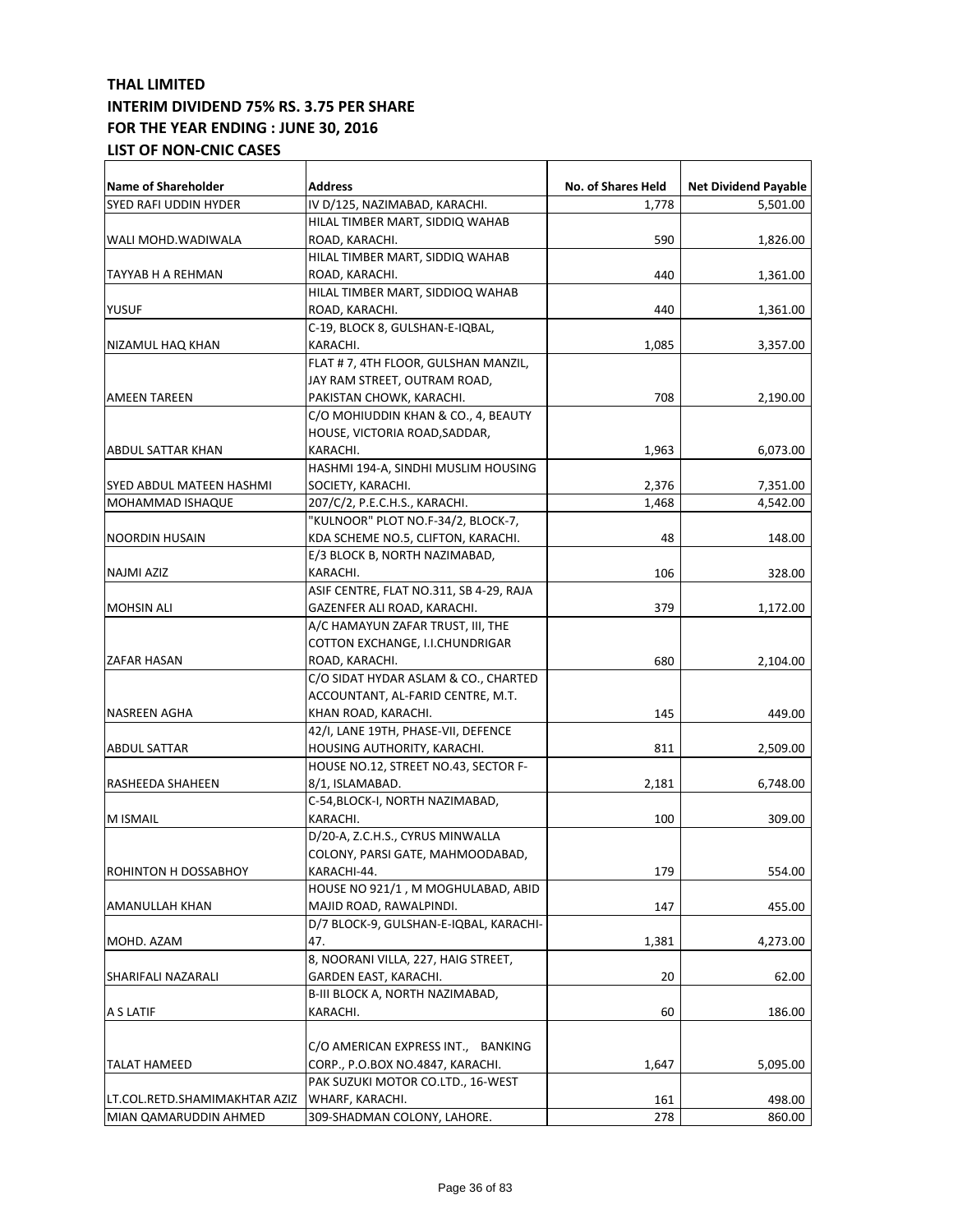| <b>Name of Shareholder</b>    | <b>Address</b>                                       | No. of Shares Held | <b>Net Dividend Payable</b> |
|-------------------------------|------------------------------------------------------|--------------------|-----------------------------|
| BRIG. MR. SAYED ASGHAR HUSAIN | 5-A NEW MUSLIM TOWN, LAHORE.                         | 2,181              | 6,748.00                    |
|                               | HOUSE NO.358, G-10-2, STREET NO.15,                  |                    |                             |
| S.M. YUSUF SHAMI              | ISLAMABAD.                                           | 2,181              | 6,748.00                    |
| <b>ZAHIDA PARVEEN</b>         | 87-B-2, GULBERG-3, LAHORE.                           | 531                | 1,643.00                    |
|                               | 279 DELHI MERCANTILE SOCIETY, ROAD                   |                    |                             |
| ASIA N ASHFAQ                 | NO.20, OFF.ALAMGIR ROAD, KARACHI.                    | 2,180              | 6,744.00                    |
|                               | SILVER APARTMENT, 3RD FLOOR, FL NO.10,               |                    |                             |
| AKBAR ALI BADRUDIN            | BLOCK-14, GULSHAN E IQBAL, KARACHI.                  | 293                | 907.00                      |
|                               | C/O B.S. TRADING CO., 3-MEHER SONS                   |                    |                             |
| <b>HASSAN ALI BHAI</b>        | ESTATE, TALPUR ROAD, KARACHI.                        | 1,731              | 5,355.00                    |
|                               | MALIK MANZIL, OPP. JAIN MANDER,                      |                    |                             |
| <b>MALIK MOHAMMAD AHSAN</b>   | LYTTON ROAD, LAHORE.                                 | 2,181              | 6,748.00                    |
|                               | 42/I, LANE 19TH, PHASE-VII, DEFENCE                  |                    |                             |
| ALI MOHD.                     | HOUSING AUTHORITY, KARACHI.                          | 649                | 2,008.00                    |
|                               | B-680 BLOCK 13, FEDERAL B AREA,                      |                    |                             |
| MANZUR-UL-HAQUE               | KARACHI.                                             | 102                | 316.00                      |
|                               | C-7, KATCHI APARTMENT, 527, NAZRETH                  |                    |                             |
| <b>ABDUL AZIZ</b>             | ROAD, GARDEN EAST, KARACHI.                          | 730                | 2,259.00                    |
|                               | B-84, BLOCK-D, NORTH NAZIMABAD,                      |                    |                             |
| MOHD. SALEEM BALOCH           | KARACHI.                                             | 4,161              | 12,873.00                   |
|                               | C/O M/S MOHIUDIN KHAN & CO., 4-                      |                    |                             |
|                               | BEAUTY HOUSE, VICTORIA ROAD, SADDAR,                 |                    |                             |
| <b>ABDUL SALAM KHAN</b>       | KARACHI.                                             | 1,963              | 6,073.00                    |
|                               | 3-CHAMBA HOUSE LANE, GOLF ROAD,                      |                    |                             |
| K.M. HABIBULLAH               | LAHORE.                                              | 9,319              | 28,830.00                   |
|                               | BAITUL-QAMAR, 1074/8, AZIZABAD,                      |                    |                             |
| YED AKHTAR HASAN              | KARACHI.                                             |                    |                             |
|                               |                                                      | 437                | 1,352.00                    |
| MOHD. RASHID MIRZA            | 14/4 III-D, IST FLOOR, NAZIMABAD,<br>KARACHI.        |                    |                             |
|                               |                                                      | 239                | 739.00                      |
| <b>EBRAHIM FIKREE</b>         | 121-MUSLIM COLONY, KARACHI.                          | 1,631              | 5,046.00                    |
|                               | C/O PAK. TOBACCO CO. LTD.,                           |                    |                             |
|                               | MACKINNONS BLDG., I.I. CHUNDRIGAR                    |                    |                             |
| SYED NIZAM SHAH               | ROAD, KARACHI.<br>L-562, NEMO GOTH, GULSHAN-E-IQBAL, | 100                | 309.00                      |
|                               |                                                      | 80                 |                             |
| <b>MOHD WAZIR KHAN</b>        | BLOCK-3, KARACHI.                                    |                    | 247.00                      |
|                               | MALIK MANZIL, OPP. JAIN MANDAR,                      |                    |                             |
| MALIK MOHD. AHSAN             | LYTTON ROAD, LAHORE.                                 | 2,181              | 6,748.00                    |
|                               | 20-B, CIRCULAR STREET, DEFENCE                       |                    |                             |
| MAJEEDUL HAQ ABBASY           | HOUSING SOCIETY, KARACHI.                            | 207                | 640.00                      |
|                               |                                                      |                    |                             |
|                               | 405, AL RAHIM TOWER, I.I. CHUNDRIGAR                 |                    |                             |
| A. SALEEM NOOR MOHD.          | ROAD, P.O. BOX #10331, KARACHI-74000.                | 590                | 1,826.00                    |
|                               | MEHRAN COMPLEX II, 18/3, CIVIL LINE-7,               |                    |                             |
|                               | DR. DAWOOD POTA ROAD, CANTT.,                        |                    |                             |
| MOHAMMAD AKBANI               | KARACHI-75530.                                       | 20                 | 62.00                       |
|                               | 215-RUSTAM PARK, NOWANKOT MULTAN                     |                    |                             |
| SH. ABDUL QADIR               | ROAD, LAHORE                                         | 300                | 928.00                      |
|                               | A-448, BLOCK-D, NORTH NAZIMABAD,                     |                    |                             |
| SYED MOHD. ZOHAIR             | KARACHI.33                                           | 485                | 1,500.00                    |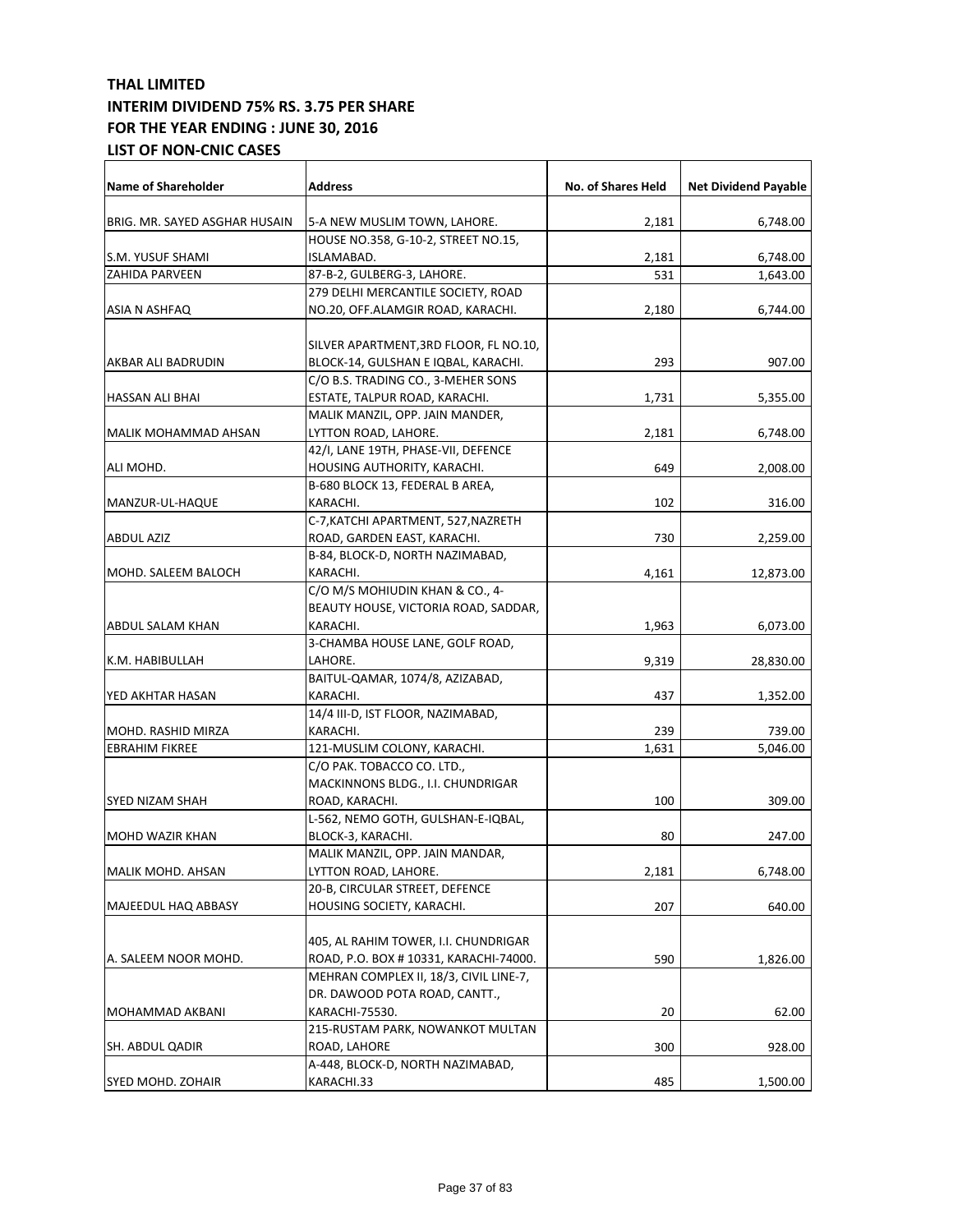| <b>Name of Shareholder</b> | <b>Address</b>                           | No. of Shares Held | <b>Net Dividend Payable</b> |
|----------------------------|------------------------------------------|--------------------|-----------------------------|
|                            | C/O B.R.R.INVESTMENT SEVERCES LTD.,      |                    |                             |
|                            | 11, SEVERCES CLUB ANNEXE,                |                    |                             |
| RUKAYABAI ISMAIL SURTY     | MERWETHER ROAD, KARACHI.                 | 986                | 3,051.00                    |
|                            | C/O M Z BABER, D-11 K.D.A. SCHEME NO.1,  |                    |                             |
| <b>REHANA SHAMIM</b>       | KARACHI-8.                               | 522                | 1,615.00                    |
|                            | B-45, BLOCK-17, FEDERAL B AREA, KARACHI- |                    |                             |
| <b>IBRAHIM CHHOTA</b>      | 38.                                      | 3,287              | 10,169.00                   |
|                            | 56, KATRAK BLOCKS, PARSI COLONY,         |                    |                             |
| <b>Z S DAVER</b>           | KARACHI-3.                               | 440                | 1,361.00                    |
|                            | P/1628/A, ASGHAR MALL ROAD,              |                    |                             |
| ZAFRULLAH SHAFI SHAHZADA   | RAWALPINDI.                              | 1,085              | 3,357.00                    |
|                            |                                          |                    |                             |
| <b>JANI BEGUM</b>          | 17/A ABED MAJID ROAD, LAHORE CANTT.      | 189                | 585.00                      |
|                            | C/O PIR ABUL HASSAN SHAH ADV., PIR       |                    |                             |
| HASHMAT BIBI.              | BUILDING, NEAR CENTRAL JAIL, MIANWALI.   | 1,636              | 5,061.00                    |
|                            | 181-C BLOCK-I, NORTH NAZIMABAD,          |                    |                             |
| <b>KANIZ ABID</b>          | KARACHI.                                 | 2,729              | 8,443.00                    |
| <b>INAYAT MOHAMMAD</b>     | 41-A, SATTELITE TOWN, JHANG SADAR.       | 541                | 1,674.00                    |
|                            | 473-474, BLOCK 14, NASIRABAD, F.B.AREA,  |                    |                             |
| <b>JAMILA</b>              | KARACHI.                                 | 2,729              | 8,443.00                    |
|                            |                                          |                    |                             |
|                            | C/O PREMIER INSURANCE CO., P.O.BOX       |                    |                             |
|                            | NO.4140, PREMIER INSURANCE BLDG.,        |                    |                             |
|                            |                                          |                    |                             |
| <b>M H DARBARI</b>         | WALLACE ROAD, KARACHI.                   | 72                 | 223.00                      |
|                            |                                          |                    |                             |
|                            | C/O NAJIB AHMED CHAUDHRY, 18 TAMPLE      |                    |                             |
| GHULAM DASTAGIR KHAN       | ROAD, SAFANWALA CHOWK, LAHORE.           | 541                | 1,674.00                    |
| TERANCE T D SOUZA AND      | 388-GRE PEDRO D SOUZA ROAD, KARACHI.     | 984                | 3,044.00                    |
|                            | FLAT NO. A-213, SHESH MEHAL, NEW         |                    |                             |
| LUBNA.                     | CHALI, KARACHI                           | 400                | 1,237.00                    |
|                            | FLAT NO. A-213, SHESH MEHAL, NEW         |                    |                             |
| SAREH                      | CHALI, KARACHI.                          | 400                | 1,237.00                    |
|                            | D-22, BLOCK "F", NORTH NAZIMABAD,        |                    |                             |
| FAKHURDDIN A BANDKWALA     | KARACHI.                                 | 3,287              | 10,169.00                   |
| CH. MASOOD ZAKARIYA        | 4-KASHMIR ROAD, LAHORE.                  | 81                 | 251.00                      |
|                            |                                          |                    |                             |
|                            | C/O MOHAMMAD JUMMA & SONS, 46-           |                    |                             |
| <b>AYUB HAJI WAHAB</b>     | DURIYANA STREET, JODIA BAZAR, KARACHI.   |                    |                             |
|                            |                                          | 145                | 449.00                      |
|                            |                                          |                    |                             |
|                            | C/O MOHD. JUMMA & SONS, 46-DURYANA       |                    |                             |
| MOHD. ELYAS                | STREET, JODIA BAZAR, KARACHI.            | 145                | 449.00                      |
|                            | C/O MOHD. HANIF & CO., VIRJEE STREET,    |                    |                             |
| ABDUL QAYYUM               | JODIA BAZAR, KARACHI.                    | 145                | 449.00                      |
|                            | C/O YAKOOB CORP., MOHD. FEROZ STREET,    |                    |                             |
| <b>SEHNILA</b>             | JODIA BAZAR, KARACHI.                    | 145                | 449.00                      |
|                            | NAWAB MANZIL, FLAT NO.5, ARAMBAGH,       |                    |                             |
| <b>ATEQUE BEGUM</b>        | KARACHI.                                 | 4,925              | 15,237.00                   |
|                            | C/47 BLOCK-C, NORTH NAZIMABAD,           |                    |                             |
| MOHAMMAD OSMAN             | KARACHI.                                 | 1,823              | 5,640.00                    |
|                            | 47 C P & BERAR H SOCIETY, BLOCK 7&8,     |                    |                             |
| MST.MAQBOOL BEGUM          | KARACHI.                                 | 1,085              | 3,357.00                    |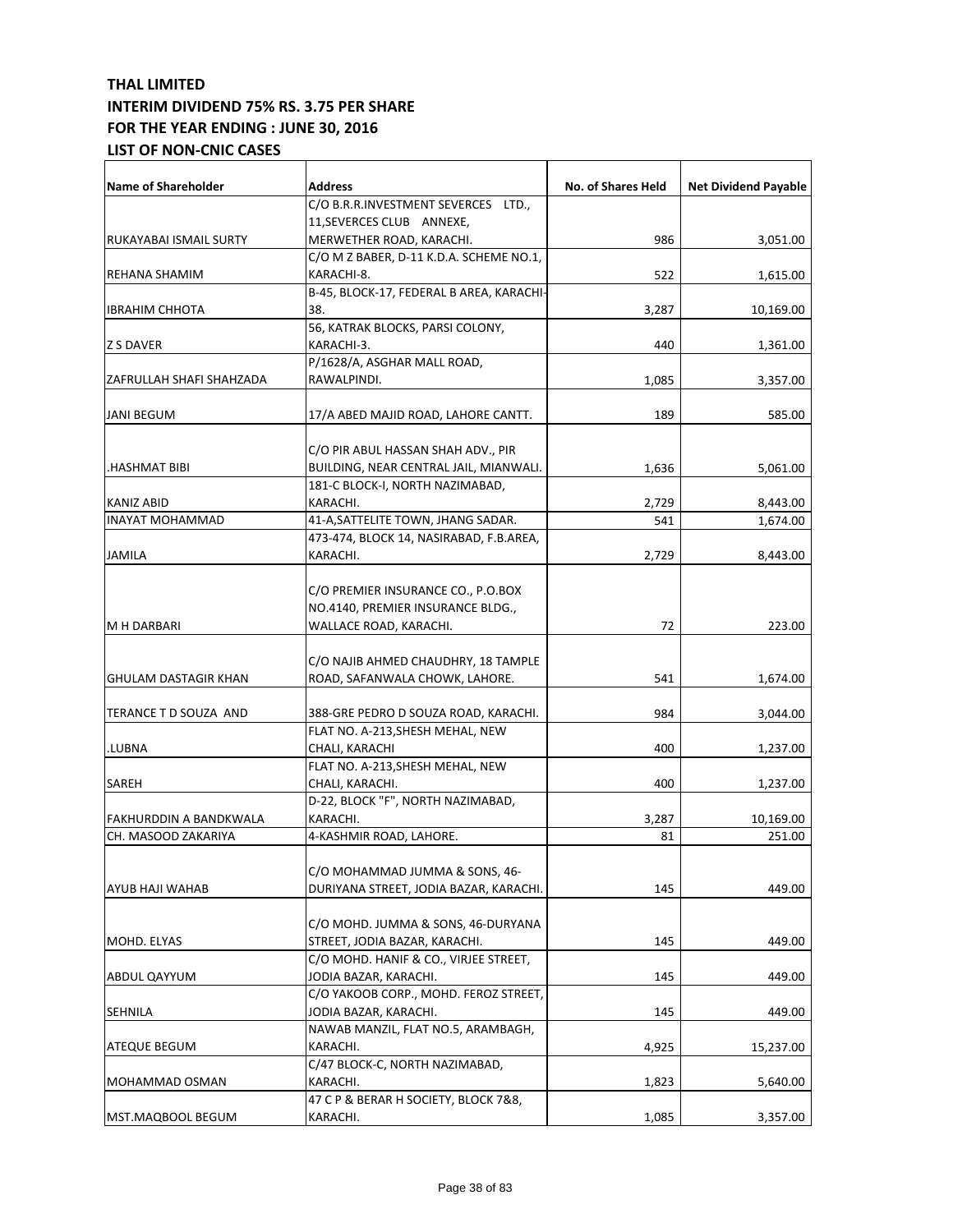| <b>Name of Shareholder</b>     | <b>Address</b>                           | No. of Shares Held | <b>Net Dividend Payable</b> |
|--------------------------------|------------------------------------------|--------------------|-----------------------------|
|                                | 231 ADAMJEE NAGAR, BLOCK 7-8,            |                    |                             |
| <b>M S SULEMAN</b>             | KARACHI.                                 | 293                | 907.00                      |
|                                | FAKHRI MANZIL, GROUND FLOOR,             |                    |                             |
|                                | OPP.CIVIL HOSPITAL, BABA-E-URDU ROAD,    |                    |                             |
| HAJI GHULAM RASOOL SURTI       | KARACHI.                                 | 119                | 368.00                      |
|                                | 501-QUALITY ARCADE, BLOCK-7, CLIFTON,    |                    |                             |
| ABDUL REHAMAN MITHANI          | KARACHI-75600.                           | 2                  | 7.00                        |
| CH.INAYAT MOHAMMAD             | 41-A, SATELLITE TOWN, JHANG SADDAR.      | 90                 | 279.00                      |
|                                | C/O M.Z. BABER, D-11, K.D.A. SCHEME      |                    |                             |
| <b>TASLEEM KAUSAR</b>          | NO.1, KARACHI-8.                         | 385                | 1,191.00                    |
|                                | B-45, BLOCK-17, FEDERAL B AREA, KARACHI- |                    |                             |
| <b>IBRAHIM MOOSA CHHOTA</b>    | 38.                                      | 1,636              | 5,061.00                    |
|                                | BATUL SADIK, 2-MARY ROAD, BATH           |                    |                             |
| SUGHRABAI Y SADIK              | ISLAND, KARACHI.                         | 951                | 2,942.00                    |
|                                | C-109 BLOCK-C, NORTH NAZIMABAD,          |                    |                             |
| <b>ZAKIR HUSAIN</b>            | BARKAT HAIDERY, KARACHI.                 | 541                | 1,674.00                    |
|                                | C-109 BLOCK-C, BARKAT HAIDERY, NORTH     |                    |                             |
| ASGHAR ALI                     | NAZIMABD, KARACHI.                       | 541                | 1,674.00                    |
|                                |                                          |                    |                             |
|                                | 1591/3, FEDERAL B. AREA, SIDDIQABAD,     |                    |                             |
| ABDUL REHMAN KASSAM            | MEMON COLONY, KARACHI-38.                | 293                | 907.00                      |
|                                | 30-AMINA HOUSE, 3RD FLOOR, PARIA         |                    |                             |
| <b>MOHD, AMIN ISMAIL</b>       | STREET, KHARADAR, KARACHI.               | 654                | 2,024.00                    |
| ANIS-UR-REHMAN                 | 1, PARK ROAD, F-8/1, ISLAMABAD.          | 199                | 615.00                      |
|                                | FAKHRI MANZIL, BABA-E-URDU ROAD, OPP.    |                    |                             |
| HAJI GHULAM RASOOL SURTI       | CIVIL HOSPITAL, KARACHI.                 | 119                | 368.00                      |
|                                | 27-SHAJAHAN HOUSE, HUSAIN D SILVA,       |                    |                             |
| ABBAS TAHIRALI JETPURWALA      | GARDEN WEST, KARACHI.                    | 1                  | 3.00                        |
|                                | 686-D, FAISAL TOWN, GAZANFAR BLOCK,      |                    |                             |
| MOHD. ABDUR REHMAN             | LAHORE-14.                               | 2,181              | 6,748.00                    |
|                                | 686-D, FAISAL TOWN, GAZANFAR BLOCK,      |                    |                             |
| <b>MUMTAZ REHMAN</b>           | LAHORE-14.                               | 541                | 1,674.00                    |
|                                | FOUNTAIN APARTMENTS, FLAT NO.27, 2ND     |                    |                             |
|                                | FLOOR, PLOT NO.G-21, BLOCK-5, CLIFTON-   |                    |                             |
| ADAMALI G MOOSAJI              | 5, KARACHI.                              | 1,085              | 3,357.00                    |
|                                | 3-A, SAIFY NAGAR, NISHTAR ROAD,          |                    |                             |
| JUMANA M. MOHSIN ALI           | KARACHI.                                 | 379                | 1,172.00                    |
|                                | C/O CHAUDHRY TEXTILE MILL LTD, IST       |                    |                             |
|                                | FLOOR, REGAL CINEMA BLDG, 65 THE MALL,   |                    |                             |
| ABDUL QAYYUM MIR               | LAHORE.                                  | 147                | 455.00                      |
|                                | BATUL SADIK, 2-MARY ROAD, BATH           |                    |                             |
| <b>FAKHURDDIN YOUSUF SADIK</b> | ISLAND, KARACHI.                         | 933                | 2,887.00                    |
| <b>GULZAR AFZAL</b>            | 113-114, CHABURJI PARK, LAHORE.          | 5,480              | 16,954.00                   |
|                                | C/O BAMBOAT & COMPANY, OPP. DOW          |                    |                             |
|                                | MADECAL COLLEGE, M.A. JINNAH ROAD,       |                    |                             |
| <b>SHAIKH HUSEINI BHOY</b>     | KARACHI.                                 | 743                | 2,298.00                    |
| SHAIMA LATIF                   | 53-MOZANG ROAD, LAHORE.                  | 39                 | 120.00                      |
| PROF. MR. SYED M.S. ZAIDI      | 53, G-3, JAUHAR TOWN, LAHORE.            | 5,640              | 17,449.00                   |
| NASREEN NOMANI.                | 31/III, BAHADURABAD, KARACHI.            | 145                | 449.00                      |
|                                | C/O SETHI BROTHERS LTD., RAHWALI,        |                    |                             |
| MOHD. AMIN SETHI               | DISTRICT GUJERANWALA.                    | 603                | 1,865.00                    |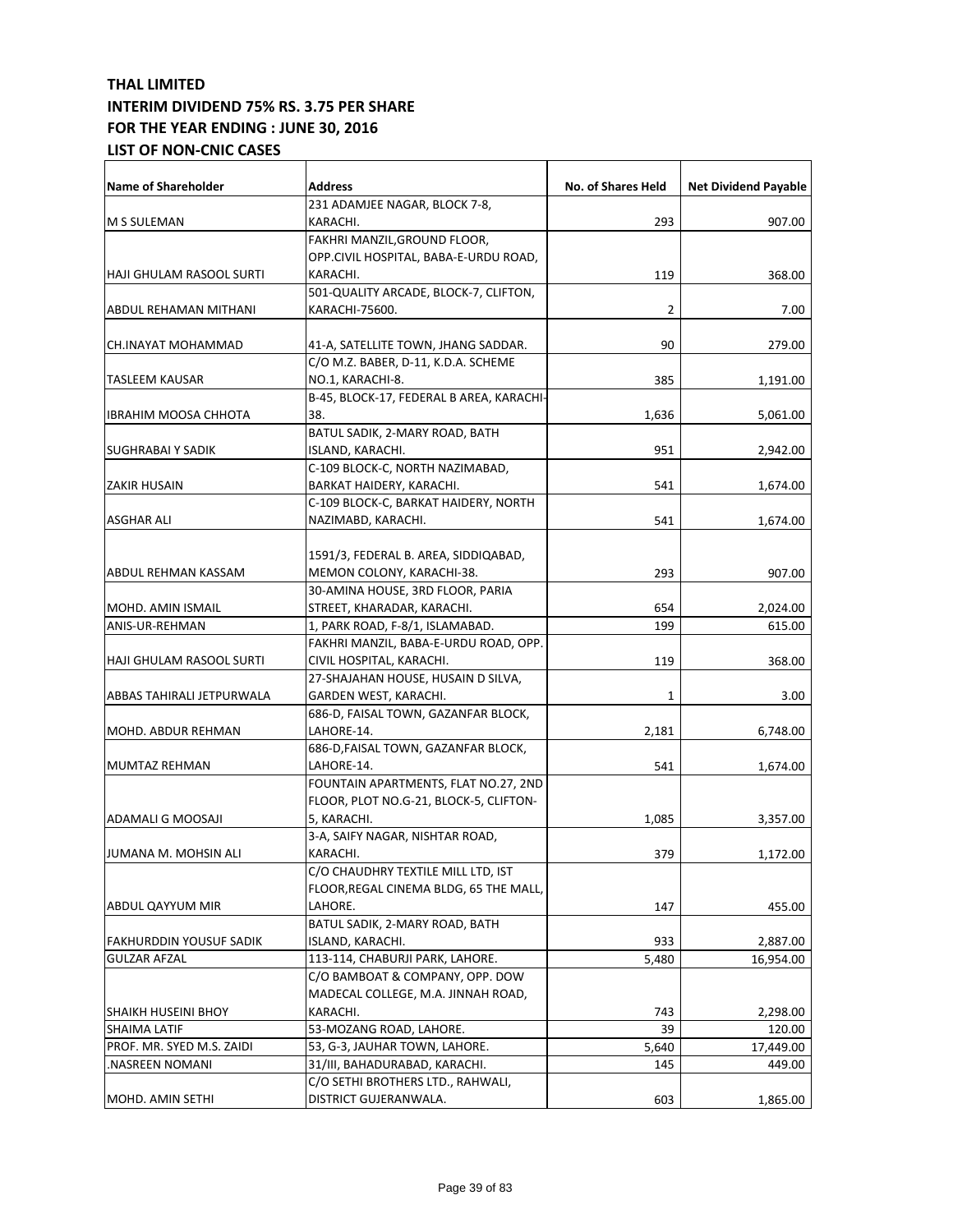| <b>Name of Shareholder</b> | <b>Address</b>                             | No. of Shares Held | <b>Net Dividend Payable</b> |
|----------------------------|--------------------------------------------|--------------------|-----------------------------|
|                            | C/O SETHI BROS. LTD., RAHWALI, DISTRICT    |                    |                             |
| MOHD. SADIQ SETHI          | GUJERANWALA.                               | 5,480              | 16,954.00                   |
| M SHAHID SETHI             | 30-A, TUFAIL ROAD, LAHORE CANTT.           | 75                 | 232.00                      |
|                            |                                            |                    |                             |
|                            | SABRA MANZIL, 4TH FLOOR, ROOM NO.7,        |                    |                             |
| GUL MOHAMMAD NOOR MOHD.    | JINNAH STREET, RANCHORE LINE, KARACHI.     | 162                | 502.00                      |
|                            | 10-A MINOCHAR DINSHAW BLDG., 3RD           |                    |                             |
|                            | FLOOR, MEHERABAD MENEIL ROAD,              |                    |                             |
| DINAZ MANECK WANIA         | KARACHI.                                   | 1,702              | 5,266.00                    |
|                            |                                            |                    |                             |
| KOVASJI JEHANGIR KAVASJI   | FRENA HOUSE, PREEDY STREET, KARACHI.       | 1,124              | 3,478.00                    |
| BRIG. MR. MOHAMMAD IQBAL   | HOUSW NO.60, SHAMI ROAD, (NEXT TO          |                    |                             |
| <b>KHAN</b>                | GOLF CLUB), PESHAWAR CANTT.                | 72                 | 223.00                      |
|                            | FAUJI FERTILIZER CO. LTD., 39-A, ZAFAR ALI |                    |                             |
| A RAHIM CHAUDHRY           | ROAD, LAHORE.                              | 33                 | 102.00                      |
|                            |                                            |                    |                             |
|                            | 58-RANGWALA VILLA, SHAH ABDUL LATIF        |                    |                             |
| SHAJAHAN MAQBOOL           | ROAD, OPP. OLD NUMAISH, KARACHI.           | 278                | 860.00                      |
|                            | C/O PAKISTAN PETROLEUM LTD., P.I.D.C.      |                    |                             |
|                            |                                            |                    |                             |
| MAHMOODUL HASAN            | HOUSE, KARACHI.                            | 47                 | 145.00                      |
|                            | B-66, BLOCK-J, NORTH NAZIMABAD,            |                    |                             |
| HUMEYRA ABDULLAH           | KARACHI.                                   | 2                  | 7.00                        |
|                            | ROSHAN BUILDING, OPP. TELEGRAPH            |                    |                             |
| RUKYABAI                   | QUARTERS, BURNS ROAD, KARACHI.             | 81                 | 250.00                      |
|                            | JAMSHED BAUG, OPP. HOLY FAMILY             |                    |                             |
|                            | HOSPITAL, 2-SOLDIER BAZAR ROAD,            |                    |                             |
| COOVERBAI K MADORA         | KARACHI0312.                               | 279                | 862.00                      |
|                            | C/O A.J. MISQUITA, 12-MARIAM APPTS,        |                    |                             |
| M.R. ALAM                  | KARACHI CANTT.                             | 2,082              | 6,442.00                    |
|                            | C/O H.P.BYRAMJI & SONS, (SHARE             |                    |                             |
|                            | BROKER), 162-M.A.JINNAH ROAD, NEAR         |                    |                             |
| MERAJ HUSAIN KAKA          | DENSO HALL, KARACHI-2.                     | 522                | 1,615.00                    |
|                            |                                            |                    |                             |
|                            | NADEEM MANSION, HARMUSJEE STREET,          |                    |                             |
| <b>HAYATUDDIN</b>          | GARHIKHATA,ARAMBAGH, KARACHI.              | 48                 | 148.00                      |
|                            | C/O MUSHATAQ AHMED & CO., C-6,             |                    |                             |
|                            | SHIKARPURI MARKET, M.A.JINNAH ROAD,        |                    |                             |
| <b>SHAKIL AHMAD</b>        | KARACHI.                                   | 278                | 860.00                      |
|                            | BAB-E-NAJAF, C-18, KDA SCHEME NO.1,        |                    |                             |
| YUSUF QASIM                | KARACHI.                                   | 287                | 888.00                      |
|                            | R-B 11/43, AKBAR ROAD, HAMID               |                    |                             |
|                            | MANSION, 2ND FLOOR, ROOM NO.8,             |                    |                             |
| MOHD. MOHSIN GIRAGH        | KARACHI.                                   | 81                 | 251.00                      |
|                            | R-B 11/43, AKBAR ROAD, HAMID               |                    |                             |
|                            | MANSION, 2ND FLOOR, ROOM NO.8,             |                    |                             |
| YOUSF ABAHAMED             | KARACHI.                                   | 127                | 393.00                      |
|                            | 792/8, FEDERAL B AREA, AZIZABAD,           |                    |                             |
| MOHD ILYAS SIDIQUI         | KARACHI.                                   | 1,085              | 3,357.00                    |
| M MUSTAFA                  | 40/R, P.E.C.H.S., BLOCK-6, KARACHI.        | 706                | 2,185.00                    |
|                            | SIDCO AVENUE APARTMENT, A/7/4, 264-        |                    |                             |
| HAJI SALEH MOHD.           | R.A. LINES, INGLE ROAD, KARACHI.           | 2                  | 7.00                        |
|                            |                                            |                    |                             |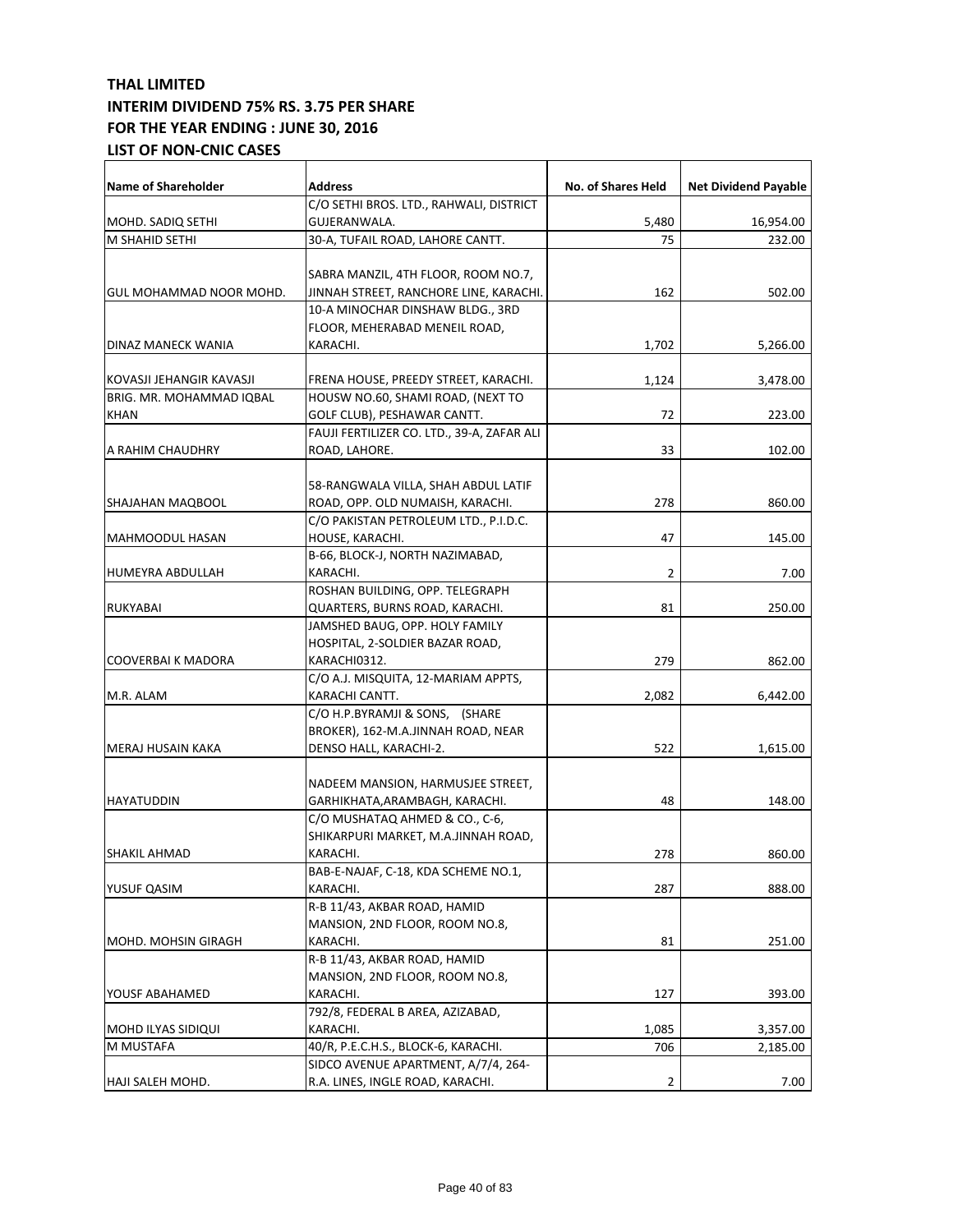| Name of Shareholder         | <b>Address</b>                           | No. of Shares Held | <b>Net Dividend Payable</b> |
|-----------------------------|------------------------------------------|--------------------|-----------------------------|
|                             | M/S ALNOOOR TEXTILE MILLS LTD. 3RD       |                    |                             |
|                             | FLOOR, BANK HOUSE NO.1, HABIB            |                    |                             |
|                             | SQR.M.A.JINNAH ROAD, P.O.BOX             |                    |                             |
| <b>MOHD HANIF</b>           | NO.4663, KARACHI-2.                      | 132                | 408.00                      |
|                             |                                          |                    |                             |
|                             | F-18 BOAT VIEW APPARTMENTS,              |                    |                             |
| <b>MEHMOOD SADIQUE</b>      | KHAYABAN-E-SAADI, CLIFTON-5, KARACHI.    | 1,636              | 5,061.00                    |
|                             | C/O GHANI TRADERS, 53-LIAQAT MARKET,     |                    |                             |
| <b>HALIMA</b>               | OFF NEW MEMON MASJID, KARACHI.           | 293                | 907.00                      |
|                             | KATRAK BUILDING, FLAT NO. 3, KATRAK      |                    |                             |
|                             | HALL COMPOUND, 122-DEPOT LINES,          |                    |                             |
| RATANJI D KAPADIA           | SADDAR, KARACHI.                         | 11                 | 34.00                       |
|                             | 27-KOKAN HOUSING SOCIETY, OFF            |                    |                             |
| ABDUL KHALIQUE MUKRY        | SHAHEED-E-MILLAT ROAD, KARACHI.          | 344                | 1,064.00                    |
|                             | B-45, BLOCK-17, FEDERAL B AREA, KARACHI- |                    |                             |
| <b>IBRAHIM CHHOTA</b>       | 38.                                      | 2,729              | 8,443.00                    |
|                             | 18-URDU GAGAR, NAWANKOT, MULTAN          |                    |                             |
| MOHAMMAD IKRAM KHAN         | ROAD, LAHORE.                            | 522                | 1,615.00                    |
|                             | 108-ROHILKHUND CO-OP. HOUSING            |                    |                             |
|                             | SOCIETY, AHMAD BARRISTER ROAD,           |                    |                             |
| SHAMIM AHMAD JUNEJO         | KINDNEY HILL, KARACHI.                   | 383                | 1,185.00                    |
|                             | 10-P.K. WASVANI BUILDING, ARAMBAGH,      |                    |                             |
| <b>FAUZIA SULEMAN</b>       | KARACHI.                                 | 278                | 860.00                      |
|                             | IST FLOOR, N.P.11/27, DARYANA STREET,    |                    |                             |
| MOHD. ANWAR ABDUL AZIZ      | JODIA BAZAR, KARACHI.                    | 145                | 449.00                      |
|                             | IST FLOOR, NP-11/27, DARYANA STREET,     |                    |                             |
| MOHAMMAD ZUBAIR ABDUL AZIZ  | JODIA BAZAR, KARACHI.                    | 145                | 449.00                      |
|                             |                                          |                    |                             |
|                             | BAGE ZEHRA STREET, DAULATKHANA           |                    |                             |
| <b>AZIZ</b>                 | MANZIL, IST FLOOR, KHARADAR, KARACHI.    | 20                 | 62.00                       |
|                             | 413/B, ADAMJEE NAGAR, OFF JAUHAR         |                    |                             |
| <b>MEMOONA</b>              | ROAD, KARACHI.                           | 48                 | 148.00                      |
|                             | C/O ISMAIL DADABHAI & CO., 129/A,        |                    |                             |
| AYESHA I VAID               | SHEHRAH-E-LIQAT, KARACHI.                | 2,726              | 8,434.00                    |
|                             | /CO M/S MAKLAI CLOTH STORES, IQBAL       |                    |                             |
|                             | CLOTH MARKET, P.O. BOX NO.4548,          |                    |                             |
| AHMAD HAJI YOUSUF           | M.A.JINNH ROAD, KARACHI.                 | 1,409              | 4,359.00                    |
|                             | 175-JAYKER STREET, OFF CLAYTON ROAD,     |                    |                             |
| SHOAIB MOTIWALA             | JAMSHED ROAD NO.1, KARACHI.              | 541                | 1,674.00                    |
|                             | 8TH FLOOR, HIRANI CENTRE, I.I.           |                    |                             |
| ALTAF N.MOHAMMADALLY        | CHUNDRIGAR ROAD, KARACHI.                | 898                | 2,779.00                    |
|                             | FLAT NO.3, 3RD FLOOR, SAEEDA MANSION,    |                    |                             |
|                             | QAZI KHUDA BAKHSH ROAD, A.M. NO.1,       |                    |                             |
| AMINA QASIM                 | KARACHI.                                 | 1                  | 3.00                        |
|                             | 1/4, JAFFAR SQUARE, BUSINESS RECORDER    |                    |                             |
| SHAHNAZ                     | ROAD, KARACHI.                           | 106                | 328.00                      |
| MANZOOR AHMAD               | 86-G BLOCK-II, P.E.C.H.S., KARACHI.      | 60                 | 186.00                      |
|                             | FLAT # 604,06TH,JEDDAH CENTRE, RAJA      |                    |                             |
|                             | GHAZANFAR ALI ROAD, SADDAR, KARACHI-     |                    |                             |
| HASANALI VALIBHAI GARDIWALA | 74400.                                   | 2,729              | 8,443.00                    |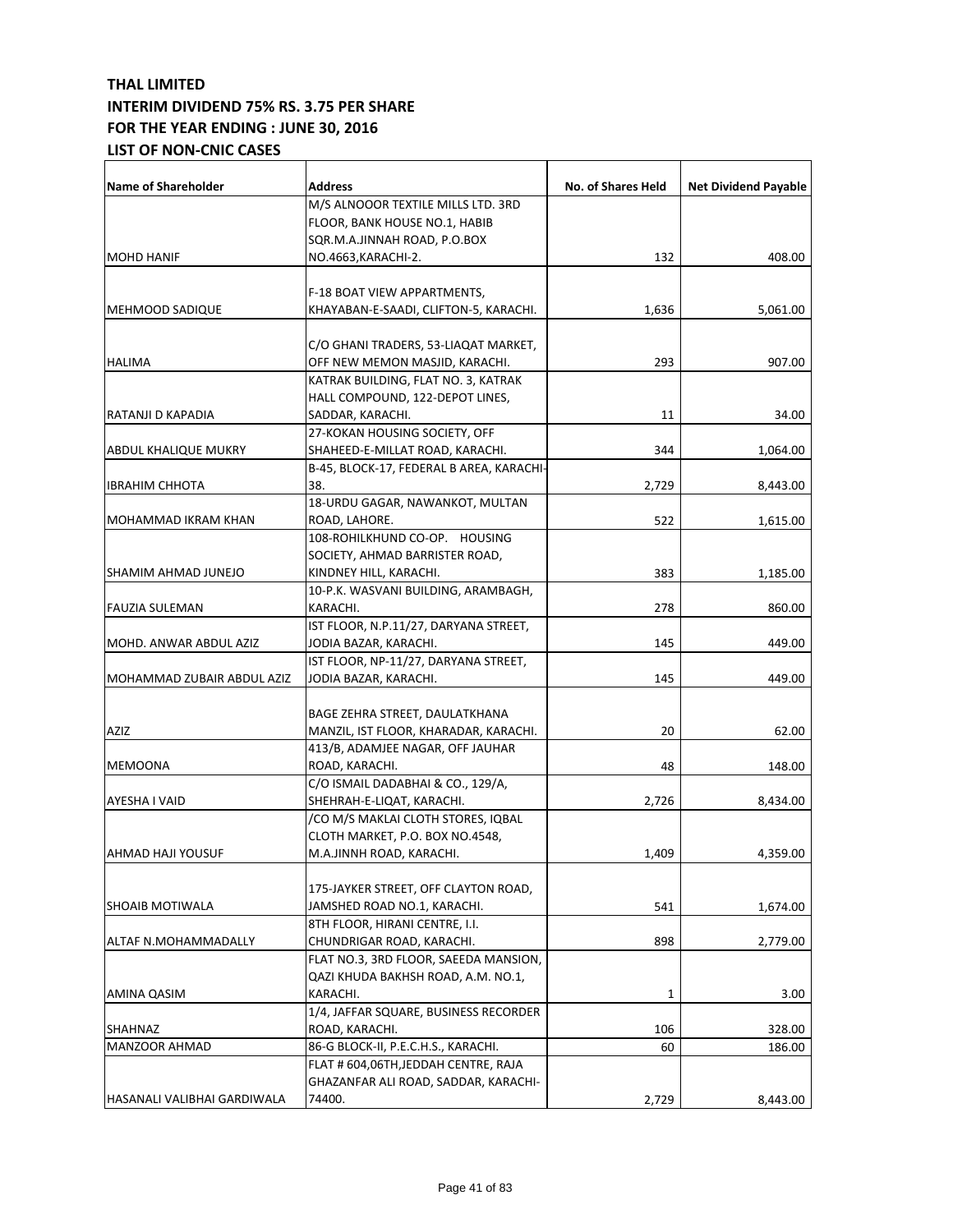| <b>Name of Shareholder</b> | Address                                  | No. of Shares Held | <b>Net Dividend Payable</b> |
|----------------------------|------------------------------------------|--------------------|-----------------------------|
|                            | 72-A, AISHA MANZIL, BEHIND AACCA         |                    |                             |
|                            | MASJID, KATHIAWAR SOCIETY, ADAMJEE       |                    |                             |
| MOOSA HASHIM               | NAGAR, KARACHI.                          | 1,636              | 5,062.00                    |
|                            | AL-VIQAR, 85-B, BLOCK-9, GULSHAN-E-      |                    |                             |
| WIQAR HUSAIN JAFREY        | IQBAL-9, KARACHI.                        | 1,501              | 4,644.00                    |
|                            | C/O GHULAM MEHBOOB MOHD.UMER,            |                    |                             |
|                            | NOORANI CENTRE, ADAMJEE DAWOOD           |                    |                             |
| NAZAR HUSAIN               | ROAD, KARACHI.                           | 273                | 845.00                      |
|                            | C/O GRINDLAYS BANK LTD., HEAD OFFICE,    |                    |                             |
|                            | P.O. BOX NO.4662, I.I. CHUNDRIGAR ROAD,  |                    |                             |
| NOORI JAMIL                | KARACHI.                                 | 1,085              | 3,357.00                    |
|                            |                                          |                    |                             |
|                            | NOORANI MANSION, IST FLOOR, GK-3/4,      |                    |                             |
| <b>MARIAM</b>              | PARIA STREET, KHARADAR, KARACHI.         | 141                | 436.00                      |
|                            | NOORANI MANSION, IST FLOOR, PARIA        |                    |                             |
| MOHAMMAD IQBAL             | STREET, KHARADAR, KARACHI.               | 268                | 829.00                      |
|                            | C/O MOHAMMAD AKHTAR MALIK, 17-A,         |                    |                             |
|                            | GULISTAN COLONY NO.2, NOORPUR ROAD,      |                    |                             |
| MUSHTAQ BEGUM              | FAISALABAD.                              | 127                | 393.00                      |
|                            | YOUSUF MANZIL, 361/62, MISQUITTA         |                    |                             |
| FARIDA HUSAIN DADABHOY     | ROAD, GARDEN EAST, KARACHI.              | 4,978              | 15,401.00                   |
|                            | P.I.C.I.C., P.O. BOX NO.5080, STATE LIFE |                    |                             |
|                            | BUILDING NO.1, I.I. CHUNDRIGAR ROAD,     |                    |                             |
| R H NAQVI                  | KARACHI.                                 | 20                 | 62.00                       |
|                            |                                          |                    |                             |
| <b>MUNEER</b>              | 5-MODERN HOUSING COCIETY, KARACHI.       | 1,512              | 4,678.00                    |
| <b>IDREES</b>              | C-62, BLOCK-II, FEDERAL B AREA, KARACHI. | 704                | 2,178.00                    |
| SALEEM                     | 5-MODERN HOUSING SOCIETY, KARACHI.       | 114                | 353.00                      |
|                            |                                          |                    |                             |
| <b>JUNAID</b>              | C-62, BLOCK-II, FEDERAL B AREA, KARACHI. | 1,359              | 4,204.00                    |
| <b>MUKHTAR</b>             | 5-MODERN HOUSING SOCIETY, KARACHI.       | 213                | 659.00                      |
|                            | WYETH LABORATOREES PAK. LTD., 10-11,     |                    |                             |
|                            | INDUSTRIAL AREA, GULBERG NO.III,         |                    |                             |
| <b>ROSHAN HABIB PATHAN</b> | LAHORE.                                  | 420                | 1,299.00                    |
|                            | 164-ABU BAKAR BLOCK, NEW GARDEN          |                    |                             |
| NUSRAT NAWAZ CHEEMA        | TOWN, LAHORE.                            | 531                | 1,643.00                    |
| <b>S A SAYEED</b>          | 9/26, BEADON ROAD, LAHORE.               | 2,436              | 7,536.00                    |
|                            |                                          |                    |                             |
|                            | C/O M HANIF A KARIM, 3RD FLOOR, QASR-E-  |                    |                             |
|                            | MARIAM, O.T.9/158, OPP. HILAL MARKET,    |                    |                             |
| A SATTAR EBRAHIM           | KAGZI BAZAR, KARACHI.                    | 60                 | 186.00                      |
|                            |                                          |                    |                             |
|                            | C/O M.HANIF A.KARIM, 3RD FLOOR, QASR-E-  |                    |                             |
|                            | MARIAM, O.T.9/158, OPP. HILAL MARKET,    |                    |                             |
| IRFAN AHMAD                | KAGZI BAZAR, KARACHI.                    | 60                 | 186.00                      |
|                            |                                          |                    |                             |
|                            | C/O M.HANIF A.KARIM, 3RD FLOOR, QASR-E-  |                    |                             |
|                            | MARIAM, O.T.9/158, OPP.HILAL MARKET,     |                    |                             |
| M IQBAL                    | KAGZI BAZAR, KARACHI.                    | 60                 | 186.00                      |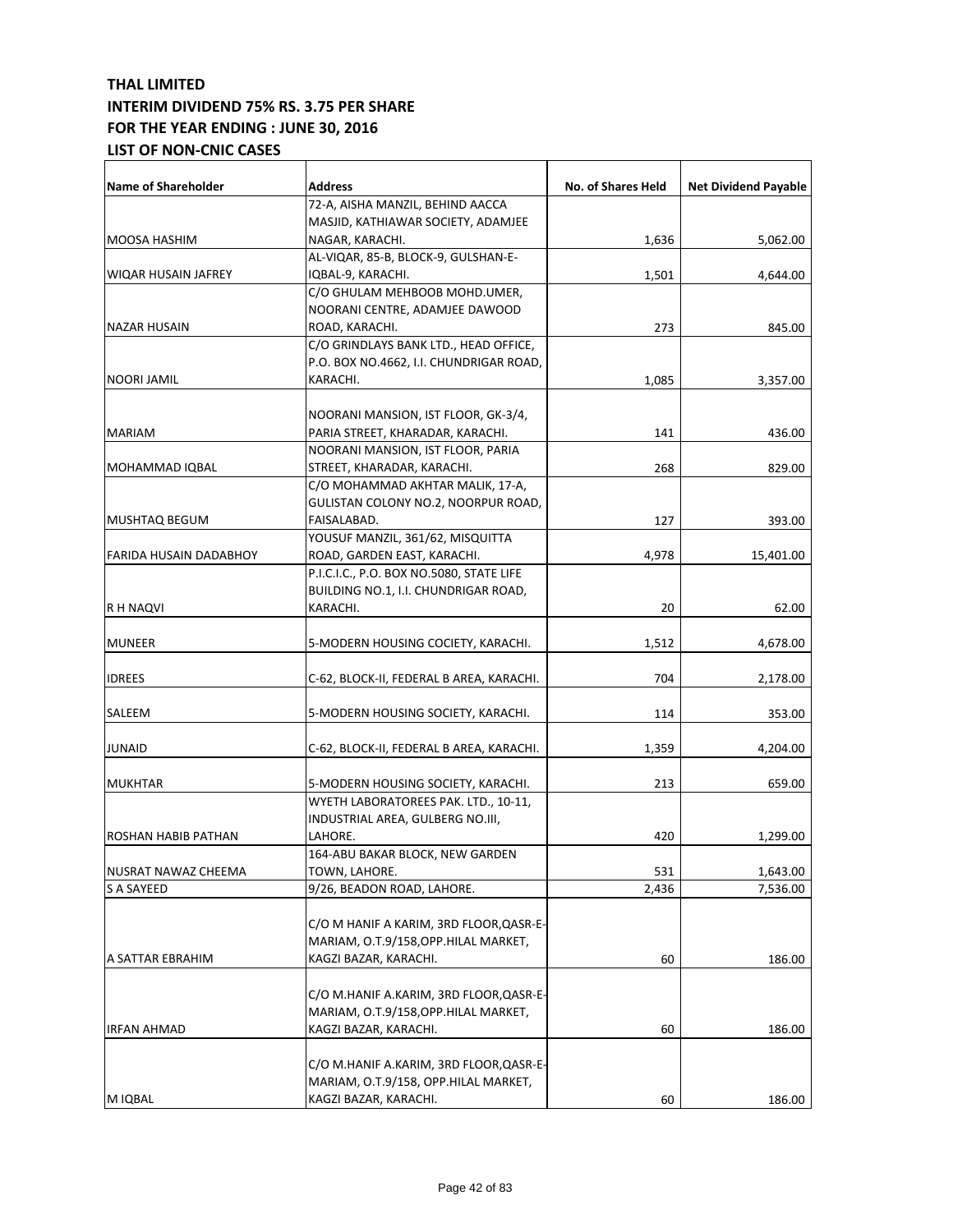| <b>Name of Shareholder</b>  | <b>Address</b>                                            | No. of Shares Held | <b>Net Dividend Payable</b> |
|-----------------------------|-----------------------------------------------------------|--------------------|-----------------------------|
|                             | C/O M HANIF A KARIM, 3RD FLOOR, QASR-                     |                    |                             |
|                             | E-MARIAM, O.T.9/158, OPP.HILAL MARKET,                    |                    |                             |
| <b>SOHEL GHAFFAR</b>        | KAGZI BAZAR, KARACHI.                                     | 60                 | 186.00                      |
|                             |                                                           |                    |                             |
|                             | C/O M HANIF A.KARIM, 3RD FLOOR, QASR-                     |                    |                             |
|                             | E-MARIAM, O.T.9/158, OPP. HILAL MARKET,                   |                    |                             |
| M YASIN A KARIM             | KAGZI BAZAR, KARACHI.                                     | 60                 | 186.00                      |
|                             | C/O M.HANIF A.KARIM, 3RD FLOOR,QASR-E-                    |                    |                             |
|                             | MARIAM, O.T.9/158, OPP. HILAL MARKET,                     |                    |                             |
| <b>ABDUL ABRI PATEL</b>     | KAGZI BAZAR, KARACHI.                                     | 60                 | 186.00                      |
|                             |                                                           |                    |                             |
|                             | C/O M.HANIF A.KARIM, 3RD FLOOR, QASR-                     |                    |                             |
|                             | E-MARIAM, O.T.9/158,OPP.HILAL MARKET,                     |                    |                             |
| ME. ABUBAKAR EBRAHIM        | KAGZI BAZAR, KARACHI.                                     | 60                 | 186.00                      |
|                             |                                                           |                    |                             |
|                             | C/O M.HANIF A.KARIM, 3RD FLOOR,QASR-E-                    |                    |                             |
|                             | MARIAM, O.T.9/158, OPP. HILAL MARKET,                     |                    |                             |
| <b>HAJI GHAFFAR EBRAHIM</b> | KAGZI BAZAR, KARACHI.                                     | 60                 | 186.00                      |
|                             | C/O M.HANIF A.KARIM, 3RD FLOOR,QASR-E-                    |                    |                             |
|                             | MARIAM, O.T.9/158, OPP. HILAL MARKET,                     |                    |                             |
|                             |                                                           |                    |                             |
| M SHAFIQ M KARIM            | KAGZI BAZAR, KARACHI.                                     | 60                 | 186.00                      |
|                             | C/O M.HANIF A.KARIM, 3RD FLOOR,QASR-E-                    |                    |                             |
|                             | MARIAM, O.T.9/158, OPP.HILAL MARKET,                      |                    |                             |
| M HANIF A KARIM             | KAGZI BAZAR, KARACHI.                                     | 60                 | 186.00                      |
|                             | 12-NEW MEMON MASJID, M.A.JINNAH                           |                    |                             |
| MOHD. HANIF ALI MOHD.ADAM   | ROAD, P.O. BOX-6920, KARACHI.                             | 1,359              | 4,204.00                    |
|                             |                                                           |                    |                             |
|                             | QASRE OMER, 3RD FLOOR, B R 1/51,                          |                    |                             |
| <b>FARIDA IQBAL</b>         | RAMDAS STREET, KHARADHAR, KARACHI.                        | 1,085              | 3,357.00                    |
|                             | 122/A, SINDHI MUSLIM HOUSING SOCIETY,                     |                    |                             |
| G M MALIK                   | KARACHI.                                                  | 224                | 693.00                      |
|                             | BLOCK-B, 2ND FLOOR, 135-GARDEN WEST,                      |                    |                             |
| MOHD. ARIF                  | KARACHI.                                                  | 146                | 452.00                      |
|                             | 72/73, DARUL AMAN CO-OP. SOC., HYDER                      |                    |                             |
| KHAWAJA MOHD. IQBAL         | ALI ROAD, KARACHI.                                        | 14,704             | 45,490.00                   |
| MAJ.GEN. MR.OBEDUR REHMAN   |                                                           |                    |                             |
| RETD                        | 28-C, SATTELITE TOWN, RAWALPINDI.                         | 39                 | 120.00                      |
|                             | 1/6, MACHIARA MANSION, 11-CLAYTON                         |                    |                             |
| <b>TAUFIQUE HABIB</b>       | ROAD, KARACHI-3.                                          | 541                | 1,674.00                    |
|                             | 3-SHAKEEL TERRACE, OPP.290-A, C.P. &                      |                    |                             |
| SULEMAN MOHAMMAD            | BERAR SOCIETY, BLCOK-7-3, NEW DHORAJI<br>COLONY, KARACHI. | 4                  | 12.00                       |
|                             | C/71, AL ZAINAB, DHORAJI COLONY,                          |                    |                             |
| <b>ZEENAT</b>               | KARACHI.                                                  | 1,064              | 3,292.00                    |
|                             | LATIF HOUSE 791-92, NIZAM BLOCK, IQBAL                    |                    |                             |
| ARIFA MALIK                 | TOWN, LAHORE.                                             | 132                | 408.00                      |
|                             |                                                           |                    |                             |
| AMANULLAH                   | LANE NO.91, DELHI ROAD, LAHORE CANTT.                     | 207                | 640.00                      |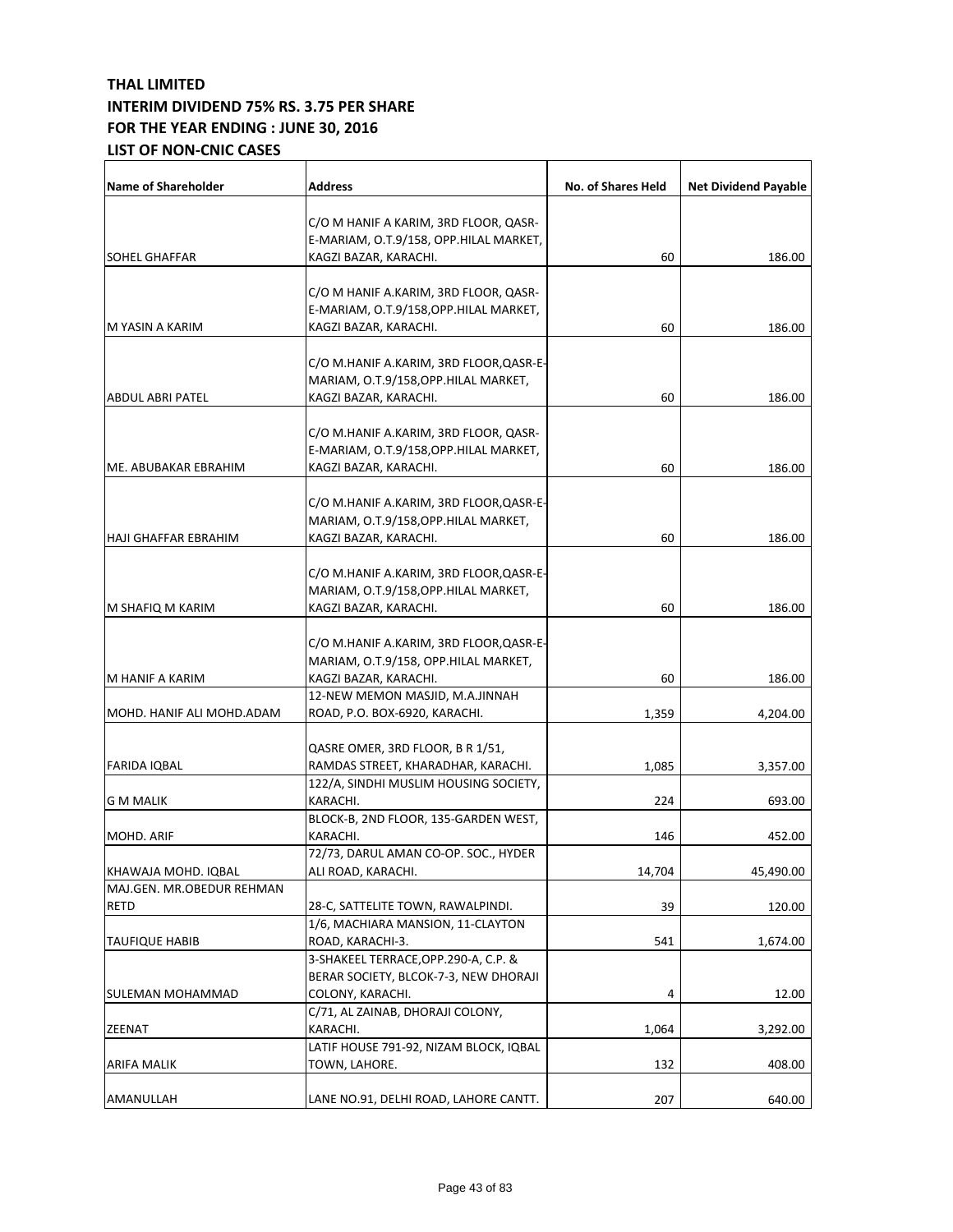| <b>Name of Shareholder</b> | <b>Address</b>                                                           | No. of Shares Held | <b>Net Dividend Payable</b> |
|----------------------------|--------------------------------------------------------------------------|--------------------|-----------------------------|
| MIAN MOHD. SALIM           | 305-FIRST FLOOR, SHADMAN COLONY, JAIL<br>ROAD, LAHORE.                   | 181                | 560.00                      |
|                            |                                                                          |                    |                             |
| <b>M ATTAUR REHMAN</b>     | LANE NO.91, DELHI ROAD, LAHORE CANTT.                                    | 218                | 675.00                      |
|                            | M/S SHAHENSHA SHAHALAM COOP.                                             |                    |                             |
|                            | HOUSE BLDG. SOCIETY LTD., SHALIMAR                                       |                    |                             |
|                            | GARDEN, PLOT NO.130/2, GARDEN WEST,                                      |                    |                             |
| M AMIN                     | KARACHI.                                                                 | 1,085              | 3,357.00                    |
|                            | 2-BHATTIA NAGAR, G T ROAD,                                               |                    |                             |
| RUKKAYA KOUSAR             | GUJRANWALA.                                                              | 680                | 2,104.00                    |
|                            | B/123, ALLAMA IQBAL TOWNS, NORTH                                         |                    |                             |
| RASHEEDA KHATOON           | NAZIMABAD, BLOCK-W, KARACHI.                                             | 541                | 1,674.00                    |
|                            | HILLA VILLA, 8/A, BHAWALPUR HOUSE,                                       |                    |                             |
| <b>NOSHIR F DASTOOR</b>    | LAHORE.                                                                  | 1,949              | 6,030.00                    |
|                            | MAMDOT VILLA, HABBULLAH ROAD,                                            |                    |                             |
| JAMSHED IFTIKHAR MAMDOT    | LAHORE.                                                                  | 2,729              | 8,443.00                    |
|                            | MAMDOT VILLA, HABIBULLAH ROAD,                                           |                    |                             |
| <b>BEGUM NAHED PERVEZ</b>  | LAHORE.                                                                  | 451                | 1,395.00                    |
|                            | MAMDOT VILLA, HABIBULLAH ROAD,                                           |                    |                             |
| <b>ARSHAD SULTANA</b>      | LAHORE.                                                                  | 2,729              | 8,443.00                    |
|                            | MAMDOT VILLA, HABIBULLAH ROAD,                                           |                    |                             |
| SURRAYA MAMDOT             | LAHORE.                                                                  | 2,729              | 8,443.00                    |
| WAQAR ALI SHAIKH           | 135-E-1, GULBERG-III, LAHORE.                                            | 475                | 1,469.00                    |
|                            |                                                                          |                    |                             |
|                            | YOUSUFZAI TRADING CO., 7-NEW MEMON                                       |                    |                             |
| M B K YOUSUFZAI            | MASJID, M.A.JINNAH ROAD, KARACHI.                                        | 898                | 2,779.00                    |
|                            | KOHI-NOOR CHEMICAL CO. LTD., TIBET                                       |                    |                             |
| S INAYAT ALI               | CENTRE, M.A.JINNAH ROAD, KARACHI.                                        | 278                | 860.00                      |
|                            |                                                                          |                    |                             |
|                            | 717/1, KOHINOOR PLAZA, FLAT NO.208,                                      |                    |                             |
|                            | BLOCK-C, FATIMA JINNAH COLONY,                                           |                    |                             |
| AMANULLAH                  | JAMSHED QUARTER, KARACHI.                                                | 211                | 653.00                      |
|                            | MAIN BAZAR, SANGLA HILL, DISTRICT                                        |                    |                             |
| <b>IFITIKHAR AHMAD</b>     | SHEIKHUPURA.                                                             | 819                | 2,534.00                    |
|                            | FIRST FLOOR, MUMTAZ MANZIL, (PRINCE                                      |                    |                             |
|                            | MOTORS BLDG), NEAR NEW TOWN                                              |                    |                             |
| <b>ESMAIL LATIF</b>        | MASJID, KARACHI-74800.                                                   | 257                | 795.00                      |
|                            | A/286, BLOCK-A, NORTH NAZIMABAD,<br>KARACHI.                             |                    |                             |
| <b>ATTIYA SHAHEEN</b>      |                                                                          | 113                | 350.00                      |
| T JAFRI                    | 43/4, B/V, P.E.C.H.S., KARACHI.                                          | 590                | 1,826.00                    |
| KHURSHEED AHMAD            | C-120 K.D.A. SCH. NO.1, KARACHI.                                         | 255                | 789.00                      |
|                            | C/O ABDUL REHMAN CHAPRA, 55-                                             |                    |                             |
|                            | KARACHI.STOCK EXCHANGE LTD, KALLIAN                                      |                    |                             |
| RIAZ                       | ROAD, KARACHI.                                                           | 787                | 2,435.00                    |
| SAMEE MIRZA                | 36-RASUL PARK, ICHHRA, LAHORE.<br>AE BROS. TLD., 12-BANK HOUSE NO.1, 2ND | 207                | 640.00                      |
|                            |                                                                          |                    |                             |
|                            | FLOOR, HABIB SQUARE, M.A.JINNAH ROAD,                                    |                    |                             |
| ZUBAIR A KARIM             | KARACHI.                                                                 | 145                | 449.00                      |
|                            | YUNUS MANZIL, REVRE JALAL STREET, OPP.                                   |                    |                             |
|                            | GAZDAR SCHOOL, NEAR HOTI MARKET,<br>KARACHI.                             |                    |                             |
| <b>SHARIFA</b>             | HOUSE NO.469, BLOCK H-3, JOHAR TOWN,                                     | 189                | 585.00                      |
|                            | LAHORE.                                                                  |                    |                             |
| CH. ABDUL RASHID           |                                                                          | 627                | 1,940.00                    |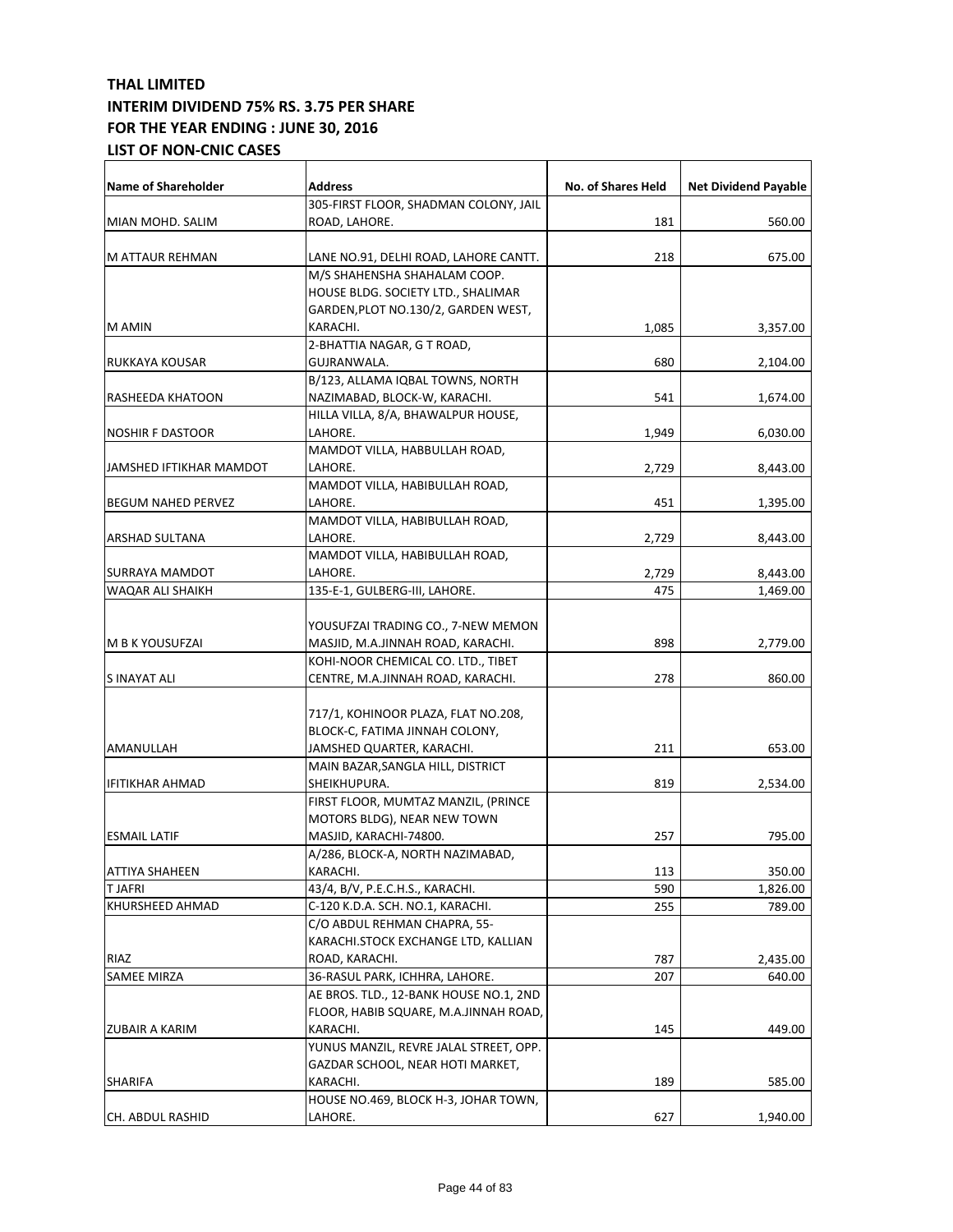| <b>Name of Shareholder</b>     | Address                                   | No. of Shares Held | <b>Net Dividend Payable</b> |
|--------------------------------|-------------------------------------------|--------------------|-----------------------------|
|                                | 87,2ND FLOOR, KARACHI. STOCK              |                    |                             |
| SULTAN ALI                     | EXCHANGE LTD., KARACHI.                   | 11                 | 34.00                       |
|                                | SUIT # 10, E-2/A AL-AZIZ BUILDING,        |                    |                             |
| ZUBAIDA BEGUM                  | SHAHALAM MARKET, LAHORE.                  | 147                | 455.00                      |
| <b>GHAZALA ZIA</b>             | 11-FANE ROAD, LAHORE.                     | 239                | 739.00                      |
|                                |                                           |                    |                             |
|                                | QASRE NOOR JEHAN, 2ND FLOOR, YOUSUF       |                    |                             |
| ABDUL MAJID                    | STREET, GARIKHATA, KARACHI.               | 293                | 907.00                      |
| DAULAT BANOO                   | 647, P.I.B. COLONY, KARACHI.              | 27                 | 83.00                       |
|                                | RIMPA TWIN STAR BLDG., 4/3, SHAHRAH-E-    |                    |                             |
| MOHAMMAD HANIF                 | FAISAL, KARACHI.                          | 486                | 1,504.00                    |
|                                | 40-AHMAD PARK, NEW GARDEN TOWN,           |                    |                             |
| M.H. TOOSY                     | LAHORE.                                   | 86                 | 266.00                      |
|                                | C/O SHAHID MASOOD & CO., 2677/D,          |                    |                             |
|                                | BOTTLE BAZAR, SHAHALAM MARKET,            |                    |                             |
| MOHAMMAD SHAFI                 | LAHORE.                                   | 944                | 2,920.00                    |
|                                | 305-ENAM ELAHI CHAMBER, 2ND FLOOR,        |                    |                             |
|                                | ALTAF HUSAIN ROAD, NEW CHALI, P.O.        |                    |                             |
| <b>FATEMABAI</b>               | BOX-13339, KARACHI-2.                     | 70                 | 217.00                      |
|                                | 305-ENAM ELAHI CHAMBER, 2ND FLOOR,        |                    |                             |
|                                | ALTAF HUSAIN ROAD, NEW CHALI, POST        |                    |                             |
| MOHAMMAD BHAI NAFAR            | BOX NO.13339, KARACHI.                    | 96                 | 297.00                      |
|                                | 279, D.M.C.H.S., ROAD NO.20, OFF          |                    |                             |
| SH. NASEEM AHMAD               | ALAMGIR ROAD, KARACHI.                    | 127                | 393.00                      |
|                                | C/O MR. SAUD HASSAN, B-22, BLOCK-6,       |                    |                             |
| AMIR BIN IFTIKHAR              | GULSHAN-E-IQBAL, KARACHI.                 | 1,085              | 3,357.00                    |
|                                | 54-55, KARACHI STOCK EXCH BLDG.           |                    |                             |
| <b>QAYUM SADAT</b>             | KARACHI.                                  | 1,124              | 3,477.00                    |
|                                | T-82, PHASE-II, LAHORE CO-OP. H. SOCIETY, |                    |                             |
| GP.CAPT.(RTD) RAJA A AZIZ KHAN | LAHORE CANTT-13.                          | 8,681              | 26,857.00                   |
| <b>FAIZA MIRZA</b>             | 36-RASOOL PARK, ICHHRA, LAHORE.           | 80                 | 247.00                      |
| SAIRA MIRZA                    | 36-RASOOL PARK, ICHHRA, LAHORE.           | 247                | 764.00                      |
|                                |                                           |                    |                             |
| KHADIJA PAIENJTON              | 17/A, ABID MAJID ROAD, LAHORE CANTT.      | 660                | 2,042.00                    |
|                                | A-727, H-BLOCK, NORTH NAZIMABAD,          |                    |                             |
| RAIS SULTANA                   | KARACHI.                                  | 1,501              | 4,644.00                    |
|                                | PLOT NO.J.M.188-A, IST FLOOR, ZOHRA       |                    |                             |
|                                | GARDEN, NEAR NISHTAR PARK, SOLDIER        |                    |                             |
| MARZIA BAI MASUM ALI           | BAZAR, KARACHI.                           | 11                 | 34.00                       |
| SHAFQAT ARA SAEED              | 226-N, SAMANABAD, LAHORE-25.              | 558                | 1,727.00                    |
|                                | A/K-7/223,5-BIBI MARIAM MANZIL STREET     |                    |                             |
|                                | NO.2, SHAHWALIULLAH ROAD, NAWABAD,        |                    |                             |
| MOHD. AQIL MUNSHI              | KARACHI.                                  | 11                 | 34.00                       |
|                                | A/K-7/223, 5-BIBI MANZIL, STREET NO.2,    |                    |                             |
|                                | SHAHWALIULLAH ROAD, NAWABAD,              |                    |                             |
| MOHD. ASIF MUNSHI              | KARACHI.                                  | 11                 | 34.00                       |
|                                | ESSAJEE MOOSAJE BLDG., CORNER OF          |                    |                             |
|                                | BOTTLE GALI, OPP. APPOLO RESTAURANT,      |                    |                             |
| MOHAMMAD AZAM HAROON           | RRERE ROAD, KARACHI.                      | 60                 | 186.00                      |
|                                |                                           |                    |                             |
| MOHAMMAD HAFEEZULLAH KHAN      | 21/B, AREA LIAQUATABAD, KARACHI.          | 152                | 470.00                      |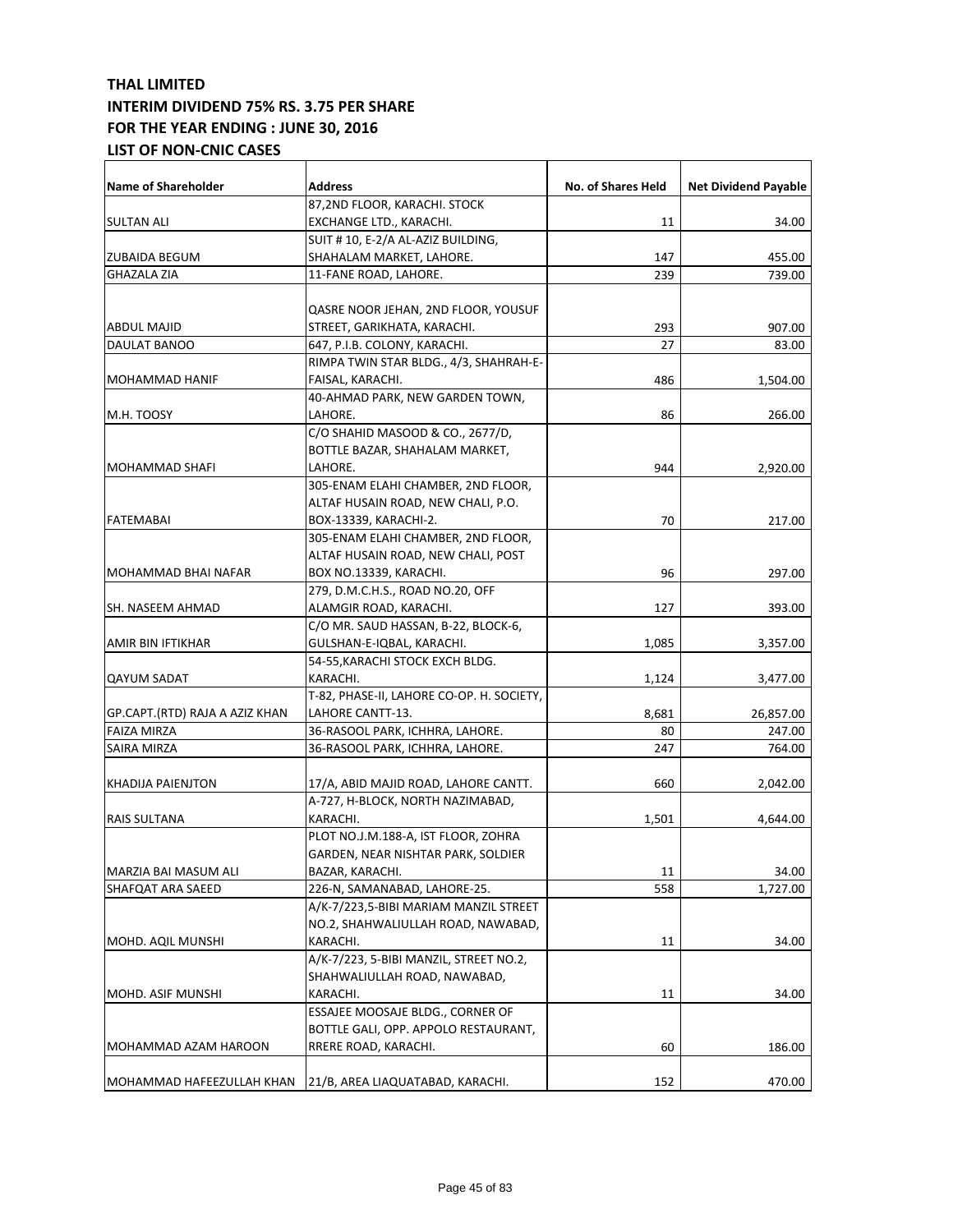| <b>Name of Shareholder</b> | <b>Address</b>                         | No. of Shares Held | <b>Net Dividend Payable</b> |
|----------------------------|----------------------------------------|--------------------|-----------------------------|
|                            | AL-HAMZA TRADING CO. LTD., 2ND FLOOR,  |                    |                             |
|                            | HAJI ADAM CHAMBERS, ALTAF HUSAIN       |                    |                             |
| SAJIDA ISHAQ               | ROAD, P.O. BOX NO.6782, KARACHI.       | 24                 | 74.00                       |
|                            |                                        |                    |                             |
|                            | 37/3, DARUL AMAN HOUSING SOC., OFF     |                    |                             |
| YASMIN IBRAHIM             | SHAHEED-E-MILLAT ROAD, KARACHI.        | 1,501              | 4,644.00                    |
|                            | ABDULLAH MANSION, S-B 2/16, MIR        |                    |                             |
|                            | KARAM ALI TALPUR ROAD, SADDAR,         |                    |                             |
| AHMED A RAZZAK             | KARACHI.                               | 39                 | 120.00                      |
|                            | AZIZ MANZIL, 2ND FLOOR, CHURCH         |                    |                             |
| <b>MOHAMMAD OSMAN</b>      | STREET, KARACHI.                       | $\overline{2}$     | 7.00                        |
|                            | 153, JUSTICE INAMULLAH ROAD, HILL      |                    |                             |
| <b>IMRAN RAUF</b>          | PARK, KARACHI.                         | 273                | 845.00                      |
|                            | 4TH FLOOR, FLAT NO.8, JAMNADAS         |                    |                             |
|                            | VABHDAS STREET, OPP.NAWAB MAHABAT      |                    |                             |
| A SATTAR BANNA             | KHANJI ROAD, KARACHI.                  | 440                | 1,361.00                    |
|                            | 5-UDHAW MOHD. A.M. NO.4, FRERE ROAD,   |                    |                             |
| <b>KHALID WAHEED</b>       | KARACHI.                               | 39                 | 120.00                      |
|                            | 8-NOORANI VILLA, 227, HAIG STREET,     |                    |                             |
| FRIYAL                     | GARDEN EAST, KARACHI - 74400.          | 48                 | 148.00                      |
|                            | SURAT HOUSE, FLAT NO.C-4, IV-F-7/9,    |                    |                             |
| <b>KAHTIJA DADABHOY</b>    | NAZIMABAD, KARACHI-74600.              | 541                | 1,674.00                    |
|                            | SURAT HOUSE, FLAT NO.C-4, IV-F-7/9,    |                    |                             |
| <b>SHOIB</b>               | NAZIMABAD, KARACHI-74600.              | 541                | 1,674.00                    |
|                            | SURAT HOUSE, C-4, IV-F-7/9, NAZIMABAD, |                    |                             |
| YOUNUS DADABHOY            | KARACHI-74600.                         | 541                | 1,674.00                    |
| SQR.LDR.MR.SHAIKH GHULAM   | C/O DR. MUKHTAR ALI, D/45, MOHD. ALI   |                    |                             |
| SADIQ                      | HOUSING SOCIETY, KARACHI-8.            | 391                | 1,209.00                    |
|                            | M. UMAIS TERRACE, 2ND FLOOR, FLAT      |                    |                             |
|                            | NO.202, PLOT # G.K.1/11/4 OPP.MADINA   |                    |                             |
|                            | MASJID, PUNJABI CLUB KHARADAR,         |                    |                             |
| MOHAMMAD SIDDIK ADAM       | KARACHI.                               | 132                | 408.00                      |
|                            | AHMAD MANSION, JAMILA STREET, 3RD      |                    |                             |
|                            | FLOOR, ROOM NO.42, OPP. HOTI MARKET,   |                    |                             |
| MOHAMMAD HUSAIN            | KARACHI.                               | 293                | 907.00                      |
|                            | RUBY PHOTO STATE, 1/08, NEW CLOTH      |                    |                             |
| MOHD. RAFIQ                | MARKET, M.A.JINNAH ROAD, KARACHI.      | 15                 | 46.00                       |
|                            | FLAT NO.101, FATIMA ARCADE, OFF: G.    |                    |                             |
| NOOR MOHD. TOLA            | ALLANA ROAD, KHARADAR, KARACHI.        | 13                 | 40.00                       |
|                            | G.K.5/6, AMINA MANZIL, IST FLOOR,      |                    |                             |
| <b>ABDUL GHANI</b>         | PAREYA STREET, KHARADAR, KARACHI.      | 4                  | 12.00                       |
|                            |                                        |                    |                             |
|                            | AL-FAZAL, 22-A, C.P.& BERAR SOCIETY,   |                    |                             |
| MOHD. EHSAN IBRAHIM        | BLOCK-7-8, AMIR KHUSRO ROAD, KARACHI.  | 27                 | 83.00                       |
|                            | 51/3, RANA VAN COLONY, FEDERAL B       |                    |                             |
| YASMIN                     | AREA, KARACHI.                         | 11                 | 34.00                       |
|                            | KODVAI & CO., 18-ORIENTAL CHAMBER,     |                    |                             |
| AZIZ S KADVAI              | A.H. ROAD, KARACHI.                    | 50                 | 155.00                      |
|                            | M/S DADA COTTON CORP.LTD., 151/152,    |                    |                             |
|                            | COTTON EXCHANGE BLDG. I.I.CHUNDRIGAR   |                    |                             |
| PARVEEN DADA               | ROAD, KARACHI.                         | 154                | 477.00                      |
|                            |                                        |                    |                             |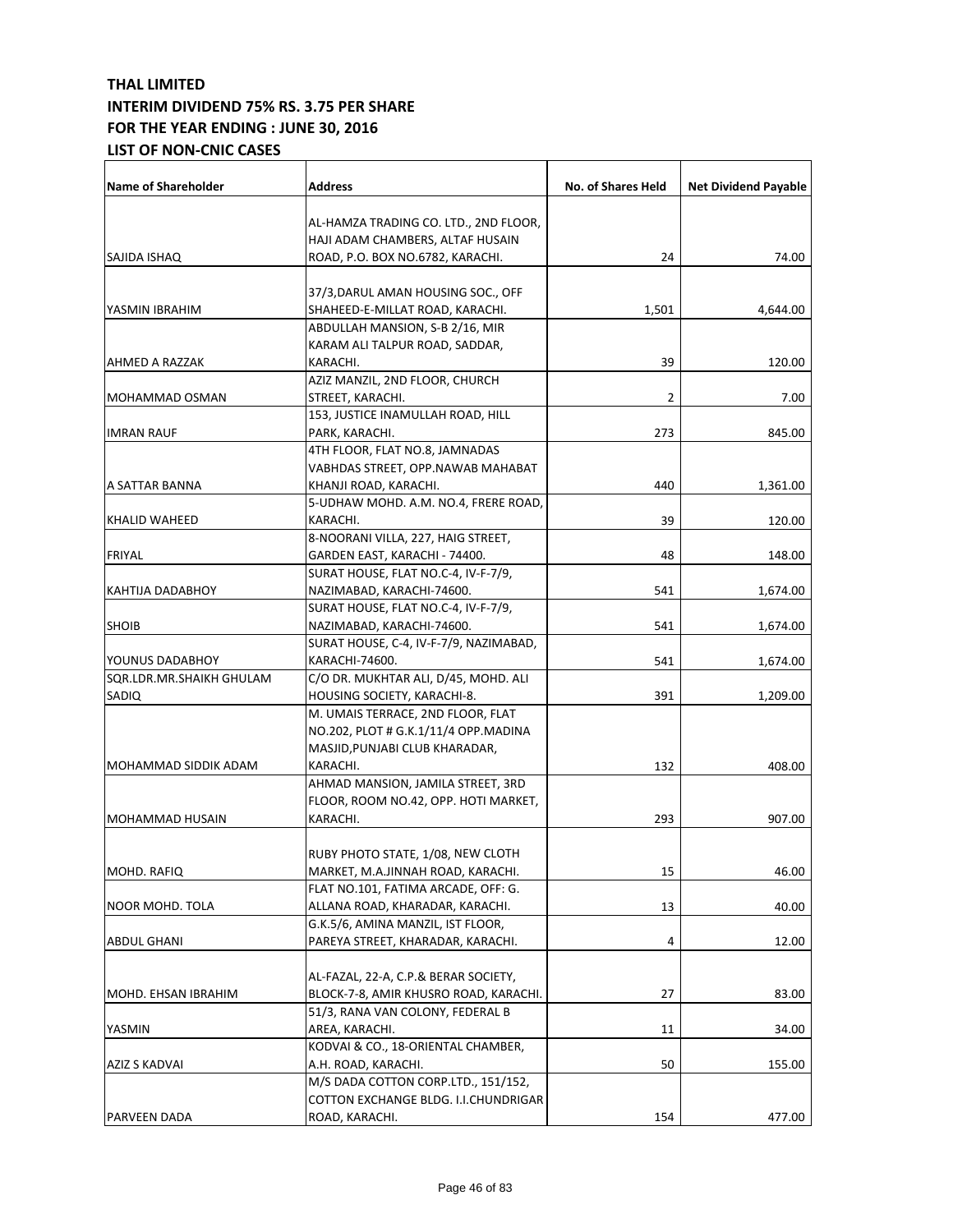| <b>Name of Shareholder</b> | <b>Address</b>                          | <b>No. of Shares Held</b> | <b>Net Dividend Payable</b> |
|----------------------------|-----------------------------------------|---------------------------|-----------------------------|
|                            | MARI MANGOOMAL, P. OFFICE, HAJI PURA,   |                           |                             |
| RAO ABDUL WAHAB KHAN       | KABIRAWALA, DISTRICT MULTAN.            | 412                       | 1,275.00                    |
|                            | HOUSE NO.469, BLOCK H-3, JOHAR TOWN,    |                           |                             |
| CH. ABDUL RASHID           | LAHORE.                                 | 308                       | 953.00                      |
|                            |                                         |                           |                             |
|                            | HOUSE # 26, 17TH STREET, KHAYABAN-E-    |                           |                             |
| HANIFA BAI OMER            | TANZEEM, PHASE-V, D.H.A., KARACHI.      | 11                        | 34.00                       |
|                            | A.M.2, ZAMROOD BUILDING, 4TH FLOOR,     |                           |                             |
|                            | TIRATHDAS STREET, NEAR BURNS ROAD,      |                           |                             |
| A RAZZAK HABIB             | KARACHI.                                | $\overline{2}$            | 7.00                        |
|                            | TAUHID MANZIL, WEAVER LANE, NEW         |                           |                             |
| MOHD. SIDDIQ VALI MOHD.    | NEHAM ROAD, KARACHI.                    | 218                       | 675.00                      |
|                            | C/O ABDUL AZIZ TAYUB PATEL, MEMBER      |                           |                             |
|                            | KARACHI STOCK EXCH.LTD. 3RD FLOOR,      |                           |                             |
| <b>IMTIAZ</b>              | ROOM NO.145, KARACHI.                   | 633                       | 1,959.00                    |
|                            | GK/7/80/81, MADINA SQUARE, 2ND          |                           |                             |
|                            | FLOOR, BAGE-E-ZAHRA ST., KHARADAR,      |                           |                             |
| ABDUL SATTAR SULEMAN       | KARACHI.                                | 11                        | 34.00                       |
| LT.COL.MR. RIAZUDDIN       | 4/3, TUFAIL ROAD, LAHORE CANTT.         | 15                        | 46.00                       |
|                            | 7-SUNNY SIDE BLDG., A.M.3, FRERE ROAD,  |                           |                             |
| SULTAN AHMAD               | KARACHI.                                | 59                        | 182.00                      |
|                            |                                         |                           |                             |
| ZIAUL HAQ SIDDIQI          | 3/68A, SHAH FAISAL COLONY, KARACHI.     | 726                       | 2,246.00                    |
| <b>SYED SABAHAT HUSAIN</b> | 1-WHDAT ROAD, LAHORE16.                 | 1,236                     | 3,824.00                    |
|                            | RIMPA TWIN, STAR BLDG., 4/4, SHAHRAH-E- |                           |                             |
| <b>ALTAF</b>               | FAISAL, KARACHI.                        | 1,960                     | 6,064.00                    |
|                            | ZAM ZAM CHAMBERS, DUNOLLY ROAD,         |                           |                             |
|                            | P.O. BOX-4018, KARACHI. MST. SARAH      |                           |                             |
| AHMAD MOHD. LOCKHAT        | MOHD. LOCKHAT                           | 646                       | 1,998.00                    |
|                            | 21-A, 21-ACRE SCHEME, SAMANABAD,        |                           |                             |
| SHARAFAT A FARRUKH         | LAHORE.                                 | 2,593                     | 8,022.00                    |
|                            |                                         |                           |                             |
|                            | 18-RAFIQ LAIQ MANSION, YAQUB KHAN       |                           |                             |
| USMAN A RAHIM              | ROAD, OPP.RAJA MANION, KARACHI.         | 646                       | 1,999.00                    |
|                            | HOUSE NO.64/II, 3RD STREET, OFF:        |                           |                             |
|                            | KHAYABAN MOMIN, PHASE-V, D.H.A,         |                           |                             |
| MOHAMMAD ARIF BAQAI        | KARACHI.                                | 1,227                     | 3,796.00                    |
|                            | OFFICE NO.6, 1ST FLOOR, MOUNT VIEW      |                           |                             |
|                            | PLAZA, BLOCK 16-A, SUPER MARKET, F-6,   |                           |                             |
| <b>AFTAB ASLAM</b>         | ISLAMABAD.                              | 3,287                     | 10,169.00                   |
|                            | C/O PAKISTAN PETROLEUM LTD.,            |                           |                             |
| SAIYID SHABIUL RAZA RIZVI  | P.I.D.C.HOUSE, KARACHI.                 | 944                       | 2,920.00                    |
|                            | B-26, BLOCK 'A', NORTH NAZIMABAD,       |                           |                             |
| AMBREEN FATIMA             | KARACHI.                                | 132                       | 408.00                      |
|                            | B-14/1, BLOCK-14, GULISTAN-E-JOHAR,     |                           |                             |
| PARVEEN A MAJEED           | KARACHI.                                | 79                        | 244.00                      |
|                            | QASAR-E-SYEDAH, 4TH FLOOR, FLAT NO.15,  |                           |                             |
| SHEIKH ASIF ALI            | SOLDIER BAZAR, KARACHI.                 | 20                        | 62.00                       |
| ZAFAR ALI                  | IV-B, 3/10, NAZIMABAD, KARACHI.         | 334                       | 1,034.00                    |
|                            | D-107/I, 1ST FLOOR, BLOCK-7, GULSHAN-E- |                           |                             |
| SYED SHAMIM UL ZAFAR       | IQBAL, KARACHI.                         | 213                       | 659.00                      |
| <b>BASIT WAHEED</b>        | 137-SHADMAN-II, JAIL ROAD, LAHORE.      | 228                       | 705.00                      |
|                            |                                         |                           |                             |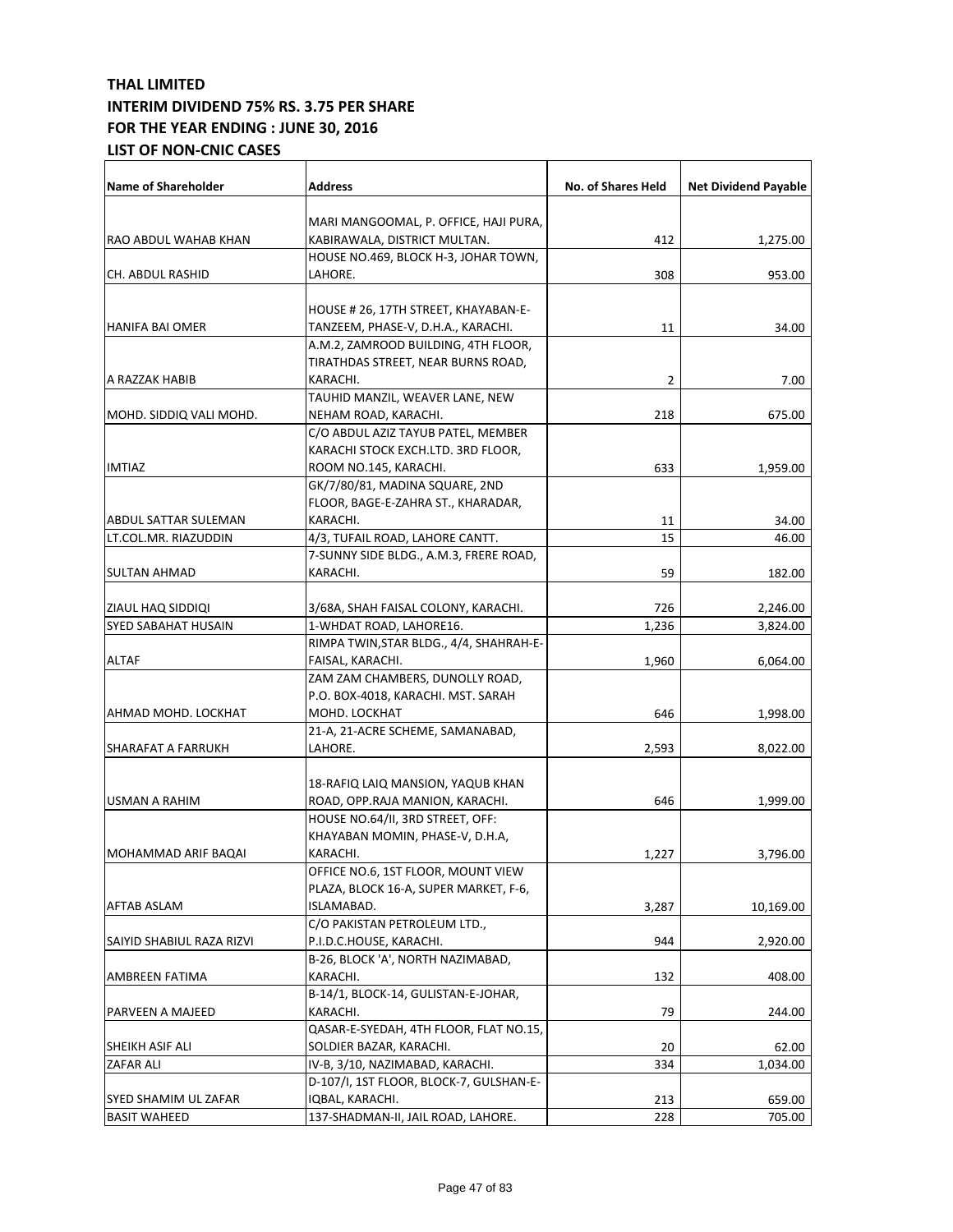| <b>Name of Shareholder</b> | <b>Address</b>                          | No. of Shares Held | <b>Net Dividend Payable</b> |
|----------------------------|-----------------------------------------|--------------------|-----------------------------|
|                            | F-38/II, BLOCK-5, KEHKAHSAN, PARK ALNE, |                    |                             |
| <b>ABDUL JABBAR</b>        | CLIFTON NO.5, KARACHI.                  | 90                 | 279.00                      |
|                            | ROOM NO.15-B, 2ND FLOOR,                |                    |                             |
|                            | QUETTAWALA BLDG., KHARADAR, PUNJABI     |                    |                             |
| <b>ZOHRA H SULEMAN</b>     | CLUB, KARACHI.                          | 1                  | 3.00                        |
|                            | WAHID BUILDING, NEAR GRAND HOTEL, I.I.  |                    |                             |
|                            | CHUNDRIGAR ROAD, KARACHI.               |                    | 62.00                       |
| <b>ZUBAIDA</b>             |                                         | 20                 |                             |
|                            | 25-COTTON EXCHANGE BUILDING, I.I.       |                    |                             |
| FATIMA HAJI LATIF          | CHUNDRIGAR ROAD, KARACHI.               | 300                | 928.00                      |
|                            | HOUSE NO.2394, INYAT MANZIL, CHUNA      |                    |                             |
| N A HAMID                  | MANDI, BUNGALOW AYUB SHAH LAHORE.       | 247                | 764.00                      |
|                            | SIDCO AVENUE APARTMENT, A/7/4, 264-     |                    |                             |
| HAJI SALEH MOHD.           | R.A. LINES, INGLE ROAD, KARACHI.        | 60                 | 186.00                      |
|                            | 9/42, O.T. TARUNARU LANE, KAGZI BAZAR,  |                    |                             |
| A SATTAR                   | KARACHI.                                |                    |                             |
|                            |                                         | 2                  | 7.00                        |
|                            | HOUSE NO.25/1-A, 18TH STREET, PHASE-5,  |                    |                             |
|                            | OFF: KHAYABAN-E-TANZEEM, DEFENCE        |                    |                             |
| <b>FOAD ALI</b>            | SOCIETY, KARACHI.                       | 141                | 436.00                      |
|                            | AL-MAJEED-II, J-13/1, IST FLOOR,        |                    |                             |
|                            |                                         |                    |                             |
| AMJAD ALI KHOJA            | NAZIMABAD, KARACHI.                     | 344                | 1,064.00                    |
|                            | ZOHRA SALAMAT MANSION, 2ND FLOOR,       |                    |                             |
| AHMAD ALI MOHAMMAD         | 137-CHAGLA STREET, KARACHI.             | 20                 | 62.00                       |
|                            | BRIG. MOHAMMAD AKHTAR, SI(M),           |                    |                             |
|                            | DIRECTOR PROCUREMENT, HQ, NLC, GHQ      |                    |                             |
| COL. M. AKHTAR MALIK       | RAWALPINDI.                             | 1,291              | 3,994.00                    |
|                            | 87-/A/2, P.E.C.H.S., GROUND FLOOR,      |                    |                             |
| NAHEED MOHAMMAD SIBTAIN    | KARACHI.                                | 228                | 705.00                      |
|                            |                                         |                    |                             |
|                            | RESEARCH OFFICER, RESEARCH DEPTT.,      |                    |                             |
| MOHAMMAD AYUB              | STATE BANK OF PAKISTAN, C.D., KARACHI.  | 68                 | 210.00                      |
|                            | 175/T, BLOCK-02, P.E.C.H.S., KARACHI-   |                    |                             |
| <b>BILKIS YUNUS</b>        | 75400.                                  | 1                  | 3.00                        |
|                            | C/O RUBY TRADERS, 1/8,NEW CLOTH         |                    |                             |
| AHMAD ADAMJEE              | MARKET, M.A.JINNAH ROAD, KARACHI.       | 119                | 368.00                      |
|                            |                                         |                    |                             |
|                            | C-120, SOCIETY APARTMENT, OPP. HABIB    |                    |                             |
| <b>FAROOQ IBRAHIM</b>      | BANK, DHORAJI COLONY, KARACHI.          | 135                | 417.00                      |
|                            |                                         |                    |                             |
|                            | C-58, C.P.BERAR H. SOCIETY, BLOCK-3,    |                    |                             |
| SHEHNAZ EBRAHIM            | SHARFABAD, ALMIGIR ROAD, KARACHI.       | 135                | 417.00                      |
|                            |                                         |                    |                             |
|                            | C-58, C.P.BERAR COCIETY, BLOCK-3,       |                    |                             |
| ZUABIDA HAJI AHMAD         | SHARFABAD, ALAMGIR ROAD, KARACHI.       | 796                | 2,463.00                    |
|                            | C-120, SOCIETY APARTMENT, DHORAJI       |                    |                             |
| <b>ABBAS EBRAHIM</b>       | COLONY, OPP. HABIB BANK, KARACHI.       | 787                | 2,435.00                    |
|                            |                                         |                    |                             |
|                            | C-58, C.P. BERAR H. SOCIETY, BLOCK-3,   |                    |                             |
| EBRAHIM HAJI USMAN         | SHARAFABAD, ALAMGIR ROAD, KARACHI.      | 135                | 417.00                      |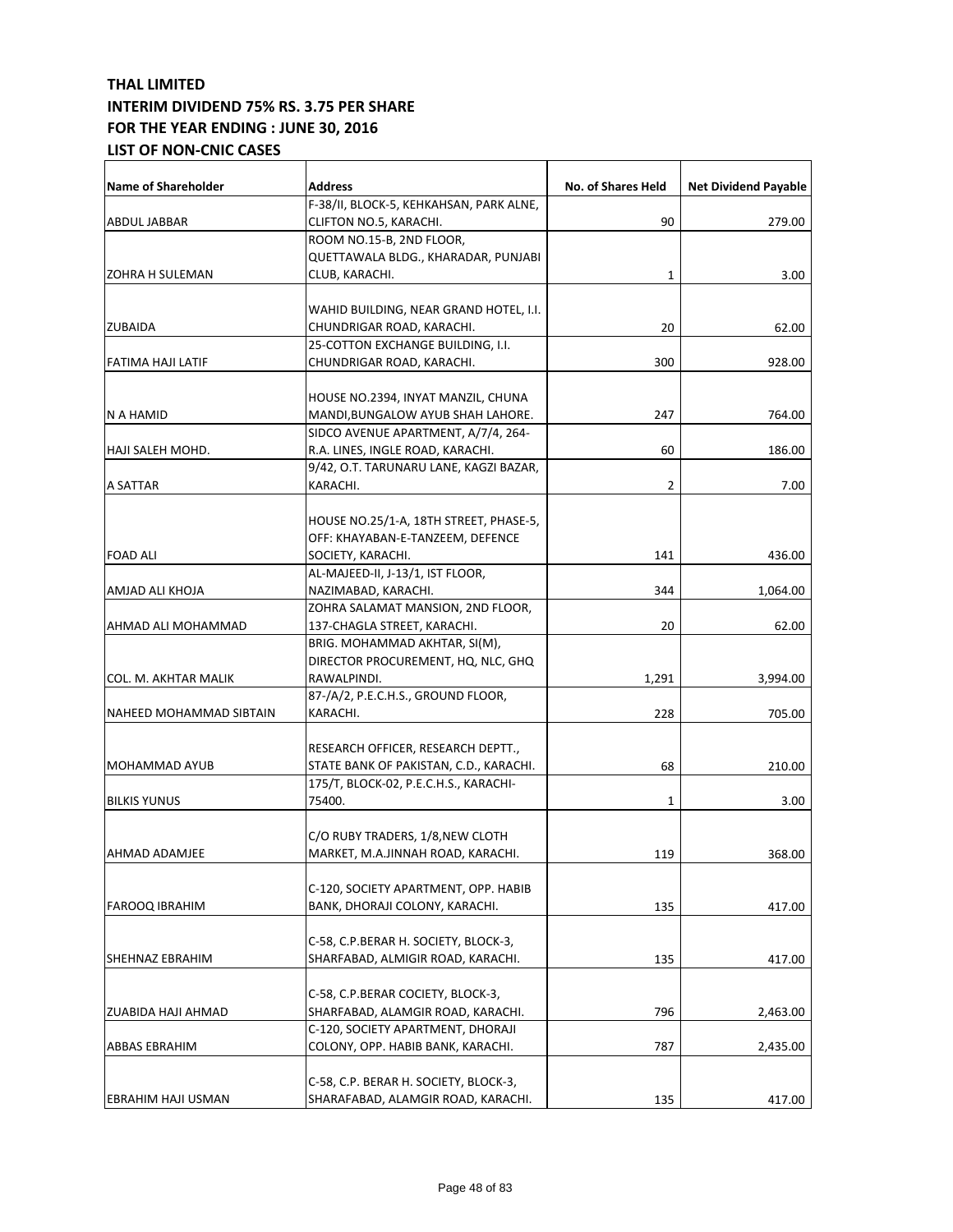| <b>Name of Shareholder</b>          | Address                                                             | No. of Shares Held | <b>Net Dividend Payable</b> |
|-------------------------------------|---------------------------------------------------------------------|--------------------|-----------------------------|
|                                     | FARIQ CENTRE, 120-DEPOT.LINE, ROOM                                  |                    |                             |
| <b>BASHIR</b>                       | NO.8, SADDAR, KARACHI.                                              | 2                  | 7.00                        |
|                                     | ATEEQ TRADING CO., 2/49, AL-YOUSUF                                  |                    |                             |
|                                     | CHAMBERS, SHAHRAH-E-                                                |                    |                             |
| <b>ABDUL MUTALLIB</b>               | LIAQUAT, KARACHI.                                                   | 477                | 1,476.00                    |
|                                     |                                                                     |                    |                             |
| SABIR HUSAIN                        | B-62, STATE AVENUE, S.I.T.E., KARACHI.                              | 20                 | 62.00                       |
| MOHAMMAD LATIF                      | 136/A-II, P.E.C.H.S., KARACHI.                                      | 20                 | 62.00                       |
| M A AKHTAR                          | 158-BAHADURABAD, KARACHI.                                           | 47                 | 145.00                      |
|                                     | 22/D, MOHD. ALI HOUSING SOCIETY,<br>KARACHI.                        | 207                | 640.00                      |
| SH. MASOOD SADIQ                    | FLAT NO. D/502, 5TH FLOOR, AL-HABIB                                 |                    |                             |
|                                     | PRIDE, PLOT NO. 5-CL-B, CIVIL LINES,                                |                    |                             |
| MOHAMMAD YAKOOB                     | KARACHI.                                                            | 11                 | 34.00                       |
|                                     | 12-KAMAL STREET, POONCH ROAD,                                       |                    |                             |
| ABDUL RAUF GIL                      | ISLAMIA PARK, LAHORE.                                               | 218                | 675.00                      |
|                                     | 3/375, BAHADURABAD ROAD NO.20,                                      |                    |                             |
| ABDUL GHANI                         | KARACHI.                                                            | 20                 | 62.00                       |
|                                     |                                                                     |                    |                             |
|                                     | 19-F, DAWOOD SOCIETY, STADIUM ROAD,                                 |                    |                             |
| RIZWAN FAROOQ                       | OPP. LIAQUAT HOSPITAL, KARACHI.                                     | 126                | 390.00                      |
| <b>OWAIS ALI KHAN</b>               | 14-F, MODEL TOWN, LAHORE.                                           | 313                | 969.00                      |
|                                     | 10-B, 12TH CENTRAL STREET, PHASE-11,                                |                    |                             |
| M SALEEM KHAN                       | D.H.SOCIETY, KARACHI.                                               | 2,528              | 7,821.00                    |
|                                     | 10-B, EAST AVENUE, DEFENCE HOUSING                                  |                    |                             |
| SALAHUDDIN AHMAD                    | SOCIETY, KARACHI.                                                   | 707                | 2,187.00                    |
|                                     | RUKIA BUILDING, 2ND FLOOR, ROOM NO.8-                               |                    |                             |
|                                     | 9, NANKWARA, CHAND BIBI ROAD,                                       |                    |                             |
| MOHD. ARIF                          | KARACHI.                                                            | 772                | 2,388.00                    |
|                                     | 50-D, BLOCK-F, NORTH NAZIMABAD,                                     |                    |                             |
| RAFIQUN NISA                        | KARACHI.                                                            | 1,159              | 3,585.00                    |
|                                     | ROOM NO.4-5, KARACHI STOCK EXCH.NEW                                 |                    |                             |
|                                     | BLDG., OFF I.I. CHUNDRIGAR ROAD,                                    |                    |                             |
| AZIZ                                | KARACHI.                                                            | 39                 | 120.00                      |
|                                     | ROOM NO.4-5, KARACHI.STOCK EXCH. NEW                                |                    |                             |
|                                     | BLDG., OFF I.I.CHUNDRIGAR ROAD,                                     |                    |                             |
| <b>ALI HUSAIN</b>                   | KARACHI.                                                            | 59                 | 182.00                      |
|                                     |                                                                     |                    |                             |
|                                     | 1-D, TIPPU SULTAN ROAD, MOHAMMADALI                                 |                    |                             |
| MUSHTAQ AHMAD                       | HOUSING SOCIETY, KARACHI.                                           | 253                | 783.00                      |
|                                     |                                                                     |                    |                             |
|                                     | SILVER APARTMENT, 3RD FLOOR, FL-10,                                 |                    |                             |
| JENA BAI                            | BLOCK-14, GULSHAN E IQBAL, KARACHI.                                 | 1,172              | 3,626.00                    |
|                                     | A-817, SECTOR 11-A, NORTH KARACHI,                                  |                    |                             |
| S.M. SHABBAR                        | KARACHI.                                                            | 60                 | 186.00                      |
|                                     | G-2, COSMOPOLITAN COLONY, NEW                                       |                    |                             |
| KHURSHID JEHAN<br>NASEEM MUMTAZ ALI | TOWN, KARACHI.                                                      | 39<br>207          | 120.00<br>640.00            |
| A MAJID                             | D-42, K.D.A.SCHEME NO.1, KARACHI.<br>166-A, ADAMJEE NAGAR, KARACHI. | 11                 | 34.00                       |
| <b>BADAR JEHAN SIDDIQUI</b>         | 2/222-F, P.E.C.H. SOCIETY, KARACHI.                                 | 207                | 640.00                      |
|                                     | C/O SIDDIQ MOTI, 6-KARACHI STOCK EXCH.                              |                    |                             |
|                                     | BLDG., STOCK EXCHANGE ROAD, I.I.                                    |                    |                             |
| ABDUL GAFFAR MANAI                  | CHUNDRIGAR ROAD, KARACHI.                                           | 80                 | 247.00                      |
|                                     |                                                                     |                    |                             |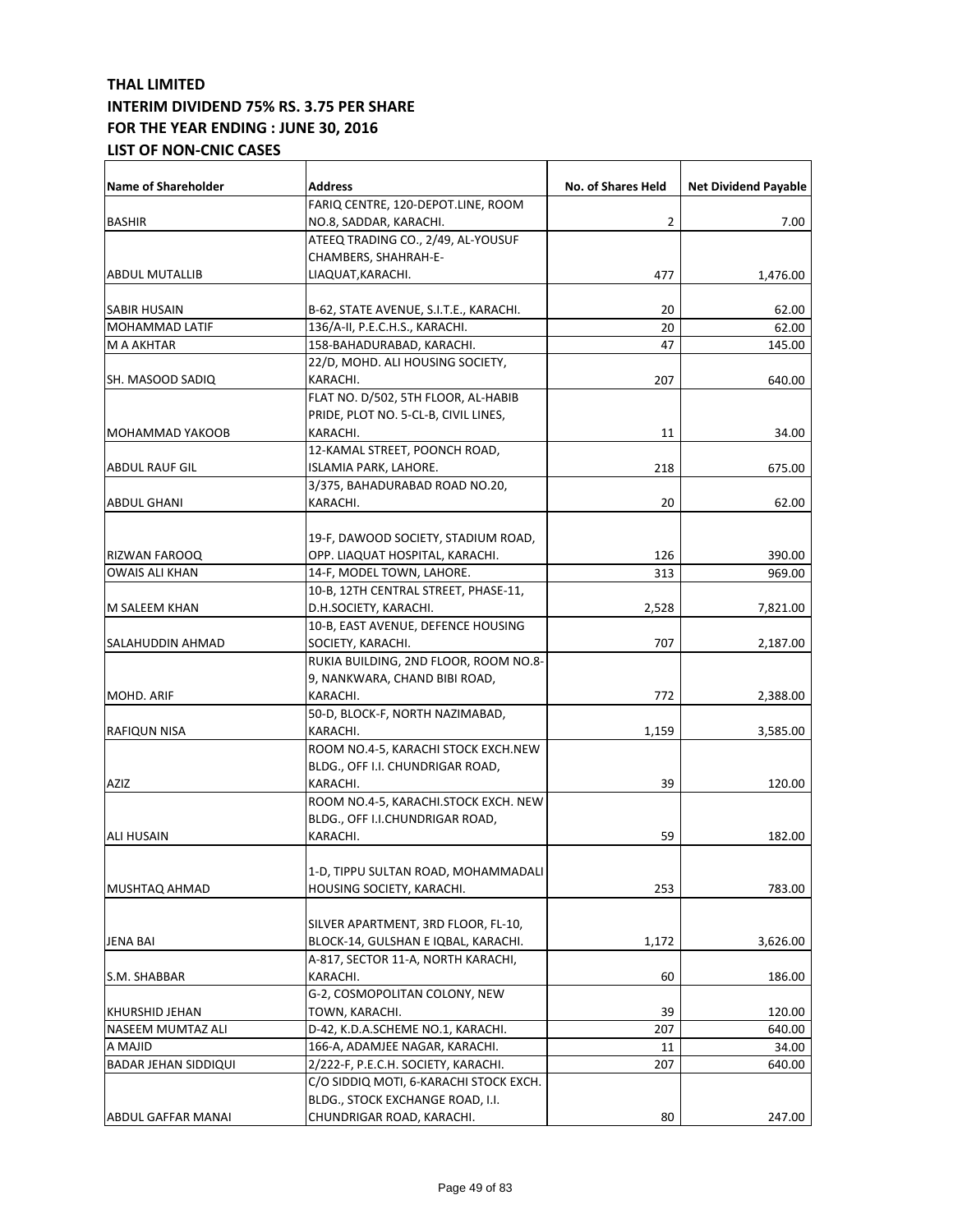| Name of Shareholder        | <b>Address</b>                                                          | No. of Shares Held | <b>Net Dividend Payable</b> |
|----------------------------|-------------------------------------------------------------------------|--------------------|-----------------------------|
|                            | C/O PAREKH COMPANY, DARYALAL STREET,                                    |                    |                             |
| MOHD. FAROOQ PAREKH        | JODIA BAZAR, KARACHI.                                                   | 2                  | 7.00                        |
|                            | GHOUSIA AGENCY, HUSAIN MANZIL,                                          |                    |                             |
|                            | O.T.6/61, TANKI NO.2, BOMBY BAZAR,                                      |                    |                             |
| SHEHNAZ MOHD. ARIF         | KARACHI.                                                                | 1,618              | 5,006.00                    |
|                            |                                                                         |                    |                             |
|                            | C/O HAROON AHMED DADABHOY, 504,                                         |                    |                             |
|                            | CHAPAL PLAZA, HASRAT MOHANI ROAD,                                       |                    |                             |
| HASSAN MOHD. MAHMEDY       | P.O. BOX # 4315, KARACHI-74000                                          | 1,941              | 6,005.00                    |
|                            | 10-B, FIDAI HOUSING SOCIETY, GARDEN                                     |                    |                             |
| HUSAINALI HASANALI         | LANE, KARACHI.                                                          | 1,006              | 3,113.00                    |
|                            | B-8, KEHKASHAN TOWN HOMES, FL-2,                                        |                    |                             |
| YAR MOHAMMAD               | BLOCK-5, CLIFTON, KARACHI.                                              | 218                | 675.00                      |
|                            | 30-PAK MANSION, SHAHRAH-E-LIAQUAT,                                      |                    |                             |
| <b>ANWAR AHMAD</b>         | KARACHI.                                                                | 628                | 1,943.00                    |
|                            | A-195, BLOCK-C, NORTH NAZIMABAD,                                        |                    |                             |
| AMIR T. KISAT              | KARACHI.                                                                | 207                | 640.00                      |
|                            |                                                                         |                    |                             |
|                            | AL-REHAMANI APARTMENT, 541-03 1ST                                       |                    |                             |
|                            | FLOOR, GULMOHER STREET, GARDEN EAST,                                    |                    |                             |
| <b>RIFAT</b>               | OPP: JAHANGIR ROAD, KARACHI.                                            | 135                | 417.00                      |
|                            |                                                                         |                    |                             |
|                            | NO.20, RAUGOONWALA HOUSE, DHORAJEE                                      |                    |                             |
| MOHAMMAD JALEEL GHAZI      | COLONY, P.O.NEW TOWN, KARACHI.                                          | 2,181              | 6,748.00                    |
|                            | ROOM NO.8, FAREED CENTRE, 120, DEPOT.                                   |                    |                             |
| A MAJID                    | LINE, SADDAR, KARACHI.                                                  | 317                | 981.00                      |
|                            | 14-KARIMI COURT, 231/2, SAPPHIRE                                        |                    |                             |
| MAHMOOD LAKHANI            | STREET, GARDEN EAST, KARACHI.                                           | 840                | 2,599.00                    |
|                            | C/O HOECHST PAKISTAN LTD., 3RD FLOOR,                                   |                    |                             |
| <b>ABBAS ALI</b>           | PNSC BLDG., KARACHI.                                                    | 174                | 539.00                      |
|                            | FLAT NO.Q 2/5, MAYMAR PLAZA, GULSHAN-                                   | 39                 |                             |
| MOHD. MUSHTAQ              | E-IQBAL, BLOCK-1, KARACHI.                                              |                    | 120.00                      |
|                            | NO.4, C.P.& BERAR CO-OPERATIVE                                          |                    |                             |
|                            | HOUSING SOCIETY, BLOCK-III, SHAHID-E-                                   |                    |                             |
| HAJI VALI MOHD. HAJI AHAMD | MILLAT ROAD KARACHI-5.                                                  | 531                | 1,643.00                    |
|                            |                                                                         |                    |                             |
| IABDUL REHMAN VALI MOHD.   | C/O D-53, MOTAN DAS BLDG., P.O. BOX-<br>6304, M.A.JINNAH ROAD, KARACHI. | 1,064              |                             |
|                            | 11-CASTLE-B-FAREED, SHAHRAH-E-IRAQ,                                     |                    | 3,292.00                    |
| GHULAM MUSTAFA SAKARVALA   | SADDAR, KARACHI.                                                        | 644                | 1,992.00                    |
| MOHD, ANIS                 | 508/C, ADAMJEE NAGAR, KARACHI.                                          | 247                | 764.00                      |
|                            |                                                                         |                    |                             |
|                            | C/O PAKISTAN STATE OIL CO., DAWOOD                                      |                    |                             |
| ABDUR RUB MASUD            | CENTRE, P.O. BOX-3983, KARACHI.                                         | 772                | 2,388.00                    |
|                            | AZIZ MANZIL, 2ND FLOOR, CHURCH                                          |                    |                             |
| MOHAMMAD OSMAN             | STREET, KARACHI.                                                        | 1                  | 3.00                        |
|                            |                                                                         |                    |                             |
| HAJI ABDUL REHMAN          | 30-STOCK EXCHANGE BUILDING, KARACHI.                                    | 80                 | 247.00                      |
|                            |                                                                         |                    |                             |
|                            | AL-HAMZA TRADING CO.LTD., 2ND FLOOR,                                    |                    |                             |
|                            | HAJI ADAM CHAMBERS, ALTAF HUSAIN                                        |                    |                             |
| <b>SHER MOHD. PIRACHA</b>  | ROAD, P.O. BOX-6782, KARACHI.                                           | 39                 | 120.00                      |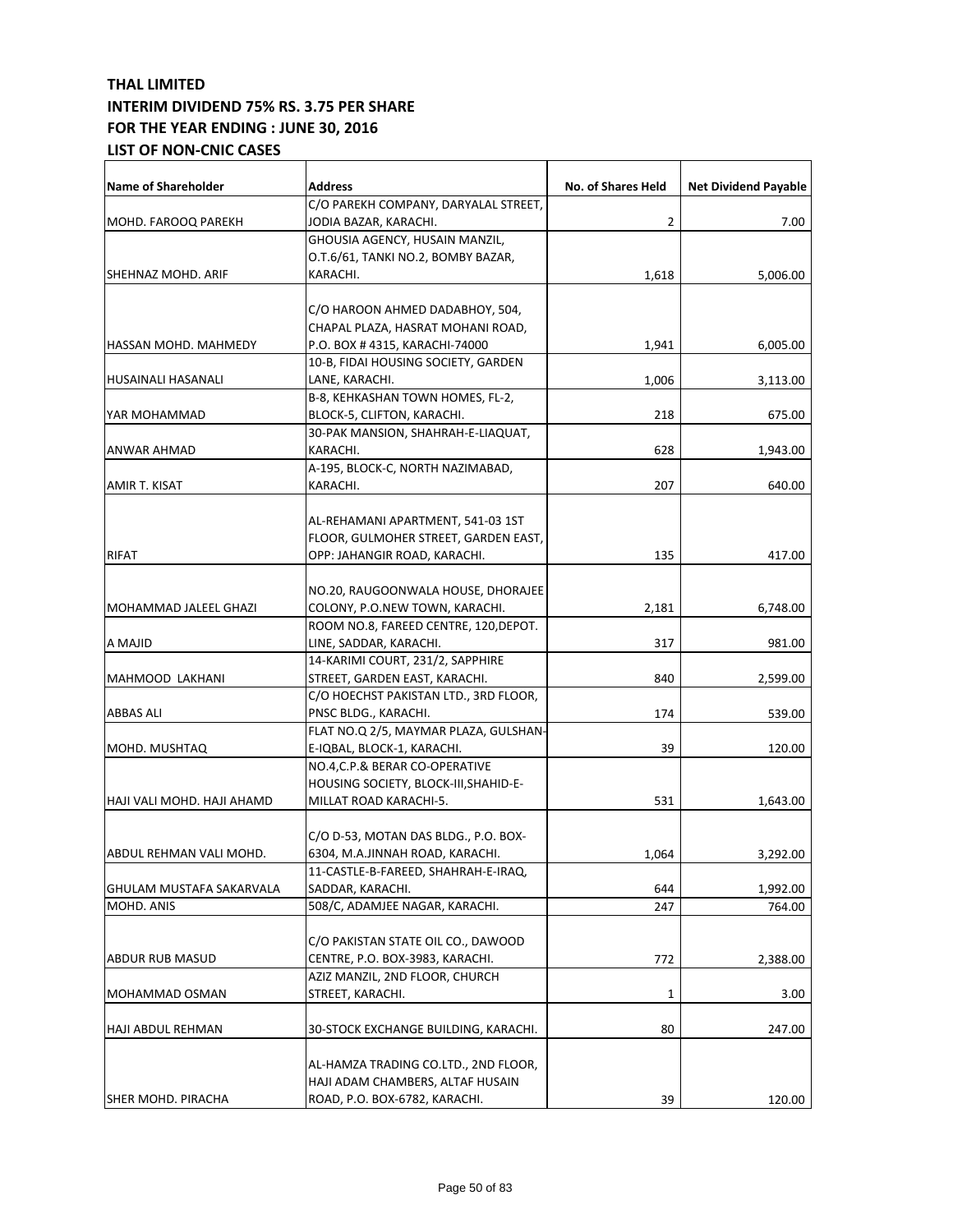|                |                                                                                                                                                                                                                                                                                                                                                                                                                                                                                                                                                                                                                                                                                                                                                                                                                                                                                                                                                                                                                                                                                                                                                                                                                                                                                                                                                                                                                                                                                                                                                                                   | <b>Net Dividend Payable</b>                                                                                                                     |
|----------------|-----------------------------------------------------------------------------------------------------------------------------------------------------------------------------------------------------------------------------------------------------------------------------------------------------------------------------------------------------------------------------------------------------------------------------------------------------------------------------------------------------------------------------------------------------------------------------------------------------------------------------------------------------------------------------------------------------------------------------------------------------------------------------------------------------------------------------------------------------------------------------------------------------------------------------------------------------------------------------------------------------------------------------------------------------------------------------------------------------------------------------------------------------------------------------------------------------------------------------------------------------------------------------------------------------------------------------------------------------------------------------------------------------------------------------------------------------------------------------------------------------------------------------------------------------------------------------------|-------------------------------------------------------------------------------------------------------------------------------------------------|
|                |                                                                                                                                                                                                                                                                                                                                                                                                                                                                                                                                                                                                                                                                                                                                                                                                                                                                                                                                                                                                                                                                                                                                                                                                                                                                                                                                                                                                                                                                                                                                                                                   |                                                                                                                                                 |
|                |                                                                                                                                                                                                                                                                                                                                                                                                                                                                                                                                                                                                                                                                                                                                                                                                                                                                                                                                                                                                                                                                                                                                                                                                                                                                                                                                                                                                                                                                                                                                                                                   |                                                                                                                                                 |
|                |                                                                                                                                                                                                                                                                                                                                                                                                                                                                                                                                                                                                                                                                                                                                                                                                                                                                                                                                                                                                                                                                                                                                                                                                                                                                                                                                                                                                                                                                                                                                                                                   |                                                                                                                                                 |
|                |                                                                                                                                                                                                                                                                                                                                                                                                                                                                                                                                                                                                                                                                                                                                                                                                                                                                                                                                                                                                                                                                                                                                                                                                                                                                                                                                                                                                                                                                                                                                                                                   | 145.00                                                                                                                                          |
|                |                                                                                                                                                                                                                                                                                                                                                                                                                                                                                                                                                                                                                                                                                                                                                                                                                                                                                                                                                                                                                                                                                                                                                                                                                                                                                                                                                                                                                                                                                                                                                                                   |                                                                                                                                                 |
|                |                                                                                                                                                                                                                                                                                                                                                                                                                                                                                                                                                                                                                                                                                                                                                                                                                                                                                                                                                                                                                                                                                                                                                                                                                                                                                                                                                                                                                                                                                                                                                                                   | 145.00                                                                                                                                          |
|                |                                                                                                                                                                                                                                                                                                                                                                                                                                                                                                                                                                                                                                                                                                                                                                                                                                                                                                                                                                                                                                                                                                                                                                                                                                                                                                                                                                                                                                                                                                                                                                                   |                                                                                                                                                 |
|                |                                                                                                                                                                                                                                                                                                                                                                                                                                                                                                                                                                                                                                                                                                                                                                                                                                                                                                                                                                                                                                                                                                                                                                                                                                                                                                                                                                                                                                                                                                                                                                                   | 13,996.00                                                                                                                                       |
|                |                                                                                                                                                                                                                                                                                                                                                                                                                                                                                                                                                                                                                                                                                                                                                                                                                                                                                                                                                                                                                                                                                                                                                                                                                                                                                                                                                                                                                                                                                                                                                                                   |                                                                                                                                                 |
|                |                                                                                                                                                                                                                                                                                                                                                                                                                                                                                                                                                                                                                                                                                                                                                                                                                                                                                                                                                                                                                                                                                                                                                                                                                                                                                                                                                                                                                                                                                                                                                                                   | 6,005.00                                                                                                                                        |
|                |                                                                                                                                                                                                                                                                                                                                                                                                                                                                                                                                                                                                                                                                                                                                                                                                                                                                                                                                                                                                                                                                                                                                                                                                                                                                                                                                                                                                                                                                                                                                                                                   |                                                                                                                                                 |
|                |                                                                                                                                                                                                                                                                                                                                                                                                                                                                                                                                                                                                                                                                                                                                                                                                                                                                                                                                                                                                                                                                                                                                                                                                                                                                                                                                                                                                                                                                                                                                                                                   |                                                                                                                                                 |
|                |                                                                                                                                                                                                                                                                                                                                                                                                                                                                                                                                                                                                                                                                                                                                                                                                                                                                                                                                                                                                                                                                                                                                                                                                                                                                                                                                                                                                                                                                                                                                                                                   | 309.00                                                                                                                                          |
|                |                                                                                                                                                                                                                                                                                                                                                                                                                                                                                                                                                                                                                                                                                                                                                                                                                                                                                                                                                                                                                                                                                                                                                                                                                                                                                                                                                                                                                                                                                                                                                                                   |                                                                                                                                                 |
|                |                                                                                                                                                                                                                                                                                                                                                                                                                                                                                                                                                                                                                                                                                                                                                                                                                                                                                                                                                                                                                                                                                                                                                                                                                                                                                                                                                                                                                                                                                                                                                                                   | 7.00                                                                                                                                            |
|                |                                                                                                                                                                                                                                                                                                                                                                                                                                                                                                                                                                                                                                                                                                                                                                                                                                                                                                                                                                                                                                                                                                                                                                                                                                                                                                                                                                                                                                                                                                                                                                                   |                                                                                                                                                 |
|                |                                                                                                                                                                                                                                                                                                                                                                                                                                                                                                                                                                                                                                                                                                                                                                                                                                                                                                                                                                                                                                                                                                                                                                                                                                                                                                                                                                                                                                                                                                                                                                                   |                                                                                                                                                 |
|                |                                                                                                                                                                                                                                                                                                                                                                                                                                                                                                                                                                                                                                                                                                                                                                                                                                                                                                                                                                                                                                                                                                                                                                                                                                                                                                                                                                                                                                                                                                                                                                                   |                                                                                                                                                 |
|                |                                                                                                                                                                                                                                                                                                                                                                                                                                                                                                                                                                                                                                                                                                                                                                                                                                                                                                                                                                                                                                                                                                                                                                                                                                                                                                                                                                                                                                                                                                                                                                                   |                                                                                                                                                 |
|                |                                                                                                                                                                                                                                                                                                                                                                                                                                                                                                                                                                                                                                                                                                                                                                                                                                                                                                                                                                                                                                                                                                                                                                                                                                                                                                                                                                                                                                                                                                                                                                                   | 120.00                                                                                                                                          |
|                |                                                                                                                                                                                                                                                                                                                                                                                                                                                                                                                                                                                                                                                                                                                                                                                                                                                                                                                                                                                                                                                                                                                                                                                                                                                                                                                                                                                                                                                                                                                                                                                   |                                                                                                                                                 |
|                |                                                                                                                                                                                                                                                                                                                                                                                                                                                                                                                                                                                                                                                                                                                                                                                                                                                                                                                                                                                                                                                                                                                                                                                                                                                                                                                                                                                                                                                                                                                                                                                   |                                                                                                                                                 |
|                |                                                                                                                                                                                                                                                                                                                                                                                                                                                                                                                                                                                                                                                                                                                                                                                                                                                                                                                                                                                                                                                                                                                                                                                                                                                                                                                                                                                                                                                                                                                                                                                   | 266.00                                                                                                                                          |
|                |                                                                                                                                                                                                                                                                                                                                                                                                                                                                                                                                                                                                                                                                                                                                                                                                                                                                                                                                                                                                                                                                                                                                                                                                                                                                                                                                                                                                                                                                                                                                                                                   |                                                                                                                                                 |
|                |                                                                                                                                                                                                                                                                                                                                                                                                                                                                                                                                                                                                                                                                                                                                                                                                                                                                                                                                                                                                                                                                                                                                                                                                                                                                                                                                                                                                                                                                                                                                                                                   |                                                                                                                                                 |
|                |                                                                                                                                                                                                                                                                                                                                                                                                                                                                                                                                                                                                                                                                                                                                                                                                                                                                                                                                                                                                                                                                                                                                                                                                                                                                                                                                                                                                                                                                                                                                                                                   | 12,028.00                                                                                                                                       |
|                |                                                                                                                                                                                                                                                                                                                                                                                                                                                                                                                                                                                                                                                                                                                                                                                                                                                                                                                                                                                                                                                                                                                                                                                                                                                                                                                                                                                                                                                                                                                                                                                   |                                                                                                                                                 |
|                |                                                                                                                                                                                                                                                                                                                                                                                                                                                                                                                                                                                                                                                                                                                                                                                                                                                                                                                                                                                                                                                                                                                                                                                                                                                                                                                                                                                                                                                                                                                                                                                   | 1,925.00                                                                                                                                        |
|                |                                                                                                                                                                                                                                                                                                                                                                                                                                                                                                                                                                                                                                                                                                                                                                                                                                                                                                                                                                                                                                                                                                                                                                                                                                                                                                                                                                                                                                                                                                                                                                                   |                                                                                                                                                 |
|                |                                                                                                                                                                                                                                                                                                                                                                                                                                                                                                                                                                                                                                                                                                                                                                                                                                                                                                                                                                                                                                                                                                                                                                                                                                                                                                                                                                                                                                                                                                                                                                                   | 3,598.00                                                                                                                                        |
|                |                                                                                                                                                                                                                                                                                                                                                                                                                                                                                                                                                                                                                                                                                                                                                                                                                                                                                                                                                                                                                                                                                                                                                                                                                                                                                                                                                                                                                                                                                                                                                                                   | 2,463.00                                                                                                                                        |
|                |                                                                                                                                                                                                                                                                                                                                                                                                                                                                                                                                                                                                                                                                                                                                                                                                                                                                                                                                                                                                                                                                                                                                                                                                                                                                                                                                                                                                                                                                                                                                                                                   |                                                                                                                                                 |
|                |                                                                                                                                                                                                                                                                                                                                                                                                                                                                                                                                                                                                                                                                                                                                                                                                                                                                                                                                                                                                                                                                                                                                                                                                                                                                                                                                                                                                                                                                                                                                                                                   |                                                                                                                                                 |
|                |                                                                                                                                                                                                                                                                                                                                                                                                                                                                                                                                                                                                                                                                                                                                                                                                                                                                                                                                                                                                                                                                                                                                                                                                                                                                                                                                                                                                                                                                                                                                                                                   | 291.00                                                                                                                                          |
|                |                                                                                                                                                                                                                                                                                                                                                                                                                                                                                                                                                                                                                                                                                                                                                                                                                                                                                                                                                                                                                                                                                                                                                                                                                                                                                                                                                                                                                                                                                                                                                                                   |                                                                                                                                                 |
|                |                                                                                                                                                                                                                                                                                                                                                                                                                                                                                                                                                                                                                                                                                                                                                                                                                                                                                                                                                                                                                                                                                                                                                                                                                                                                                                                                                                                                                                                                                                                                                                                   |                                                                                                                                                 |
|                |                                                                                                                                                                                                                                                                                                                                                                                                                                                                                                                                                                                                                                                                                                                                                                                                                                                                                                                                                                                                                                                                                                                                                                                                                                                                                                                                                                                                                                                                                                                                                                                   | 34.00                                                                                                                                           |
|                |                                                                                                                                                                                                                                                                                                                                                                                                                                                                                                                                                                                                                                                                                                                                                                                                                                                                                                                                                                                                                                                                                                                                                                                                                                                                                                                                                                                                                                                                                                                                                                                   |                                                                                                                                                 |
|                |                                                                                                                                                                                                                                                                                                                                                                                                                                                                                                                                                                                                                                                                                                                                                                                                                                                                                                                                                                                                                                                                                                                                                                                                                                                                                                                                                                                                                                                                                                                                                                                   | 2,293.00                                                                                                                                        |
|                |                                                                                                                                                                                                                                                                                                                                                                                                                                                                                                                                                                                                                                                                                                                                                                                                                                                                                                                                                                                                                                                                                                                                                                                                                                                                                                                                                                                                                                                                                                                                                                                   |                                                                                                                                                 |
|                |                                                                                                                                                                                                                                                                                                                                                                                                                                                                                                                                                                                                                                                                                                                                                                                                                                                                                                                                                                                                                                                                                                                                                                                                                                                                                                                                                                                                                                                                                                                                                                                   |                                                                                                                                                 |
|                |                                                                                                                                                                                                                                                                                                                                                                                                                                                                                                                                                                                                                                                                                                                                                                                                                                                                                                                                                                                                                                                                                                                                                                                                                                                                                                                                                                                                                                                                                                                                                                                   |                                                                                                                                                 |
|                |                                                                                                                                                                                                                                                                                                                                                                                                                                                                                                                                                                                                                                                                                                                                                                                                                                                                                                                                                                                                                                                                                                                                                                                                                                                                                                                                                                                                                                                                                                                                                                                   | 640.00                                                                                                                                          |
|                |                                                                                                                                                                                                                                                                                                                                                                                                                                                                                                                                                                                                                                                                                                                                                                                                                                                                                                                                                                                                                                                                                                                                                                                                                                                                                                                                                                                                                                                                                                                                                                                   |                                                                                                                                                 |
|                |                                                                                                                                                                                                                                                                                                                                                                                                                                                                                                                                                                                                                                                                                                                                                                                                                                                                                                                                                                                                                                                                                                                                                                                                                                                                                                                                                                                                                                                                                                                                                                                   |                                                                                                                                                 |
|                |                                                                                                                                                                                                                                                                                                                                                                                                                                                                                                                                                                                                                                                                                                                                                                                                                                                                                                                                                                                                                                                                                                                                                                                                                                                                                                                                                                                                                                                                                                                                                                                   | 120.00                                                                                                                                          |
|                |                                                                                                                                                                                                                                                                                                                                                                                                                                                                                                                                                                                                                                                                                                                                                                                                                                                                                                                                                                                                                                                                                                                                                                                                                                                                                                                                                                                                                                                                                                                                                                                   | 2,330.00                                                                                                                                        |
|                |                                                                                                                                                                                                                                                                                                                                                                                                                                                                                                                                                                                                                                                                                                                                                                                                                                                                                                                                                                                                                                                                                                                                                                                                                                                                                                                                                                                                                                                                                                                                                                                   |                                                                                                                                                 |
| LAHORE.        | 126                                                                                                                                                                                                                                                                                                                                                                                                                                                                                                                                                                                                                                                                                                                                                                                                                                                                                                                                                                                                                                                                                                                                                                                                                                                                                                                                                                                                                                                                                                                                                                               | 390.00                                                                                                                                          |
|                |                                                                                                                                                                                                                                                                                                                                                                                                                                                                                                                                                                                                                                                                                                                                                                                                                                                                                                                                                                                                                                                                                                                                                                                                                                                                                                                                                                                                                                                                                                                                                                                   |                                                                                                                                                 |
|                |                                                                                                                                                                                                                                                                                                                                                                                                                                                                                                                                                                                                                                                                                                                                                                                                                                                                                                                                                                                                                                                                                                                                                                                                                                                                                                                                                                                                                                                                                                                                                                                   |                                                                                                                                                 |
|                |                                                                                                                                                                                                                                                                                                                                                                                                                                                                                                                                                                                                                                                                                                                                                                                                                                                                                                                                                                                                                                                                                                                                                                                                                                                                                                                                                                                                                                                                                                                                                                                   |                                                                                                                                                 |
| KARACHI-74800. | 40                                                                                                                                                                                                                                                                                                                                                                                                                                                                                                                                                                                                                                                                                                                                                                                                                                                                                                                                                                                                                                                                                                                                                                                                                                                                                                                                                                                                                                                                                                                                                                                | 124.00                                                                                                                                          |
|                | Address<br>C/O MR. M. SALIM ALLAHRAKHA, SHAMA<br>PLAZA, BLOCK A-1, 1ST FLOOR, FLAT NO.<br>103, G. ALLANA ROAD, KHARADAR,<br>KARACHI.<br>TAUHEED MANZIL, WEAVER LANE, NEW<br>NEHAM ROAD, KARACHI.<br>22-A/11, 3RD GIZRI STREET, PHASE-4,<br>DEFENCE HOUSING SOCIETY, KARACHI.<br>3F 6/21, FLAT #7, ATHER CENTRE,<br>NAZIMABAD, KARACHI-74600.<br>IMTIAZ TRADING, 6-AMIN MARKET,<br>WEAVER LANE, JODIA BAZAR, KARACHI.<br>9-TRADERS SOCIETY, OFF SHAHEED-E-<br>MILLAT ROAD, KARACHI.<br>FLAT NO.203, 2ND FLOOR, AL-RAUF<br>HOMES, PLOT NO. GRE/566, CHAMAN<br>STREET, JAHANGIR ROAD, GARDEN EAST,<br>KARACHI.<br>RUBY TRADERS, 1/8, NEW CLOTH MARKET,<br>M.A.JINNAH ROAD, KARACHI.<br>C/O MODERN PLASTIC INDUSTRIES, PLOT<br>NO.WS-7, BLOCK-2, FEDERAL 'B' AREA,<br>KARACHI.<br>2ND FLOOR, QADRI MANZIL, BOMBAY<br>BAZAR, KARACHI.<br>2ND FLOOR, QAZI SALAM BLDG., NEAR<br>BUGHADADI P.S., KARACHI.<br>48-STOCK EXCHANGE BUILDING, KARACHI.<br>O.T.4/74, 3RD FLOOR, NAFEESA MANZIL,<br>NEAR MUBARIK MASJID, MITHADAR,<br>KARACHI.<br>FLAT NO. D/502, 5TH FLOOR, AL-HABIB<br>PRIDE, PLOT NO.5-CL-B, CIVIL LINES,<br>KARACHI.<br>148-COTTON EXCHANGE BLDG.,<br>I.I.CHUNDRIGAR ROAD, KARACHI.<br>C/O YUNUS ISSA HAJI KARIM TAI, ROOM<br>NO.505-506 5TH FLOOR, K.S.E. BLDG.,<br>KARACHI.<br>C/O YUNUS ISSA HAJI KARIM TAI, ROOM<br>NO.505-506, 5TH FLOOR, K.S.E.BLDG.,<br>KARACHI.<br>C-391, BLOCK-6, F.B. AREA, KARACHI-38.<br>HOUSE NO.11, GALI NO.55, DHARAMPURA,<br>YOUSUF BUMBIYA, KARACHI CENTRE<br>BLOCK-B, FLAT-5, PLOT-NJI-3, 2ND FLOOR,<br>NEAR PRINTING CORP. P.I.B. COLONY, | No. of Shares Held<br>47<br>47<br>4,524<br>1,941<br>100<br>2<br>39<br>86<br>3,888<br>622<br>1,163<br>796<br>94<br>11<br>741<br>207<br>39<br>753 |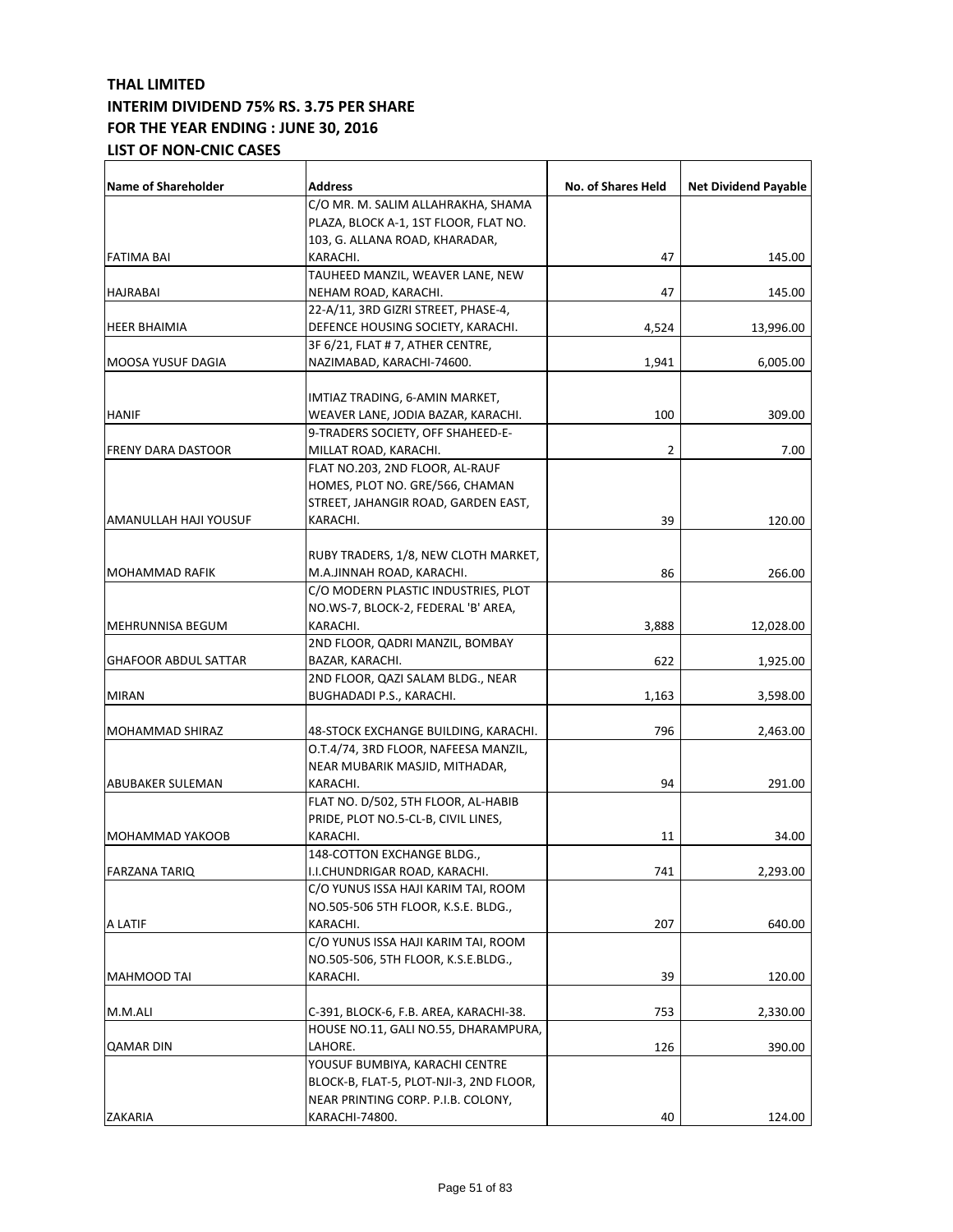| <b>Name of Shareholder</b> | <b>Address</b>                           | <b>No. of Shares Held</b> | <b>Net Dividend Payable</b> |
|----------------------------|------------------------------------------|---------------------------|-----------------------------|
|                            | YOUSUF BUMBIYA, KARACHI CENTRE           |                           |                             |
|                            | BLOCK-B, FLAT-5, PLOT-NJI-3, 2ND FLOOR,  |                           |                             |
|                            | NEAR PRINTING CORP. P.I.B. COLONY,       |                           |                             |
| MOHAMMAD YUSUF             | KARACHI-74800.                           | 4                         | 12.00                       |
|                            | YOUSUF BUMBIYA, KARACHI CENTRE           |                           |                             |
|                            | BLOCK-B, FLAT-5, PLOT-NJI-3, 2ND FLOOR,  |                           |                             |
|                            | NEAR PRINTING CORP. P.I.B. COLONY,       |                           |                             |
| ABDULLAH                   | KARACHI-74800.                           | 48                        | 148.00                      |
|                            | 17-BANK SQUARE, LAHORE STOCK             |                           |                             |
| KH. MANSUB ALI             | EXCHANGE, LAHORE.                        | $\mathbf{1}$              | 3.00                        |
| MOHAMMAD ANWAR             | 63-G.T. ROAD, LAHORE.                    | 39                        | 120.00                      |
|                            | C-77, BLCOK-H, NORTH NAZIMABAD,          |                           |                             |
| MOHAMMAD SAEED TARIQ       | KARACHI.                                 | 293                       | 907.00                      |
| ATTA MOHAMED PERACHA       | B-681, SETELLITE TOWN, RAWALPINDI.       | 811                       | 2,509.00                    |
| M.A. TAHIR                 | 29-C, BLOCK, IQBAL TOWN, LAHORE.         | 419                       | 1,296.00                    |
|                            | SB 47, BLOCK K, NORTH NAZIMABAD,         |                           |                             |
| <b>FATEH BEGUM</b>         | KARACHI.                                 | 1,085                     | 3,357.00                    |
|                            | WETLINGTON BLDG., SHARAH E IRAQ,         |                           |                             |
|                            |                                          | 39                        |                             |
| SAFIA BAI                  | SADDAR, KARACHI.                         |                           | 120.00                      |
|                            |                                          |                           |                             |
| <b>QAMAR AFROZ</b>         | A-350-A, NORTH NAZIMABAD, KARACHI.       | 207                       | 640.00                      |
|                            |                                          |                           |                             |
|                            | HABIB ARKADY LTD., 3RD FLOOR, AL         |                           |                             |
| MOHAMMAD SALIM KHAN        | REHMAN, I I CHUNDRIGAR ROAD, KARACHI.    | 4                         | 12.00                       |
|                            | 5, SETHI COLONY, RAHWALI, DISTT.         |                           |                             |
| AMINA ZAHID                | GUJRANWALA.                              | 372                       | 1,151.00                    |
|                            |                                          |                           |                             |
|                            | GHAFFAR MANZIL, O T 260, GHASS GALI      |                           |                             |
| <b>DAWOOD</b>              | METHADHAR OLD TOWN, KARACHI.             | 2                         | 7.00                        |
|                            |                                          |                           |                             |
| MAHMOOD NANJI              | 114-KOKAN H SOCIETY, BLOCK-III, KARACHI. | 258                       | 799.00                      |
|                            | FLAT NO. B-303, BLOCK-B, 3RD FLOOR, M.L. |                           |                             |
|                            | PARADISE, J.M. BURGARI ROAD, SOLDIER     |                           |                             |
| ABDUL QUAIYUM GAYA         | BAZAR, KARCHI-74400.                     | 317                       | 980.00                      |
|                            | C/O BRIG MOHAMMAD AKHTAR, SI(M)          |                           |                             |
|                            | DIRECTOR PROCUREMENT, HQ, NLC, GHQ       |                           |                             |
| ANWAR BANO                 | RAWALPINDI,                              | 840                       | 2,599.00                    |
|                            |                                          |                           |                             |
|                            | YOUSUF M H AMLA, ROOM NO.11, DELHI       |                           |                             |
| YUSUF                      | MANSION, ROBSON ROAD, KARACHI.           | 317                       | 981.00                      |
|                            | FIRST FLOOR, A-482, BLOCK 'N', NORTH     |                           |                             |
| KAUSAR NASEEM              | NAZIMABAD, KARACHI.                      | 644                       | 1,992.00                    |
|                            | GROUND FLOOR, A - 385, BLOCK L, NORTH    |                           |                             |
| MOHAMMAD NASEEM            | NAZIMABAD, KARACHI.                      | 1,618                     | 5,006.00                    |
|                            | C/O NO.83-F.COCHINWALA MARKET, GATE      |                           |                             |
| MOHAMMAD ANWAR             | NO.6, KARACHI.2                          | 317                       | 981.00                      |
| M.FAROOK YOUSUF            | O.T.9/191, KAGZI BAZAR, KARACHI.         | 135                       | 417.00                      |
|                            | RB 11/43, HAMID MANZIL, 2ND FLOOR,       |                           |                             |
|                            | ROOM NO.8, AKBER ROAD, RATAN TALAO,      |                           |                             |
| MOHAMMAED SALIM GIRACH     | KARACHI-1.                               | 80                        | 247.00                      |
| ABDUL HAKEEM               | 5-MISSION ROAD, LAHORE.                  | 2,607                     | 8,065.00                    |
|                            |                                          |                           |                             |
| AMINULLAH                  | D-5, BLOCK-6, FEDERAL B AREA, KARACHI.   | 558                       | 1,727.00                    |
|                            |                                          |                           |                             |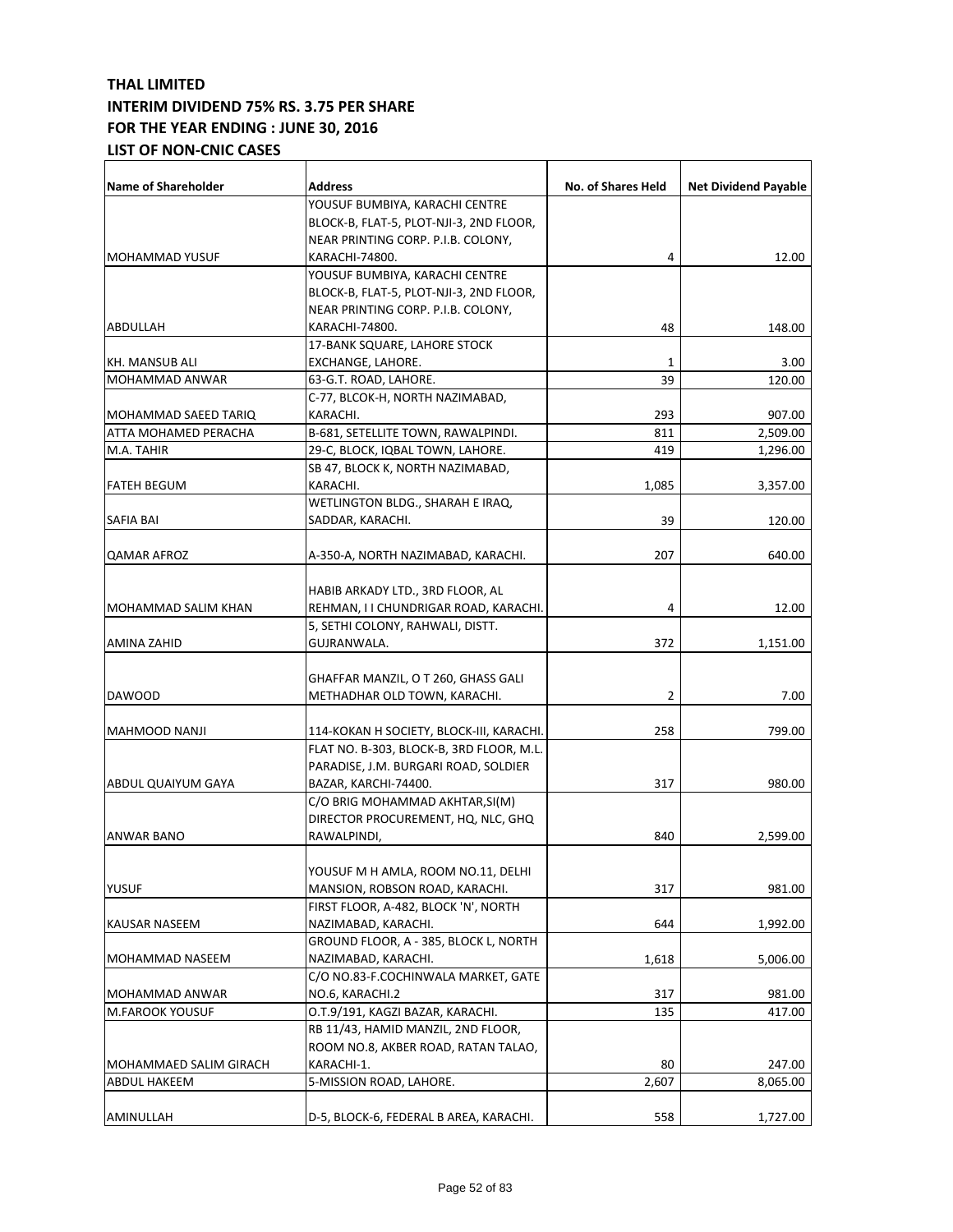| <b>Name of Shareholder</b> | <b>Address</b>                           | No. of Shares Held | <b>Net Dividend Payable</b> |
|----------------------------|------------------------------------------|--------------------|-----------------------------|
|                            | 42-STOCK EXCHANGE BLDG., STOCK           |                    |                             |
|                            | EXCHANGE ROAD, OFF I I CHUNDRIGAR        |                    |                             |
| A GHAFFAR USMAN MOSSANI,   | ROAD, KARACHI.                           | 39                 | 120.00                      |
|                            | 33-ISHAQ MEHMOOD MANZIL, OPP.JAMA        |                    |                             |
|                            | MASJID, SHAHWALIULLAH ROAD,              |                    |                             |
| MOHAMMAD ASHRAF USMAN,     | NAWABAD, KARACHI.                        | 39                 | 120.00                      |
|                            | ARTEX CORPORATION, 8/9, SIND MARKET,     |                    |                             |
| A LATIF ASHRAF             | M A JINNAH ROAD, KARACHI.                | 317                | 981.00                      |
|                            | ARTEX CORPORATION, 8/9, SIND MARKET,     |                    |                             |
| <b>HANIF M SIDQUE</b>      | M A JINNAH ROAD, KARACHI.                | 39                 | 120.00                      |
|                            | C/O M HAYATUDDIN, NADEEM                 |                    |                             |
|                            | MANSIOMN, HARMUSJI ST., GARI KHATA,      |                    |                             |
| MOHD. KAMIL QURESHI,       | KARACHI.                                 | 317                | 981.00                      |
|                            | B/405, OFF JOUHAR ROAD, ADAMJEE          |                    |                             |
| <b>HAROON HAJI SHAKOOR</b> | NAGAR, KARACHI.                          | 317                | 981.00                      |
|                            | 19-BAHADURYAR JANG ROAD, AMIL            |                    |                             |
| <b>HUMERA BEGUM</b>        | COLONY NO.1, KARACHI.                    | 558                | 1,727.00                    |
|                            | 19-BAHADURYAR JANG ROAD, AMIL            |                    |                             |
| SAFIA                      | COLONY NO.1, KARACHI.                    | 218                | 675.00                      |
|                            | 114-KOKAN H SOCIETY, BLCOK-III, KARACHI- |                    |                             |
| <b>MAHMOOD NANJI</b>       | 5.                                       | 119                | 368.00                      |
|                            | A-7/4, SIDCO AVENUE APARTMENT, 264-R-    |                    |                             |
|                            | A,LINES, INGLE ROAD, KARACHI.            | 39                 |                             |
| MUMTAZ,                    |                                          |                    | 120.00                      |
|                            |                                          |                    |                             |
|                            | B-46, K D A SCHEME NO.1, HABIB IBRAHIM   |                    |                             |
| MOHAMMAD KHALID            | REHMATULLAH RD., KARACHI.8               | 317                | 981.00                      |
|                            |                                          |                    |                             |
|                            | F-1, PRINCE ALI KHAN COLONY, PRINCE ALI  |                    |                             |
| HUSSAIN ALI,               | KHAN STREET, GARDEN EAST, KARACHI.       | 420                | 1,299.00                    |
|                            | AL-AZIZ, 34-H-I, BLOCK-6, PECHS,         |                    |                             |
| MOHAMMAD NAQI              | KARACHI.                                 | 419                | 1,296.00                    |
|                            | KHAYBAN HEIGHTS, APARTMENT NO.A-7,       |                    |                             |
|                            | 167/4, K.M.C.H.S., BLOCK-7/8, LAL        |                    |                             |
| <b>IRSHAD MIRZA,</b>       | MOHD.CHOWDHRY RD.KARACHI-8               | 171                | 529.00                      |
|                            | KHAYBAN HEIGHTS, APARTMENT NO.A-7,       |                    |                             |
|                            | 167/4, K.M.C.H.S., BLOCK-7/8, LAL        |                    |                             |
| RUBINA MIRZA,              | MOHD.CHOWDHRY RD.KARACHI-8               | 171                | 529.00                      |
|                            |                                          |                    |                             |
|                            | KHARADAR MACHI MIANI MARKET, NEW         |                    |                             |
| GUL MOHAMMAD,              | CLOTH SECTION, SHOPE NO.3, KARACHI.      | 317                | 981.00                      |
| NAJMA BEGUM,               | 30-C, MODEL TOWN, LAHORE-14.             | 644                | 1,992.00                    |
| MOHAMMAD TARIQ SUBHANI,    | 1197/15, FEDERAL B AREA, KARACHI.        | 317                | 981.00                      |
|                            | C/O GRINDLAYS BANK PLC, MAIN OFFICE,     |                    |                             |
| RAFIQUE MALIK,             | THE MALL, LAHORE.                        | 80                 | 247.00                      |
|                            | A-7/4, SIDCO AVENUE APARTMENT, 264-R-    |                    |                             |
| <b>ABDUL AZIZ</b>          | A LINES, INGLE ROAD, KARACHI.            | 113                | 350.00                      |
|                            | 2ND FLOOR, FLAT NO.4/5, BISMILLAH        |                    |                             |
|                            | MANZIL, G.K.5/19, MACHI MIANI ROAD       |                    |                             |
| ABDUL GAFFAR               | NO.2, KHARADER, KARACHI.                 | 558                | 1,727.00                    |
|                            | SALMAN CORPORATION, DARYALAL             |                    |                             |
| HAMIDA HASAN,              | STREET, JODIA BAZAR, KARACHI.            | 558                | 1,727.00                    |
|                            | F-46-D, BLOCK NO.8, KDA SCHEME NO.5,     |                    |                             |
| <b>HAJI KASSAM</b>         | CLIFTON, KARACHI.                        | 419                | 1,296.00                    |
|                            |                                          |                    |                             |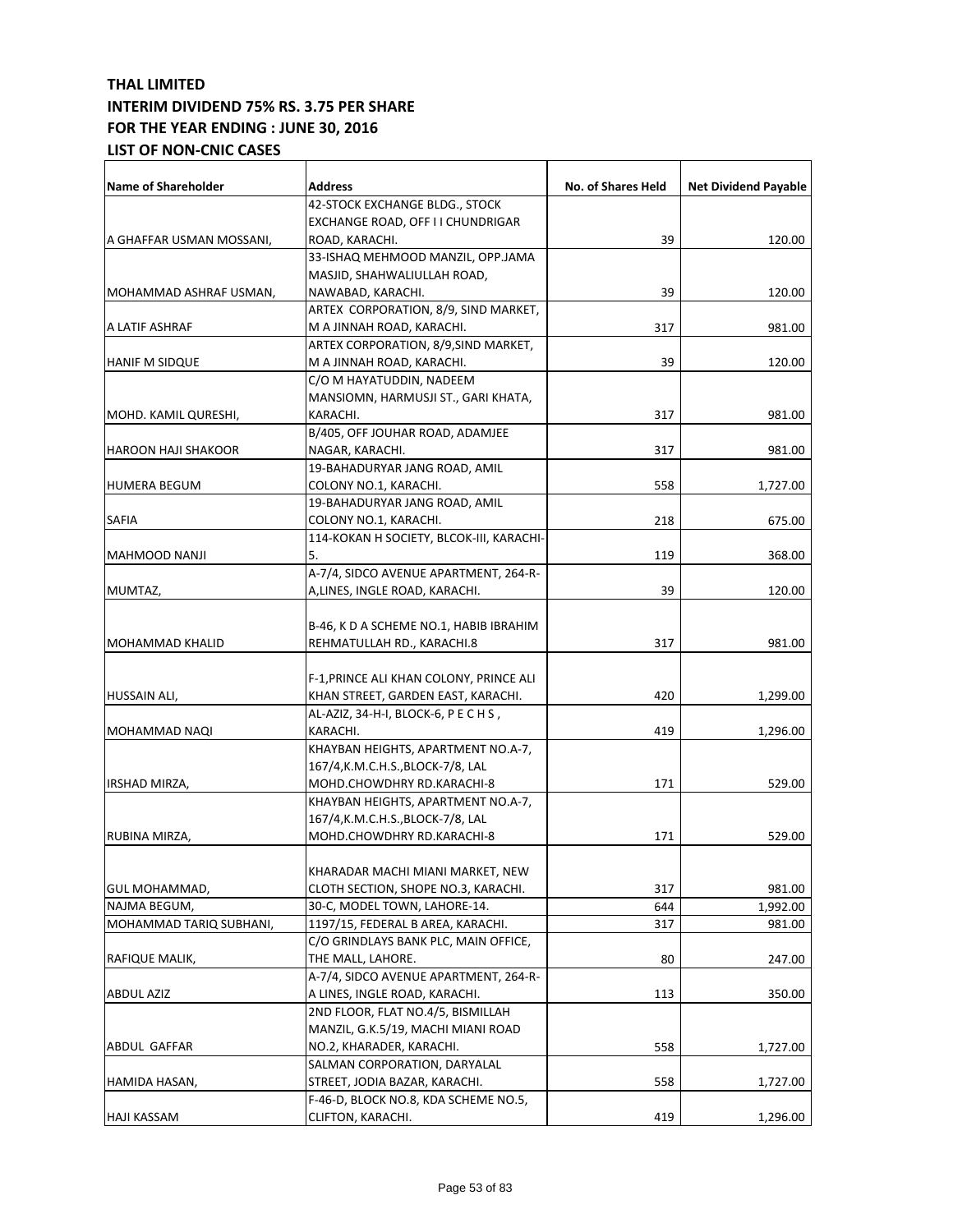| <b>Name of Shareholder</b> | <b>Address</b>                          | No. of Shares Held | <b>Net Dividend Payable</b> |
|----------------------------|-----------------------------------------|--------------------|-----------------------------|
|                            |                                         |                    |                             |
|                            | G-18/VII, BLOCK-8, SASI HOMES,          |                    |                             |
| PARVEEN HUSSAIN,           | KHALIQUZAMAN ROAD, CLIFTON, KARACHI.    | 558                | 1,727.00                    |
|                            | ISMAIL ABDUL SHAKOOR, 79-STOCK          |                    |                             |
|                            | EXCHANGE BLDG., I.I.CHUNDRIGAR ROAD,    |                    |                             |
| ADAM TAYUB,                | KARACHI.                                | 14,115             | 43,668.00                   |
|                            | FLAT NO.3, SUBHAN MANZIL, DEMELLO       |                    |                             |
| SHAISTA PERVEEN,           | ROAD, OFF BURNS ROAD, KARACHI.          | 207                | 640.00                      |
| RASHID MIRZA,              | 26/18, III-D, NAZIMABAD, KARACHI.       | 161                | 498.00                      |
| SH.ABDUL WAHID,            | 58-A, NEW CHOBURJI PARK, LAHORE.        | 4                  | 12.00                       |
|                            | C/O UNITED BANK LIMITED, SANT NAGAR,    |                    |                             |
| RIAZ AHMAD,                | LAHORE.                                 | 39                 | 120.00                      |
|                            | 93/2, K-BADBAN, PHASE-5, DEFENCE        |                    |                             |
| M MUNIR MIRZA              | HOUSING SOCIETY, KARACHI.               | 4                  | 12.00                       |
|                            | 175-JAMSHED ROAD NO.1, JAKKER STREET,   |                    |                             |
| FARID AHMAD MOTIWALA,      | OFF: CLAYTON ROAD, KARACHI-5.           | 317                | 981.00                      |
|                            | C-19/17, NAZIMA MANZIL, FEDERAL B.      |                    |                             |
| MOHD.FAISAL YAQUB SHAIKH,  | AREA, KARACHI-38.                       | 3,241              | 10,027.00                   |
|                            | MARIAM DIWAN HEIGHTS, SHOP NO. 8-9,     |                    |                             |
|                            | PLOT NO. 3, G.K.4, PARIA STREET,        |                    |                             |
| <b>M MUNIR</b>             | KHARADAR, KARACHI.                      | 321                | 993.00                      |
|                            | C/O MOHD.YAKOOB YUSUF DHEDHI,           |                    |                             |
|                            | MEMBER KARACHI STOCK EXCH.LTD, 70-      |                    |                             |
|                            | KARACHI STOCK EXCHANGE ROAD             |                    |                             |
| <b>MOHAMMAD SIDDIK,</b>    | KARACHI.                                | 39                 | 120.00                      |
|                            | 17-HAJI KHAN MANSION, 3RD FLOOR,        |                    |                             |
| AFSHA,                     | WATER COURSE ROAD, KARACHI.             | 1                  | 3.00                        |
| H AHMAD DIN                | 875-P.I.B. COLONY, KARACHI.             | 317                | 981.00                      |
|                            | 441/C ADAMJII NAGAR, GHAZI SALHUDDIN    |                    |                             |
| <b>HAJI ARIF LAKHANY</b>   | ROAD, KARACHI.                          | 207                | 640.00                      |
|                            |                                         |                    |                             |
|                            | RUBY TRADERS,1/8, NEW CLOTH MARKET,     |                    |                             |
| MOHD.RAFIQ HAJI ESSA       | M.A.JINNAH ROAD, KARACHI.               | 39                 | 120.00                      |
|                            | C/O PICIC P.O.BOX-508, STATE LIFE BLDG. |                    |                             |
| SYED ZAFAR SAEED,          | NO.1, KARACHI.                          | 39                 | 120.00                      |
|                            | 204, KHAYABAN-E-ARCADE, G-23, BLOCK-9,  |                    |                             |
| KHALID,                    | CLIFTON, KARACHI.                       | 39                 | 120.00                      |
|                            | C-1, SULEMAN TERRACE, FLAT NO.5/13-D,   |                    |                             |
| MOHAMMAD HANIF,            | GULSHAN E IQBAL, KARACHI.               | 80                 | 247.00                      |
|                            | FLAT B-110, WALI HEIGHTS, BURGARI       |                    |                             |
| MUNAWAR ALI CHEVALWALA,    | ROAD, JAMSHED QUARTERS, KARACHI.        | 119                | 368.00                      |
| M IDRIS,                   | A-378/A, NORTH NAZIMABAD, KARACHI-33.   | 268                | 829.00                      |
|                            | KATHIWAR MULJI BUILDING NO.2, FLAT      |                    |                             |
|                            | NO.16,B.BLOCK, ADAMJEE NAGAR,           |                    |                             |
| A.QUADIR                   | KARACHI-8.                              | 558                | 1,727.00                    |
|                            | 1ST FLOOR, RAHAT MANZIL, HARIDAS        |                    |                             |
| <b>SHAMSHER KHAN</b>       | STREET, RANCHOR LANE, KARACHI.          | 39                 | 120.00                      |
|                            | C/O ASSISTANT SECRETARY, NISHAT         |                    |                             |
|                            | GROUP, NISHAT HOUSE, 53-A, LAWRANCE     |                    |                             |
| <b>SULTANA MANSOOR</b>     | ROAD, LAHORE.                           | 218                |                             |
|                            |                                         |                    | 675.00                      |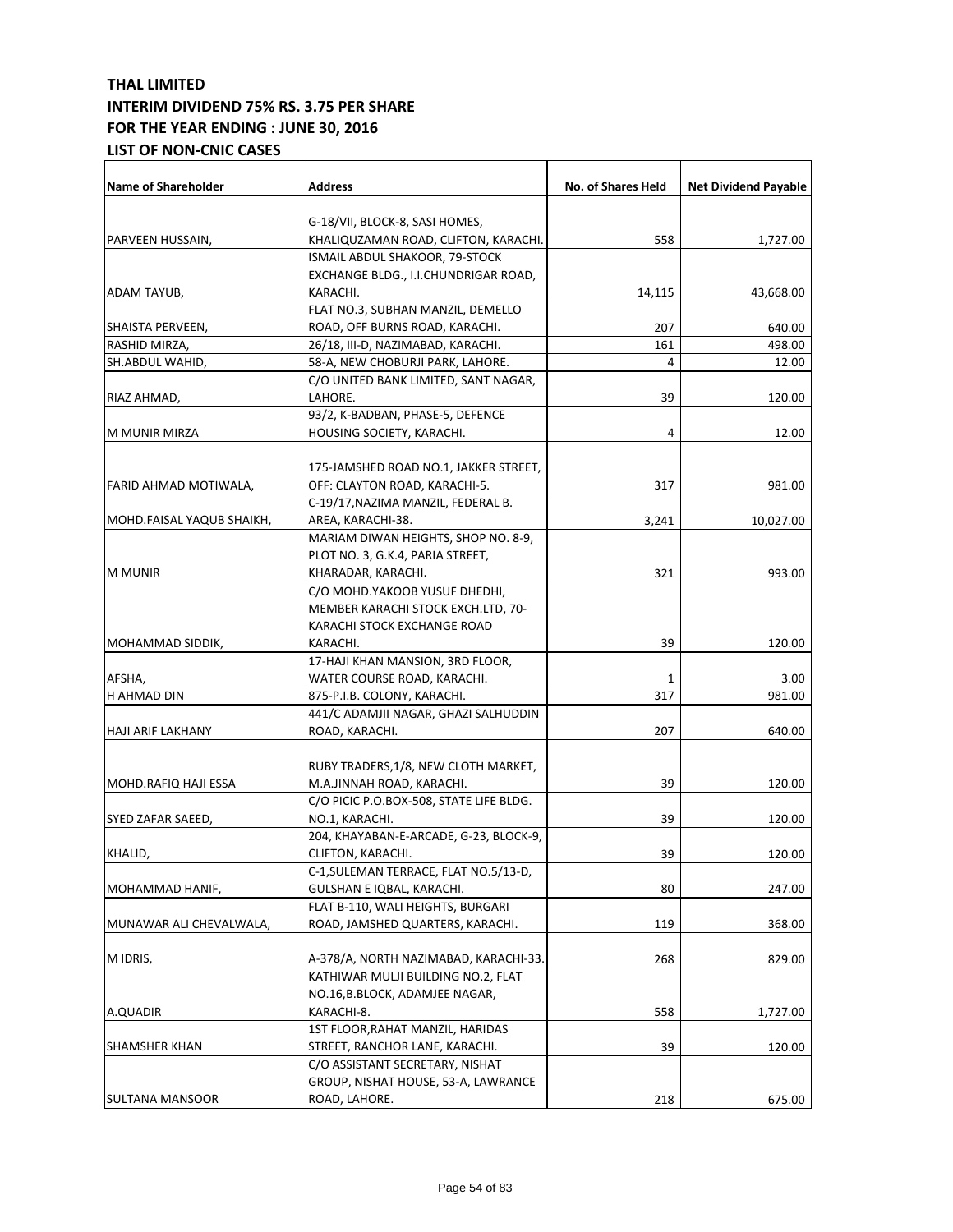| <b>Name of Shareholder</b>                       | <b>Address</b>                          | No. of Shares Held | <b>Net Dividend Payable</b> |
|--------------------------------------------------|-----------------------------------------|--------------------|-----------------------------|
|                                                  | 26-COTTON EXCHANGE BLDG.,               |                    |                             |
| YUSUF ALI HABIB                                  | I.I.CHUNDRIGAR ROAD, KARACHI.           | 80                 | 247.00                      |
|                                                  | 10-SUGRA BAI BUILDING, MOHD SHAH        |                    |                             |
| <b>AQEEL HUSSAIN</b>                             | STREET, NANADWADA, KARACHI.             | 4,524              | 13,996.00                   |
|                                                  | 8-AL HUSSAINI BLDG., F.M.FATEHALI ROAD, |                    |                             |
| NISAR ALI PARMAR                                 | KARACHI.                                | 644                | 1,992.00                    |
|                                                  | KARACHI CENTRE, BLOCK NO. B, FLAT NO.5, |                    |                             |
|                                                  | 2ND FL, PLOT NJI-3, NEAR PRINTING CORP. |                    |                             |
|                                                  | OF PAK., UNIVERSITY ROAD, KARACHI-      |                    |                             |
| MOHD.YUSUF ABDULLAH BUMBIYA                      | 74800                                   | 344                | 1,064.00                    |
|                                                  | YOUSUF BUMBIYA, KARACHI CENTRE          |                    |                             |
|                                                  | BLOCK-B, FLAT-5, PLOT-NJI-3, 2ND FLOOR, |                    |                             |
|                                                  | NEAR PRINTING CORP. P.I.B. COLONY,      |                    |                             |
| ABDULLAH,                                        | KARACHI-74800.                          | 337                | 1,043.00                    |
|                                                  | 2-B, SHRIEEN COURT QUEENS ROAD,         |                    |                             |
| SANJAY,                                          | KARACHI.                                | 247                | 764.00                      |
|                                                  | FLAT NO.7, GOLD FIELD APP. BLOCK-8,     |                    |                             |
| MEENA KUMARI,                                    | PLOT G-19, CLIFTON, KARACHI.            | 119                | 368.00                      |
|                                                  | HARIS LAGGAGE, SHOP NO.113, GUL         |                    |                             |
| MOHAMMAD SALIM                                   | PLAZA, M.A. JINNAH ROAD, KARACHI.       | 39                 | 120.00                      |
|                                                  | PAK SUZUKI MOTOR CO. LTD., 16-WEST      |                    |                             |
| LT.COL.RETD.SHAMIM AKHTAR AZIZ   WHARF, KARACHI. |                                         | 119                | 368.00                      |
|                                                  | 8-JAFFAR MANSION, A M 2, FRERE ROAD,    |                    |                             |
| HUR HAJIANI,                                     | KARACHI.                                | 4                  | 12.00                       |
|                                                  |                                         |                    |                             |
|                                                  | K-7-A,235/8,STREET NO.4, MOHD.HUSSAIN   |                    |                             |
| NASIR ALI SHAH,                                  | ISMAIL ROAD, NAWABAD, KARACHI.          | 207                | 640.00                      |
|                                                  | MIRZA MANZIL, 4TH FLOOR, KARA BAHY      |                    |                             |
|                                                  | KARIM JEE ROAD, NAWABAD, STREET NO.2,   |                    |                             |
| MIRZA SHAHJEAHAN BEG                             | KARACHI.                                | 207                | 640.00                      |
|                                                  | ZAIBTUN TEXTILE MILLS LTD., 4TH         |                    |                             |
|                                                  | FLOOR, LAKHANI CENTRE, I.I. CHUNDRIGAR  |                    |                             |
| IQBAL A SATTAR,                                  | ROAD, KARACHI.                          | 4                  | 12.00                       |
|                                                  | HAJI HAROON KAPADIA, 53-B, STOCK        |                    |                             |
|                                                  | EXCHANGE LTD.BLDG., OFF MCLEOD ROAD,    |                    |                             |
| KHAWAJA ABDUL AZIZ,                              | KARACHI-2.                              | 628                | 1,943.00                    |
|                                                  |                                         |                    |                             |
|                                                  | A GHAFFAR USMAN MOOSANI, 42-STOCK       |                    |                             |
|                                                  | EXCHANGE BLDG., STOCK EXCH.ROAD,        |                    |                             |
| PIYAR ALI                                        | I.I.CHUNDRIGAR ROAD,KARACHI.            | 840                | 2,599.00                    |
| SH.SAEED AHMAD                                   | 48-FCC, GULBERG NO.II, LAHORE.          | 207                | 640.00                      |
|                                                  | 4-ABDULLAH HAROON BLDG., NEXTTO         |                    |                             |
|                                                  | MEMON MASJID, RAJA GHAZANFAR ALI        |                    |                             |
| MOHAMMAD AMIN AHMAD,                             | KHAN ROAD, SADDAR, KARACHI.             | 644                | 1,992.00                    |
|                                                  | C/O MOHAMMAD IQBAL, 402-JEWELERS        |                    |                             |
|                                                  | CENTRE, RAJA GHAZANFAR ALI ROAD,        |                    |                             |
| FEROZA,                                          | SADDAR, KARACHI.                        | 317                | 981.00                      |
|                                                  |                                         |                    |                             |
|                                                  | MEMBER LAHORE STOCK EXCH.LTD.,          |                    |                             |
| S M HUSAINY,                                     | ROOM NO.4, 17-BANK SQUARE, LAHORE.      | 90                 | 279.00                      |
|                                                  | GK.7/30 & 31, FLAT NO.28, 3RD FLOOR,    |                    |                             |
|                                                  | KASSAM HOUSE, G.A.ALLNA ROAD,           |                    |                             |
| MOHAMMAD HANIF SALEH MOHD.                       | KHARADAR, KARACHI.                      | 1,409              | 4,359.00                    |
|                                                  |                                         |                    |                             |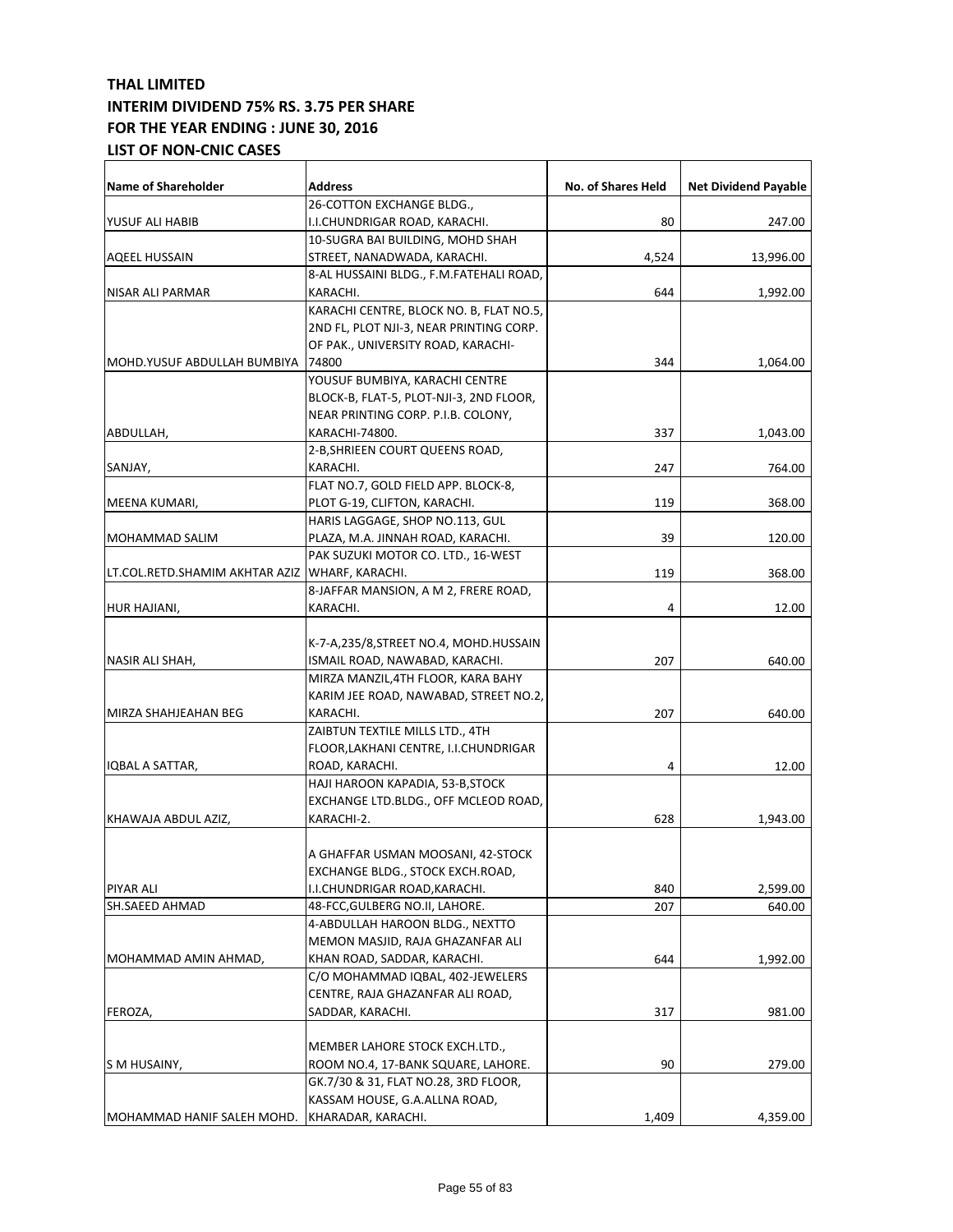| <b>Name of Shareholder</b> | <b>Address</b>                                        | <b>No. of Shares Held</b> | <b>Net Dividend Payable</b> |
|----------------------------|-------------------------------------------------------|---------------------------|-----------------------------|
|                            | C/O S A SALAM & CO. CHARTERED                         |                           |                             |
|                            | ACCOUNTANT, SALAM CHAMBERS, 22-LINK                   |                           |                             |
| SHAIKH ASAD SALAM,         | MCLEOD ROAD, LAHORE.                                  | 419                       | 1,296.00                    |
|                            | HILLA VILLA, 8/A BHAWALPUR HOUSE, L A                 |                           |                             |
| <b>NOSHIR F DASTOOR</b>    | HORE.                                                 | 317                       | 981.00                      |
|                            |                                                       |                           |                             |
|                            | MEMBER KARACHI STOCK EXCH.LTD.                        |                           |                             |
|                            | ROOM NO.505-506, 5TH FLOOR, G ALLANA                  |                           |                             |
| A LATIF                    | ROAD, I.I.CHUNDRIGAR ROAD, KARACHI.                   | 119                       | 368.00                      |
|                            | 598-GUJRAT COLONY, OPP.DAWOOD                         |                           |                             |
|                            | ENGINEERING COLLEGE M.A.JINNAH ROAD,                  |                           |                             |
| ABDUL RAZAK MARFANI,       | KARACHI.                                              | 207                       | 640.00                      |
|                            |                                                       |                           |                             |
|                            | C/O M.HANIF A KARIM, 3RD FLOOR, QASR-                 |                           |                             |
|                            | E-MARIAM, O.T.9/158, OPP.HILAL MARKET,                |                           |                             |
| M.HANIF A KARIM,           | KAGZI BAZAR, KARACHI.                                 | 1,618                     | 5,006.00                    |
|                            | PALMAT MANZIL, 2ND FLOOR PLOT NO.6,                   |                           |                             |
|                            | JOOMA GALI WOOD MARKET                                |                           |                             |
| <b>MOHAMMED KHALID</b>     | STREET, SADDAR, KARACHI                               | 278                       | 860.00                      |
|                            | PATEL COTTAGE, 394/3 FEDERAL B AREA,                  |                           |                             |
| <b>MOHD RAFIQ PATEL</b>    | KARACHI                                               | 213                       | 659.00                      |
|                            | A-9, SECTOR 14-B, NORTH KARACHI,                      |                           |                             |
| <b>MOHD SABIR QURESHI</b>  | KARACHI.                                              | 278                       | 860.00                      |
|                            | B-93, BLOCK-D, NORTH NAZIMABAD                        |                           |                             |
| SAIYED WALI RAZA           | KARACHI                                               | 278                       | 860.00                      |
| MIAN ABDUL AZIZ            | 51/A, FEROZEPUR ROAD, LAHORE-16                       | 8,223                     | 25,440.00                   |
| MOHAMMAD SHAMIM QIDWAI     | D-22, BLOCK-5, FEDERAL B AREA, KARACHI.               | 558                       | 1,727.00                    |
|                            | 16/A, SUNSET STREET, DEFENCE HOUSING                  |                           |                             |
| <b>MEHREEN RAFIQ</b>       | SOCEIETY, KARACHI.                                    | 2,819                     | 8,721.00                    |
|                            | METROPOLITAN STEEL CORPORATION                        |                           |                             |
|                            | NATIONAL PRESS TRUST HOUSE,                           |                           |                             |
| PYARALI                    | I.I.CHUNDRIGAR ROAD, KARACHI.                         | 2                         | 7.00                        |
|                            | 214, AMYNABAD COLONY, OFF, MARTIN                     |                           |                             |
| <b>TAJUDDIN</b>            | ROAD, NEAR PIB COLONY, KARACHI.                       | 1                         | 3.00                        |
|                            | C-19/17, NAZIMA MANZIL, FEDRAL -B AREA,               |                           |                             |
| <b>MOHD FAISAL</b>         | KARACHI-38                                            | 1,409                     | 4,359.00                    |
|                            | SC-5, BLOCK-D, NORTH NAZIMABAD,                       |                           |                             |
| RASHEDA KHATOON            | KARACHI-33.                                           | 278                       | 860.00                      |
|                            |                                                       |                           |                             |
|                            | SB 2/52, FLAT NO.10TH, 5TH FLOOR HANIFA               |                           |                             |
|                            | BAI MANZIL, NEAR 555 PS, SHAHRA-E-IRAQ                |                           |                             |
| <b>MANSOOR</b>             | ROAD, SADDAR, KARACHI.                                | 15                        | 46.00                       |
|                            | C/O MRS. PANJWANI, 64, SHAH JAMAL,                    |                           |                             |
| SHIRAZ D.COOPER            | LAHORE.                                               | 39                        | 120.00                      |
| <b>ABDUL AZIZ BAIG</b>     | 4-C, 90/7, LANDHI NO.6, KARACHI.                      | 27                        | 83.00                       |
|                            | C/O MRS. PANJWANI, 64, SHAH JAMAL                     |                           |                             |
| MEHRA PHIROZ COOPER        | COLONY, LAHORE.                                       | 558                       | 1,727.00                    |
|                            | 5505, HELEN STREET, APT-107, AUSTIN TX                | 278                       |                             |
| <b>MADNI</b>               | 78751, U.S.A.<br>C/O M.ANEES HAMEED, 14-KARACHI STOCK |                           | 860.00                      |
|                            | <b>EXCHANGE BLDG STOCK EXCHANGE</b>                   |                           |                             |
| MOHAMMAD IQBAL             | BUILDING ROAD, KARACHI.                               | 2                         | 7.00                        |
|                            |                                                       |                           |                             |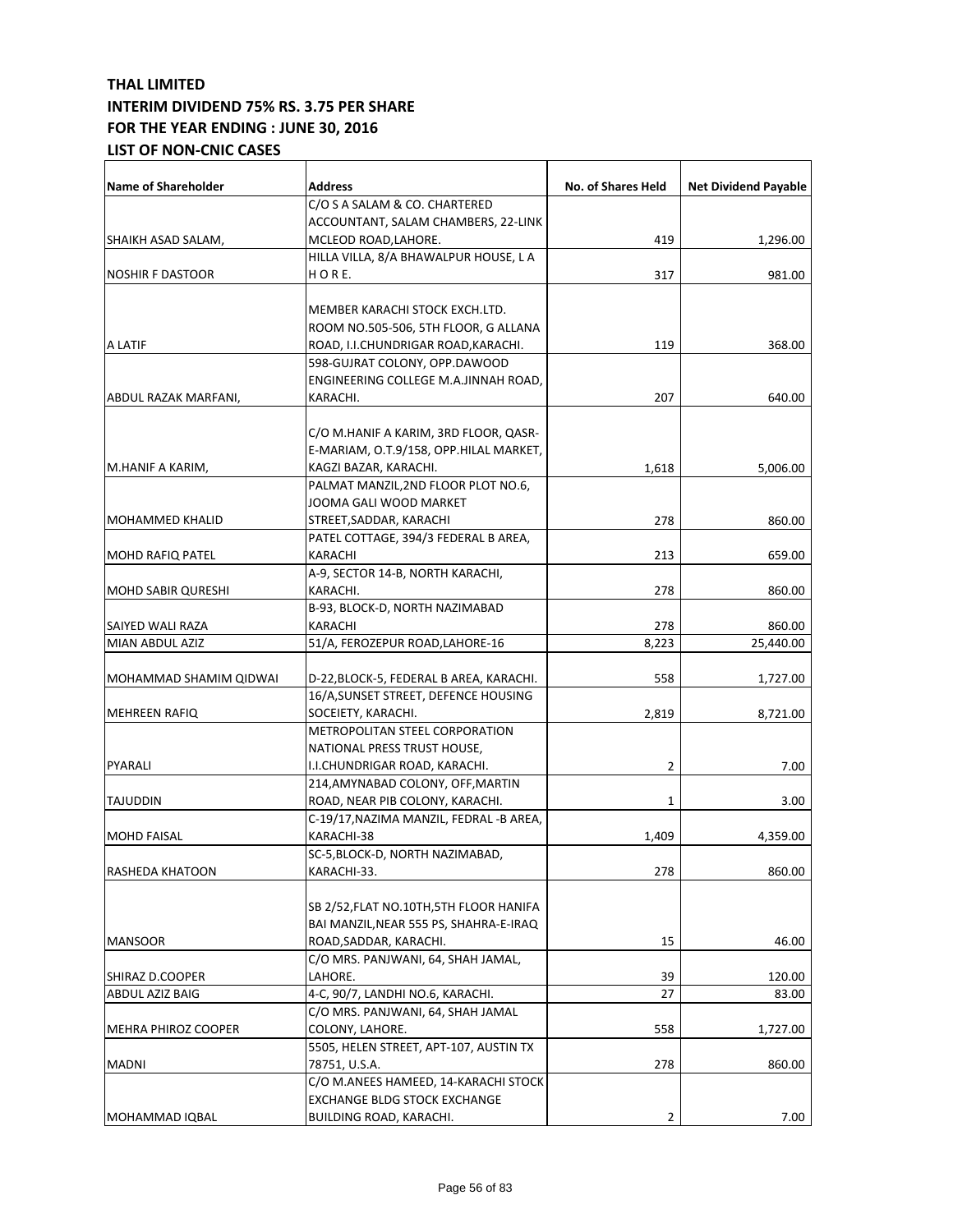| <b>Name of Shareholder</b> | <b>Address</b>                                                          | No. of Shares Held | <b>Net Dividend Payable</b> |
|----------------------------|-------------------------------------------------------------------------|--------------------|-----------------------------|
| <b>KHURSHEED TAHIR</b>     | E/1536, NISHAT COLONY, LAHORE CANTT.                                    | 193                | 597.00                      |
| DR. AYESHA SAMAD           | 74-P, MODEL TOWN EXTENSION, LAHORE.                                     | 3,099              | 9,587.00                    |
|                            | KARACHI CENTRE, BLOCK NO. 5, FLAT NO.5,                                 |                    |                             |
|                            | 2ND FL., PLOT NJI-3 NEAR PRINTING CORP.                                 |                    |                             |
|                            | OF PAK., UNIVERSITY ROAD, KARACHI-                                      |                    |                             |
| MOHD. YUSUF ABDULLAH       | 74800                                                                   | 1,293              | 4,000.00                    |
|                            |                                                                         |                    |                             |
|                            | 4, ABDULLAH HAROON BUILDING, NEXT TO                                    |                    |                             |
|                            | MEMON MAZJID, RAJA GHAZANFAR ALI                                        |                    |                             |
| <b>HOORBAI</b>             | ROAD, SADDAR, KARACHI.                                                  | 840                | 2,599.00                    |
| YAMIN-UD-DIN HAQQI         | 30-C, MODEL TOWN, LAHORE-14.                                            | 558                | 1,727.00                    |
|                            | 386-A, BLOCK-7, K.A.E.C.H SOCIETY,                                      |                    |                             |
| <b>NASREEN SAMI</b>        | KARACHI                                                                 | 278                | 860.00                      |
|                            | 21, 3RD FLOOR, ALPHA SQUARE, A.M.3,                                     |                    |                             |
| <b>ABDUL BASIT</b>         | BURNS ROAD, KARACHI.                                                    | 2                  | 7.00                        |
|                            | KHATRI JAMATKHANA BLDG., 2/22,                                          |                    |                             |
|                            | LIDBITTER ROAD, OPP: ROXY CINEMA,                                       |                    |                             |
| <b>ABDUL AZIZ KHATRI</b>   | BHIMPURA, KARACHI-2.                                                    | 27                 | 83.00                       |
|                            | GOVT. DEGREE COLLEGE, PATTOKI, DISTT.                                   |                    |                             |
| MALIK AZMATULLAH           | KASUR.                                                                  | 2,819              | 8,721.00                    |
|                            | FLAT NO.2-C, WAHEED CENTRE, 3RD                                         |                    |                             |
|                            | FLOOR, SHELDON ROAD, KMC FOOTBAL                                        |                    |                             |
|                            | GROUND, BABA-E-URDU COLLEGE,                                            |                    |                             |
| <b>GHULAM HUSAIN</b>       | KARACHI.                                                                | 2                  | 7.00                        |
|                            | C/O PAKISTAN PETROLEUM LTD., 3RD                                        |                    |                             |
| <b>GHULAM FAREED</b>       | FLOOR, PIDC HOUSE, KARACHI.                                             | 2                  | 7.00                        |
|                            | 50/3, SHIKARPUR COLONY, NEAR ISLAMIA                                    |                    |                             |
| MOHAMMED HANIF             | COLLEGE, KARACHI-5.                                                     | 13                 | 40.00                       |
|                            | C/9/17, NAZIMA MANZIL, FEDERAL B.                                       |                    |                             |
| <b>MOHD YAQUB SHEIKH</b>   | AREA, KARACHI-38.                                                       | 1,409              | 4,359.00                    |
|                            |                                                                         |                    |                             |
| ZARINA                     | 231, BLOCK-B, ADAMJEE NAGAR, KARACHI.                                   | 1,580              | 4,888.00                    |
|                            | 7, RIZWAN GARDENS, G-25, BLOCK-8,                                       |                    |                             |
| MUBARAK LAKHANI            | KEHKASHAN, CLIFTON, KARACHI-8.                                          | 4                  | 12.00                       |
|                            | C-3, BRIDGE APARTMENT, CLIFTON,                                         |                    |                             |
| M.M. SADIQ                 | KARACHI.                                                                | 278                | 860.00                      |
|                            | B-128, BLOCK NO. 15, FEDERAL B. AREA,                                   |                    |                             |
| M. ALI AFSR BAIG           | KARACHI.                                                                | 278                | 860.00                      |
|                            | C/O SALEEM & CO., 13-MOTANDAS<br>BLDG., FIRST FLOOR, OPP: MEMON MASJID, |                    |                             |
| SAAD SALEEM                | M.A.JINNAH ROAD, KARACHI.                                               | 452                |                             |
|                            | C/O SALEEM & CO., 13, MOTANDAS                                          |                    | 1,398.00                    |
|                            | BUILDING, FIRST FL, P.O.BOX-10331, M.A.                                 |                    |                             |
| SOHAIL SALEEM              | JINNAH ROAD, KARACHI.                                                   | 558                | 1,727.00                    |
|                            | C/O SHOE HOUSE, SHOE MARKET, SHAH                                       |                    |                             |
| ANWER HOSSAIN              | ALAM MARKET, LAHORE.                                                    | 278                | 860.00                      |
|                            |                                                                         |                    |                             |
| MAH-E-LAQA BEGUM           | 28, ARYA NAGAR, POUNCH ROAD, LAHORE.                                    | 67                 | 207.00                      |
| SYED KAISER JALAL SHAH     | AL-KIRAN, 1, WAHDAT ROAD, LAHORE-16.                                    | 174                | 539.00                      |
|                            |                                                                         |                    |                             |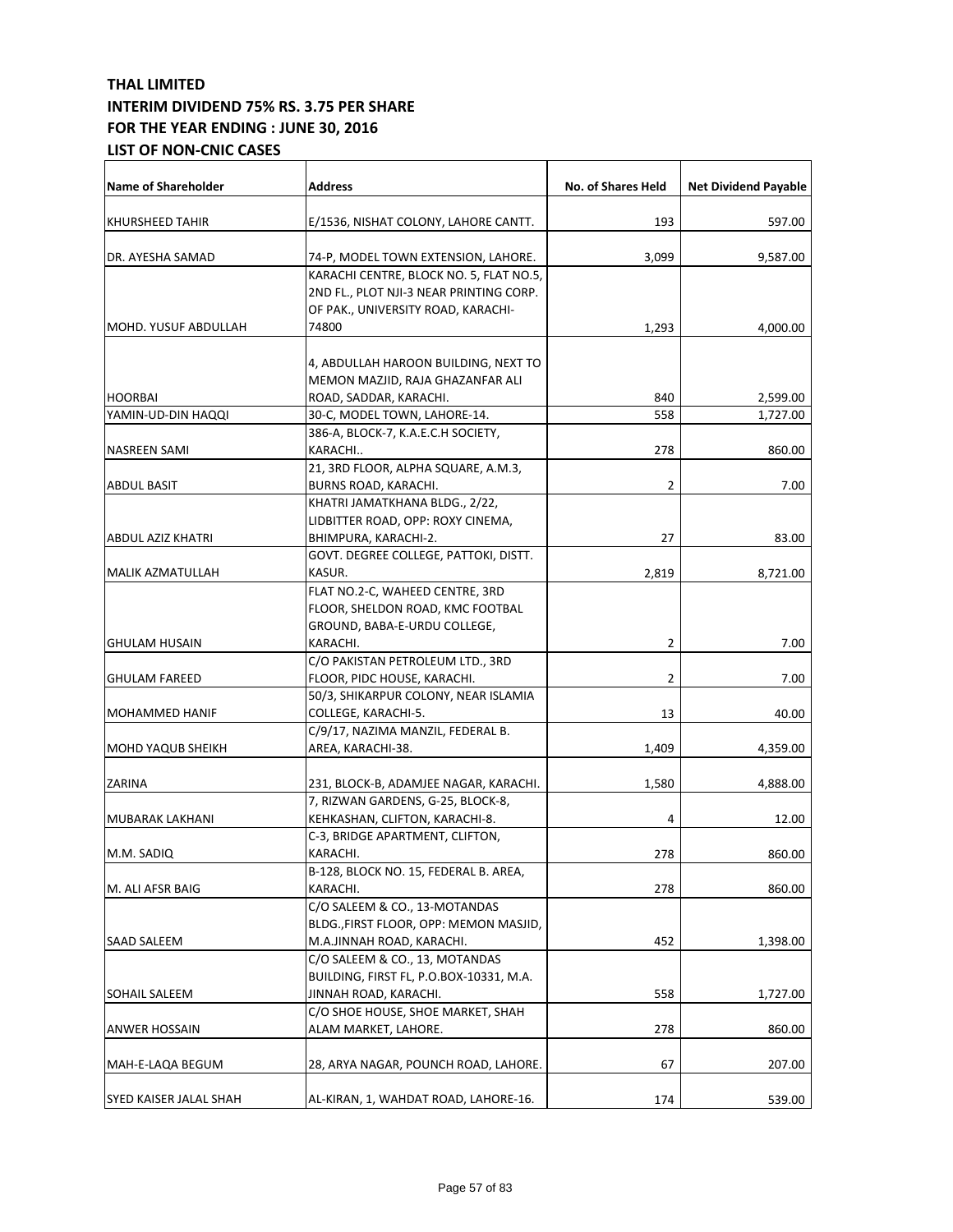| <b>Name of Shareholder</b> | <b>Address</b>                         | <b>No. of Shares Held</b> | <b>Net Dividend Payable</b> |
|----------------------------|----------------------------------------|---------------------------|-----------------------------|
|                            | HIRANI CENTRE, 4TH FLOOR, I.I.         |                           |                             |
| IQBAL REHMAN               | CHUNDRIGAR ROAD, KARACHI.              | 278                       | 860.00                      |
|                            | C/O M. ANEES HAMEED, 14-KARACHI        |                           |                             |
|                            | STOCK EXCHANGE BLDG STOCK EXCHANGE     |                           |                             |
| DILIP KUMAR                | ROAD, KARACHI.                         | 2                         | 7.00                        |
|                            | FLAT NO. 7, HAJI ISHAQ WALI BLDG.,     |                           |                             |
| MOHAMMAD IQBAL             | MEMON SOCIETY, KARACHI.                | 11                        | 34.00                       |
|                            | H-27/10, JINNAH SQUARE, MALIR COLONY,  |                           |                             |
| SHAFIQ-UN-NISA             | KARACHI-27.                            | 161                       | 498.00                      |
|                            | C/O 8, ZAHIDA MANZIL, 2ND FLOOR,       |                           |                             |
|                            | MORAR STREET, PAKISTAN CHOWK,          |                           |                             |
| M. SHAKIL PARACHA          | KARACHI.                               | 278                       | 860.00                      |
|                            | C/O 8, ZAHIDA MANZIL, 2ND FLOOR,       |                           |                             |
|                            | MORAR STREET, PAKISTAN CHOWK,          |                           |                             |
| ABDUL AHAD PARACHA         | KARACHI.                               | 278                       | 860.00                      |
|                            | C/O M.Y. PASHA, FINANCE DIRECTOR,      |                           |                             |
|                            | FAUJI FOUNDATION, HARLEY STREET,       |                           |                             |
| RASHIDA Y. PASHA           | RAWALPINDI.                            | 2,819                     | 8,721.00                    |
|                            | NO.5, HAJI YOUSUF HAJI EBRAHIM         |                           |                             |
|                            | BUILDING, KATCHI MEMON STREET NO.1,    |                           |                             |
| <b>ISMAIL USMAN</b>        | SADDAR, KARACHI-74400.                 | 224                       | 692.00                      |
|                            |                                        |                           |                             |
|                            | C/O PRINCE GLASS WORKS LTD, 1-C, STATE |                           |                             |
|                            | LIFE BUILDING, OFF I.I. CHUNDRIGAR     |                           |                             |
| RAZZAK HUSSAIN             | ROAD, P.O. BOX-5710, KARACHI-74000.    | 27                        | 83.00                       |
|                            | AMINA MANZIL, YOUSUF STREET,           |                           |                             |
| <b>IQBAL</b>               | GARIKHATA, KARACHI.                    | 11                        | 34.00                       |
|                            | 651-B, SABZAZAR SCHEME, MULTAN ROAD,   |                           |                             |
| SIKANDAR HAYAT MALIK       | LAHORE.                                | 11                        | 34.00                       |
| SHAH FAISAL                | 379/3, F.B. AREA, KARACHI-38.          | 80                        | 247.00                      |
|                            | 8-NOORANI VILLA, 227-GARDEN EAST,      |                           |                             |
| FARIYAL                    | KARACHI-74400.                         | 372                       | 1,151.00                    |
|                            | AMINA PALACE NO.11,12/2,               |                           |                             |
|                            | HUSSAINABAD, 2ND FLOOR, FLAT NO.7,     |                           |                             |
| <b>ADAM ESMAIL</b>         | KARACHI.                               | 278                       | 860.00                      |
|                            | 104, RABIA TERRACE, JOHAR ROAD, JINNAH |                           |                             |
| <b>FARIDA AHMED</b>        | HOUSING SOCIETY, KARACHI.              | 1                         | 3.00                        |
|                            | <b>MAHMUD &amp; CO. ACCOUNTANTS</b>    |                           |                             |
|                            | AUDITORS, NO-1, ZAMINDARA COLONY,      |                           |                             |
| RIZWAN MAHMUD              | RAHIM YAR KHAN.                        | 2                         | 7.00                        |
|                            | HOUSE NO. R 211/9, FEDERAL 'B' AREA,   |                           |                             |
| <b>ABID HUSAIN</b>         | KARACHI.                               | 359                       | 1,110.00                    |
|                            |                                        |                           |                             |
|                            | HOUSE HOLD PRODUCTS PAKISTAN (PVT)     |                           |                             |
|                            | LTD., 2ND FLOOR, INSURANCE HOUSE-1,    |                           |                             |
| MOHD TAKI N. HAJI          | HABIB SQ., M.A. JINNAH ROAD, KARACHI.  | 2,819                     | 8,721.00                    |
|                            | F-437, SHAH RUKEN-E-ALAM COLONY        |                           |                             |
| ABDUL MAJID SHAHID         | MULTAN.                                | 95                        | 294.00                      |
|                            | A-15, AL-SHAMS PLAZA, BLOCK-6,         |                           |                             |
| <b>FAHMIDA ABBAS</b>       | GULSHAN-E-IQBAL-6, KARACHI.            | 161                       | 498.00                      |
| OMER H. SAID               | 164-6, BLOCK III, P.E.C.H.S., KARACHI. | 5,640                     | 17,449.00                   |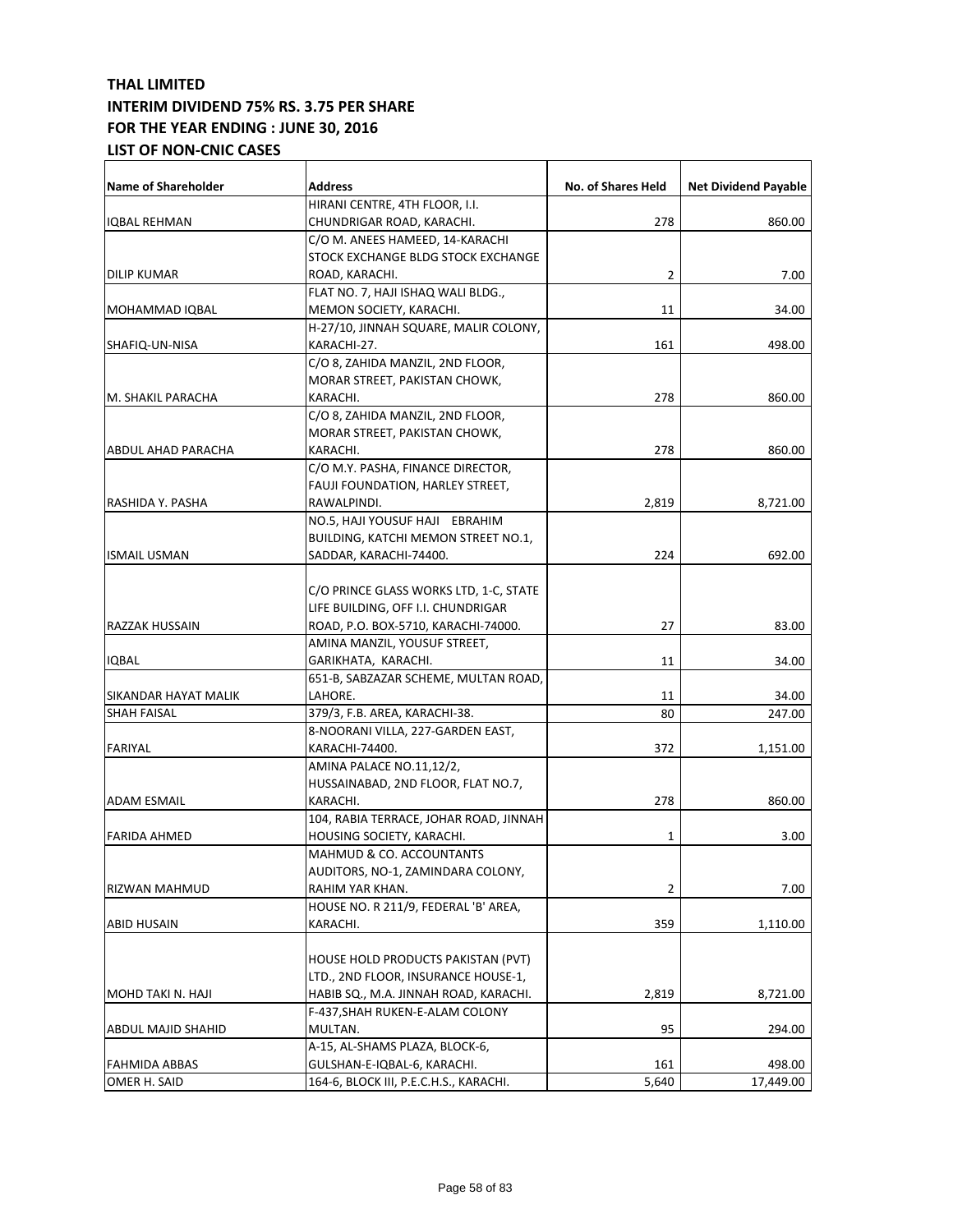| <b>Name of Shareholder</b> | <b>Address</b>                             | <b>No. of Shares Held</b> | <b>Net Dividend Payable</b> |
|----------------------------|--------------------------------------------|---------------------------|-----------------------------|
|                            | C/O Z.A.AZIZ ISMAIL SURMAWALA, 49, OLD     |                           |                             |
|                            | STOCK EXCHANGE BLDG., STOCK                |                           |                             |
| NAEEM                      | EXCHANGE ROAD, KARACHI.                    | 1,515                     | 4,687.00                    |
|                            |                                            |                           |                             |
|                            | C/O MR. YUSUF BUMBIYA, KARACHI             |                           |                             |
|                            | CENTRE, BLOCK-B, FLAT NO.5, 2ND FLOOR,     |                           |                             |
| MOHAMMAD YUSUF ABDULLAH    | UNIVERSITY ROAD, KARACHI-74800             | 5,361                     | 16,586.00                   |
|                            | 49, WAZIR MANSION, 2ND FLOOR, NICOL        |                           |                             |
| AKBAR ALI                  | ROAD, KARACHI-2.                           | 278                       | 860.00                      |
|                            | ROOM NO. 30, GROUND FLOOR, OLD             |                           |                             |
|                            | STOCK EXCHANGE BUILDING, STOCK             |                           |                             |
| AQUEEL KARIM DHEDHI        | EXCHAGNE ROAD, KARACHI.                    | 227                       | 702.00                      |
|                            |                                            |                           |                             |
|                            | 3, HUSAINI C.H. SOCIETY, BLOCK 7 & 8, OFF: |                           |                             |
| <b>QASIM H. MOHAMED</b>    | SHAHID-E-MILLAT ROAD, KARACHI.             | 1,409                     | 4,359.00                    |
|                            |                                            |                           |                             |
|                            | 1ST FLOOR, BASTAKI MANZIL, A.A.            |                           |                             |
| SAADAT ALI                 | REHMAN STREET, JODIA BAZAR, KARACHI.       | 3,099                     | 9,587.00                    |
|                            | SIDCO AVENEW CENTRE, B. TOWER, 5/1,        |                           |                             |
|                            | STRECHAN ROAD, OPP: Y.M.C.A. GROUND,       |                           |                             |
| <b>SULTAN</b>              | KARACHI.                                   | 8,463                     | 26,182.00                   |
|                            | DISTRIBUTORS, NATIONAL ELECTRONICS,        |                           |                             |
|                            | <b>QUAID-E-AZAM SHOPPING CENTRE,</b>       |                           |                             |
| JAM SHAHID PERVEZ          | MULTAN CANTT.                              | 1,409                     | 4,359.00                    |
|                            | NAWAZ ENTERPRISES, RIAZ MOTORS             |                           |                             |
| MUSTAFA HASAN              | BUILDING, ABDALI ROAD, MULTAN.             | 161                       | 498.00                      |
| FAUZIA AHMED               | 73-A, SAINT JOHN PARK, LAHORE CANTT.       | 1,409                     | 4,359.00                    |
|                            | 266, C.P. & BERAR H. SOCIETY, BLOCK 7/8,   |                           |                             |
| <b>MOHD UMER</b>           | KARACHI-5.                                 | 48                        | 148.00                      |
|                            |                                            |                           |                             |
|                            | AL-AREESH, 60-B, SUNSET BOULEVARD,         |                           |                             |
| NUZHAT JEHAN               | DEFENCE HOUSING SOCIETY, KARACHI-46.       | 1,409                     | 4,359.00                    |
|                            | R-183, BLOCK-9, DASTAGIR SOCIETY, F. B.    |                           |                             |
| SYED MOHAMMAD JAVED BASHIR | AREA, KARACHI.                             | 119                       | 368.00                      |
|                            | G-27/3, MALIR EXTENSION COLONY,            |                           |                             |
| KHAWAR MAJEED BUTT         | KARACHI.                                   | 135                       | 417.00                      |
|                            | 5-J/15, SAEEDABAD, BALDIA TOWN,            |                           |                             |
| MOHAMMAD AFZAL JAVED       | KARACHI.                                   | 135                       | 417.00                      |
|                            | C/O BURNEY WEAPON CORPORATION,             |                           |                             |
|                            | MOHD SHAH STREET, NANAKWADA,               |                           |                             |
| <b>WALI MOHD</b>           | KARACHI.                                   | 161                       | 498.00                      |
|                            | FLAT NO-7, BAZARI BUILDING, YOUSUF         |                           |                             |
| <b>MINHAS ANWER</b>        | STREET, GARI KHATA, KARACHI-74200.         | 278                       | 860.00                      |
|                            | 31, COMMERCIAL ZONE, GULBERG-III,          |                           |                             |
| SH. KHALID JAMIL           | LIBERTY MARKET, LAHORE.                    | 317                       | 981.00                      |
|                            | C/O A.S. MERCHANT, F-75/1, BLOCK-7,        |                           |                             |
| KARIM NOOR MOHAMMED        | CLIFTON, KARACHI-75600.                    | 2,819                     | 8,721.00                    |
|                            | C/O BIJRNEY WEAPON CORPORATION             |                           |                             |
|                            | MOHD SHAH STREET, NANAKWADA,               |                           |                             |
| WALI MOHAMMED A. SHAKOOR   | KARACHI.                                   | 145                       | 449.00                      |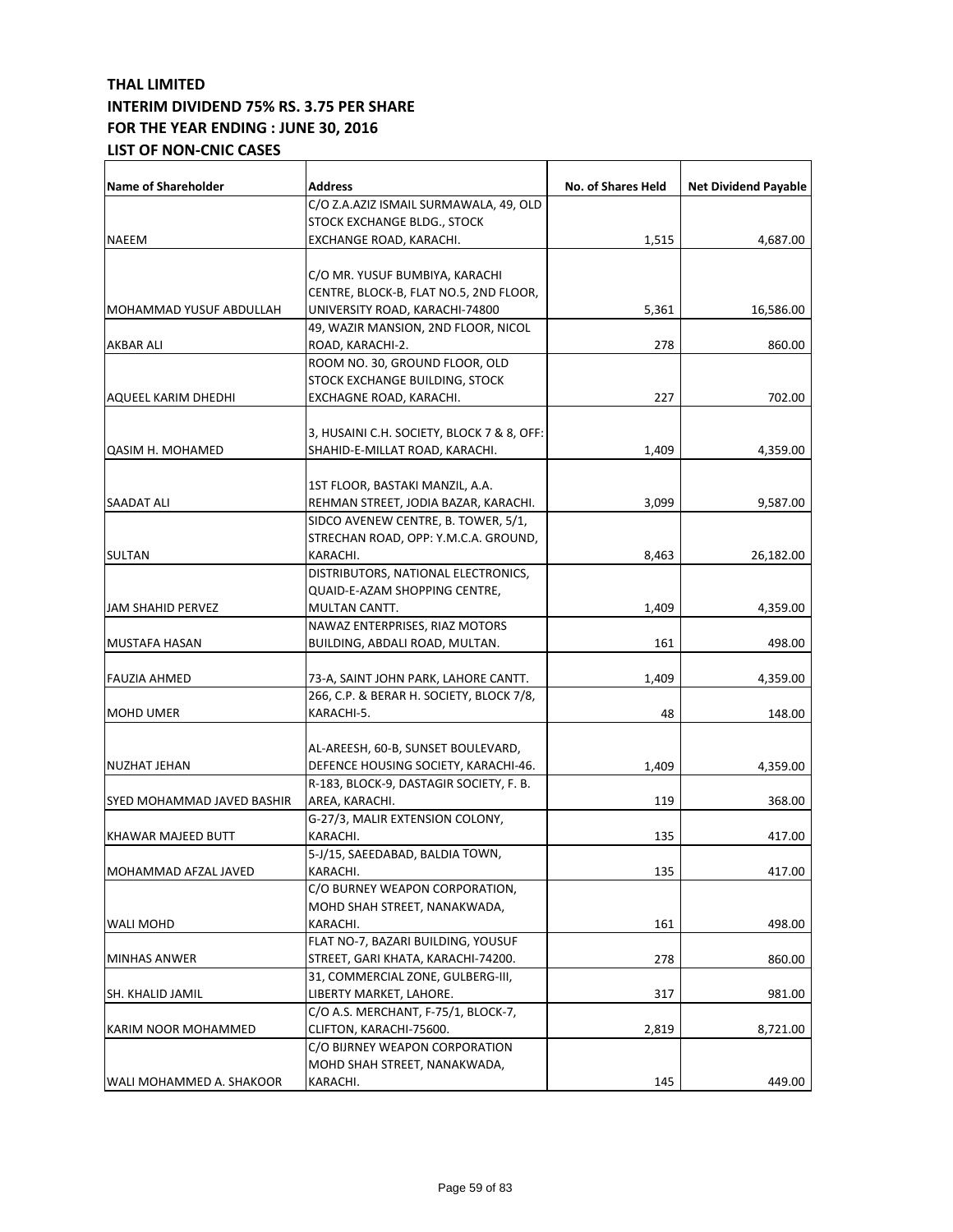| <b>Name of Shareholder</b> | <b>Address</b>                          | No. of Shares Held | <b>Net Dividend Payable</b> |
|----------------------------|-----------------------------------------|--------------------|-----------------------------|
|                            | C/O GHAZI & COMPANY, CHARTERED          |                    |                             |
|                            | ACCOUNTANTS, TAWAKKAL AUTOS             |                    |                             |
|                            | PLAZA,1ST FLOOR CHOWK CIVIL HOSPITAL,   |                    |                             |
| MUHAMMAD YOUNUS GHAZI      | MULTAN.                                 | 8,300              | 25,678.00                   |
|                            | RASHEED TRADERS, KHAD BAZAR, GHALLA     |                    |                             |
|                            | MANDI, SADIKABAD, DISTT. RAHIM YAR      |                    |                             |
| <b>ABDUL RASHEED</b>       | KHAN.                                   | 1                  | 3.00                        |
|                            |                                         |                    |                             |
|                            | APT. NO.7/2, RIMPA SUNBEAM NO.5, CH.    |                    |                             |
| <b>FEROZE</b>              | KHALIQUZZAMAN ROAD, KARACHI-75530.      | 1                  | 3.00                        |
|                            | V-B-5/10, IST FLOOR, PAPOSH NAGAR,      |                    |                             |
|                            | NAZIMABAD NO.5, KARACHI-18. POST        |                    |                             |
| <b>SAEED AHMED BAIG</b>    | CODE NO. 74600.                         | 620                | 1,918.00                    |
|                            | TRAVEL WORLD, 14, HOTEL MEHRAN,         |                    |                             |
| <b>ABDUL AZIZ</b>          | SHAHRAH-E-FAISAL, KARACHI.              | 1                  | 3.00                        |
| <b>ALIA MOBEEN</b>         | 87-B-2, GULBERG-3, LAHORE.              | 3,080              | 9,529.00                    |
|                            | BARKAT LAW CHAMBERS, 306/E, SADIQ       |                    |                             |
| MIRZA IMTIAZ ALI SHAHID    | PLAZA, 69-THE MALL, LAHORE.             | 646                | 1,999.00                    |
|                            | ACCOUNT DEPARTMENT, PAKARAB             |                    |                             |
|                            | FERTILIZER (PVT) LTD. KHANEWAL ROAD,    |                    |                             |
| FAYYAZ MAHMUD PIRACHA      | MULTAN.                                 | 2,819              |                             |
|                            |                                         |                    | 8,721.00                    |
|                            |                                         |                    |                             |
|                            | C/O MR. M. SIDDIQUE A. KARIM, 3RD       |                    |                             |
|                            | FLOOR, QASRE-E-MARIAM, J.T. 9/158, OPP: |                    |                             |
| MOHD SIDDIQUE H.A. KARIM   | HILAL MARKET, KAGZI BAZAR, KARACHI.     | 15,525             | 48,031.00                   |
|                            | HOUSE NO.A-479, HASRAT MOHANI           |                    |                             |
| MOHAMMAD IRFAN             | COLONY, MANGOPIR ROAD, KARACHI.         | 80                 | 247.00                      |
|                            | ROOM NO.309, LAHORE STOCK EXCHANGE      |                    |                             |
|                            | BUILDING 19-KHAYABAN-E-AIWAN-E-         |                    |                             |
| <b>JAWAD AKHTAR</b>        | IQBAL, LAHORE.                          | 1,076              | 3,329.00                    |
|                            | FLAT NO.2-C, WAHEED CENTRE, 3RD         |                    |                             |
|                            | FLOOR, SHELDON ROAD, KMC FOOTBAL        |                    |                             |
|                            | GROUND, BABA-E-URDU COLLEGE,            |                    |                             |
| <b>FATIMA</b>              | KARACHI.                                | 2                  | 7.00                        |
| MOHAMMAD FAROOQ            | A-353/8, K.A.E.C.H.S., KARACHI.         | 59                 | 182.00                      |
|                            | R.C.4/19, AJA MOWJI STREET,             |                    |                             |
| MOHAMMAD ALI               | GAZDERABAD, KARACHI-74200.              | 4                  | 12.00                       |
|                            | 104/1, SECTOR 5-G, NEW KARACHI,         |                    |                             |
| MAQSOOD ALAM               | KARACHI.                                | 412                | 1,275.00                    |
|                            | O.T.2/95, NEW MAL LANE, KAGZI BAZAR,    |                    |                             |
| <b>ABDUL SATTAR</b>        | KARACHI-2.                              | 72                 | 223.00                      |
|                            | 71-RUSTAM PARK, GULGASHAT COLONY,       |                    |                             |
|                            | NAWANKOT, MULTAN ROAD, LAHORE-          |                    |                             |
| ASRAR AHMAD KAZI           | 54500.                                  | 132                | 408.00                      |
|                            | H.NO.96, SECTOR 1-D, MILLATABAD,        |                    |                             |
| <b>KHALID KHAN</b>         | ORANGI TOWN, KARACHI-75800.             | 50                 | 155.00                      |
|                            | M.R. 5/45, GREEN HOUSE, FIRST FLOOR,    |                    |                             |
| HAMIDA BANOO               | MITHADAR, KARACHI-2.                    | 60                 | 186.00                      |
|                            |                                         |                    |                             |
|                            | RB-6/77, 6TH FLOOR, HUMAIR MANZIL,      |                    |                             |
| MOHAMMAD ARSHAD            | HUR MASJI STREET, GARI KHATA, KARACHI.  | 126                | 390.00                      |
| JAVED IQBAL KHAN           | 84-1-BII, TOWNSHIP, LAHORE.             | 1,901              | 5,881.00                    |
|                            |                                         |                    |                             |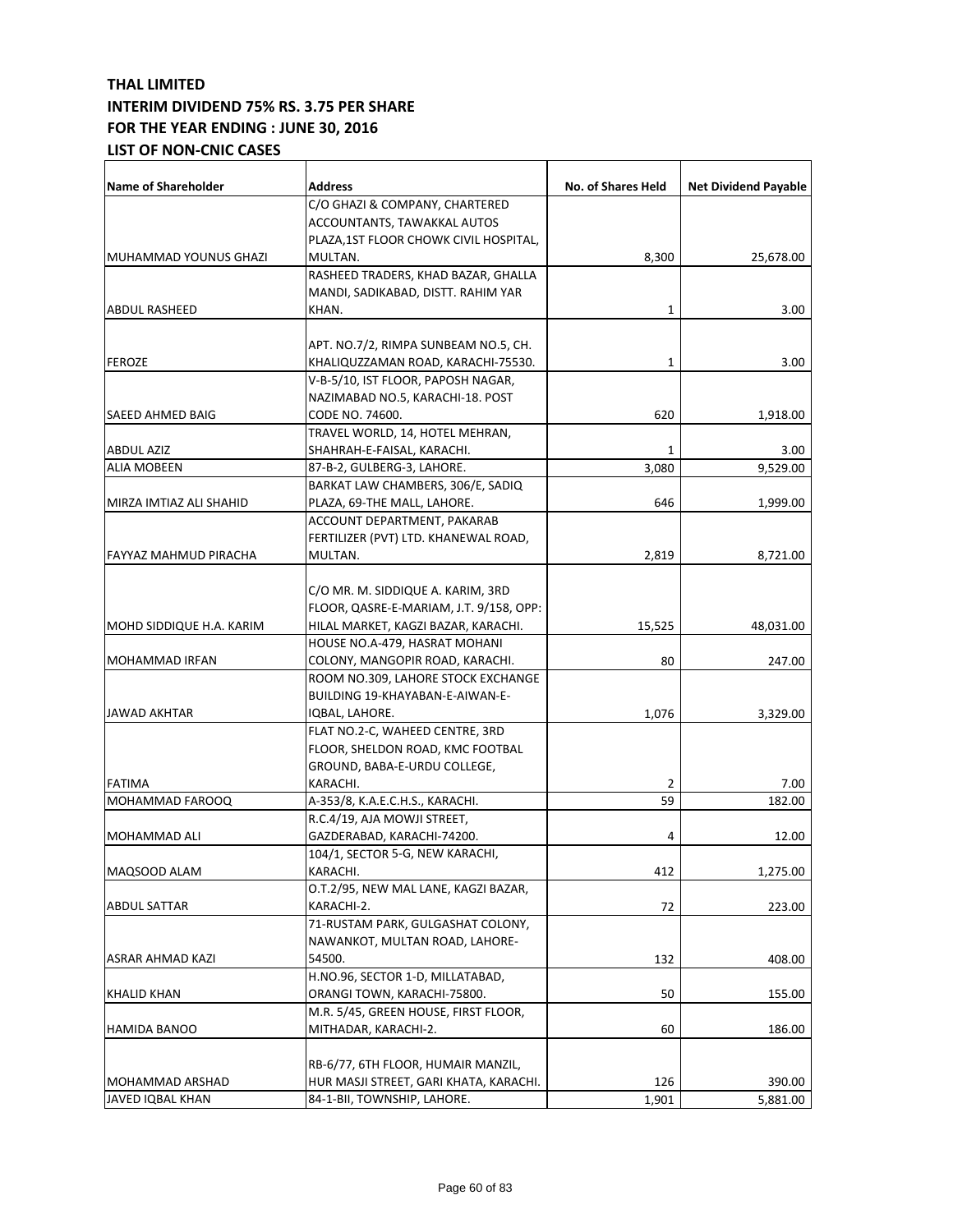| Name of Shareholder        | <b>Address</b>                                             | No. of Shares Held | <b>Net Dividend Payable</b> |
|----------------------------|------------------------------------------------------------|--------------------|-----------------------------|
|                            | SIDCO AVENUE APARTMENT, A/7/4, 264,                        |                    |                             |
| <b>HAJI SALEH MOHAMMAD</b> | R.A. LINES, INGLE ROAD, KARACHI.                           | 161                | 498.00                      |
|                            | C/O SUFI JALALUDDIN SH. BOOK SHOP,                         |                    |                             |
|                            | HOUSE #488, WARD #5, NEAR USMANIA                          |                    |                             |
|                            | MASJID, GHAUSIA COLONY, MUZAFFAR                           |                    |                             |
| <b>SHAKOORI BEGUM</b>      | GARH.                                                      | 59                 | 182.00                      |
| MUMTAZ SULTANA             | 46-B, GULBERG-II, LAHORE.                                  | 239                | 739.00                      |
|                            | 47-COLLEGE BLOCK, ALLAMA IQBAL TOWN,                       |                    |                             |
| AMNA BEGUM                 | LAHORE.                                                    | 6,805              | 21,053.00                   |
|                            | 11-M, TARAR CHAWK, JOUHAR TOWN,                            |                    |                             |
| <b>HASEEB FARRUKH</b>      | LAHORE.                                                    | 312                | 965.00                      |
|                            | MCB-II-226, POST BOX-20, CHAKWAL-                          |                    |                             |
| NASIR ZAMIR SIDDIQI        | 48800.                                                     | 543                | 1,680.00                    |
|                            |                                                            |                    |                             |
| NUZHAT SHAHEEN SIDDIQI     | MCB-II-26, POST BOX-20, CHAKWAL-48800.                     | 268                | 829.00                      |
|                            | AL-REHMAN MARKET, FLAT-202, 2ND                            |                    |                             |
|                            | FLOOR, O.T. 7/59, KUSHALARI LANE, TANKI                    |                    |                             |
| <b>NOMAN</b>               | NO.4, BOMBAY BAZAR, KARACHI.                               | 47                 | 145.00                      |
|                            | HOUSE-120, STREET-2, RACE COURSE                           |                    |                             |
|                            |                                                            |                    |                             |
| SURRIYA HUSSAIN            | ROAD, RAWALPINDI.<br>532 G-8/1, JILLANIA CHOWK, MAIN ROAD, | 6,818              | 21,094.00                   |
|                            |                                                            |                    |                             |
| CAPT. IHTISHAM UL HAQ      | ISLAMABAD.                                                 | 4,149              | 12,836.00                   |
|                            | MARIM MANZIL, 6-FLOOR, FLAT F-2, GARI                      |                    |                             |
| <b>ASIF</b>                | KHATA, ARAM BAGH, KARACHI.                                 | 40                 | 124.00                      |
|                            | MARIM MANZIL, 6-FLOOR, FLAT F-2, GARI                      |                    |                             |
| ABDUL RAZZAK               | KHATA, ARAM BAGH, KARACHI.                                 | 33                 | 102.00                      |
|                            | MARIM MANZIL, 6-FLOOR, FLAT F-2, GARI                      |                    |                             |
| <b>MOHD ASIM</b>           | KHATA, ARAM BAGH, KARACHI.                                 | 59                 | 184.00                      |
|                            | METRO PALACE, F/304, JM 713/3, FATIMA                      |                    |                             |
|                            | JINNAH COLONY, JAMSHED ROAD,                               |                    |                             |
| MAIMUNA                    | KARACHI.                                                   | 13                 | 40.00                       |
|                            | 141, NISTAR BLOCK, ALLAMA IQBAL TOWN,                      |                    |                             |
| KHAWAJA ZAFAR AHMAD        | LAHORE.                                                    | 840                | 2,599.00                    |
|                            | 303-A, SHAMMA ARCADE TIRATHDAS                             |                    |                             |
|                            | STREET 263, GARDEN EAST, KARACHI-                          |                    |                             |
| <b>MUHAMMED JAFFER</b>     | 74550                                                      | 438                | 1,355.00                    |
|                            | 7/2, RIMPA SKYLINE, 209, E.I. LINES,                       |                    |                             |
| <b>HUSSAIN DHARAMSEY</b>   | KARACHI.                                                   | 1,643              | 5,083.00                    |
|                            | HOUSE NO.B-136, BLOCK NO.13-D2,                            |                    |                             |
| <b>ATAUR REHMAN</b>        | GULSHAN-E-IQBAL, KARACHI.                                  | 66                 | 205.00                      |
| M.A. REHMAN                | 66-A, BLOCK-9, FEDERAL B. AREA, KARACHI.                   | 72                 | 223.00                      |
|                            | C/O KUKASWADIA TRADING CO., JODIA                          |                    |                             |
|                            |                                                            |                    |                             |
| MOHD SIDDIQ KUKASWADIA     | BAZAR, KARACHI.                                            | 1,212              | 3,750.00                    |
| HAJI MOHAMMED HAJI DAWOOD  | 162, ELLIS STREET, KHARADAR, KARACHI.                      | 154                | 477.00                      |
|                            | 64/F, AL-FALAH ROAD, NEAR AL-FALAH                         |                    |                             |
| <b>GHULAM HUSEIN</b>       | MASJID, P.E.C.H. SOCIETY, KARACHI.                         | 1,691              | 5,231.00                    |
|                            | C/O PAKISTAN MOTORS, M.A. JINNAH                           |                    |                             |
| <b>MAYA DEVI</b>           | ROAD, KARACHI.                                             | 1,639              | 5,070.00                    |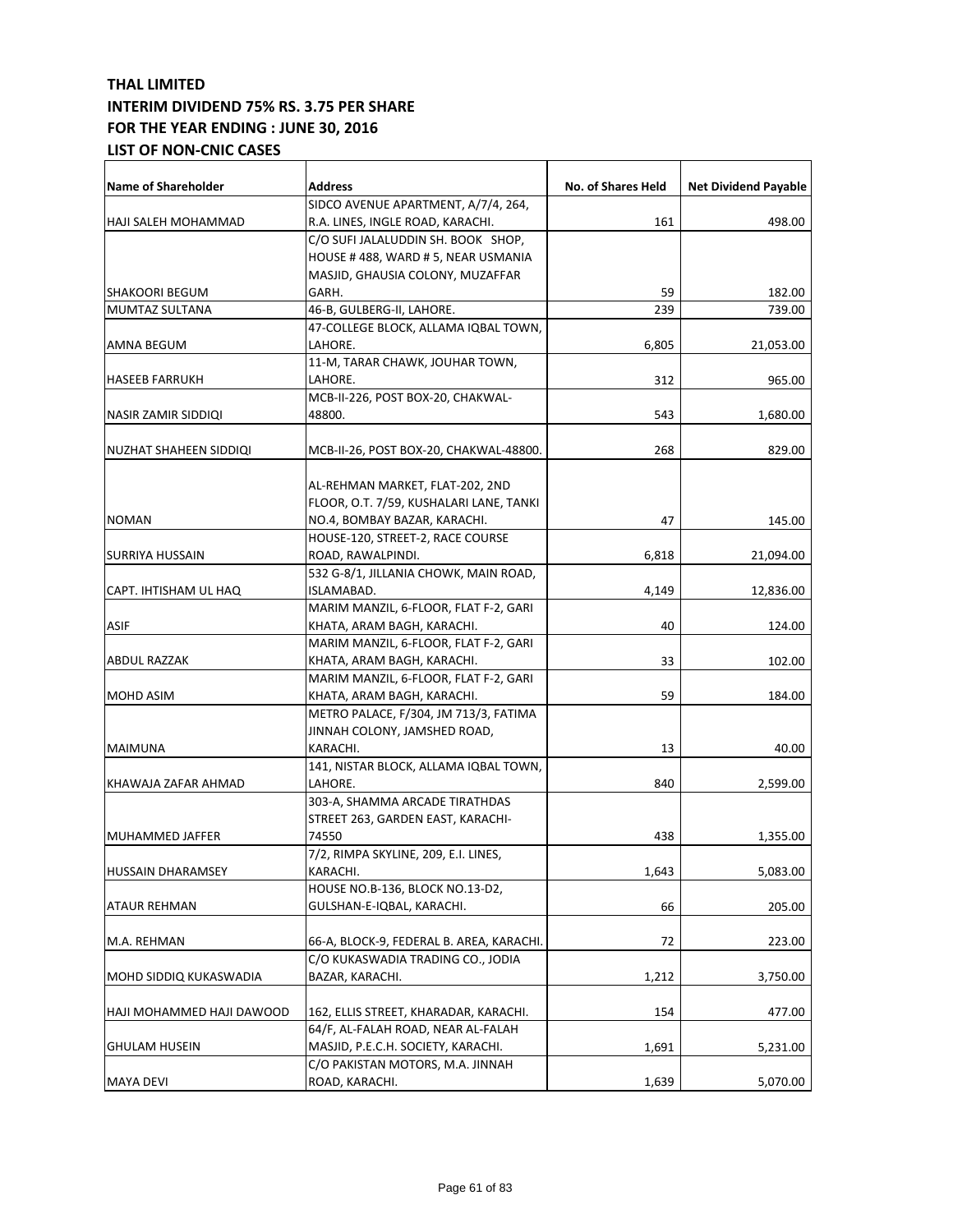| <b>Name of Shareholder</b> | Address                                   | No. of Shares Held | <b>Net Dividend Payable</b> |
|----------------------------|-------------------------------------------|--------------------|-----------------------------|
|                            | C/O MR. RAMZAN ALI A .SOOMAR, B-12,       |                    |                             |
|                            | NOORABAD COLONY, 10/14, GULSHAN-E-        |                    |                             |
| SHAHABUDDIN ALI            | IQBAL, KARACHI.                           | 1,961              | 6,067.00                    |
|                            |                                           |                    |                             |
|                            | FLAT A-3, 1ST FLOOR, MAISAM CENTRE, BS-   |                    |                             |
| S. MAJID RAZA NAQVI        | 47/7, FEDERAL B. AREA, KARACHI-38.        | 4                  | 14.00                       |
|                            | NO. 3/1, LANE 13, PHASE-V, D.H.A.,        |                    |                             |
| MOHD SAEED MUNSHI          | KARACHI.                                  | 1,045              | 3,233.00                    |
|                            | IDBP (ICP UNIT), 3RD FLOOR, STATE LIFE    |                    |                             |
|                            | BUILDING NO.2, OFF: I.I. CHUNDRIGAR       |                    |                             |
| ICP A/C MR. ZIAUL QADIR    | ROAD, KARACHI.                            | 13                 | 40.00                       |
|                            | MOHALLAH RAITI, VILLAGE & P.O. WAISA,     |                    |                             |
| CAPT ALI ZAMAN KHAN        | DISTRICT ATTOCK.                          | 1,961              | 6,067.00                    |
|                            | F/84, BLOCK-B, NORTH NAZIMABAD,           |                    |                             |
| SHAHIDA PARVEEN            | KARACHI.                                  | 1,961              | 6,067.00                    |
|                            | 301-MADINA GARDEN, AL-HILAL SOCIETY,      |                    |                             |
| RAZAK HAJI WALI            | OLD SABZI MANDI, KARACHI.                 | 4,778              | 14,782.00                   |
| <b>MUMTAZ MIRZA</b>        | 175, P.I.B. COLONY, KARACHI-5.            | 317                | 981.00                      |
| NUSRAT MIRZA               | 175, P.I.B. COLONY, KARACHI-5.            | 317                | 981.00                      |
| NANCY A. CAWASJI           | 10, MARY ROAD, KARACHI.                   | 1,961              | 6,067.00                    |
|                            | PLOT 329 & 330, BANTVA NAGAR, NEAR        |                    |                             |
|                            | AZAM NAGAR POST OFFICE, LIAQUATABAD,      |                    |                             |
| ABAALI ABDUL SHAKOOR       | KARACHI.                                  | 290                | 898.00                      |
| IQBAL H. KAZI              | 41-H, BLOCK-6, P.E.C.H. SOCIETY, KARACHI. | 1,961              | 6,067.00                    |
|                            | BIBI MANZIL, IV-D-3/4, NAZIMABAD,         |                    |                             |
| MOHD SHOAIB ANSARI         | KARACHI.                                  | 1,961              | 6,067.00                    |
|                            | BIBI MANZIL, IV-D/3-4, NAZIMABAD,         |                    |                             |
| MOHAMMED ASAD ANSARI       | KARACHI.                                  | 413                | 1,278.00                    |
|                            | B-50, BLOCK-2, GULSHAN-E-IQBAL, P.O.      |                    |                             |
| AMIRZADI SHAIKH            | BOX NO. 4481, KARACHI-75300.              | 1,961              | 6,067.00                    |
|                            | C/O MAJOR MOHAMMAD HUSSAIN, CHAK          |                    |                             |
|                            | NO. 415, J.B. CHANDERKE, TEHSIL GOJRA,    |                    |                             |
| MOHAMMAD ASLAM CHAUDHRI    | DISTT. TOBA TEK SINGH.                    | 247                | 764.00                      |
|                            | 77/II, STREET-8, PHASE-VI, KHAYABAN-E-    |                    |                             |
|                            | BADAR, DEFENCE HOUSING AUTHORITY,         |                    |                             |
| <b>MOHAMMED FASHIUDDIN</b> | KARACHI.                                  | 1,961              | 6,067.00                    |
|                            | FLAT NO.4, QSR-E-ZAINAB, CLUB ROAD,       |                    |                             |
| ZUBEIDA S. SUBJALLY        | KARACHI.                                  | 33                 | 102.00                      |
|                            | 3/14, 5TH FLOOR, AKBAR MANSION,           |                    |                             |
| RAUF HAJEE MOHD            | PAKISTAN CHOWK, KARACHI.                  | 317                | 981.00                      |
| JAMIL HASHMI               | III/A/1/5, NAZIMABAD, KARACHI.            | 1                  | 3.00                        |
|                            | AHMED MANSOOR MANZIL, IV-B, 6/4,          |                    |                             |
| MOHAMIDULLAH ANSARI        | NAZIMABAD, KARACHI-18.                    | 189                | 585.00                      |
| SIKANDAR HAJI MOHAMED      | 162 ELLIS STREET, KARADHER, KARACHI       | 154                | 477.00                      |
|                            | C/O 4-QASR-E-ZAINAB BUILDING, 2ND         |                    |                             |
| ROSHAN S. SUBJALLY         | FLOOR, CLUB ROAD, KARACHI.                | 1,076              | 3,329.00                    |
|                            |                                           |                    |                             |
|                            | 39-H, ASKARI III APPARTMENT, SCHOOL       |                    |                             |
| ZAMIR AHMED SIDDIQUI       | ROAD, KARACHI CANTT, KARACHI.             | 266                | 823.00                      |
|                            | A-358 BLOCK C NIZARI H. SCTY.             |                    |                             |
| ABDUL REHMAN MITHANI       | N.NAZIMABAD, KHI.                         | 1                  | 3.00                        |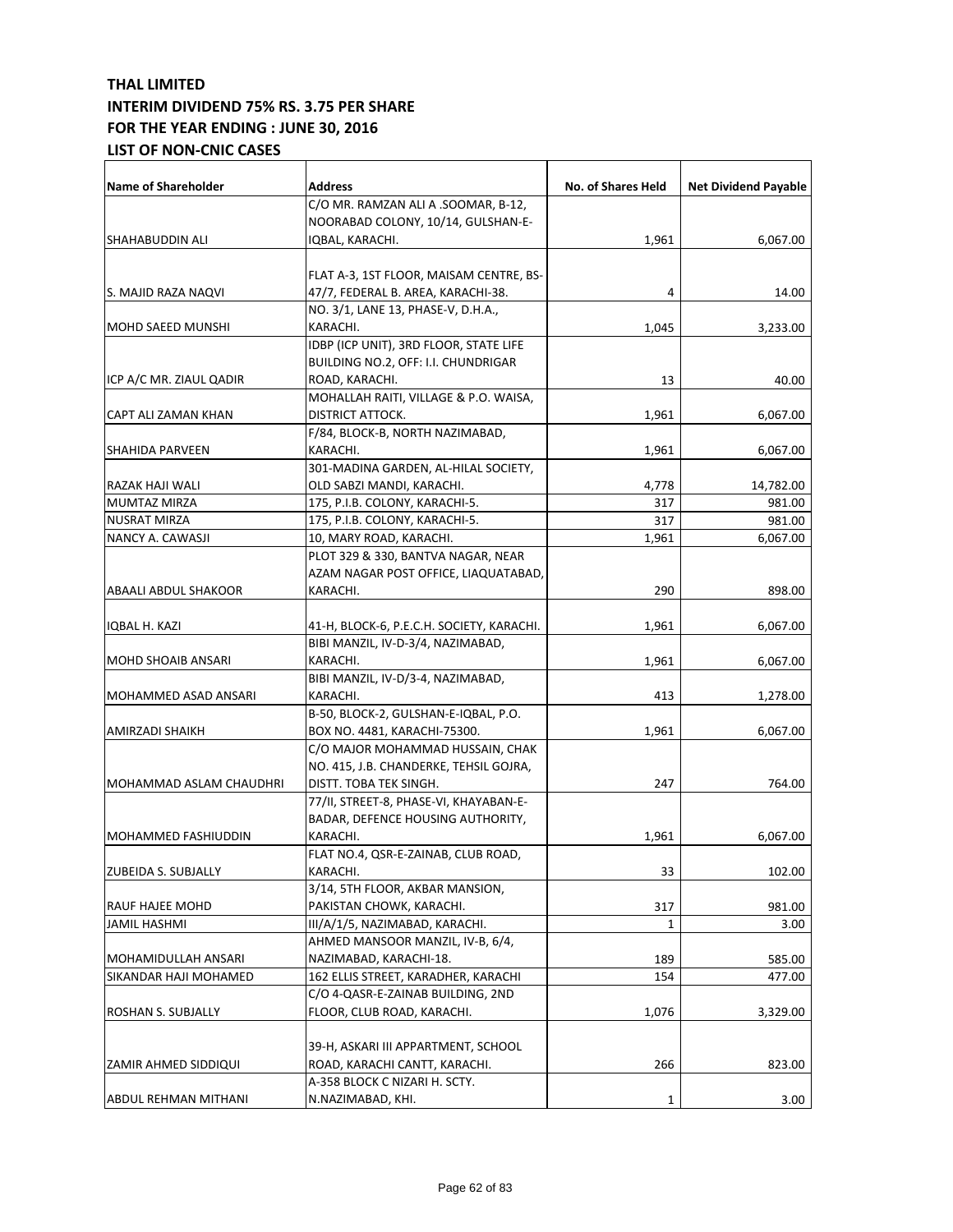| <b>Name of Shareholder</b> | Address                                 | No. of Shares Held | <b>Net Dividend Payable</b> |
|----------------------------|-----------------------------------------|--------------------|-----------------------------|
|                            | C/O. DADACOM INTERNATIONAL, 21-         |                    |                             |
|                            | B, SINDHI MUSLIM C.H.SOCIETY KARACHI-   |                    |                             |
| HAROON HAJI ISA            | 74400.                                  | 20                 | 62.00                       |
|                            | PATHOLOGIST, 5-B SERVICE HOSPITAL,      |                    |                             |
| RAZIA SULTANA HANIF        | KARACHI.                                | 1,145              | 3,543.00                    |
|                            | 18 BANGLORE TOWN, MAIN DRIGH            |                    |                             |
| <b>GHULAM HUSSAIN</b>      | ROAD, KARACHI 8                         | 344                | 1,064.00                    |
|                            |                                         |                    |                             |
|                            | APT C/14,1ST FLOOR, GOLD FIELD COOP     |                    |                             |
| NAJMUL ABEDIN              | H.STY, PLOT G19 BL.B CH.KH.ZAMAN RD.KHI | 127                | 393.00                      |
|                            | 2ND FLOOR, HIRANI CENTRE I I            |                    |                             |
| M.KHALEEL SHIRAZI          | CHUNDRIGAR ROAD KARACHI                 | 59                 | 182.00                      |
|                            |                                         |                    |                             |
| SARWAT JAMIL KHAN          | 2-K UPPER PORTION GULBERG III, LAHORE.  | 19,740             | 61,071.00                   |
| ABDUL HAMEED KHAN          | 216-B, SATELLITE TOWN, RAWALPINDI.      | 50                 | 155.00                      |
|                            | C/O LEVER BROS PAK LTD POB 220,         |                    |                             |
| ARIF RAHIM                 | KARACHI                                 | 534                | 1,652.00                    |
| REHANA SHAFIQULLAH         | 538/8 GARDEN EAST KARACHI-5             | 3,283              | 10,157.00                   |
|                            | P/312, BLOCK-N, PEOPLES COLONY, (BATHA  |                    |                             |
|                            | TOWN), NORTH NAZIMABAD, KARACHI-        |                    |                             |
| SYED HAFIZUDDIN            | 74700.                                  | 1,364              | 4,220.00                    |
|                            | A-361 BLOCK A NORTH NAZIMABAD,          |                    |                             |
| S.M.SAEED                  | KARACHI                                 | 114                | 353.00                      |
|                            |                                         |                    |                             |
|                            | 28-B, EAST AVENUE, DEFENCE HOUSING      |                    |                             |
| YASMIN MANZOOR             | AUTHORITY, PHASE-I, KARACHI-75500.      | 437                | 1,352.00                    |
|                            | B-21 AL AZAM SQUARE F B AREA, KARACHI   |                    |                             |
| <b>MOHD MATIUR RAHMAN</b>  | 19                                      | 5,913              | 18,294.00                   |
| <b>NAWAB HASAN</b>         | IV-A, 8/4, NAZIMABAD, KARACHI.          | 398                | 1,232.00                    |
|                            | C/O AHMED BROS LTD.2 FLR. HABIB         |                    |                             |
| ZUBAIR ABDUL KARIM         | SQUARE, KARACHI.                        | 20                 | 62.00                       |
|                            | 223/B,K C H SOCIETY ADAMJEE NAGAR,      |                    |                             |
| <b>HAROON</b>              | KARACHI-8                               | 3,151              | 9,748.00                    |
| ASIF MOHAMED ALLY          | V.M. HOUSE, WEST WHARF KARACHI          | 2,894              | 8,954.00                    |
| KHALID MOHAMED ALLY        | V.M. HOUSE, WEST WHARF KARACHI          | 189                | 585.00                      |
| KAMAL AFSAR                | 146-K/2, P.E.C.H.S., KARACHI            | 9,860              | 30,504.00                   |
|                            | C/O ALMAS CLINIC, MOOSAJI               |                    |                             |
| <b>TALAT NASREEN</b>       | ST.RAMSWAMI, KARACHI.                   | 1                  | 3.00                        |
|                            | C/O SALEEM& CO. 13, MOTANDAS            |                    |                             |
| A. SALEEM NOOR MOHAMED     | <b>BLDG.KARACHI</b>                     | 154                | 477.00                      |
|                            | 122 KARACHI STOCK EXCH BLDG, STOCK      |                    |                             |
| ALIYA RASHID               | EXCH ROAD KARACHI                       | 105                | 325.00                      |
|                            | 122 KARACHI STOCK EXCH BUILDING,        |                    |                             |
| HALIMA RASHEED             | STOCK EXCH ROAD KARACHI                 | 664                | 2,054.00                    |
|                            | 8/1/1 COMM ST, KHAYABAN-E HAFIZ,        |                    |                             |
|                            | DEFENCE HOUSING AUTHORITY, PHASE V,     |                    |                             |
| MST BEBE BEGUM             | KHI                                     | 33                 | 102.00                      |
|                            | 122 KARACHI STOCK EXCH BUILDING,        |                    |                             |
| HAWABAI RASHID             | STOCK EXCH ROAD KARACHI                 | 161                | 498.00                      |
|                            | 122 KARACHI STOCK EXCH BUILDING,        |                    |                             |
| <b>MANSOOR RASHID</b>      | STOCK EXCH ROAD KARACHI                 | 664                | 2,054.00                    |
|                            | 122 KARACHI STOCK EXCH BUILDING,        |                    |                             |
| <b>ASLAM RASHID</b>        | STOCK EXCH ROAD KARACHI                 | 664                | 2,054.00                    |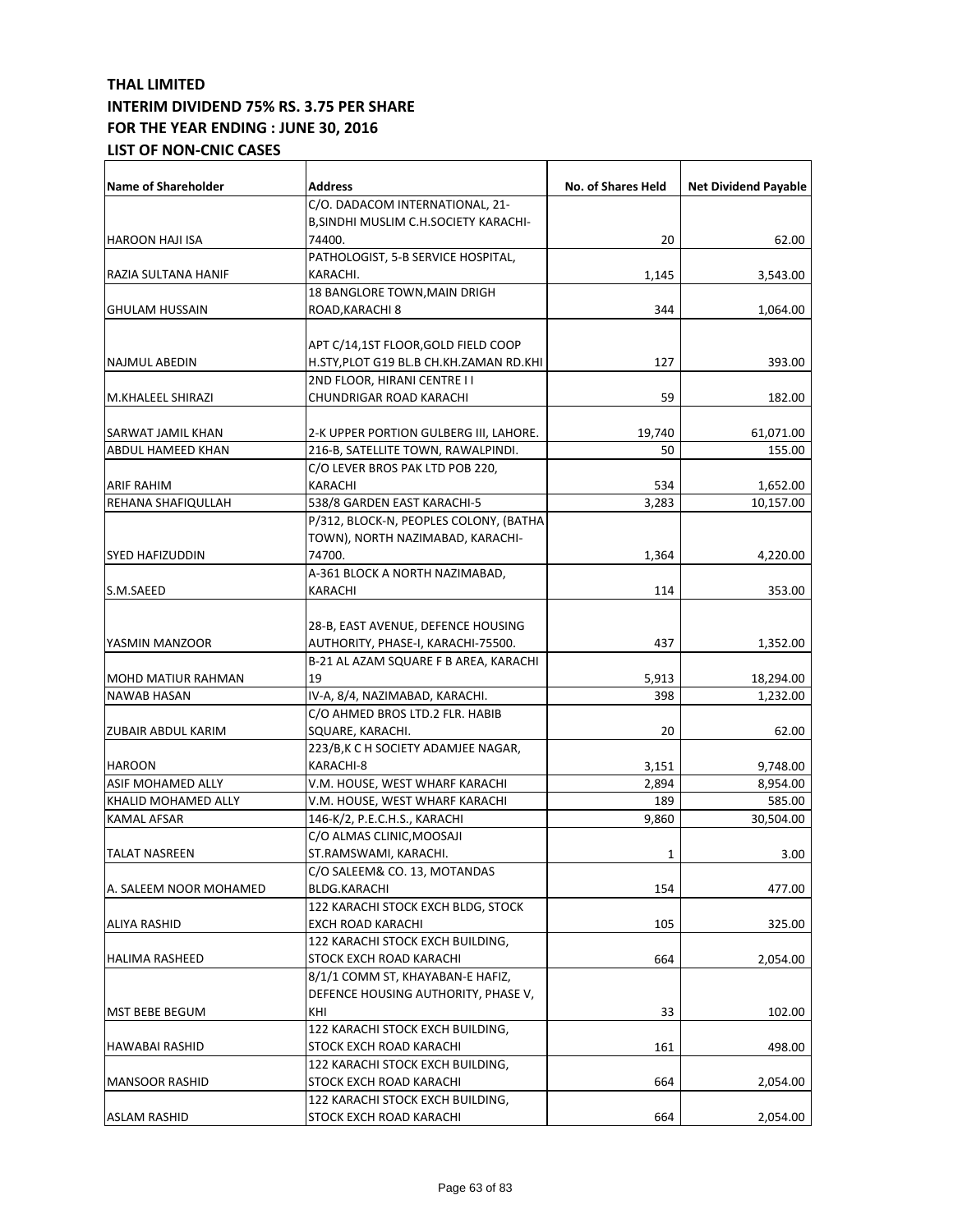| <b>Name of Shareholder</b>   | <b>Address</b>                          | <b>No. of Shares Held</b> | <b>Net Dividend Payable</b> |
|------------------------------|-----------------------------------------|---------------------------|-----------------------------|
|                              | 122 KARACHI STOCK EXCH BLDG, STOCK      |                           |                             |
| <b>SHAZIA RASHID</b>         | EXCHANGE ROAD KARACHI                   | 105                       | 325.00                      |
|                              |                                         |                           |                             |
|                              | 28-B, EAST AVENUE, DEFENCE HOUSING      |                           |                             |
| YASMIN MANZOOR               | AUTHORITY, PHASE-I, KARACHI-75500.      | 437                       | 1,352.00                    |
|                              |                                         |                           |                             |
|                              | 28-B, EAST AVENUE, DEFENCE HOUSING      |                           |                             |
| <b>KAUSER ANIS</b>           | AUTHORITY, PHASE-I, KARACHI-75500.      | 279                       | 863.00                      |
|                              |                                         |                           |                             |
| M.S.F.RIFAT                  | IV/B-5/15, NAZIMABAD, KARACHI-74600.    | 1,248                     | 3,861.00                    |
| AMERALI                      | 23 SHAHRAH-E-FATIMA LAHORE.             | 68                        | 210.00                      |
|                              | C/O.COOPER&CO LTD. 8&9 QAMAR            |                           |                             |
| <b>ZUBAIDA S. SUBJALLY</b>   | HOUSE, JINAH RD.KHI.                    | 47                        | 145.00                      |
|                              |                                         |                           |                             |
|                              | 33/III-A, JAHANZAIB BLOCK ALLAMA IQBAL  |                           |                             |
| RAHEELA NAJIB                | TOWN,1600 ACRE SCHEME, LAHORE-18.       | 232                       | 718.00                      |
|                              | 297 DELHI MERCANTILE STY HYDERALI       |                           |                             |
| <b>KHADIJA BI</b>            | ROAD, KARACHI.                          | 973                       | 3,010.00                    |
| KHALIDA MOHSIN               | 24-ABID MAJID ROAD, LAHORE CANTT.       | 246                       | 761.00                      |
|                              | PAKISTAN MACHINE TOOLS FACTORY,         |                           |                             |
| SHEIKH NISAR AHMED           | LANDHI, KARACHI.                        | 1,306                     | 4,041.00                    |
|                              | <b>S-3 KUTCHI MEMON SOCIETY</b>         |                           |                             |
| RASHID MOOLLA DAWOOD         | BAHADURABAD, KARACHI.                   | 646                       | 1,999.00                    |
|                              | AYUB A.KARIM SONS, 10/A SHIKARPURI      |                           |                             |
| HAROON AYOOB MANIYA          | MARKET, KARACHI                         | 704                       | 2,178.00                    |
| SAFDAR MAKHDOOM              | 49-C-3, GULBERG III, LAHORE.            | 11                        | 34.00                       |
|                              | C/O PAKISTAN PAPER AGENCY 319           |                           |                             |
| ZULEKHA DADABHOY             | CAMPBELL ST. KARACHI                    | 317                       | 981.00                      |
| TAHIRA LALANI                | 272 J.M. FATHER GENING RD KARACHI       | 11                        | 34.00                       |
| LALAN GHULAM ALI             | O.T. 7/46/3, KHARADAR, KARACHI          | 33                        | 102.00                      |
|                              | ZAKI MANZIL, 4TH FLOOR ROOM             |                           |                             |
|                              | 23, NANAKWARA, CHAND BIBI ROAD,         |                           |                             |
| MOHAMMED FAROOQ              | KARACHI                                 | 4                         | 12.00                       |
|                              | SURAT HOUSE, 56-CHAMAN STREET, OPP:     |                           |                             |
|                              | (ANNU BHAI PARK), C-4-F 7/9, NAZIMABAD, |                           |                             |
| <b>MST HAWA G H DADABHOY</b> | KARACHI-74600.                          | 127                       | 392.00                      |
|                              | SURAT HOUSE, FLAT NO. C-4, OPP: (ANNU   |                           |                             |
|                              | BHAI PARK), C-4-F 7/9, NAZIMABAD,       |                           |                             |
| MST HAWA G H DADABHOY        | KARACHI-74600.                          | 298                       | 922.00                      |
|                              | SURAT HOUSE, FLAT NO. C-4, OPP: (ANNU   |                           |                             |
|                              | BHAI PARK), C-4-F 7/9, NAZIMABAD,       |                           |                             |
| MST HAWA G.H.DADABHOY        | KARACHI-74600.                          | 333                       | 1,030.00                    |
|                              | O.T. 9/114, KHARADAR LANE, KAGZI BAZAR, |                           |                             |
| <b>GHULAM FAROOQ</b>         | KARACHI.                                | 50                        | 155.00                      |
|                              | O.T. 9/114, KHARADAR LANE, KAGZI BAZAR, |                           |                             |
| ZAHID HUSSAIN                | KARACHI.                                | 27                        | 83.00                       |
|                              | FLAT NO.6, 5TH FLOOR, ARSHI SQUARE,     |                           |                             |
|                              |                                         |                           | 693.00                      |
| ABDUL GHAFFAR A.SATTAR       | BURNS ROAD, KARACHI.                    | 224                       |                             |
|                              | JAMAL MANZIL, 1ST FLOOR, ROOM NO.7,     |                           |                             |
| <b>GHULAM MOHAMMED</b>       | JODIA BAZAR, ODERMAL STREET, KARACHI.   | 119                       | 368.00                      |
|                              |                                         |                           |                             |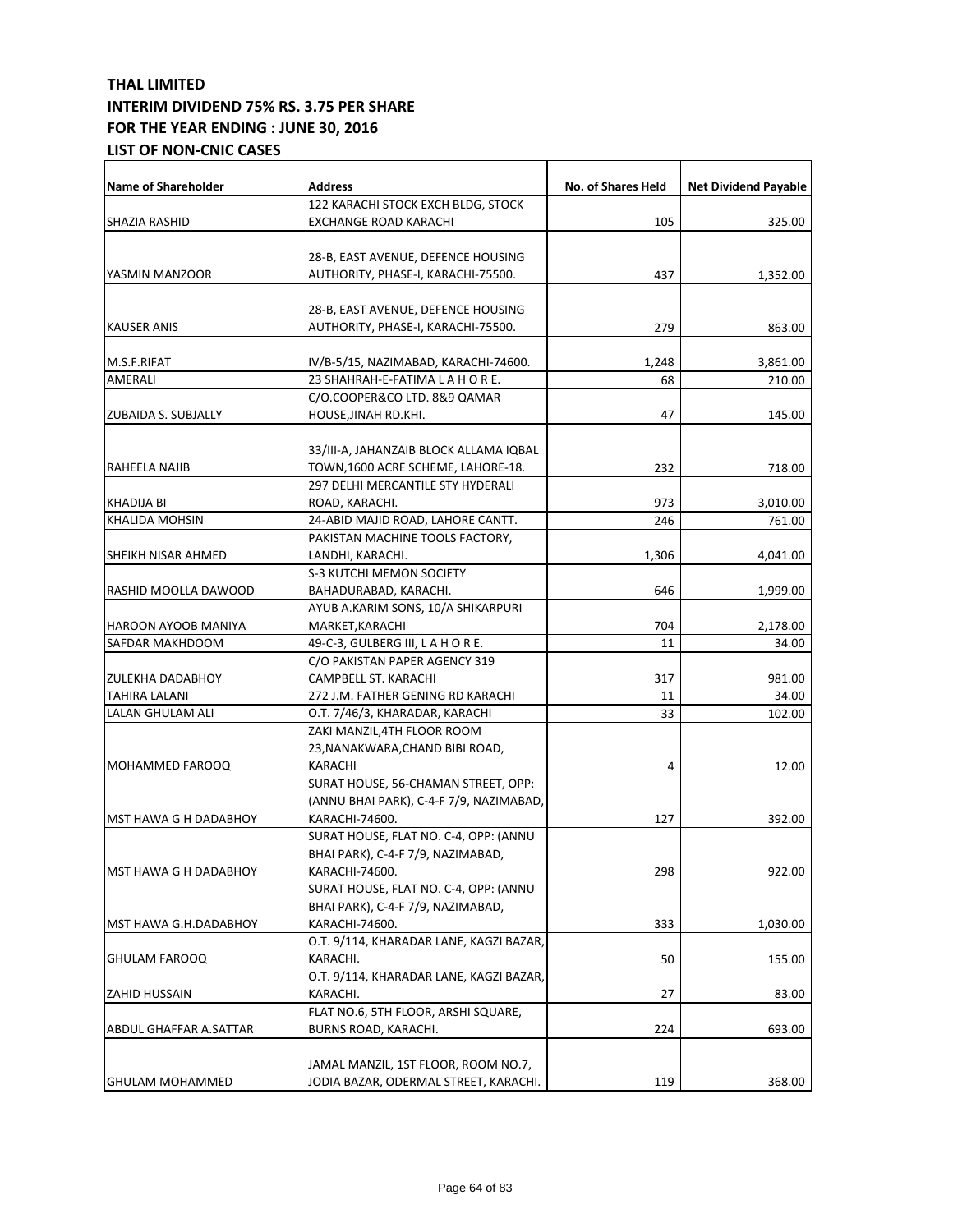| <b>Name of Shareholder</b> | <b>Address</b>                          | No. of Shares Held | <b>Net Dividend Payable</b> |
|----------------------------|-----------------------------------------|--------------------|-----------------------------|
|                            | O.T.6/143 BOMBAY HOUSE BOMBAY           |                    |                             |
| HALIMA GHULAM MOHAMED      | BAZAR,4TH FLOOR ROOM NO.2 KARACHI       | 193                | 597.00                      |
|                            | D-166 K.D.A. SCHEME NO.1, DRIGH ROAD,   |                    |                             |
| <b>MEHMOOD RAFI KHAN</b>   | KARACHI.                                | 3,940              | 12,189.00                   |
|                            | FLAT # 7,4TH FLOOR, GULSHAN MANZIL,     |                    |                             |
|                            | JAY RAM STREET OUTRAM ROAD,             |                    |                             |
| <b>AMEEN TAREEN</b>        | PAKISTAN CHOWK, KARACHI.                | 603                | 1,865.00                    |
|                            | HILLA VILLA 8/A, BAHAWALPUR HOUSE       |                    |                             |
| <b>NOSHIR F.DASTOOR</b>    | LAHORE 4                                | 1,805              | 5,584.00                    |
|                            |                                         |                    |                             |
| <b>NASIR HUSSAIN RIZVI</b> | A-41/D, NORTH NAZIMABAD, KARACHI.       | 1,961              | 6,067.00                    |
|                            | 20 MAQBOOLABAD NO 2 BLOCK 7/8,LAL       |                    |                             |
| DARA F. MIRZA              | MOHAMMAD CHOUDHRY ROAD, KARACHI 8       | 34                 | 106.00                      |
|                            |                                         |                    |                             |
|                            | 402 JEWELLERS CENTRE RAJA GHAZANFAR     |                    |                             |
| MOHD IQBAL AHMED           | ALI ROAD SADDAR, KARACHI 3              | 20                 | 62.00                       |
|                            | C/O AL AZIZ, MAIN TARIQ ROAD, NEAR      |                    |                             |
| SALMAN AHMED SHAMSI        | TELEGRAPH OFFIC KARACHI                 | 185                | 573.00                      |
|                            |                                         |                    |                             |
|                            | BHOLA MANSION, O.T 7/43 OPP: KHOJA      |                    |                             |
| <b>AHSAN ALI</b>           | MASJID, BOMBAY BAZAR, KARACHI           | 1                  | 3.00                        |
|                            | ZULEKHA MANZIL, HASANALI LANE, BOTTLE   |                    |                             |
| <b>ABDUL GHANI</b>         | GALI, KHI                               | 33                 | 102.00                      |
|                            | FLAT NO.9, 3RD FLOOR, ZARINA BAI        |                    |                             |
|                            | BUILDING, P.NO.SOL-1/75, ROAD RICK ST., |                    |                             |
| <b>MOHD IBRAHIM</b>        | SOLDIAR BAZAR NO.2, KARACHI-3.          | 298                | 922.00                      |
|                            | AMINS MEDICAL & GEN. STORE, Z/129 A-    |                    |                             |
| A. MAJID                   | BLOCK, ADAMJEE NAGAR, KARACHI.          | 4                  | 12.00                       |
|                            |                                         |                    |                             |
|                            | W.O. 2/37, 2ND FLOOR, ROOM NO.14-15,    |                    |                             |
|                            | NANAKWADA, FATIMA HAJIANI MANSION,      |                    |                             |
| M.IDREES H. SATTAR         | NAJMUDDIN STREET, KARACHI.              | 984                | 3,044.00                    |
|                            | C/O A.J. MISQUITA, 12-MARIAM APPTS,     |                    |                             |
| M.R.ALAM                   | KARACHI CANTT.                          | 59                 | 182.00                      |
|                            | A.KARIM ADAMJI, VASARAD                 |                    |                             |
| <b>JENA BAI</b>            | WALA, DARYALAL ST. KARACHI              | 4                  | 12.00                       |
|                            | A 295, BLOCK "D", NORTH NAZIMABAD,      |                    |                             |
| RAMZAN                     | KARACHI                                 | 207                | 640.00                      |
|                            | GREY PRINTERS, NEWNEHAM ROAD,           |                    |                             |
| YAKOOB MOHD                | KARACHI                                 | 3                  | 9.00                        |
|                            |                                         |                    |                             |
|                            | S/O MOHAMMED 317 BANTVA HOUSE, SIR      |                    |                             |
| ABDUL RAZZAK               | SHA MOHD SULEMAN ROAD, KARACHI          | 11                 | 34.00                       |
|                            | C/O PPCL,1ST FLOOR,SUN BLDG,MCLEOD      |                    |                             |
| <b>KHALID</b>              | ROAD KARACHI                            | 3,505              | 10,844.00                   |
|                            | JT9/80/91 PAILAZKARA LANE, KAGZI        |                    |                             |
| NIYAMATULLAH               | BAZAR, KARACHI                          | 59                 | 182.00                      |
|                            | PRINCE CARGO SERVICE 5/6 KARAMALY       |                    |                             |
|                            | BLDG, ATMARAM ST. NEAR CHAGLA           |                    |                             |
| <b>MOHD YAKOOB</b>         | ST.KARACHI                              | 3,280              | 10,147.00                   |
| A. RAZZAK                  | 489/2 F B AREA AZIZABAD, KARACHI        | 4                  | 12.00                       |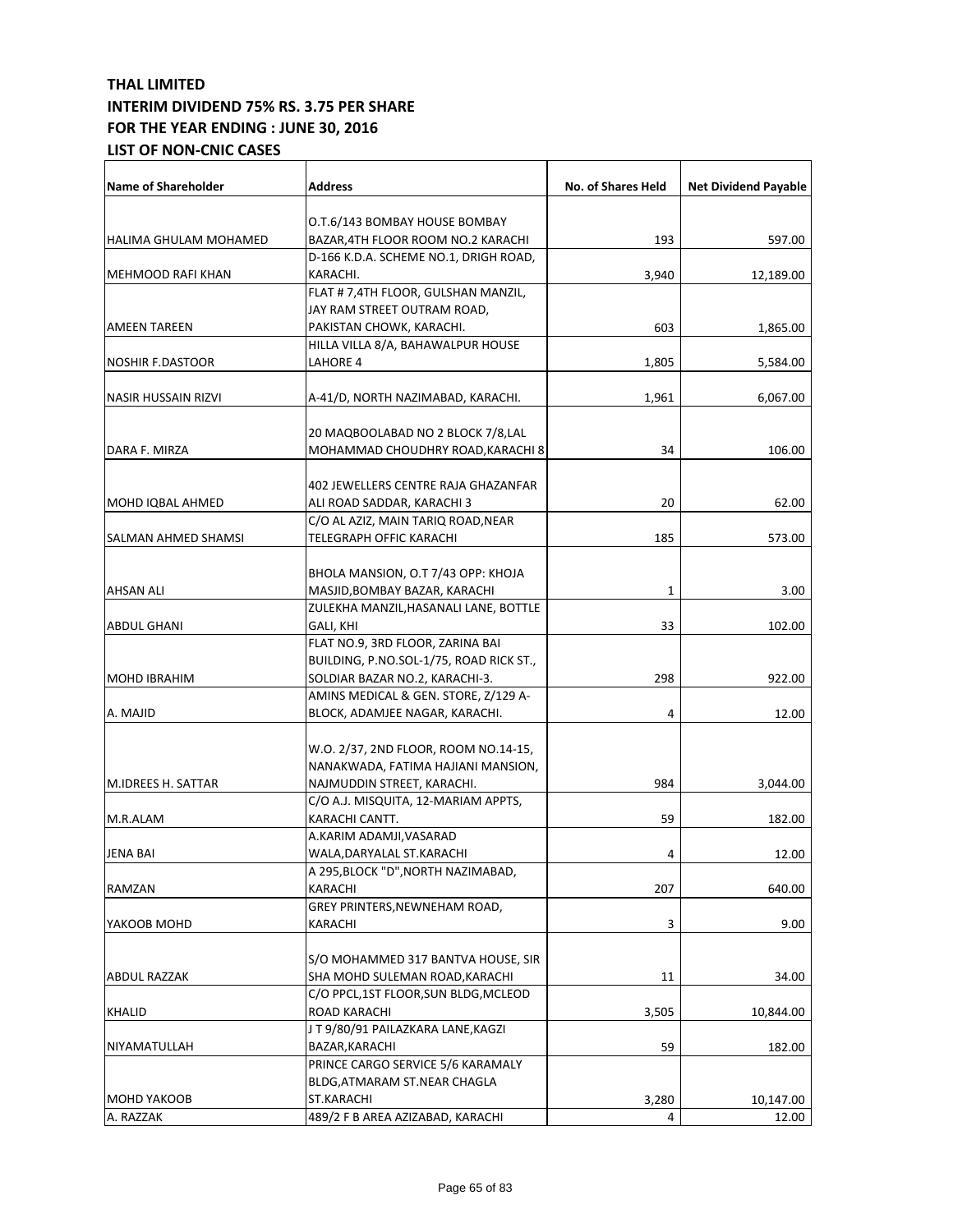| <b>Name of Shareholder</b> | Address                                | No. of Shares Held | <b>Net Dividend Payable</b> |
|----------------------------|----------------------------------------|--------------------|-----------------------------|
|                            | C/O SULEMAN UMER, DR DATU ARCADE,      |                    |                             |
|                            | 4TH FLOOR, PARYA ST.KHARADAR,          |                    |                             |
| <b>MOHD ILYAS</b>          | KARACHI                                | 646                | 1,999.00                    |
|                            | M/S. H.Q. TRADERS, LUCKY MANSION, OPP. |                    |                             |
| <b>MOHAMMAD RAFIQ</b>      | CITY COURT, KARACHI.                   | 218                | 675.00                      |
|                            | M/S. H.Q. TRADERS, LUCKY MANSION, OPP. |                    |                             |
| <b>MOHD HANIF</b>          | CITY COURT, KARACHI.                   | 199                | 615.00                      |
|                            | SULEMAN MNZL,ROOM 10,3RD               |                    |                             |
| <b>MOHAMMAD OMER</b>       | FLOOR,OUTRAM RD.KARACHI                | 39                 | 120.00                      |
|                            | SULEMAN MNZL, ROOM 10, 3RD             |                    |                             |
| <b>ABDUL WAHID HUSSAIN</b> | FLOOR,OUTRAM RD. KARACHI               | 59                 | 182.00                      |
| KHURSHID AHMED             | C-120, K.D.A. SCHEME NO.1, KARACHI.    | 67                 | 207.00                      |
| AKBERALI                   | 647 PIB COLONY 2 KARACHI               | 293                | 907.00                      |
|                            | B R 1/27, ABBOO COTTAGE, RAAMDES       |                    |                             |
| ABDUL SATTAR EBRAHIM       | STREET, KHARADAR, KARACHI.             | 116                | 359.00                      |
|                            | B R 1/27, ABOO COTTAGE, RAMDAS         |                    |                             |
| ABOOBAKAR EBRAHIM          | STREET, KHARADAR, KARACHI.             | 76                 | 235.00                      |
| SHAHID SAEED               | 9/26 BEADON ROAD LAHORE                | 787                | 2,435.00                    |
|                            | WARRAICH HOUSE, HOUSE # 7-G-X-5,       |                    |                             |
| <b>SAFDAR ALI</b>          | PEOPLES COLONY, GUJRANWALA.            | 911                | 2,818.00                    |
|                            | SIKANDAR MOTIWALA 175 JOKER            |                    |                             |
|                            | ST.OFF:CLAYTON ROAD, JAMSHED RD.1      |                    |                             |
| MOHAMMED SHOAIB MOTIWALA   | KARACHI                                | 646                | 1,999.00                    |
|                            | UMAIS TERRACE, FLAT NO. 110, FIRST     |                    |                             |
|                            | FLOOR, PUNJABI CLUB, OPP: MADINA       |                    |                             |
|                            | MASJID, KHARADAR, G. ALLANA ROAD,      |                    |                             |
| <b>MOHD SIDDIK ADAM</b>    | KARACHI-74000.                         | 100                | 309.00                      |
|                            | A-4, GROUND FLOOR, AL-MUJAHID          |                    |                             |
|                            | COLONY, MILL STREET, GARDEN WEST,      |                    |                             |
| RAMZAN ALI FAZAL BHAI      | KARACHI.                               | 11                 | 34.00                       |
|                            | 4 HAROON BLDG, NEXT TO MEM ON          |                    |                             |
| MOHAMMED AMIN AHMED        | MASJID, SADDAR, KARACHI                | 105                | 325.00                      |
|                            | O.T.9/114 KHARADAR LANE KAGZI BAZAR,   |                    |                             |
| <b>ZAHID HUSAIN</b>        | KARACHI                                | 27                 | 83.00                       |
| RAHEMATULLA AVEDIA         | 99-A S.M.C.H.SOCIETY KARACHI           | 141                | 436.00                      |
|                            | HOUSE # 62, STREET # 59, I-8/3,        |                    |                             |
| S.A.SIDDIQUE               | ISLAMABAD.                             | 33                 | 102.00                      |
|                            | C/O UMER HASAN.J/T/9/121 KAGZI BAZAR,  |                    |                             |
| MST ZARINA EBRAHIM         | KARACHI                                | 11                 | 34.00                       |
|                            | 135-A, BLOCK-19, GULSHAN-E-IQBAL,      |                    |                             |
| AMIN HAROON                | KARACHI-74300.                         | 193                | 597.00                      |
| <b>MUSARRAT</b>            | B-70 BLOCK 6, GULSHAN-E-IQBAL,KARACHI  | 317                | 981.00                      |
|                            | B.R.1/27 ABOO COTTAGE 1 FLR.           |                    |                             |
| ABOOBAKER EBRAHIM          | KHARADAR,KARACHI                       | 475                | 1,469.00                    |
|                            | C/O M HANIF A. KARIM, 3RD FLOOR, QASRE |                    |                             |
|                            | MARIAAM O.T 9/158,KAGZI                |                    |                             |
| MOHD HANIF A. KARIM        | BAZAR,KARACHI                          | 278                | 860.00                      |
|                            | 1ST FLOOR ROOM NO: 7 JAMAL MANZIL      |                    |                             |
| <b>GHULAM MOHD</b>         | JODIA BAZAR, KARACHI                   | 119                | 368.00                      |
|                            |                                        |                    |                             |
| MOHAMMED IKRAM QURESHI     | C/O ABBASI & CO. 42, THE MALL, LAHORE. | 11                 | 34.00                       |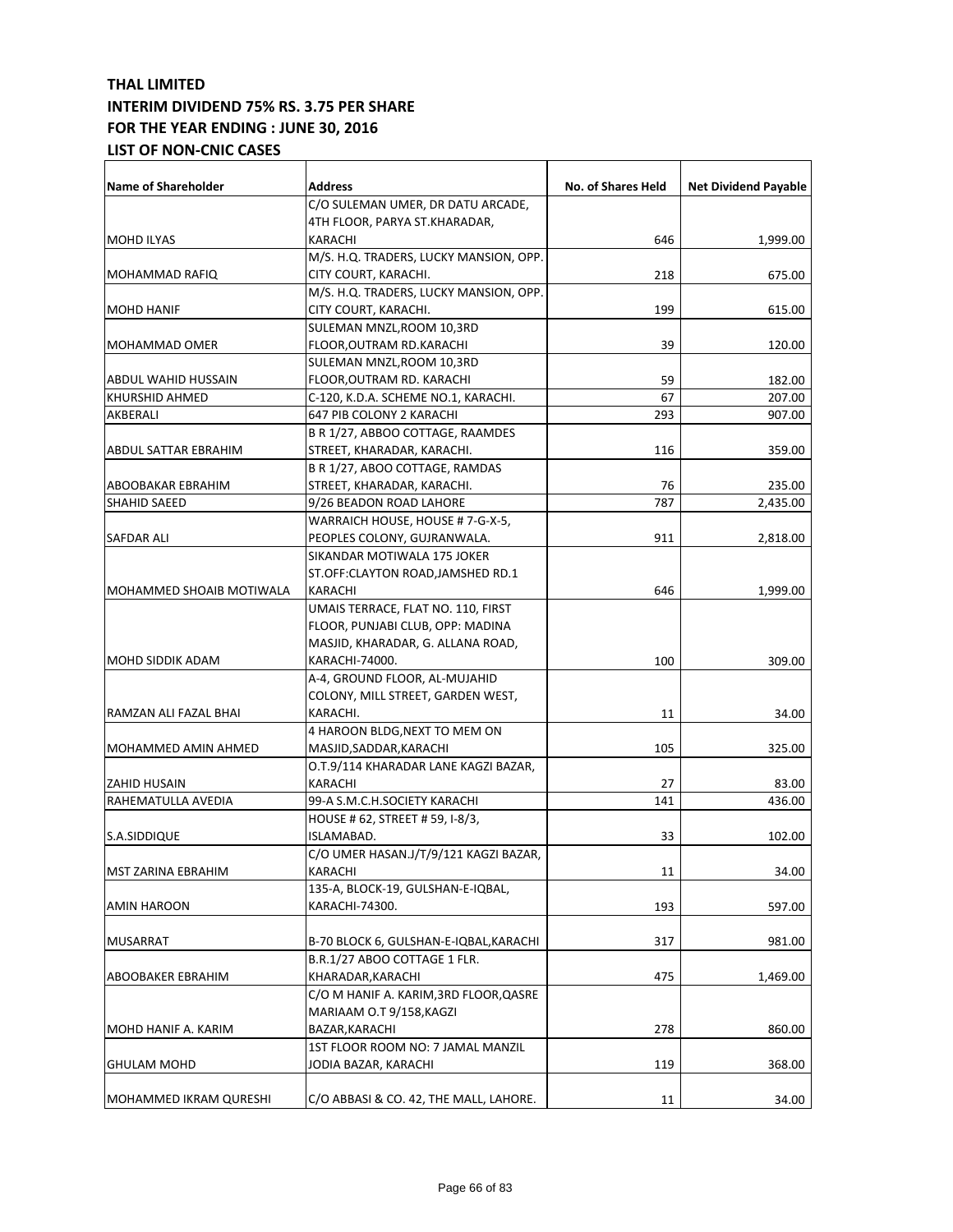| Name of Shareholder          | <b>Address</b>                          | No. of Shares Held | <b>Net Dividend Payable</b> |
|------------------------------|-----------------------------------------|--------------------|-----------------------------|
|                              | GK 7/80/81 MADINA SQUARE KHARADAR,      |                    |                             |
| ABDUL SATTAR SULEMAN         | KARACHI                                 | 226                | 700.00                      |
|                              | FLAT NO. 4, QSR-E-ZAINAB, CLUB ROAD,    |                    |                             |
| <b>HENNA S. SUBJALLY</b>     | KARACHI.                                | 2                  | 7.00                        |
|                              | 1-2LIAQAT BAZAR, M.A. JINNAH ROAD,      |                    |                             |
| <b>MOHD BASHIR</b>           | KARACHI                                 | 570                | 1,764.00                    |
|                              | C/O. HABIB SULTAN (TJML), 4TH FLOOR,    |                    |                             |
|                              | SIDDIQ SONS TOWER, 3-JINNAH CO-         |                    |                             |
|                              | OP.H.S., BLOCK 7/8 SHAHREA FAISAL,      |                    |                             |
| <b>GULBANOO YUSUFALI</b>     | KARACHI-75350.                          | 119                | 368.00                      |
|                              | O T 5/74,2ND FLOOR, ASHIA NAECHAMAN     |                    |                             |
| <b>ZAIBUN NISA</b>           | BLDG, MITHDR, KHI                       | 207                | 640.00                      |
| MOHAMMED SADIQ SETHI         | SETHI BROS LTD RAHWALI GUJRANWALA       | 6,575              | 20,341.00                   |
| <b>MOHAMMED AMIN SETHI</b>   | SETHI BROS LTD RAHWALI GUJRANWALA       | 3,264              | 10,098.00                   |
| <b>MOHAMMED RAFIQUE</b>      | ADAM MANZIL, O T 3/151 KARACHI 2        | 15                 | 46.00                       |
|                              |                                         |                    |                             |
|                              | 5 KHADIJA MANZIL, OPP: AL YUSUF         |                    |                             |
| AHMED ALI HASANALI           | CHAMBER, SHAHRAH LIAQAT, KARACHI 1      | 1                  | 3.00                        |
|                              |                                         |                    |                             |
| <b>SHARIF AHMED</b>          | 452/4 BUSINESS RECORDER ROAD, KARACHI   | 664                | 2,054.00                    |
|                              | 11-M, TARAR CHAWK, JOUHAR TOWN,         |                    |                             |
| <b>FARRUKH AMEEN</b>         | LAHORE                                  | 94                 | 291.00                      |
| MUHAMMAD ASLAM SHAIKH        | 60-J, GULBERG-III, LAHORE.              | 246                | 761.00                      |
|                              | HOUSE # 62, STREET # 59, I-8/3,         |                    |                             |
| Z.A. SIDDIQUI                | ISLAMABAD.                              | 4                  | 12.00                       |
|                              | BAITUL QASIM, C-286, BLOCK-6, GULISTAN- |                    |                             |
|                              | E-MUSTAFA, FEDERAL B. AREA, KARACHI-    |                    |                             |
| <b>MOHAMMED HAROON MIRZA</b> | 75950.                                  | 224                | 693.00                      |
|                              | 10 HUSAIN SHAH ST. PARK LANE, TAMPLE    |                    |                             |
| DR ARSHADULLAH               | RD. LAHORE                              | 4,424              | 13,687.00                   |
| J.A.L.D'SOUZA                | YUSUF ALI BLDG. FRERE ST. KARACHI       | 20                 | 62.00                       |
| J.A.L.D'SOUZA                | YUSUF ALI BLDG. FRERE ST. KARACHI       | 20                 | 62.00                       |
| J.A.L.D'SOUZA                | YUSUF ALI BLDG. FRERE ST. KARACHI       | 4                  | 14.00                       |
| J.A.L.D'SOUZA                | YUSUF ALI BLDG. FRERE ST. KARACHI       | 603                | 1,866.00                    |
| <b>MST BILQUIS BANO</b>      | C32 DAWOOD COOP H STY SCH 7, KARACHI    | 1,306              | 4,041.00                    |
|                              | ROSHAN BLDG OPP TEHEGARH QRTS           |                    |                             |
| MST RUKKAYYA BAI             | <b>BURNS ROAD KARACHI</b>               | 485                | 1,500.00                    |
| RIAZUDDIN CHOUDHRY           | 13 NICHOLSON ROAD LAHORE                | 39                 | 120.00                      |
|                              | C/O SECURITY SEFE DEPOSIT               |                    |                             |
| SYED ZAFAR ALI               | CHAMB.CHUNDRIGR RD. KHI.                | 300                | 928.00                      |
|                              | C-42 BLOCK J, NORTH NAZIMABAD,          |                    |                             |
| HASAN MAHMOOD MIRZA          | KARACHI                                 | 39                 | 120.00                      |
| <b>MEHROO E. DINSHAW</b>     | 260, R A LINE KARACHI                   | 20                 | 62.00                       |
|                              | 344 AMYNABAD COLONY, P.I.B. COLONY,     |                    |                             |
| RAMZAN ALI                   | KARACHI                                 | 11                 | 34.00                       |
|                              | HIRJI KAKA BUILDING FRERE STREET        |                    |                             |
| <b>RUSI S.DHATIGARA</b>      | KARACHI                                 | 337                | 1,043.00                    |
|                              |                                         |                    |                             |
|                              | C/O H P BYRAMJI & SONS 162 M A JINNAH   |                    |                             |
| MERAJ HUSAIN KAKA            | ROAD NEW DENSOHALL, KARACHI 2           | 321                | 993.00                      |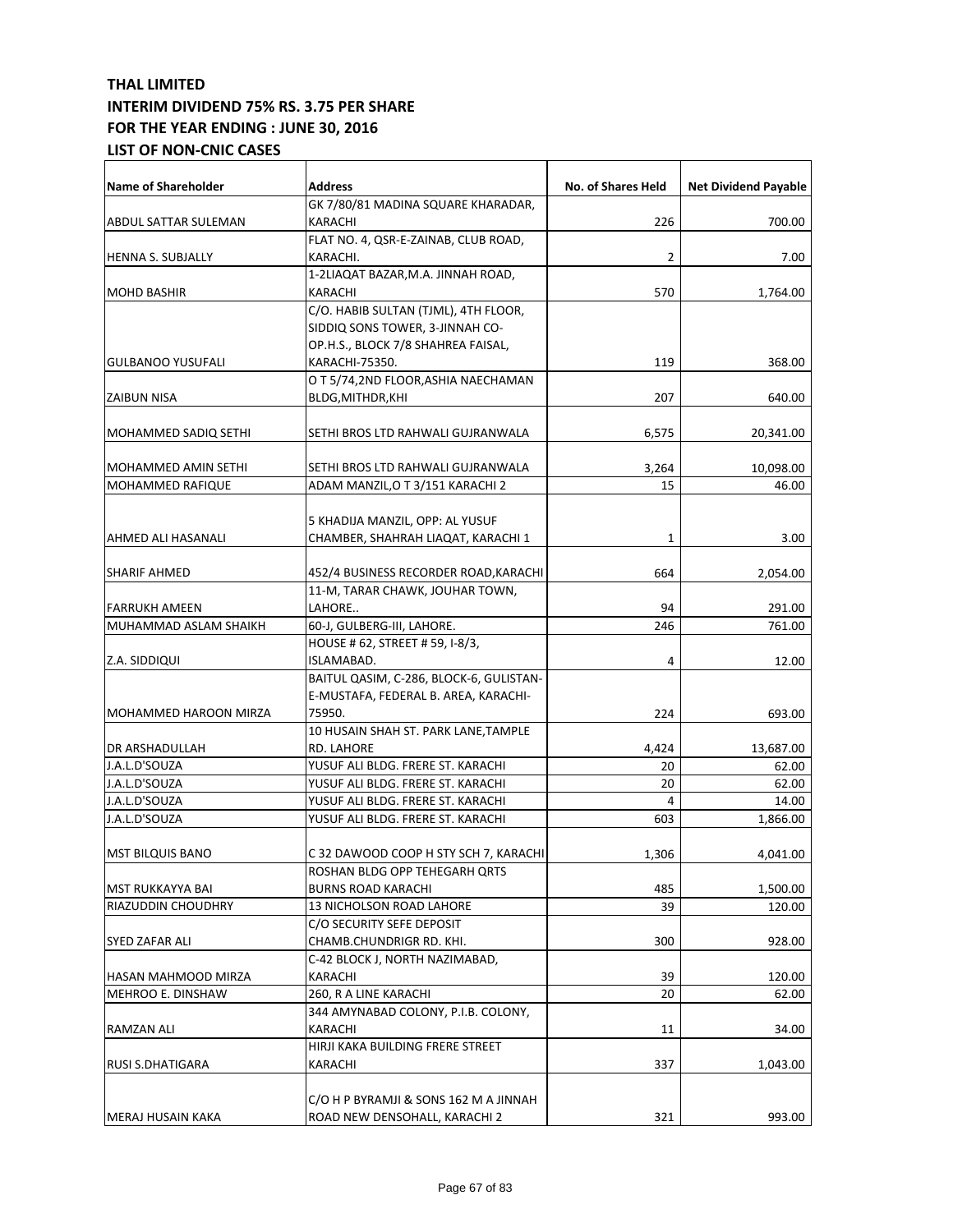| Name of Shareholder          | <b>Address</b>                         | No. of Shares Held | <b>Net Dividend Payable</b> |
|------------------------------|----------------------------------------|--------------------|-----------------------------|
|                              | W.O. 5/9 IFTEKHAR MANSION FL.4, WATER  |                    |                             |
| MOHD AMIN                    | COURSE ROAD KARACHI                    | 107                | 331.00                      |
|                              | 111-KARIM BLOCK, ALLAMA IQBAL TOWN,    |                    |                             |
| ABDUL QAYYOM MIR             | LAHORE-54570.                          | 47                 | 145.00                      |
|                              | AZIZ MANZIL, 2 FLR. SADAR CHURCH ST.   |                    |                             |
| HAJI SALEH MOHD              | KARACHI                                | 4                  | 12.00                       |
|                              | A-422, BLOCK H, NORTH NAZAIMABAD,      |                    |                             |
| <b>CHAND SULTANA</b>         | KARACHI                                | 1,306              | 4,041.00                    |
|                              | 17 JUBILI MANSION, 3 FLR. PREDDY ST.   |                    |                             |
| <b>ALFRED G. MASCARENHAS</b> | SADAR, KHI.                            | 48                 | 148.00                      |
|                              |                                        |                    |                             |
|                              | H. NO. 47, STREET NO. 15, ALI PARK NEW |                    |                             |
|                              | SHALIMAR COLONY, NEAR DATA KARYANA     |                    |                             |
| <b>ZAHID HUSSAIN</b>         | STORE, MULTAN ROAD, LAHORE.            | 106                | 328.00                      |
|                              | YOUSUF GRAND SQUARE, 2ND FLOOR         |                    |                             |
|                              | ROOM NO.207, G-4, BLOCK-8, CLIFTON,    |                    |                             |
| <b>MOHD OVAIS ISMAIL</b>     | KARACHI.                               | 127                | 393.00                      |
|                              | 316 SAEEDA MANSION, M.A.6 BURNS RD.    |                    |                             |
| SALIM                        | KARACHI                                | 232                | 718.00                      |
| <b>NASIR ALI</b>             | 68-K, GULBERG III, LAHORE.             | 437                | 1,352.00                    |
| RAHATULLAH KHAN              | 11/32 MOHAMMAD NAGAR, LAHORE           | 33                 | 102.00                      |
|                              | ROOM 7, FLR.2,S.K.BHATIA               |                    |                             |
| ABDUL GHAFFAR SULEMAN        | BLDG.MR3/17BOLTEN MKT.KHI              | 33                 | 102.00                      |
| <b>MST HAMIDA</b>            | 52, RAJGARH ROAD, LAHORE.              | 20                 | 62.00                       |
|                              | 33,OLD STOCK EXCHANGE BLDG. ST.EX.RD.  |                    |                             |
| <b>ABDUL MAJID</b>           | KARACHI                                | 211                | 653.00                      |
|                              | FLAT A/40, BLOCK 'E' JABBAR PLAZA,     |                    |                             |
| <b>SHAMS</b>                 |                                        |                    |                             |
|                              | MANSFIELD ST. SADDAR KARACHI-3         | 258                | 799.00                      |
|                              | 11-B, LASBELLA HOUSING STY 271 GARDEN  |                    |                             |
| JAFFAR ALI LADHA             | WEST, KARACHI                          | 47                 | 145.00                      |
|                              | C-161 BLOCK D, NORTH NAZIMABAD,        |                    |                             |
| CAPT M.A. GHAFFAR            | KARACHI                                | 598                | 1,850.00                    |
|                              | D-33, BLOCK-2, KEHKASHAN, CLIFTON,     |                    |                             |
| AMANULLAH SHAIKHZADEH        | KARACHI-75600.                         | 4                  | 12.00                       |
|                              | C-49 DAWOOD COOP.H.S.LTD. KARACHI-     |                    |                             |
| <b>MST AISHA BIBI</b>        | 74800.                                 | 138                | 427.00                      |
|                              | HUSAIN SHAKOOR MAHBOOB VILLA, 72       |                    |                             |
| <b>MAJIDA</b>                | MUSLIM-ABAD, KARACHI                   | 15                 | 46.00                       |
|                              |                                        |                    |                             |
|                              | ZEHRA CLASSIC, FLAT C-103, 327/1-A,    |                    |                             |
| SHIRAZ ALI EBRAHIM           | BRITTO ROAD, GARDEN EAST, KARACHI.     | 59                 | 182.00                      |
|                              | C/O RUBY TRADER,1/8 NEW CLOTH          |                    |                             |
| AHMED ADAMJEE                | MKT, BUNDR RD. KARACH                  | 20                 | 62.00                       |
|                              | B-1 AL HAMRA MARKAZ NAZIMABAD NO: 2    |                    |                             |
| <b>ABDUL LATIF SINGAPORI</b> | KARACHI 18                             | 114                | 353.00                      |
|                              |                                        |                    |                             |
| ABDUL GANI HAJI SULEMAN      | 3/375 BAHADURABAD ROAD 20 KARACHI      | 2                  | 7.00                        |
|                              |                                        |                    |                             |
|                              | 2ND FLOOR, ROOM 5, J/T/6/ 25, KOSHALL  |                    |                             |
| M ASLAM A. LATIF             | RAI LANE, OFF ADAMJI DAWOOD ROAD,KHI   | 100                | 309.00                      |
| TARIQ SHAKOOR                | 35 JINNAH HOUSING SOCIETY KARACHI      | 141                | 436.00                      |
| RIZWAN                       | 5 MODERN HOUSING SOCIETY KARACHI       | 90                 | 279.00                      |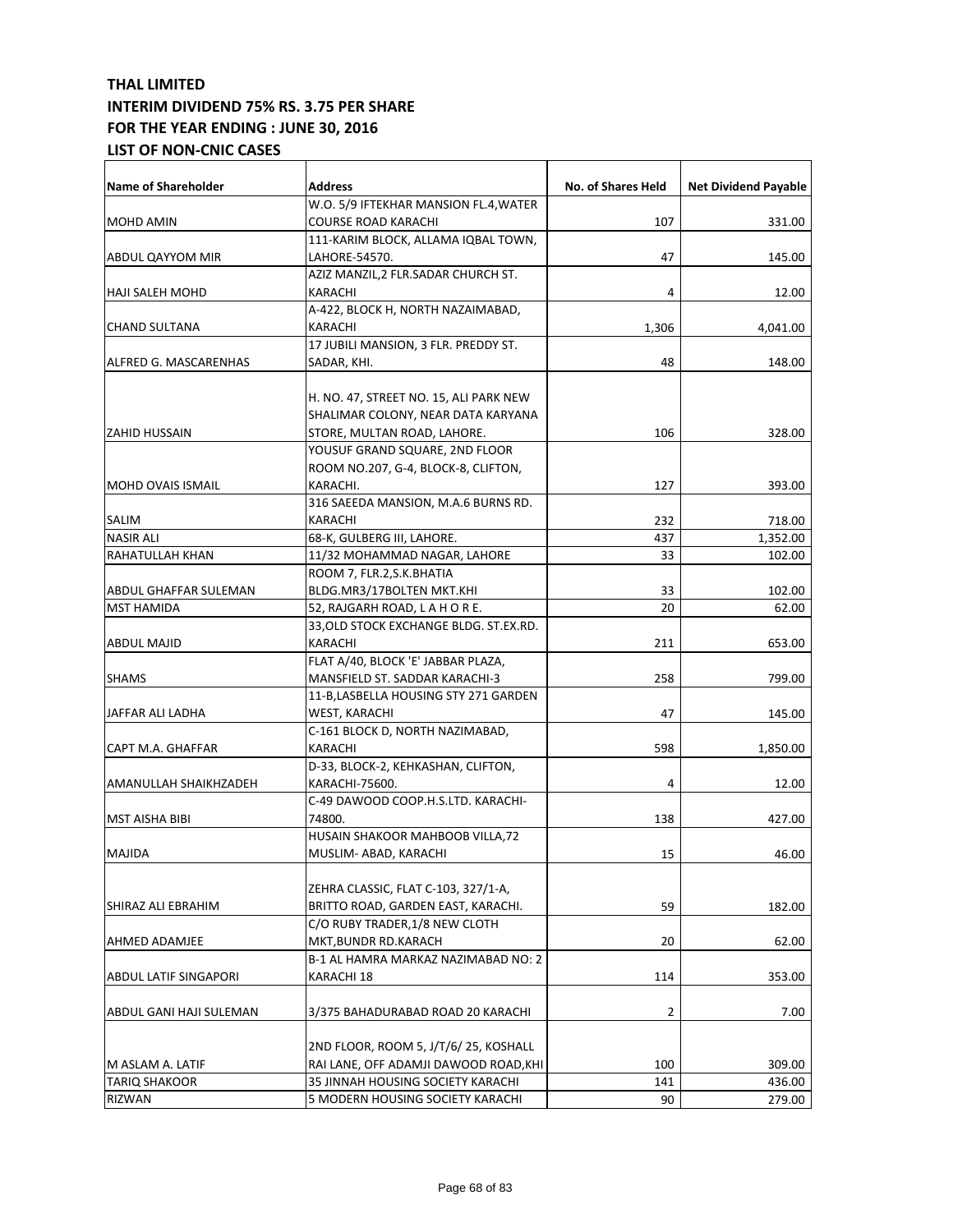| Name of Shareholder           | <b>Address</b>                           | No. of Shares Held | <b>Net Dividend Payable</b> |
|-------------------------------|------------------------------------------|--------------------|-----------------------------|
|                               | AEBROS LTD, 12 BANK H.1 HABIB SQUARE,    |                    |                             |
| MST RUKHSANA BAI M.SIDDIK     | KARACHI                                  | 80                 | 247.00                      |
|                               | N P 12/16, ADAM MANZIL ROO M             |                    |                             |
| M. YAKOOB                     | NO;6,SARRAFA BAZAR,KHI                   | 224                | 693.00                      |
|                               | 503-PARADISE CHAMBERS, A.M-149,          |                    |                             |
|                               | SHAMBOONATH ROAD, NEAR PASSPORT          |                    |                             |
| <b>FEROZA YOUNUS</b>          | OFFICE, KARACHI-74400.                   | 193                | 597.00                      |
|                               | C/O UNITED EXPORTS LTD PNSC              |                    |                             |
| FAROOQ A. SHAIKH              | BLDG,M.T.KHAN RD.KHI                     | 6,415              | 19,846.00                   |
|                               | 26, STREET NO.17, OFF: KHAYABAN-E-       |                    |                             |
|                               | TANZEEM, PHASE-5, DEFENCE SOCIETY,       |                    |                             |
| <b>MOHAMMED SALIM</b>         | KARACHI.                                 | 667                | 2,063.00                    |
|                               | 26, STREET NO.17, OFF: KHAYABAN-E-       |                    |                             |
|                               | TANZEEM, PHASE-5, DEFENCE SOCIETY,       |                    |                             |
| FATIMA BAI VALI MOHD          | KARACHI.                                 | 127                | 393.00                      |
|                               | BHAGVANJI VALIJI BLDG,M SHAH             |                    |                             |
| <b>HUSEIN EBRAHIM</b>         | STREET,KARACHI 2                         | 485                | 1,501.00                    |
|                               | A/100, BLOCK-T, NORTH NAZIMABAD,         |                    |                             |
| <b>MST YASMEEN SHAFIQ</b>     | KARACHI.                                 | 11                 | 34.00                       |
| KHURSHID AHMED                | C-120, KDA-1, KARACHI.                   | 59                 | 182.00                      |
| MST ZAINAB BAI AKBER ALI      | 65-F, BLOCK-2, P.E.C.H.S., KARACHI.      | 20                 | 62.00                       |
|                               | 50-OLD RALLI BUILDING, TALPUR ROAD,      |                    |                             |
| <b>JALIS AHMAD</b>            | KARACHI.                                 | 871                | 2,694.00                    |
|                               | FIRST FLOOR, MUMTAZ MANZIL, (PRINCE      |                    |                             |
|                               | MOTORS BLDG.), NEAR NEW TOWN             |                    |                             |
| <b>ESMAIL LATIF</b>           | MASJID, KARACHI-74800.                   | 2                  | 7.00                        |
|                               | 24-OLD STOCK EXCHANGE BLDG., STOCK       |                    |                             |
| MOHAMMED IQBAL VALI MOHD      | EXCHANGE ROAD, KARACHI.                  | 11                 | 34.00                       |
|                               | 71, BLOCK 7/8, D.M.C.H.S., SHAHID-E-     |                    |                             |
| <b>ATIQUR REHMAN</b>          | MILLAT ROAD, KARACHI.                    | 48                 | 148.00                      |
|                               | C/O HOME ALLIANCE, 256/1/A-3, OPP:       |                    |                             |
| <b>TARIQ SULTAN</b>           | TDCP., LINK RAILWAY ROAD, MULTAN.        | 60                 | 186.00                      |
| <b>MOHAMMED SALIM QURESHI</b> | 257 P.I.B. COLONY, KARACHI.              | 80                 | 247.00                      |
|                               | J.M.824, SHANGRILLA APARTMENT, A-7,      |                    |                             |
|                               | 4TH FLOOR, JAMSHED ROAD NO.1,            |                    |                             |
| MUHAMMAD RAFIQUE              |                                          | 1                  | 3.00                        |
|                               | KARACHI.                                 |                    |                             |
| <b>ISMAIL I. KHATRI</b>       | JIWANI HOUSE, ROOM NO.12, BHIMPURA,      |                    |                             |
|                               | KARACHI.                                 | 11                 | 34.00                       |
|                               | GRIND WHEEL LIMITED, KARACHI             |                    |                             |
|                               | CHAMBER, HASRAT MOHANI ROAD,             |                    |                             |
| <b>JAMIL AHMED</b>            | KARACHI.                                 | 141                | 436.00                      |
|                               |                                          |                    |                             |
|                               | HABIB INSURANCE CO., HABIB SQUARE,       |                    |                             |
| ASGHARALI H. TAJRI            | M.A. JINNAH ROAD, KARACHI.               | 326                | 1,009.00                    |
|                               | 7/172 D M C H SOCIETY BLOCK 3, K C H S U |                    |                             |
| IQBAL BEGUM                   | KARACHI                                  | 4                  | 12.00                       |
|                               |                                          |                    |                             |
|                               | C/O PAKISTAN PAPERSACK CORPN LTD, 1ST    |                    |                             |
| MOHD INAYATULLAH SHAREEF      | FLOOR, SUN BLDG, MCLEOD RD.KHI           | 11                 | 34.00                       |
|                               | BL 33 C, FL 4, NEW QUEENS ROAD,          |                    |                             |
| CDR.MOHD SALEEM ANWAR         | KARACHI                                  | 80                 | 247.00                      |
|                               | 9 FATIMA MANZIL, HURMUSJI ST.GARI        |                    |                             |
| A. GHANI UMER AFINWALA        | KHATA KARACHI                            | 11                 | 34.00                       |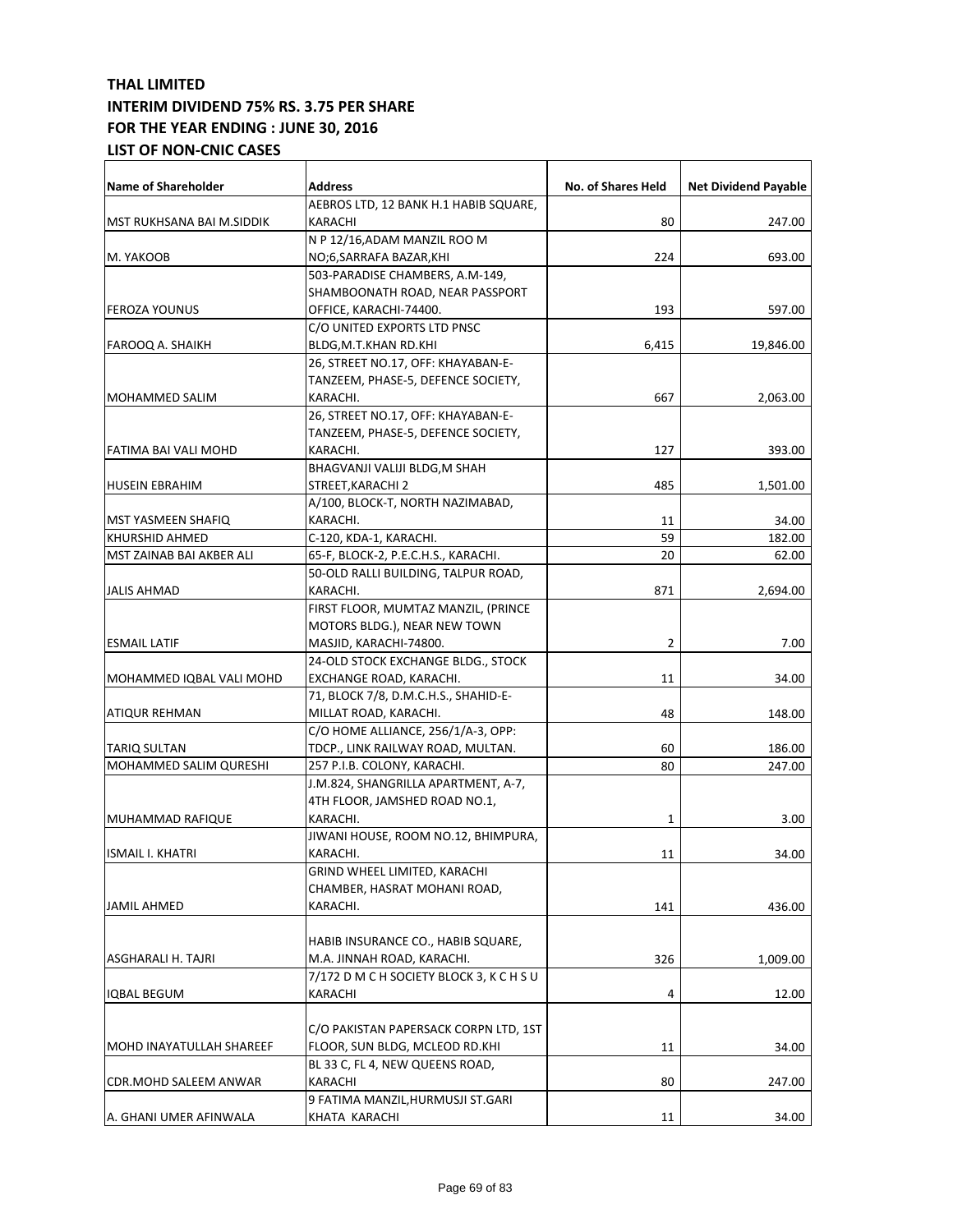| M S H AGENCY, HAKIMSONS<br>BLDG,W/WHARF ROAD,KARACHI<br>4,822<br>14,918.00<br>NP 2/61 IMAM BUX ST.SARAF FA<br>BAZAR, MITHADR, KARACHI<br>107<br>331.00<br>BL P III/2, NEW JACOBLINE<br>H.COMPLEX,JACOBLINE,KHI<br>20<br>62.00<br>42 NEW STOCK EXCHANGE BUILDING<br>4<br>KARACH<br>12.00<br>PARSI PANCHAYAT WADI, 6-DUBASH<br>674<br>HOME, JOHAIR STREET, KARACHI.<br>2,086.00<br>MOHAMMED AFZAL AZIZ<br>300<br>2/D 2/2 NAZIMABAD, KARACHI<br>928.00<br>30/II, 7TH COMMERCIAL STREET, PHASE-IV,<br>113<br>D.H.A., KARACHI.<br>350.00<br>CHAMN E FARUQ, O T 2/56 NAWAB<br>MAHABT RD. KARACHI<br>2<br>7.00<br>42/C, GROUND FLOOR, YACKOOB<br>TERRACE, (BAWANY FLATS) JAHANGIR<br>ROAD, KARACHI.<br>68<br>210.00<br>3/B HOSPITAL ST.DEFENCE STY.PHASE II,<br>KARACHI<br>106<br>328.00<br>11 B LASBELA H.SOCIETY MILL<br>27<br>ST.271,G/WEST,KARACH<br>83.00<br><b>SOHAIL AKBERALI</b><br>28/A AZIZ SQUARE, BL 7 F B AREA, KARACHI<br>871<br>2,694.00<br>165/15 DASTAGIR H.SOCIETY F B AREA,<br><b>MOHD SALEEM KHAN FAIZI</b><br>KARACHI 38<br>646<br>1,999.00<br>SURAT HOUSE, C-4, IV F 9/7, NAZIMABAD,<br>KARACHI-74600.<br><b>SHOAIB DADABHOY</b><br>2,158<br>6,677.00<br>ROOM 505&506,5TH FLOOR 4-STOCK EXCH<br>MOHD IQBAL S/O HUSSAIN<br>BLDG,STOCK EXCH ROAD, KARACHI<br>11<br>34.00<br>ROOM 505,K.S.E.BLDG,STOCK EXCH ROAD<br><b>NASREEN PARVEZ</b><br>5TH FLOOR,KHI<br>1<br>3.00<br>B 174 "C" BLOCK NORTH NAZIM ABAD,<br>239<br>KARACHI<br>739.00<br>SAKINA SHERALI<br>C/O ANIS AHMED 14 K.S.E<br>BLDG.OFF:MCLEOD RD.KARACH<br>4<br>12.00<br>MOHD SHAH ST. N.P 13/78 JODIA BAZAR,<br>1,999.00<br>KARACHI<br>MST ZAINAB ABA UMER<br>646<br>13 HAPPY ST, NATIONAL TOWN, SANDA<br>ROAD,LAHORE<br>193<br>597.00<br>C/O IRAM MARBLES INDUSTRIES, PLOT<br>144, STREET 15, I-9, INDUSTRIAL AREA,<br>449.00<br>KHALID LATIF<br>ISLAMABAD.<br>145<br>M.L. PARK VIEW APARTMENT, B-204,<br>SOLDIER BAZAR, OPP: NISHTER PARK,<br>KARACHI.<br>266<br>823.00<br>C-40, BANTVA NAGAR, NEAR AZAM<br>NAGAR, POST OFFICE, LIAQUATABAD,<br>KARACHI-19. POST CODE 75900.<br>11<br>34.00<br>W/O HAJI KHALID LATIF AL-CHEMIST,<br>BICKET GUNJ MARDAN (NWFP)<br>344<br>1,064.00 | <b>Name of Shareholder</b> | <b>Address</b> | No. of Shares Held | <b>Net Dividend Payable</b> |
|------------------------------------------------------------------------------------------------------------------------------------------------------------------------------------------------------------------------------------------------------------------------------------------------------------------------------------------------------------------------------------------------------------------------------------------------------------------------------------------------------------------------------------------------------------------------------------------------------------------------------------------------------------------------------------------------------------------------------------------------------------------------------------------------------------------------------------------------------------------------------------------------------------------------------------------------------------------------------------------------------------------------------------------------------------------------------------------------------------------------------------------------------------------------------------------------------------------------------------------------------------------------------------------------------------------------------------------------------------------------------------------------------------------------------------------------------------------------------------------------------------------------------------------------------------------------------------------------------------------------------------------------------------------------------------------------------------------------------------------------------------------------------------------------------------------------------------------------------------------------------------------------------------------------------------------------------------------------------------------------------------------------------------------------------------------------------------------------------------------------------------------------------------|----------------------------|----------------|--------------------|-----------------------------|
|                                                                                                                                                                                                                                                                                                                                                                                                                                                                                                                                                                                                                                                                                                                                                                                                                                                                                                                                                                                                                                                                                                                                                                                                                                                                                                                                                                                                                                                                                                                                                                                                                                                                                                                                                                                                                                                                                                                                                                                                                                                                                                                                                            |                            |                |                    |                             |
|                                                                                                                                                                                                                                                                                                                                                                                                                                                                                                                                                                                                                                                                                                                                                                                                                                                                                                                                                                                                                                                                                                                                                                                                                                                                                                                                                                                                                                                                                                                                                                                                                                                                                                                                                                                                                                                                                                                                                                                                                                                                                                                                                            | MUBIN S. HASHIM            |                |                    |                             |
|                                                                                                                                                                                                                                                                                                                                                                                                                                                                                                                                                                                                                                                                                                                                                                                                                                                                                                                                                                                                                                                                                                                                                                                                                                                                                                                                                                                                                                                                                                                                                                                                                                                                                                                                                                                                                                                                                                                                                                                                                                                                                                                                                            |                            |                |                    |                             |
|                                                                                                                                                                                                                                                                                                                                                                                                                                                                                                                                                                                                                                                                                                                                                                                                                                                                                                                                                                                                                                                                                                                                                                                                                                                                                                                                                                                                                                                                                                                                                                                                                                                                                                                                                                                                                                                                                                                                                                                                                                                                                                                                                            | MOHD SIDDIQ A. LATIF       |                |                    |                             |
|                                                                                                                                                                                                                                                                                                                                                                                                                                                                                                                                                                                                                                                                                                                                                                                                                                                                                                                                                                                                                                                                                                                                                                                                                                                                                                                                                                                                                                                                                                                                                                                                                                                                                                                                                                                                                                                                                                                                                                                                                                                                                                                                                            |                            |                |                    |                             |
|                                                                                                                                                                                                                                                                                                                                                                                                                                                                                                                                                                                                                                                                                                                                                                                                                                                                                                                                                                                                                                                                                                                                                                                                                                                                                                                                                                                                                                                                                                                                                                                                                                                                                                                                                                                                                                                                                                                                                                                                                                                                                                                                                            | MOHD ANWAR MOOSANI         |                |                    |                             |
|                                                                                                                                                                                                                                                                                                                                                                                                                                                                                                                                                                                                                                                                                                                                                                                                                                                                                                                                                                                                                                                                                                                                                                                                                                                                                                                                                                                                                                                                                                                                                                                                                                                                                                                                                                                                                                                                                                                                                                                                                                                                                                                                                            |                            |                |                    |                             |
|                                                                                                                                                                                                                                                                                                                                                                                                                                                                                                                                                                                                                                                                                                                                                                                                                                                                                                                                                                                                                                                                                                                                                                                                                                                                                                                                                                                                                                                                                                                                                                                                                                                                                                                                                                                                                                                                                                                                                                                                                                                                                                                                                            | A. GAFFAR USMAN MOOSANI    |                |                    |                             |
|                                                                                                                                                                                                                                                                                                                                                                                                                                                                                                                                                                                                                                                                                                                                                                                                                                                                                                                                                                                                                                                                                                                                                                                                                                                                                                                                                                                                                                                                                                                                                                                                                                                                                                                                                                                                                                                                                                                                                                                                                                                                                                                                                            |                            |                |                    |                             |
|                                                                                                                                                                                                                                                                                                                                                                                                                                                                                                                                                                                                                                                                                                                                                                                                                                                                                                                                                                                                                                                                                                                                                                                                                                                                                                                                                                                                                                                                                                                                                                                                                                                                                                                                                                                                                                                                                                                                                                                                                                                                                                                                                            | MINOO R. PATEL             |                |                    |                             |
|                                                                                                                                                                                                                                                                                                                                                                                                                                                                                                                                                                                                                                                                                                                                                                                                                                                                                                                                                                                                                                                                                                                                                                                                                                                                                                                                                                                                                                                                                                                                                                                                                                                                                                                                                                                                                                                                                                                                                                                                                                                                                                                                                            |                            |                |                    |                             |
|                                                                                                                                                                                                                                                                                                                                                                                                                                                                                                                                                                                                                                                                                                                                                                                                                                                                                                                                                                                                                                                                                                                                                                                                                                                                                                                                                                                                                                                                                                                                                                                                                                                                                                                                                                                                                                                                                                                                                                                                                                                                                                                                                            |                            |                |                    |                             |
|                                                                                                                                                                                                                                                                                                                                                                                                                                                                                                                                                                                                                                                                                                                                                                                                                                                                                                                                                                                                                                                                                                                                                                                                                                                                                                                                                                                                                                                                                                                                                                                                                                                                                                                                                                                                                                                                                                                                                                                                                                                                                                                                                            | JAWAID AHMED SETHI         |                |                    |                             |
|                                                                                                                                                                                                                                                                                                                                                                                                                                                                                                                                                                                                                                                                                                                                                                                                                                                                                                                                                                                                                                                                                                                                                                                                                                                                                                                                                                                                                                                                                                                                                                                                                                                                                                                                                                                                                                                                                                                                                                                                                                                                                                                                                            |                            |                |                    |                             |
|                                                                                                                                                                                                                                                                                                                                                                                                                                                                                                                                                                                                                                                                                                                                                                                                                                                                                                                                                                                                                                                                                                                                                                                                                                                                                                                                                                                                                                                                                                                                                                                                                                                                                                                                                                                                                                                                                                                                                                                                                                                                                                                                                            | <b>AHMED FAZIL</b>         |                |                    |                             |
|                                                                                                                                                                                                                                                                                                                                                                                                                                                                                                                                                                                                                                                                                                                                                                                                                                                                                                                                                                                                                                                                                                                                                                                                                                                                                                                                                                                                                                                                                                                                                                                                                                                                                                                                                                                                                                                                                                                                                                                                                                                                                                                                                            |                            |                |                    |                             |
|                                                                                                                                                                                                                                                                                                                                                                                                                                                                                                                                                                                                                                                                                                                                                                                                                                                                                                                                                                                                                                                                                                                                                                                                                                                                                                                                                                                                                                                                                                                                                                                                                                                                                                                                                                                                                                                                                                                                                                                                                                                                                                                                                            |                            |                |                    |                             |
|                                                                                                                                                                                                                                                                                                                                                                                                                                                                                                                                                                                                                                                                                                                                                                                                                                                                                                                                                                                                                                                                                                                                                                                                                                                                                                                                                                                                                                                                                                                                                                                                                                                                                                                                                                                                                                                                                                                                                                                                                                                                                                                                                            | HAIDERALI ALI MOHD         |                |                    |                             |
|                                                                                                                                                                                                                                                                                                                                                                                                                                                                                                                                                                                                                                                                                                                                                                                                                                                                                                                                                                                                                                                                                                                                                                                                                                                                                                                                                                                                                                                                                                                                                                                                                                                                                                                                                                                                                                                                                                                                                                                                                                                                                                                                                            |                            |                |                    |                             |
|                                                                                                                                                                                                                                                                                                                                                                                                                                                                                                                                                                                                                                                                                                                                                                                                                                                                                                                                                                                                                                                                                                                                                                                                                                                                                                                                                                                                                                                                                                                                                                                                                                                                                                                                                                                                                                                                                                                                                                                                                                                                                                                                                            | PERVEZ ASLAM               |                |                    |                             |
|                                                                                                                                                                                                                                                                                                                                                                                                                                                                                                                                                                                                                                                                                                                                                                                                                                                                                                                                                                                                                                                                                                                                                                                                                                                                                                                                                                                                                                                                                                                                                                                                                                                                                                                                                                                                                                                                                                                                                                                                                                                                                                                                                            |                            |                |                    |                             |
|                                                                                                                                                                                                                                                                                                                                                                                                                                                                                                                                                                                                                                                                                                                                                                                                                                                                                                                                                                                                                                                                                                                                                                                                                                                                                                                                                                                                                                                                                                                                                                                                                                                                                                                                                                                                                                                                                                                                                                                                                                                                                                                                                            | <b>JALAUDDIN</b>           |                |                    |                             |
|                                                                                                                                                                                                                                                                                                                                                                                                                                                                                                                                                                                                                                                                                                                                                                                                                                                                                                                                                                                                                                                                                                                                                                                                                                                                                                                                                                                                                                                                                                                                                                                                                                                                                                                                                                                                                                                                                                                                                                                                                                                                                                                                                            |                            |                |                    |                             |
|                                                                                                                                                                                                                                                                                                                                                                                                                                                                                                                                                                                                                                                                                                                                                                                                                                                                                                                                                                                                                                                                                                                                                                                                                                                                                                                                                                                                                                                                                                                                                                                                                                                                                                                                                                                                                                                                                                                                                                                                                                                                                                                                                            |                            |                |                    |                             |
|                                                                                                                                                                                                                                                                                                                                                                                                                                                                                                                                                                                                                                                                                                                                                                                                                                                                                                                                                                                                                                                                                                                                                                                                                                                                                                                                                                                                                                                                                                                                                                                                                                                                                                                                                                                                                                                                                                                                                                                                                                                                                                                                                            |                            |                |                    |                             |
|                                                                                                                                                                                                                                                                                                                                                                                                                                                                                                                                                                                                                                                                                                                                                                                                                                                                                                                                                                                                                                                                                                                                                                                                                                                                                                                                                                                                                                                                                                                                                                                                                                                                                                                                                                                                                                                                                                                                                                                                                                                                                                                                                            |                            |                |                    |                             |
|                                                                                                                                                                                                                                                                                                                                                                                                                                                                                                                                                                                                                                                                                                                                                                                                                                                                                                                                                                                                                                                                                                                                                                                                                                                                                                                                                                                                                                                                                                                                                                                                                                                                                                                                                                                                                                                                                                                                                                                                                                                                                                                                                            |                            |                |                    |                             |
|                                                                                                                                                                                                                                                                                                                                                                                                                                                                                                                                                                                                                                                                                                                                                                                                                                                                                                                                                                                                                                                                                                                                                                                                                                                                                                                                                                                                                                                                                                                                                                                                                                                                                                                                                                                                                                                                                                                                                                                                                                                                                                                                                            |                            |                |                    |                             |
|                                                                                                                                                                                                                                                                                                                                                                                                                                                                                                                                                                                                                                                                                                                                                                                                                                                                                                                                                                                                                                                                                                                                                                                                                                                                                                                                                                                                                                                                                                                                                                                                                                                                                                                                                                                                                                                                                                                                                                                                                                                                                                                                                            |                            |                |                    |                             |
|                                                                                                                                                                                                                                                                                                                                                                                                                                                                                                                                                                                                                                                                                                                                                                                                                                                                                                                                                                                                                                                                                                                                                                                                                                                                                                                                                                                                                                                                                                                                                                                                                                                                                                                                                                                                                                                                                                                                                                                                                                                                                                                                                            |                            |                |                    |                             |
|                                                                                                                                                                                                                                                                                                                                                                                                                                                                                                                                                                                                                                                                                                                                                                                                                                                                                                                                                                                                                                                                                                                                                                                                                                                                                                                                                                                                                                                                                                                                                                                                                                                                                                                                                                                                                                                                                                                                                                                                                                                                                                                                                            |                            |                |                    |                             |
|                                                                                                                                                                                                                                                                                                                                                                                                                                                                                                                                                                                                                                                                                                                                                                                                                                                                                                                                                                                                                                                                                                                                                                                                                                                                                                                                                                                                                                                                                                                                                                                                                                                                                                                                                                                                                                                                                                                                                                                                                                                                                                                                                            |                            |                |                    |                             |
|                                                                                                                                                                                                                                                                                                                                                                                                                                                                                                                                                                                                                                                                                                                                                                                                                                                                                                                                                                                                                                                                                                                                                                                                                                                                                                                                                                                                                                                                                                                                                                                                                                                                                                                                                                                                                                                                                                                                                                                                                                                                                                                                                            |                            |                |                    |                             |
|                                                                                                                                                                                                                                                                                                                                                                                                                                                                                                                                                                                                                                                                                                                                                                                                                                                                                                                                                                                                                                                                                                                                                                                                                                                                                                                                                                                                                                                                                                                                                                                                                                                                                                                                                                                                                                                                                                                                                                                                                                                                                                                                                            |                            |                |                    |                             |
|                                                                                                                                                                                                                                                                                                                                                                                                                                                                                                                                                                                                                                                                                                                                                                                                                                                                                                                                                                                                                                                                                                                                                                                                                                                                                                                                                                                                                                                                                                                                                                                                                                                                                                                                                                                                                                                                                                                                                                                                                                                                                                                                                            |                            |                |                    |                             |
|                                                                                                                                                                                                                                                                                                                                                                                                                                                                                                                                                                                                                                                                                                                                                                                                                                                                                                                                                                                                                                                                                                                                                                                                                                                                                                                                                                                                                                                                                                                                                                                                                                                                                                                                                                                                                                                                                                                                                                                                                                                                                                                                                            | <b>PIR MOHAMMED</b>        |                |                    |                             |
|                                                                                                                                                                                                                                                                                                                                                                                                                                                                                                                                                                                                                                                                                                                                                                                                                                                                                                                                                                                                                                                                                                                                                                                                                                                                                                                                                                                                                                                                                                                                                                                                                                                                                                                                                                                                                                                                                                                                                                                                                                                                                                                                                            |                            |                |                    |                             |
|                                                                                                                                                                                                                                                                                                                                                                                                                                                                                                                                                                                                                                                                                                                                                                                                                                                                                                                                                                                                                                                                                                                                                                                                                                                                                                                                                                                                                                                                                                                                                                                                                                                                                                                                                                                                                                                                                                                                                                                                                                                                                                                                                            |                            |                |                    |                             |
|                                                                                                                                                                                                                                                                                                                                                                                                                                                                                                                                                                                                                                                                                                                                                                                                                                                                                                                                                                                                                                                                                                                                                                                                                                                                                                                                                                                                                                                                                                                                                                                                                                                                                                                                                                                                                                                                                                                                                                                                                                                                                                                                                            |                            |                |                    |                             |
|                                                                                                                                                                                                                                                                                                                                                                                                                                                                                                                                                                                                                                                                                                                                                                                                                                                                                                                                                                                                                                                                                                                                                                                                                                                                                                                                                                                                                                                                                                                                                                                                                                                                                                                                                                                                                                                                                                                                                                                                                                                                                                                                                            | MUHAMMAD BASHIR            |                |                    |                             |
|                                                                                                                                                                                                                                                                                                                                                                                                                                                                                                                                                                                                                                                                                                                                                                                                                                                                                                                                                                                                                                                                                                                                                                                                                                                                                                                                                                                                                                                                                                                                                                                                                                                                                                                                                                                                                                                                                                                                                                                                                                                                                                                                                            |                            |                |                    |                             |
|                                                                                                                                                                                                                                                                                                                                                                                                                                                                                                                                                                                                                                                                                                                                                                                                                                                                                                                                                                                                                                                                                                                                                                                                                                                                                                                                                                                                                                                                                                                                                                                                                                                                                                                                                                                                                                                                                                                                                                                                                                                                                                                                                            |                            |                |                    |                             |
|                                                                                                                                                                                                                                                                                                                                                                                                                                                                                                                                                                                                                                                                                                                                                                                                                                                                                                                                                                                                                                                                                                                                                                                                                                                                                                                                                                                                                                                                                                                                                                                                                                                                                                                                                                                                                                                                                                                                                                                                                                                                                                                                                            |                            |                |                    |                             |
|                                                                                                                                                                                                                                                                                                                                                                                                                                                                                                                                                                                                                                                                                                                                                                                                                                                                                                                                                                                                                                                                                                                                                                                                                                                                                                                                                                                                                                                                                                                                                                                                                                                                                                                                                                                                                                                                                                                                                                                                                                                                                                                                                            |                            |                |                    |                             |
|                                                                                                                                                                                                                                                                                                                                                                                                                                                                                                                                                                                                                                                                                                                                                                                                                                                                                                                                                                                                                                                                                                                                                                                                                                                                                                                                                                                                                                                                                                                                                                                                                                                                                                                                                                                                                                                                                                                                                                                                                                                                                                                                                            |                            |                |                    |                             |
|                                                                                                                                                                                                                                                                                                                                                                                                                                                                                                                                                                                                                                                                                                                                                                                                                                                                                                                                                                                                                                                                                                                                                                                                                                                                                                                                                                                                                                                                                                                                                                                                                                                                                                                                                                                                                                                                                                                                                                                                                                                                                                                                                            | <b>HYDER ALI ZAHID</b>     |                |                    |                             |
|                                                                                                                                                                                                                                                                                                                                                                                                                                                                                                                                                                                                                                                                                                                                                                                                                                                                                                                                                                                                                                                                                                                                                                                                                                                                                                                                                                                                                                                                                                                                                                                                                                                                                                                                                                                                                                                                                                                                                                                                                                                                                                                                                            |                            |                |                    |                             |
|                                                                                                                                                                                                                                                                                                                                                                                                                                                                                                                                                                                                                                                                                                                                                                                                                                                                                                                                                                                                                                                                                                                                                                                                                                                                                                                                                                                                                                                                                                                                                                                                                                                                                                                                                                                                                                                                                                                                                                                                                                                                                                                                                            |                            |                |                    |                             |
|                                                                                                                                                                                                                                                                                                                                                                                                                                                                                                                                                                                                                                                                                                                                                                                                                                                                                                                                                                                                                                                                                                                                                                                                                                                                                                                                                                                                                                                                                                                                                                                                                                                                                                                                                                                                                                                                                                                                                                                                                                                                                                                                                            | MOHAMMED RAFIQUE LADHA     |                |                    |                             |
|                                                                                                                                                                                                                                                                                                                                                                                                                                                                                                                                                                                                                                                                                                                                                                                                                                                                                                                                                                                                                                                                                                                                                                                                                                                                                                                                                                                                                                                                                                                                                                                                                                                                                                                                                                                                                                                                                                                                                                                                                                                                                                                                                            |                            |                |                    |                             |
|                                                                                                                                                                                                                                                                                                                                                                                                                                                                                                                                                                                                                                                                                                                                                                                                                                                                                                                                                                                                                                                                                                                                                                                                                                                                                                                                                                                                                                                                                                                                                                                                                                                                                                                                                                                                                                                                                                                                                                                                                                                                                                                                                            | <b>RIFFAT KHALID</b>       |                |                    |                             |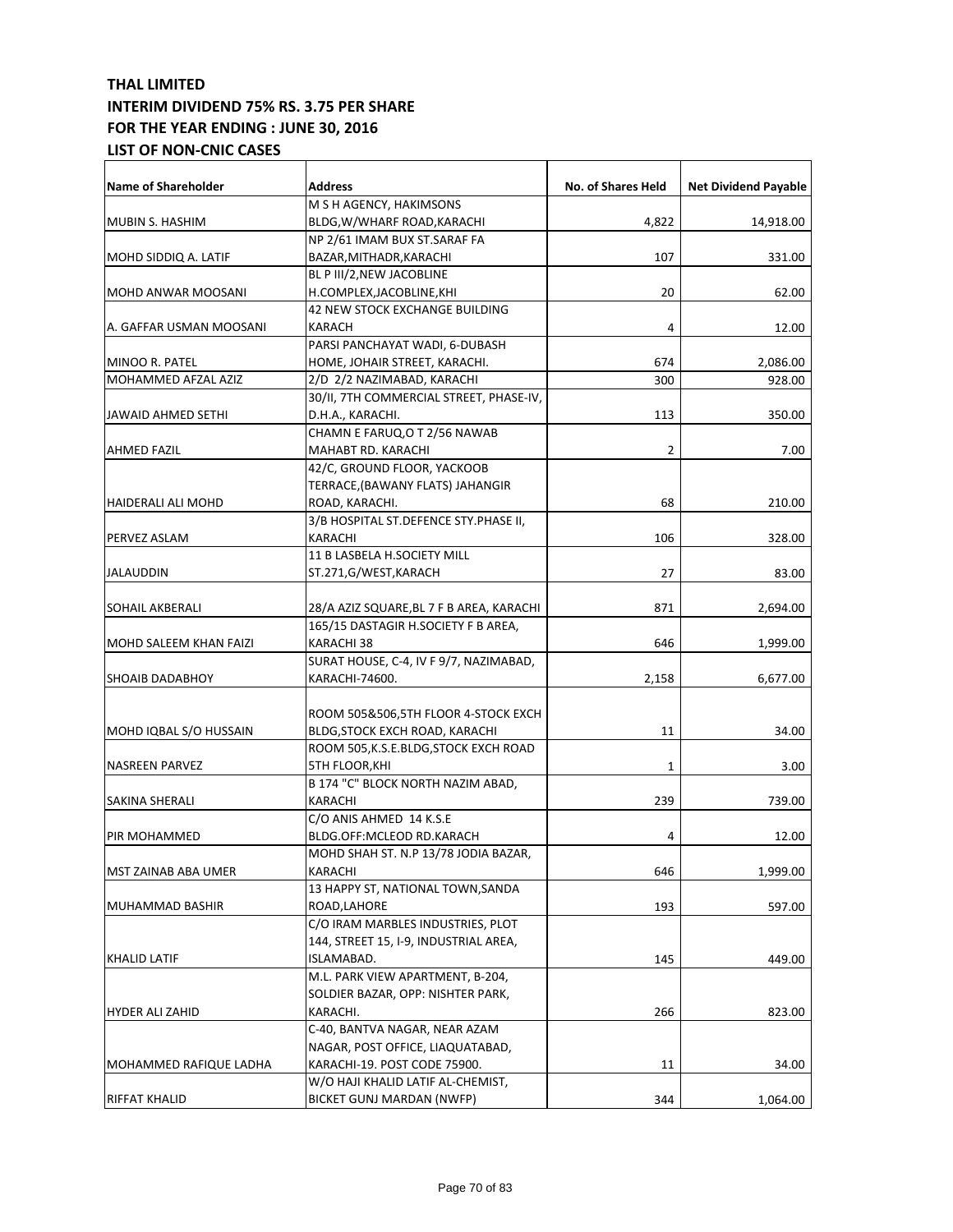| <b>Name of Shareholder</b>   | <b>Address</b>                         | No. of Shares Held | <b>Net Dividend Payable</b> |
|------------------------------|----------------------------------------|--------------------|-----------------------------|
|                              | HAJI KHUDA BUX,COTTON EXC HANGE        |                    |                             |
| NAIM AHMED                   | <b>BLDG, KARACHI</b>                   | 344                | 1,064.00                    |
|                              | HOUSE 65/I, STREET 22 KHAYABAN-E-      |                    |                             |
|                              | BADBAN, DEFENCE SOCIETY, PHASE V       |                    |                             |
| <b>MST PARVEEN MAQBOOL</b>   | KARACHI                                | 40                 | 124.00                      |
|                              | 135-A, BLOCK-19, GULSHAN-E-IQBAL,      |                    |                             |
| SAIDA HAROON                 | KARACHI-74300.                         | 266                | 823.00                      |
|                              | SETHI COLONY, RAHWALI DISTT,           |                    |                             |
| <b>ABDUL WAHID SETHI</b>     | GUJRANWALA                             | 933                | 2,887.00                    |
|                              | F 16, MOMIN SQUARE, BL 6 RASHID        |                    |                             |
| <b>EBRAHIM HASHIM SIMJEE</b> | MINHAS ROAD, KARACH                    | 60                 | 186.00                      |
|                              | OT 1/65 FLAT 11, NASIMA MANZIL,        |                    |                             |
| <b>MOHD BASHIR</b>           | KARACHI                                | 4                  | 12.00                       |
|                              |                                        |                    |                             |
|                              | 76, JINNAH SOCIETY NO.2, BLOCK 7 & 8,  |                    |                             |
| HAFEEZ A. KATARI WALA        | SHAHEED-E-MILLAT ROAD, KARACHI-8.      | 10                 | 31.00                       |
|                              | $C/O$ HOME ALLIANCE, 256/1/A-3, OPP:   |                    |                             |
| <b>SAEEDA GHAFOOR</b>        | TDCP, LINK RAILWAY ROD, MULTAN.        | 60                 | 186.00                      |
|                              | BLOCK-6, FLAT-2, AL-MURTAZA CO-OP. H.  |                    |                             |
|                              | SOCIETY, 244, LOBO STREET, GARDEN      |                    |                             |
| <b>SHER BANO</b>             | WEST, KARACHI.                         | 67                 | 208.00                      |
|                              |                                        |                    |                             |
| <b>MOHAMMED OSMAN</b>        | AZIZ MANZIL,CHURCH STREET KARACHI 3    | 2                  | 7.00                        |
|                              | FIRST FLOOR, MUMTAZ MANZIL, (PRINCE    |                    |                             |
|                              | MOTORS BLDG.), NEAR NEW TOWN           |                    |                             |
| SAMINA ISMAIL                | MASJID, KARACHI-74800.                 | 72                 | 223.00                      |
| SYED GHULAM HAIDER           | 8/10 ZAMZAMA CLIFTON, KARACHI 6        | 106                | 328.00                      |
|                              |                                        |                    |                             |
|                              | 18-C, BLOCK-G, OPPOSITE SAMPAK         |                    |                             |
|                              | OFFICE, NEAR INTERNATIONAL SCHOOL      |                    |                             |
| SHUJAAT ALI MIAN             | OF SHEUFAT, M.A. JOHAR TOWN, LAHORE.   | 419                | 1,296.00                    |
|                              | FIRST FLOOR, MUMTAZ MANZIL, (PRINCE    |                    |                             |
|                              | MOTORS BLDG.), NEAR NEW TOWN           |                    |                             |
| <b>KATOON HABIB</b>          | MASJID, KARACHI-74800.                 | $\mathbf{1}$       | 3.00                        |
|                              | HOUSE NO. 261, LANE 3, FALCON          |                    |                             |
|                              | COMPLEX, SHAHEEN HOUSING A.F.O.H.S.,   |                    |                             |
| DR MISS TAHERA SAGARWALA     | FAISAL, KARACHI.                       | 392                | 1,213.00                    |
|                              | B-20 PMF "M" BLOCK 7 NAZIMABAD,        |                    |                             |
| ABDUL WAHID                  | KARACHI                                | 119                | 368.00                      |
|                              | C/O. HAROON A. DADABHOY,               |                    |                             |
|                              | 203, CTC BUILDING,                     |                    |                             |
|                              | G-6, BLOCK-8,                          |                    |                             |
|                              | MAIN CLIFTON ROAD, CLIFTON,            |                    |                             |
| RUQAYYA A. MAHOMEDY          | KARACHI-75600.                         | 1,456              | 4,504.00                    |
|                              | 12 MADHA BLDG BLOCK "B" A M 2, BURNS   |                    |                             |
| <b>MST FATIMA</b>            | ROAD, KARACHI                          | 127                | 393.00                      |
|                              |                                        |                    |                             |
| REHANA ATIQ SHAMSI           | 94 ROHAIL KHND COOP H STY, KARACHI     | 380                | 1,176.00                    |
|                              | P/15,8TH EAST ST.PHASE I DEFENCE H.STY |                    |                             |
| YASMIN I CHOWDHRY            | KARACHI                                | 298                | 922.00                      |
| PARVEEN FATIMA               | 12/4 FIRDOUS COLONY KARACHI 18         | 184                | 569.00                      |
|                              | PLOT 583/3, HUSAINABAD F.B. AREA,      |                    |                             |
|                              | SCHEME NO: 16 KARACHI 38               |                    |                             |
| AHMED ESMAIL VAYANI          |                                        | 254                | 786.00                      |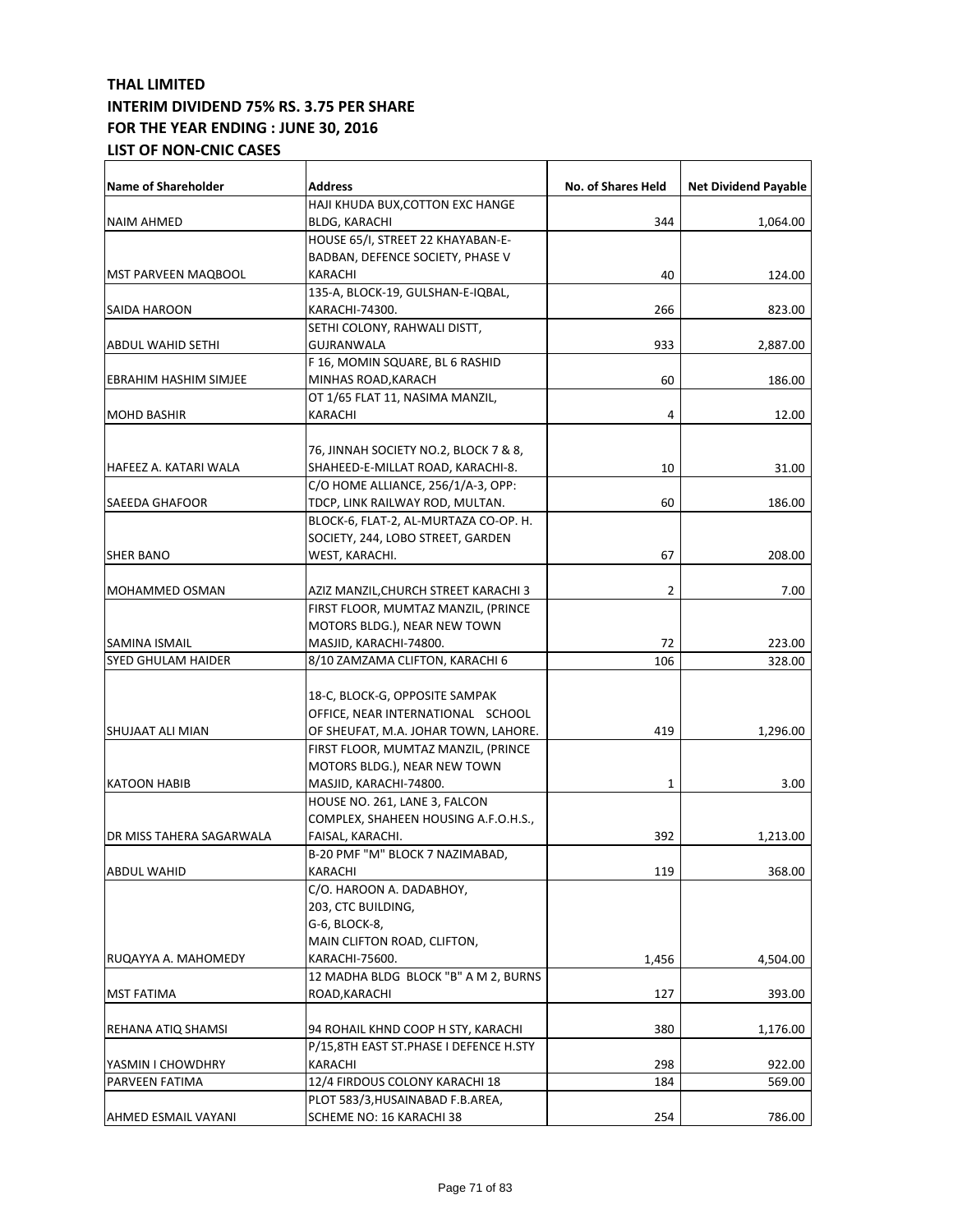| <b>Name of Shareholder</b> | Address                                  | No. of Shares Held | <b>Net Dividend Payable</b> |
|----------------------------|------------------------------------------|--------------------|-----------------------------|
|                            | C/O MOHSIN HAJI HABIB, 11-A/2,           |                    |                             |
|                            | KHAYABANE SHAMSHEER, DEFENCE             |                    |                             |
| MARIAM HAJI HABIB          | HOUSING AUTHORITY, PHASE-V, KARACHI.     | 578                | 1,789.00                    |
|                            | HOUSE NO.104/1, SECTOR 5 G, NEW          |                    |                             |
| MAQSOOD ALAM               | KARACHI, KARACHI.                        |                    |                             |
|                            |                                          | 11                 | 34.00                       |
|                            | C/O. DR. SYED SIDDIQ MOIN, R.B.3/14,FLAT |                    |                             |
|                            | NO.1,1ST FLOOR, ZAHID MANZIL, 'D'        |                    |                             |
| SYEDA NAJMUNNISA           | MALLO ROAD, BURNS ROAD, KARACHI.         | 2                  | 7.00                        |
| <b>MAJOR SHER SHAH</b>     | 37/3, HABIB ROAD, LAHORE CANTT.          | 278                | 860.00                      |
|                            | FATIMA MANZIL 2ND FLOOR, O.T 8/74 OLD    |                    |                             |
| <b>MOHD HANIF EBRAHIM</b>  | TOWN KARACHI                             | $\overline{2}$     | 7.00                        |
|                            | GREY PRINTERS, NEWNEHAM ROAD,            |                    |                             |
|                            |                                          |                    |                             |
| YAKOOB MOHD                | KARACHI                                  | 11                 | 34.00                       |
|                            | GK5/6, AMINA MANZIL, 1ST FLOOR, PARYA    |                    |                             |
| ABDUL GHANI                | STREET, KHARADAR, KARACHI.               | 20                 | 62.00                       |
|                            | GK5/6, AMINA MANZIL, PARYA STREET,       |                    |                             |
| <b>HAJI SULEMAN</b>        | KHARADAR, KARACHI.                       | 20                 | 62.00                       |
|                            | 6/8, MARYAM MANZIL, NP.BDR. ROAD,        |                    |                             |
| HAROON AYOOB KARIM         | JAMSHED RD. KARACHI.                     | 4                  | 12.00                       |
|                            |                                          |                    |                             |
|                            | ROOM 505, 5TH FLOOR, STOCK EXCHANGE      |                    |                             |
| <b>HUSSAIN LAWAI</b>       | BLDG., STOCK EXCH. ROAD, KARACHI.        | 233                | 721.00                      |
| <b>MST AISHA BIBI</b>      | 89/D/I, GULBERG III, LAHORE.             | 94                 | 291.00                      |
|                            | G.K.4/42, FL-10, MACHIMYANI ROAD-2,      |                    |                             |
| M.NAEEM A. GAFFAR          | KHARADAR, KARACHI-2.                     | 4                  | 12.00                       |
| <b>ZAHURUL HASSAN SHAH</b> | 175, CIRCULAR ROAD, LAHORE.              | 1,018              | 3,150.00                    |
|                            | 10-F, PLATINUM COLONY LOBO STREET        |                    |                             |
| SHERALI HUSSAIN AJANI      | <b>GARDEN WEST, KARACHI</b>              | 81                 | 251.00                      |
|                            | F/11, BLOCK 7 KEHKASHAN, CLIFTON         |                    |                             |
| RUBINA BEGUM               | KARACHI                                  | 20                 | 62.00                       |
| LATIFUR REHMAN             | 225-M, D.H.A., PHASE-1, LAHORE           | 541                | 1,674.00                    |
|                            | C/O HUSSAIN AUTOS MCLEAN STREET,         |                    |                             |
| <b>MASOOMA TAJRI</b>       | PLAZA SQU- ARE, KARACHI 3                | 664                | 2,054.00                    |
|                            | SYED KHURSHID MOHD SHAH 175              |                    |                             |
| <b>ZAHURUL HASSAN SHAH</b> | <b>CIRCULAR ROAD LAHORE</b>              | 278                | 860.00                      |
|                            |                                          |                    |                             |
|                            | 28-B, EAST AVENUE, DEFENCE HOUSING       |                    |                             |
| SHAMOON SULTAN             | AUTHORITY, PHASE-I, KARACHI-75500.       | 706                | 2,185.00                    |
|                            |                                          |                    |                             |
|                            | SAIFY MEHAL, FLAT NO. 2, TAYYABI ROAD,   |                    |                             |
| RUKHSANA REHMATULLAH       | OPP: BURHANI HOSPITAL, KARACHI.          | 646                | 1,999.00                    |
|                            | 9 RABIA MANZIL, THANWAR STREET,          |                    |                             |
| NOOR HUSSAIN ALWANI        | KHARADAR KARACHI                         | 1                  | 3.00                        |
|                            |                                          |                    |                             |
|                            | ID, TIPU SULTAN ROAD MOHAMMADALI         |                    |                             |
| <b>MUSHTAQ AHMED</b>       | HOUSING SOCI- ETY, KARACHI               | 184                | 569.00                      |
|                            |                                          |                    |                             |
| MOHAMMAD OSMAN             | C/O PPCL I I CHUNDRIGAR ROAD KARACHI     | 50                 | 155.00                      |
|                            |                                          |                    |                             |
|                            | H NO 13, MAIN BAZAR CHAH                 |                    |                             |
| MOHAMMAD YAQUB KHAN        | JUMANWALA, NEW SAMAN-ABAD, LAHORE        | 268                | 829.00                      |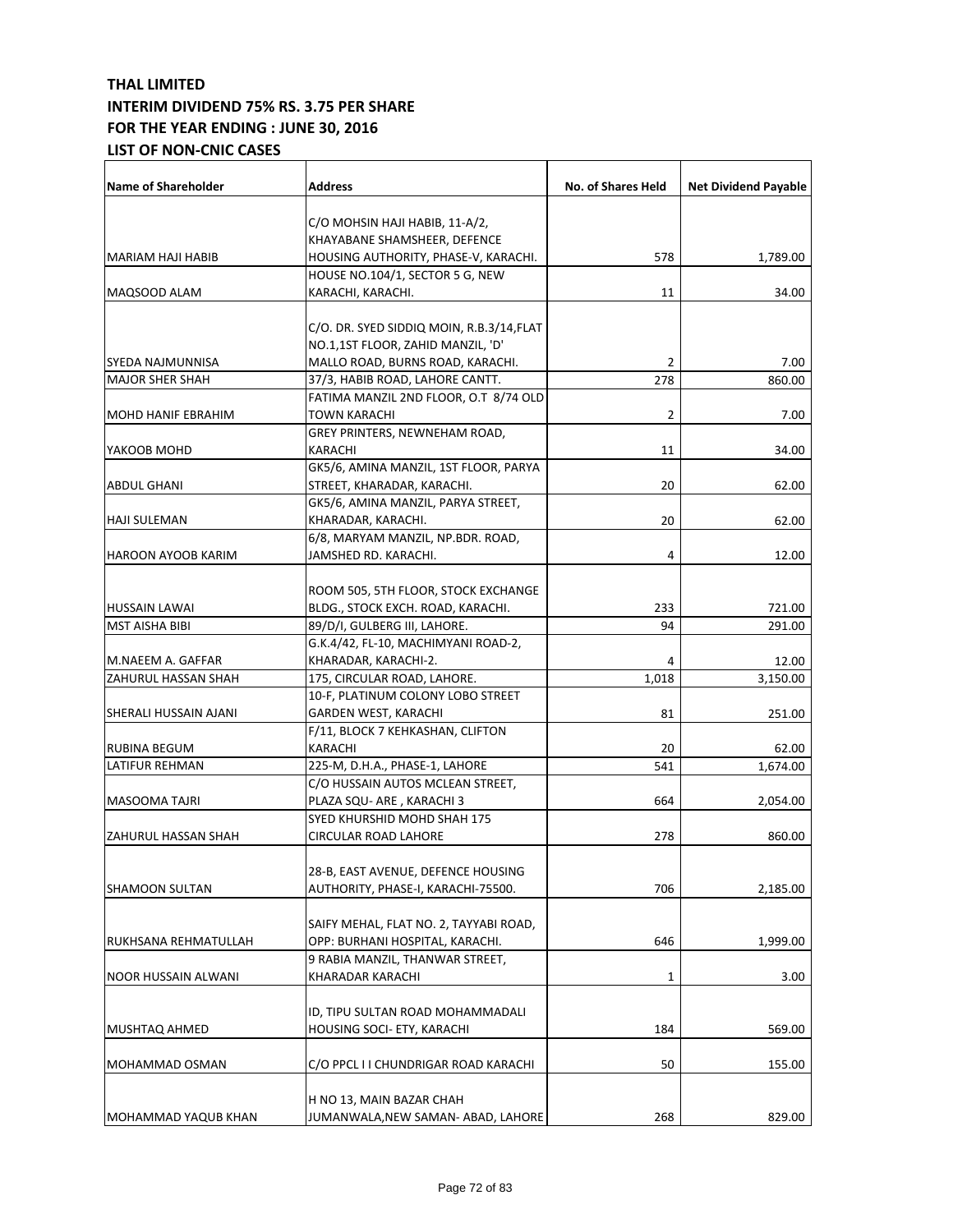| Name of Shareholder          | <b>Address</b>                          | No. of Shares Held | <b>Net Dividend Payable</b> |
|------------------------------|-----------------------------------------|--------------------|-----------------------------|
|                              | 9 MOHAMMAD ALI MANSION SHAHRAH-E-       |                    |                             |
| MOHAMMAD FAROOQ KAZI         | IRAQ SADDAR KARACHI 3                   | 2                  | 7.00                        |
|                              |                                         |                    |                             |
|                              | FLAT NO.2, GROUND FLOOR, AL-MEHAR       |                    |                             |
|                              | HOUSING SOCIETY, 224/1, SAPPHIRE        |                    |                             |
| RAZZAK HUSSAIN               | STREET, GARDEN EAST, KARACHI-74550.     | 1                  | 3.00                        |
|                              | ROOM B-5, HAIDRI CHAMBERS JODIA         |                    |                             |
| HAJI S.ABDULLAH M.SHIRAZI    | <b>BAZAR KARACHI</b>                    | 737                | 2,280.00                    |
|                              | 6-B-II, 28TH STREET, PHASE V EXTENSION, |                    |                             |
|                              | DEFENCE HOUSING AUTHORITY, KARACHI-     |                    |                             |
| <b>HAMMAD RAZA</b>           | 46.                                     | 20                 | 62.00                       |
|                              | PLOT 174 BLOCK 2 HUSAINABAD, F B AREA   |                    |                             |
| ABDUL RAZZAK MEMON           | KARACHI                                 | 2                  | 7.00                        |
|                              | QUICK T.V. REPARING WORKS, M.R. 5/82,   |                    |                             |
| REHMATULLAH KASSAM           | JODIA BAZAR, KARACHI.                   | 404                | 1,250.00                    |
|                              | BUNGLOW NO. 146, SECTOR-A, PHASE-I,     |                    |                             |
| LT COL (RETD) ABDUR RAZAQ    | L.C.C.H.S., LAHORE CANTT.               | 2,102              | 6,503.00                    |
| <b>SARWAR BASHIR HYDER</b>   | B 547/13 F B AREA KARACHI               | 2                  | 7.00                        |
|                              | C/O M.C.B. A/C NO. 3406, MAISAM PLAZA   |                    |                             |
|                              | BRANCH, BLOCK-3, GULSHAN-E-IQBAL,       |                    |                             |
| HAMIDA A.LATIF               | KARACHI.                                | 141                | 436.00                      |
|                              |                                         |                    |                             |
|                              | C/O PAK RUBBER VULCANIZIN CO , NAWAB    |                    |                             |
| SAJJAD M. DHANJI             | MAHBAT KHAN RD LEA MARKET, KARACHI      | 141                | 436.00                      |
|                              | 6-B-II, 28TH STREET, PHASE V EXTENSION, |                    |                             |
|                              | DEFENCE HOUSING AUTHORITY, KARACHI-     |                    |                             |
| <b>HAMMAD RAZA</b>           | 46.                                     | 20                 | 62.00                       |
|                              |                                         |                    |                             |
|                              | FLAT NO.402, HAPPY HEIGHTS APPT., PLOT  |                    |                             |
|                              | NO.2, MODERN CO.OP.H. SOCIETY, SHAHID-  |                    |                             |
| <b>MOHAMMED HANIF BOMBIA</b> | E-MILLAT ROAD, KARACHI.                 | 20                 | 62.00                       |
|                              | 30/II, 7TH COMMERCIAL STREET, PHASE-IV, |                    |                             |
| JAWAID AHMAD                 | D.H.A., KARACHI.                        | 127                | 393.00                      |
|                              | 30/II, 7TH COMMERCIAL STREET, PHASE-IV, |                    |                             |
| NIGHAT FATIMA                | D.H.A., KARACHI.                        | 154                | 477.00                      |
|                              | AZIZ MANZIL, 2ND FLOOR CHURCH STREET    |                    |                             |
| <b>MOHAMMAD OSMAN</b>        | KARACHI                                 | 67                 | 207.00                      |
|                              | 12 MADHA BLDG, BLOCK "B" A M 2, BURNS   |                    |                             |
| <b>HAMEED AHMED</b>          | ROAD KARACHI                            | 534                | 1,652.00                    |
|                              | B-45/BLOCK 17, FEDERAL 'B' AREA KARACHI |                    |                             |
| <b>IBRAHIM CHHOTA</b>        | 38                                      | 4,317              | 13,356.00                   |
|                              | 307 UNI PLAZA I I CHUNDRIGAR ROAD       |                    |                             |
| SHOAIB A. SATTAR             | KARACHI                                 | 1                  | 3.00                        |
|                              | 22 RANGOONWALA HOUSE DHORAJI            |                    |                             |
| MOHAMMAD ARIF                | COLONY KARACHI 5                        | 171                | 529.00                      |
|                              | C/O A. SATTAR HAJI AHMED 13 KAUSAR      |                    |                             |
|                              | MANZIL, RATANTAL NEAR P/ST. POLICE      |                    |                             |
| MEMOONA A. SATTAR            | STA.KHI                                 | 141                | 436.00                      |
|                              | 52 MAQBULAABAD OFF ALAMGIR ROAD         |                    |                             |
| ABUBAKER                     | KARACHI                                 | 4                  | 12.00                       |
| ANEES A. SATTAR              | C 24 DHORAJI COLONY KARACHI 5           | 50                 | 155.00                      |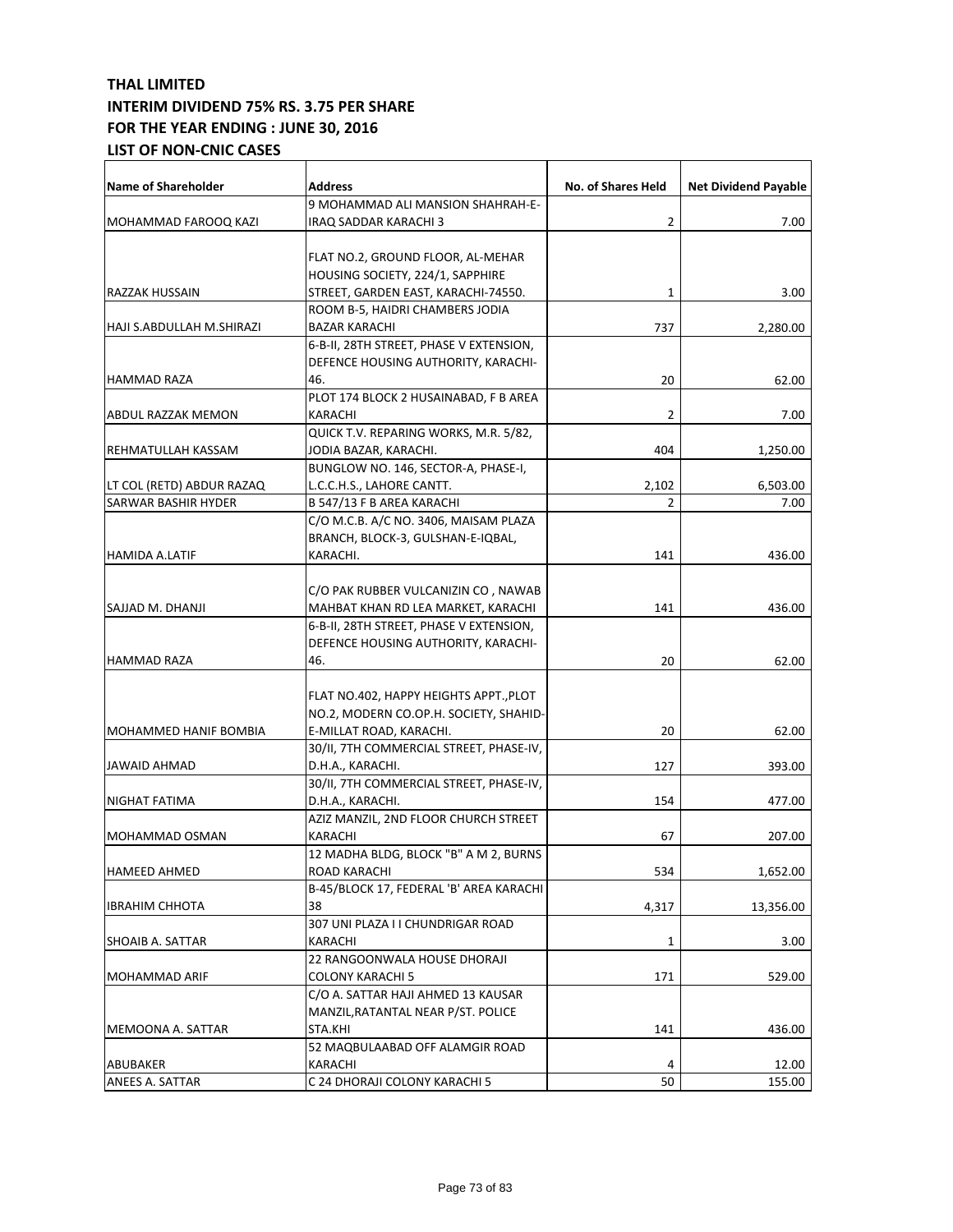| <b>Name of Shareholder</b> | <b>Address</b>                          | No. of Shares Held | <b>Net Dividend Payable</b> |
|----------------------------|-----------------------------------------|--------------------|-----------------------------|
|                            | YOUSUF BUMBIYA, KARACHI CENTRE          |                    |                             |
|                            | BLOCK-B, FLAT-5, PLOT NJI-3, 2ND FLOOR, |                    |                             |
|                            | NEAR PRINTING CORP. P.I.B. COLONY,      |                    |                             |
| IMOHD YUSUF A. BUMBLYA     | KARACHI-74800.                          | 4                  | 12.00                       |
|                            | C/O MANCHESTER HOUSE ZAIBUNNISA         |                    |                             |
| IS M YUSUF                 | STREET KARACHI 3                        | 83                 | 257.00                      |
|                            | 48 STOCK EXCH BLDG STOCK EXCH ROAD      |                    |                             |
| SHEHZAD SIDDIQ             | KARACHI                                 | 15                 | 46.00                       |
|                            | 17 KARACHI MEMON COOP HOUSING           |                    |                             |
| M. JABBAR                  | SOCIETY, BLOCK 7, 8, KARACHI 8          | 312                | 965.00                      |
|                            | 17 KARACHI MEMON COOP HOUSING           |                    |                             |
| M. SHOAIB                  | SOCIETY, BLOCK 7, 8 KARACHI 8           | 312                | 965.00                      |
| K.E. GANGJEE               | 43-15-J, BLOCK-VI, P.E.C.H.S., KARACHI. | 392                | 1,213.00                    |
|                            | O.T.6/143 BOMBAY HOUSE BOMBAY           |                    |                             |
| SAIMA GHULAM MOHD          | BAZAR, ROOM 2 4TH FLOOR, KARACHI        | 413                | 1,278.00                    |
|                            | O.T 6/143 BOMBAY HOUSE BOMBAY           |                    |                             |
| HALIMA GHULAM MOHD         | BAZAR, ROOM 2 4TH FLOOR, KARACHI        | 293                | 907.00                      |
|                            | O.T 6/143 BOMBAY HOUSE BOMBAY           |                    |                             |
| M SHABBIR GHULAM MOHD      | BAZAR, ROOM 2 4TH FLOOR, KARACHI        | 90                 | 279.00                      |
|                            | O.T 6/143 BOMBAY HOUSE BOMBAY           |                    |                             |
| NAILA GHULAM MOHD          | BAZAR, ROOM 2 4TH FLOOR, KARACHI        | 127                | 393.00                      |
|                            | 5 SETHI COLONY RAHWALI DISTT            |                    |                             |
| <b>MOHAMMAD AMIN SETHI</b> | GUJRANWALA                              | 904                | 2,797.00                    |
|                            | C/O SETHI BROTHERS LTD., RAHWALI,       |                    |                             |
| <b>SADIQ SETHI</b>         | GUJRANWALA.                             | 2,735              | 8,461.00                    |
| MATEEN AZHAR KAUL          | 576-N, SAMANABAD LAHORE                 | 189                | 585.00                      |
| R V C KAUL                 | 576-N SAMANABAD LAHORE                  | 4                  | 12.00                       |
|                            | HOUSE 195, STREET 3, MOHALLA RAM        |                    |                             |
| <b>AHMAD DIN</b>           | <b>GARH SHEIKHUPURA</b>                 | 141                | 436.00                      |
|                            | 110/15 GULBERG II GULBERG ROAD          |                    |                             |
| MAHMOODA RAZI              | LAHORE                                  | 152                | 470.00                      |
| <b>JAWED AHMED</b>         | 30 SHAHRAH-E-QUAID-E-AZAM LAHORE        | 50                 | 155.00                      |
| KHALID QADEES QURESHI      | 50-H MODEL TOWN LAHORE                  | 141                | 436.00                      |
| <b>AFSHAN NAVEED</b>       | 64-C II GULBERG III LAHORE              | 33                 | 102.00                      |
|                            | C/O GHOUSIA AGENCY HUSAIN               |                    |                             |
|                            | MANZIL, O.T. 6/61 TANK 2, BOMBAY        |                    |                             |
| SHEHNAZ MOHD ARIF          | BAZAR, KHI                              | 398                | 1,232.00                    |
|                            | 47-EDEN VILLAS, Q-BLOCK, MODEL TOWN     |                    |                             |
| <b>ALAM QURESHI</b>        | EXTENSION, LAHORE                       | 24                 | 74.00                       |
|                            | H-1227/A, LANE 92 BANGALI MOHALLAH      |                    |                             |
| <b>MST WAHEEDA BEGUM</b>   | LAHORE CANTT                            | 20                 | 62.00                       |
|                            | 1-D TIPU SULTAN ROAD MOHD ALI           |                    |                             |
| <b>RUBAB BANO</b>          | HOUSING SOCIETY KARACHI                 | 185                | 573.00                      |
|                            | VINE VILLA, P.O. ATTOCK REFINERY LTD    |                    |                             |
| AHMED RASHID VINE          | RAWALPINDI                              | 8                  | 25.00                       |
|                            |                                         |                    |                             |
|                            | 22 EBRAHIM HAKIMJI BLDG 1ST             |                    |                             |
| ALI RAZA SHARIF            | FLOOR, PARIA STREET KHARADAR, KARACHI   | 141                | 436.00                      |
|                            | 17/A ABED MAJID ROAD LAHORE 13          |                    |                             |
| MOHAMED ALI DEHDASHTY      | (CANTT)                                 | 171                | 529.00                      |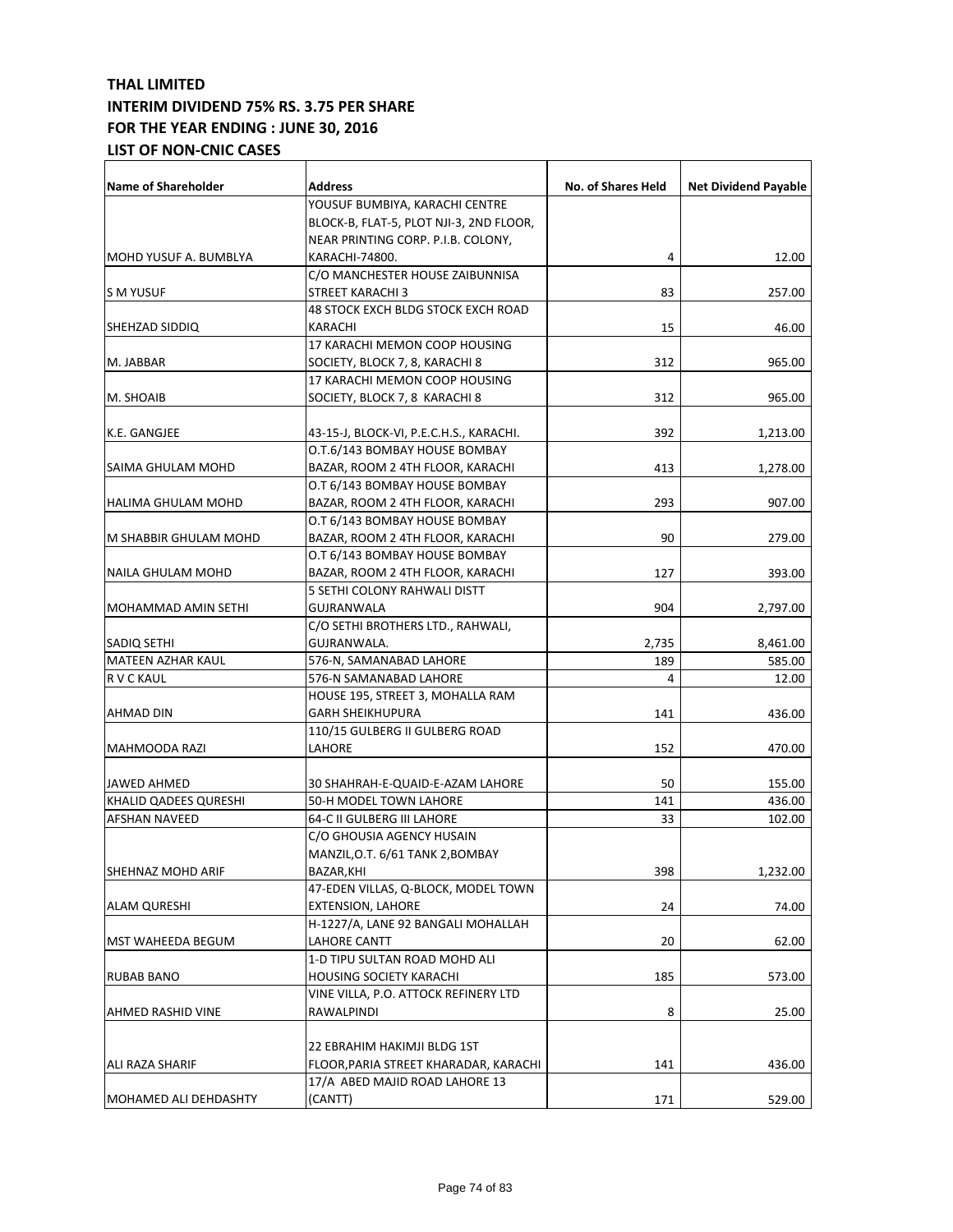| Name of Shareholder     | <b>Address</b>                                                         | <b>No. of Shares Held</b> | <b>Net Dividend Payable</b> |
|-------------------------|------------------------------------------------------------------------|---------------------------|-----------------------------|
|                         | A-236, BLOCK-2, GULISTAN-E-JOUHAR,                                     |                           |                             |
| SYED GOHAR ALI          | KARACHI-75290.                                                         | 205                       | 634.00                      |
|                         |                                                                        |                           |                             |
|                         | 4 CP & BERAR COOP HOUSING SOCIETY,                                     |                           |                             |
| <b>JENAB LATIF</b>      | BLOCK H1 SHAHEED-E-MILLAT RD.KHI-5                                     | 90                        | 279.00                      |
|                         |                                                                        |                           |                             |
| MUMTAZ ADAMJEE          | C/O MRS GULBANO YOUSUF APT 2, AMBER<br>ARCADE TARIQ ROAD, 19 DCHS, KHI | 1                         | 3.00                        |
|                         |                                                                        |                           |                             |
|                         | FLAT NO.402, HAPPY HEIGHTS APPT., PLOT                                 |                           |                             |
|                         | NO.2, MODERN CO.OP.H. SOCIETY, SHAHID-                                 |                           |                             |
| ZAKARIA A.G             | E-MILLAT ROAD, KARACHI.                                                | 59                        | 182.00                      |
| RAZIA IQBAL             | 185-C, BLOCK 2 PECHS KARACHI                                           | 20                        | 62.00                       |
|                         | C/O MUMTAZ ALI, PAK LAND TRADING                                       |                           |                             |
|                         | CORPN, 200 FEROZE PUR ROAD, LAHORE                                     |                           |                             |
| <b>NAHEED TANVEER</b>   | 16                                                                     | 161                       | 498.00                      |
| <b>BILQUIS ISMAILJI</b> | 12-B, BLOCK 'A' S M C H S KARACHI                                      | 25                        | 78.00                       |
|                         | C/O RAZZAK INDUSTRIES, D/142, S.I.T.E.                                 |                           |                             |
| S M FAROOQ              | KARACHI                                                                | 127                       | 393.00                      |
|                         | C-101-C, SAIFY COOP H.STY NORTH                                        |                           |                             |
|                         | ABBASALI SIRAJBHAI NAZIMABAD KARACHI 33                                | 47                        | 145.00                      |
|                         | 4 ABDULLAH HAROON BLDG STRRET 1,                                       |                           |                             |
|                         | RAJA GHAZANFAR ALI ROAD, SADDAR,                                       |                           |                             |
| MOHD AMIN AHMAD         | KARACHI                                                                | 50                        | 155.00                      |
|                         |                                                                        |                           |                             |
|                         | 3RD FLOOR, YUSUF ABUBAKAR BUILDING,                                    |                           |                             |
| A. GHANI A. SATTAR      | GARI KHATA ABOVE RASHID SHOE CO, KHI                                   | 4                         | 12.00                       |
|                         |                                                                        |                           |                             |
| <b>G M MALIK</b>        | 16 K.S.E. BLDG STOCK EXCH ROAD KARACHI                                 | $\overline{2}$            | 7.00                        |
|                         | 153 JUSTICE INAMULLAH ROAD, KMCHS                                      |                           |                             |
| <b>SALMAN RAUF</b>      | KARACHI                                                                | 413                       | 1,278.00                    |
|                         | S/O MR HAJI NOOR YATEEM C/O DIL                                        |                           |                             |
|                         | BAHAR DRY CLEARNR DARYABAD NIAZI                                       |                           |                             |
| <b>GHULAM QASIM</b>     | CHOK,KHI-2                                                             | 59                        | 182.00                      |
|                         |                                                                        |                           |                             |
|                         | RED ROSE CHEMIST, JUNAID PLAZA, RASHID                                 |                           |                             |
| HUMA TARIQ              | MINHAS ROAD GULSHAN-E-IQBAL, KARACHI                                   | 646                       | 1,999.00                    |
|                         | 666, 1ST FLOOR, OUTRAM ROAD,                                           |                           |                             |
| MOHAMMAD SHABBIR AZIZ   | PAKISTAN CHOWK KARACHI                                                 | 1                         | 3.00                        |
|                         | S/O MR FEROZUDDIN 5 RAVI PARK, RAVI                                    |                           |                             |
| RIAZUDDIN               | <b>ROAD LAHORE</b>                                                     | 233                       | 721.00                      |
|                         |                                                                        |                           |                             |
|                         | S/O MR MOHAMMAD ALI 5 VAYANI                                           |                           |                             |
| <b>HAIDER ALI</b>       | PALACE, MUSA ST KHARADAR, KARACHI                                      | 59                        | 182.00                      |
|                         |                                                                        |                           |                             |
|                         | C/O BRIGADIER KHALID RASHID, HQ DW &                                   |                           |                             |
| <b>FAROOQ KHAN</b>      | CE (NAVY), E-8 SECTOR, ISLAMABAD.                                      | 344                       | 1,064.00                    |
|                         |                                                                        |                           |                             |
|                         | C/O ZIA BOOK DEPOTT NEAR JAMIA CLOTH                                   |                           |                             |
| SHAFIQUDDIN             | MARKET BURNS ROAD, KARACHI                                             | 205                       | 634.00                      |
|                         |                                                                        |                           |                             |
|                         | C/O ZIA BOOK DEPOT NEAR JAMIA CLOTH                                    |                           |                             |
| HAFIZ MOHAMMAD KAMLEIN  | MARKET BURNS ROAD, KARACHI                                             | 4                         | 12.00                       |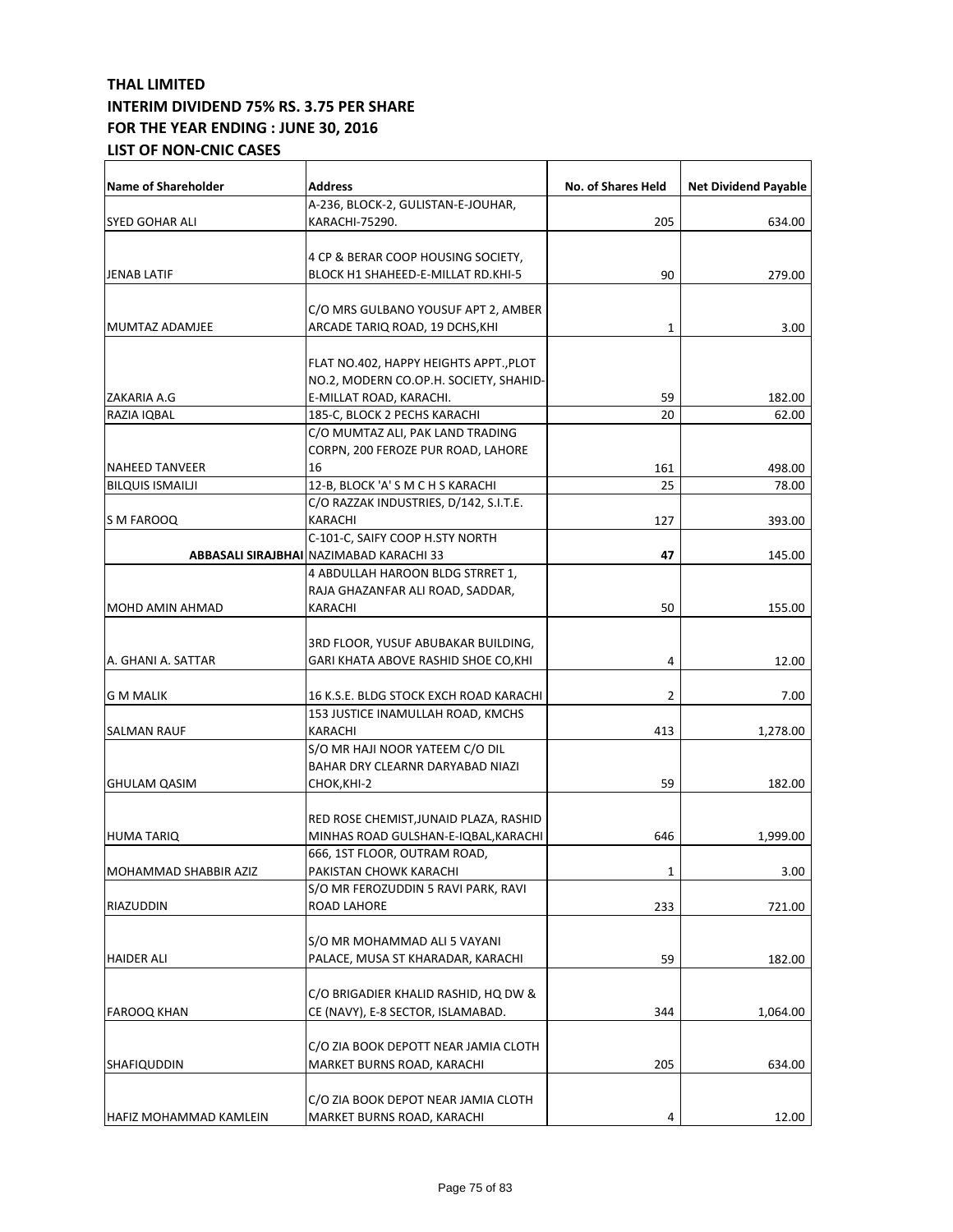| A.R. OMER<br>61 J, MODEL TOWN LAHORE<br>1,617<br>5,003.00<br>C/O. BHOJANI ELECTRICE STORE, SHOP<br>NO.1, FALAQ NUMA MANZIL, DIESEL<br><b>NARGIS BANO</b><br>BAZAR, RANCHORE LANE, KARACHI.<br>48<br>148.00<br>C/O. BHOJANI ELECTRICE STORE, SHOP<br>NO.1, FALAQ NUMA MANZIL, DIESEL<br>48<br>BAZAR, RANCHORE LANE, KARACHI.<br>148.00<br>NISAR HUSSAIN<br>HOUSE NO: A.92 ACH SOCIETY, MODEL<br>2<br>7.00<br>COLONY MALIR, KARACHI.<br>C/O ZAKARIA & SONS 5 SALIM CENTRE<br>3.00<br>MOHAMMED ANWAR<br>DENSO HALL M.A.JINNAH ROAD, KARACHI<br>1<br>47<br>145.00<br>MOHAMED ALI DAHDASHTY<br>17/A ABED MAJID ROAD LAHORE-13<br>B/3 UNITED SOCIETY 2 GARDEN EAST<br>HYDER ALI RAJAN BIJANI<br>KARACHI<br>20<br>62.00<br>AL QAMAR, 114 MAIN ROAD SAMANABAD<br>LAHORE 25<br><b>FAZALUR REHMAN</b><br>154<br>477.00<br><b>10 FEROZ CASTLE</b><br>ABDULLAH HAROON ROAD<br>17<br>53.00<br>KARACHI<br>V-28/1, 17 EAST STREET, D.H.A., PHASE-1,<br>KARACHI.<br>154<br>477.00<br>FLOOR NO.2, FLAT NO. 8, UMER DOSSAL<br>BLDG., CHURCH STREET, SADDAR,<br>KARACHI.<br>154<br>477.00<br><b>GHULAM HUSSAIN</b><br>4-B/1, 5TH CENTRAL LANE, PHASE-II,<br>D.H.A., KARACHI<br>48<br>148.00<br>MOHAMMAD YAKOB<br><b>WAHID ALI RAZVI</b><br>176-B/2 P.E.C.H.SOCIETY KARACHI<br>304<br>940.00<br>B 158 BLOCK V GULSHAN-E-IQBAL<br>ASHRAF IQBAL QURESHI<br>KARACHI 47<br>317<br>981.00<br>AL AISHA SQUARES, D/10, 10TH FLOOR,<br>KHAYABAN-E-JAMI, CLIFTON, KARACHI.<br>127<br>SHEREZAD CHARANIA<br>393.00<br>AMINA MANZIL, GROUND FLOOR, YUSUF<br>20<br>ST. GARI KHATA, KARACHI<br>62.00<br><b>HAJI YOOSUF</b><br>84-85 STOCK EXCHANGE BLDG OPP:<br>48<br><b>MEREWEATHER TOWER KARACHI</b><br>148.00<br>C/O ABDUL SATTAR & CO O.T 4/35 KAGZI<br>HAJIRA A. SATTAR<br><b>BAZAR KARACHI 2</b><br>62.00<br>20<br>HOUSE NO.168, VILLAGE MISTRY KHAN,<br>OLD GOLIMAR, KARACHI.<br>MOHD SULEMAN AWAN<br>479<br>1,482.00<br>GANI MOOSA SETH HOUSE F/19 GROUND<br>FLOOR, DHORA JI COLONY, KARACHI 5<br>127<br>393.00<br>EBRAHIM HAJI MOHAMMED<br>W.O. 8/6 ZEENAT MANZIL, FLAT NO-3, 2ND<br>FLOOR, NEAR TAHIR PLAZA, CHAND BIBI<br>ROAD NANAKWADA, KARACHI.<br>477.00<br>MST HAJRA HAJIYANI<br>154<br>424-B ADAMJI NAGAR BLOCK 'B'<br>AMIRKHUSRO ROAD K.C.H.SOCIETY,<br>MOHAMMAD AMIN<br>KARACHI<br>20<br>62.00<br>257 P I B COLONY KARACHI<br>317<br>MOHAMMED SALIM QURESHI<br>981.00 | <b>Name of Shareholder</b> | <b>Address</b> | No. of Shares Held | <b>Net Dividend Payable</b> |
|--------------------------------------------------------------------------------------------------------------------------------------------------------------------------------------------------------------------------------------------------------------------------------------------------------------------------------------------------------------------------------------------------------------------------------------------------------------------------------------------------------------------------------------------------------------------------------------------------------------------------------------------------------------------------------------------------------------------------------------------------------------------------------------------------------------------------------------------------------------------------------------------------------------------------------------------------------------------------------------------------------------------------------------------------------------------------------------------------------------------------------------------------------------------------------------------------------------------------------------------------------------------------------------------------------------------------------------------------------------------------------------------------------------------------------------------------------------------------------------------------------------------------------------------------------------------------------------------------------------------------------------------------------------------------------------------------------------------------------------------------------------------------------------------------------------------------------------------------------------------------------------------------------------------------------------------------------------------------------------------------------------------------------------------------------------------------------------------------------------------------------------------------------------------------------------------------------------------------------------------------------------------------------------------------------------------------------------------------------|----------------------------|----------------|--------------------|-----------------------------|
|                                                                                                                                                                                                                                                                                                                                                                                                                                                                                                                                                                                                                                                                                                                                                                                                                                                                                                                                                                                                                                                                                                                                                                                                                                                                                                                                                                                                                                                                                                                                                                                                                                                                                                                                                                                                                                                                                                                                                                                                                                                                                                                                                                                                                                                                                                                                                        |                            |                |                    |                             |
|                                                                                                                                                                                                                                                                                                                                                                                                                                                                                                                                                                                                                                                                                                                                                                                                                                                                                                                                                                                                                                                                                                                                                                                                                                                                                                                                                                                                                                                                                                                                                                                                                                                                                                                                                                                                                                                                                                                                                                                                                                                                                                                                                                                                                                                                                                                                                        |                            |                |                    |                             |
|                                                                                                                                                                                                                                                                                                                                                                                                                                                                                                                                                                                                                                                                                                                                                                                                                                                                                                                                                                                                                                                                                                                                                                                                                                                                                                                                                                                                                                                                                                                                                                                                                                                                                                                                                                                                                                                                                                                                                                                                                                                                                                                                                                                                                                                                                                                                                        |                            |                |                    |                             |
|                                                                                                                                                                                                                                                                                                                                                                                                                                                                                                                                                                                                                                                                                                                                                                                                                                                                                                                                                                                                                                                                                                                                                                                                                                                                                                                                                                                                                                                                                                                                                                                                                                                                                                                                                                                                                                                                                                                                                                                                                                                                                                                                                                                                                                                                                                                                                        |                            |                |                    |                             |
|                                                                                                                                                                                                                                                                                                                                                                                                                                                                                                                                                                                                                                                                                                                                                                                                                                                                                                                                                                                                                                                                                                                                                                                                                                                                                                                                                                                                                                                                                                                                                                                                                                                                                                                                                                                                                                                                                                                                                                                                                                                                                                                                                                                                                                                                                                                                                        |                            |                |                    |                             |
|                                                                                                                                                                                                                                                                                                                                                                                                                                                                                                                                                                                                                                                                                                                                                                                                                                                                                                                                                                                                                                                                                                                                                                                                                                                                                                                                                                                                                                                                                                                                                                                                                                                                                                                                                                                                                                                                                                                                                                                                                                                                                                                                                                                                                                                                                                                                                        |                            |                |                    |                             |
|                                                                                                                                                                                                                                                                                                                                                                                                                                                                                                                                                                                                                                                                                                                                                                                                                                                                                                                                                                                                                                                                                                                                                                                                                                                                                                                                                                                                                                                                                                                                                                                                                                                                                                                                                                                                                                                                                                                                                                                                                                                                                                                                                                                                                                                                                                                                                        |                            |                |                    |                             |
|                                                                                                                                                                                                                                                                                                                                                                                                                                                                                                                                                                                                                                                                                                                                                                                                                                                                                                                                                                                                                                                                                                                                                                                                                                                                                                                                                                                                                                                                                                                                                                                                                                                                                                                                                                                                                                                                                                                                                                                                                                                                                                                                                                                                                                                                                                                                                        |                            |                |                    |                             |
|                                                                                                                                                                                                                                                                                                                                                                                                                                                                                                                                                                                                                                                                                                                                                                                                                                                                                                                                                                                                                                                                                                                                                                                                                                                                                                                                                                                                                                                                                                                                                                                                                                                                                                                                                                                                                                                                                                                                                                                                                                                                                                                                                                                                                                                                                                                                                        |                            |                |                    |                             |
|                                                                                                                                                                                                                                                                                                                                                                                                                                                                                                                                                                                                                                                                                                                                                                                                                                                                                                                                                                                                                                                                                                                                                                                                                                                                                                                                                                                                                                                                                                                                                                                                                                                                                                                                                                                                                                                                                                                                                                                                                                                                                                                                                                                                                                                                                                                                                        | EHTESHAMUDDIN KHAN         |                |                    |                             |
|                                                                                                                                                                                                                                                                                                                                                                                                                                                                                                                                                                                                                                                                                                                                                                                                                                                                                                                                                                                                                                                                                                                                                                                                                                                                                                                                                                                                                                                                                                                                                                                                                                                                                                                                                                                                                                                                                                                                                                                                                                                                                                                                                                                                                                                                                                                                                        |                            |                |                    |                             |
|                                                                                                                                                                                                                                                                                                                                                                                                                                                                                                                                                                                                                                                                                                                                                                                                                                                                                                                                                                                                                                                                                                                                                                                                                                                                                                                                                                                                                                                                                                                                                                                                                                                                                                                                                                                                                                                                                                                                                                                                                                                                                                                                                                                                                                                                                                                                                        |                            |                |                    |                             |
|                                                                                                                                                                                                                                                                                                                                                                                                                                                                                                                                                                                                                                                                                                                                                                                                                                                                                                                                                                                                                                                                                                                                                                                                                                                                                                                                                                                                                                                                                                                                                                                                                                                                                                                                                                                                                                                                                                                                                                                                                                                                                                                                                                                                                                                                                                                                                        |                            |                |                    |                             |
|                                                                                                                                                                                                                                                                                                                                                                                                                                                                                                                                                                                                                                                                                                                                                                                                                                                                                                                                                                                                                                                                                                                                                                                                                                                                                                                                                                                                                                                                                                                                                                                                                                                                                                                                                                                                                                                                                                                                                                                                                                                                                                                                                                                                                                                                                                                                                        |                            |                |                    |                             |
|                                                                                                                                                                                                                                                                                                                                                                                                                                                                                                                                                                                                                                                                                                                                                                                                                                                                                                                                                                                                                                                                                                                                                                                                                                                                                                                                                                                                                                                                                                                                                                                                                                                                                                                                                                                                                                                                                                                                                                                                                                                                                                                                                                                                                                                                                                                                                        |                            |                |                    |                             |
|                                                                                                                                                                                                                                                                                                                                                                                                                                                                                                                                                                                                                                                                                                                                                                                                                                                                                                                                                                                                                                                                                                                                                                                                                                                                                                                                                                                                                                                                                                                                                                                                                                                                                                                                                                                                                                                                                                                                                                                                                                                                                                                                                                                                                                                                                                                                                        |                            |                |                    |                             |
|                                                                                                                                                                                                                                                                                                                                                                                                                                                                                                                                                                                                                                                                                                                                                                                                                                                                                                                                                                                                                                                                                                                                                                                                                                                                                                                                                                                                                                                                                                                                                                                                                                                                                                                                                                                                                                                                                                                                                                                                                                                                                                                                                                                                                                                                                                                                                        |                            |                |                    |                             |
|                                                                                                                                                                                                                                                                                                                                                                                                                                                                                                                                                                                                                                                                                                                                                                                                                                                                                                                                                                                                                                                                                                                                                                                                                                                                                                                                                                                                                                                                                                                                                                                                                                                                                                                                                                                                                                                                                                                                                                                                                                                                                                                                                                                                                                                                                                                                                        |                            |                |                    |                             |
|                                                                                                                                                                                                                                                                                                                                                                                                                                                                                                                                                                                                                                                                                                                                                                                                                                                                                                                                                                                                                                                                                                                                                                                                                                                                                                                                                                                                                                                                                                                                                                                                                                                                                                                                                                                                                                                                                                                                                                                                                                                                                                                                                                                                                                                                                                                                                        |                            |                |                    |                             |
|                                                                                                                                                                                                                                                                                                                                                                                                                                                                                                                                                                                                                                                                                                                                                                                                                                                                                                                                                                                                                                                                                                                                                                                                                                                                                                                                                                                                                                                                                                                                                                                                                                                                                                                                                                                                                                                                                                                                                                                                                                                                                                                                                                                                                                                                                                                                                        |                            |                |                    |                             |
|                                                                                                                                                                                                                                                                                                                                                                                                                                                                                                                                                                                                                                                                                                                                                                                                                                                                                                                                                                                                                                                                                                                                                                                                                                                                                                                                                                                                                                                                                                                                                                                                                                                                                                                                                                                                                                                                                                                                                                                                                                                                                                                                                                                                                                                                                                                                                        | SAFIA BEGUM                |                |                    |                             |
|                                                                                                                                                                                                                                                                                                                                                                                                                                                                                                                                                                                                                                                                                                                                                                                                                                                                                                                                                                                                                                                                                                                                                                                                                                                                                                                                                                                                                                                                                                                                                                                                                                                                                                                                                                                                                                                                                                                                                                                                                                                                                                                                                                                                                                                                                                                                                        |                            |                |                    |                             |
|                                                                                                                                                                                                                                                                                                                                                                                                                                                                                                                                                                                                                                                                                                                                                                                                                                                                                                                                                                                                                                                                                                                                                                                                                                                                                                                                                                                                                                                                                                                                                                                                                                                                                                                                                                                                                                                                                                                                                                                                                                                                                                                                                                                                                                                                                                                                                        | <b>AMINA A MAJEED</b>      |                |                    |                             |
|                                                                                                                                                                                                                                                                                                                                                                                                                                                                                                                                                                                                                                                                                                                                                                                                                                                                                                                                                                                                                                                                                                                                                                                                                                                                                                                                                                                                                                                                                                                                                                                                                                                                                                                                                                                                                                                                                                                                                                                                                                                                                                                                                                                                                                                                                                                                                        |                            |                |                    |                             |
|                                                                                                                                                                                                                                                                                                                                                                                                                                                                                                                                                                                                                                                                                                                                                                                                                                                                                                                                                                                                                                                                                                                                                                                                                                                                                                                                                                                                                                                                                                                                                                                                                                                                                                                                                                                                                                                                                                                                                                                                                                                                                                                                                                                                                                                                                                                                                        |                            |                |                    |                             |
|                                                                                                                                                                                                                                                                                                                                                                                                                                                                                                                                                                                                                                                                                                                                                                                                                                                                                                                                                                                                                                                                                                                                                                                                                                                                                                                                                                                                                                                                                                                                                                                                                                                                                                                                                                                                                                                                                                                                                                                                                                                                                                                                                                                                                                                                                                                                                        |                            |                |                    |                             |
|                                                                                                                                                                                                                                                                                                                                                                                                                                                                                                                                                                                                                                                                                                                                                                                                                                                                                                                                                                                                                                                                                                                                                                                                                                                                                                                                                                                                                                                                                                                                                                                                                                                                                                                                                                                                                                                                                                                                                                                                                                                                                                                                                                                                                                                                                                                                                        |                            |                |                    |                             |
|                                                                                                                                                                                                                                                                                                                                                                                                                                                                                                                                                                                                                                                                                                                                                                                                                                                                                                                                                                                                                                                                                                                                                                                                                                                                                                                                                                                                                                                                                                                                                                                                                                                                                                                                                                                                                                                                                                                                                                                                                                                                                                                                                                                                                                                                                                                                                        |                            |                |                    |                             |
|                                                                                                                                                                                                                                                                                                                                                                                                                                                                                                                                                                                                                                                                                                                                                                                                                                                                                                                                                                                                                                                                                                                                                                                                                                                                                                                                                                                                                                                                                                                                                                                                                                                                                                                                                                                                                                                                                                                                                                                                                                                                                                                                                                                                                                                                                                                                                        |                            |                |                    |                             |
|                                                                                                                                                                                                                                                                                                                                                                                                                                                                                                                                                                                                                                                                                                                                                                                                                                                                                                                                                                                                                                                                                                                                                                                                                                                                                                                                                                                                                                                                                                                                                                                                                                                                                                                                                                                                                                                                                                                                                                                                                                                                                                                                                                                                                                                                                                                                                        |                            |                |                    |                             |
|                                                                                                                                                                                                                                                                                                                                                                                                                                                                                                                                                                                                                                                                                                                                                                                                                                                                                                                                                                                                                                                                                                                                                                                                                                                                                                                                                                                                                                                                                                                                                                                                                                                                                                                                                                                                                                                                                                                                                                                                                                                                                                                                                                                                                                                                                                                                                        |                            |                |                    |                             |
|                                                                                                                                                                                                                                                                                                                                                                                                                                                                                                                                                                                                                                                                                                                                                                                                                                                                                                                                                                                                                                                                                                                                                                                                                                                                                                                                                                                                                                                                                                                                                                                                                                                                                                                                                                                                                                                                                                                                                                                                                                                                                                                                                                                                                                                                                                                                                        |                            |                |                    |                             |
|                                                                                                                                                                                                                                                                                                                                                                                                                                                                                                                                                                                                                                                                                                                                                                                                                                                                                                                                                                                                                                                                                                                                                                                                                                                                                                                                                                                                                                                                                                                                                                                                                                                                                                                                                                                                                                                                                                                                                                                                                                                                                                                                                                                                                                                                                                                                                        |                            |                |                    |                             |
|                                                                                                                                                                                                                                                                                                                                                                                                                                                                                                                                                                                                                                                                                                                                                                                                                                                                                                                                                                                                                                                                                                                                                                                                                                                                                                                                                                                                                                                                                                                                                                                                                                                                                                                                                                                                                                                                                                                                                                                                                                                                                                                                                                                                                                                                                                                                                        |                            |                |                    |                             |
|                                                                                                                                                                                                                                                                                                                                                                                                                                                                                                                                                                                                                                                                                                                                                                                                                                                                                                                                                                                                                                                                                                                                                                                                                                                                                                                                                                                                                                                                                                                                                                                                                                                                                                                                                                                                                                                                                                                                                                                                                                                                                                                                                                                                                                                                                                                                                        |                            |                |                    |                             |
|                                                                                                                                                                                                                                                                                                                                                                                                                                                                                                                                                                                                                                                                                                                                                                                                                                                                                                                                                                                                                                                                                                                                                                                                                                                                                                                                                                                                                                                                                                                                                                                                                                                                                                                                                                                                                                                                                                                                                                                                                                                                                                                                                                                                                                                                                                                                                        |                            |                |                    |                             |
|                                                                                                                                                                                                                                                                                                                                                                                                                                                                                                                                                                                                                                                                                                                                                                                                                                                                                                                                                                                                                                                                                                                                                                                                                                                                                                                                                                                                                                                                                                                                                                                                                                                                                                                                                                                                                                                                                                                                                                                                                                                                                                                                                                                                                                                                                                                                                        |                            |                |                    |                             |
|                                                                                                                                                                                                                                                                                                                                                                                                                                                                                                                                                                                                                                                                                                                                                                                                                                                                                                                                                                                                                                                                                                                                                                                                                                                                                                                                                                                                                                                                                                                                                                                                                                                                                                                                                                                                                                                                                                                                                                                                                                                                                                                                                                                                                                                                                                                                                        |                            |                |                    |                             |
|                                                                                                                                                                                                                                                                                                                                                                                                                                                                                                                                                                                                                                                                                                                                                                                                                                                                                                                                                                                                                                                                                                                                                                                                                                                                                                                                                                                                                                                                                                                                                                                                                                                                                                                                                                                                                                                                                                                                                                                                                                                                                                                                                                                                                                                                                                                                                        | SOFI A. SUTARWALA          |                |                    |                             |
|                                                                                                                                                                                                                                                                                                                                                                                                                                                                                                                                                                                                                                                                                                                                                                                                                                                                                                                                                                                                                                                                                                                                                                                                                                                                                                                                                                                                                                                                                                                                                                                                                                                                                                                                                                                                                                                                                                                                                                                                                                                                                                                                                                                                                                                                                                                                                        |                            |                |                    |                             |
|                                                                                                                                                                                                                                                                                                                                                                                                                                                                                                                                                                                                                                                                                                                                                                                                                                                                                                                                                                                                                                                                                                                                                                                                                                                                                                                                                                                                                                                                                                                                                                                                                                                                                                                                                                                                                                                                                                                                                                                                                                                                                                                                                                                                                                                                                                                                                        |                            |                |                    |                             |
|                                                                                                                                                                                                                                                                                                                                                                                                                                                                                                                                                                                                                                                                                                                                                                                                                                                                                                                                                                                                                                                                                                                                                                                                                                                                                                                                                                                                                                                                                                                                                                                                                                                                                                                                                                                                                                                                                                                                                                                                                                                                                                                                                                                                                                                                                                                                                        |                            |                |                    |                             |
|                                                                                                                                                                                                                                                                                                                                                                                                                                                                                                                                                                                                                                                                                                                                                                                                                                                                                                                                                                                                                                                                                                                                                                                                                                                                                                                                                                                                                                                                                                                                                                                                                                                                                                                                                                                                                                                                                                                                                                                                                                                                                                                                                                                                                                                                                                                                                        |                            |                |                    |                             |
|                                                                                                                                                                                                                                                                                                                                                                                                                                                                                                                                                                                                                                                                                                                                                                                                                                                                                                                                                                                                                                                                                                                                                                                                                                                                                                                                                                                                                                                                                                                                                                                                                                                                                                                                                                                                                                                                                                                                                                                                                                                                                                                                                                                                                                                                                                                                                        |                            |                |                    |                             |
|                                                                                                                                                                                                                                                                                                                                                                                                                                                                                                                                                                                                                                                                                                                                                                                                                                                                                                                                                                                                                                                                                                                                                                                                                                                                                                                                                                                                                                                                                                                                                                                                                                                                                                                                                                                                                                                                                                                                                                                                                                                                                                                                                                                                                                                                                                                                                        |                            |                |                    |                             |
|                                                                                                                                                                                                                                                                                                                                                                                                                                                                                                                                                                                                                                                                                                                                                                                                                                                                                                                                                                                                                                                                                                                                                                                                                                                                                                                                                                                                                                                                                                                                                                                                                                                                                                                                                                                                                                                                                                                                                                                                                                                                                                                                                                                                                                                                                                                                                        |                            |                |                    |                             |
|                                                                                                                                                                                                                                                                                                                                                                                                                                                                                                                                                                                                                                                                                                                                                                                                                                                                                                                                                                                                                                                                                                                                                                                                                                                                                                                                                                                                                                                                                                                                                                                                                                                                                                                                                                                                                                                                                                                                                                                                                                                                                                                                                                                                                                                                                                                                                        |                            |                |                    |                             |
|                                                                                                                                                                                                                                                                                                                                                                                                                                                                                                                                                                                                                                                                                                                                                                                                                                                                                                                                                                                                                                                                                                                                                                                                                                                                                                                                                                                                                                                                                                                                                                                                                                                                                                                                                                                                                                                                                                                                                                                                                                                                                                                                                                                                                                                                                                                                                        |                            |                |                    |                             |
|                                                                                                                                                                                                                                                                                                                                                                                                                                                                                                                                                                                                                                                                                                                                                                                                                                                                                                                                                                                                                                                                                                                                                                                                                                                                                                                                                                                                                                                                                                                                                                                                                                                                                                                                                                                                                                                                                                                                                                                                                                                                                                                                                                                                                                                                                                                                                        |                            |                |                    |                             |
|                                                                                                                                                                                                                                                                                                                                                                                                                                                                                                                                                                                                                                                                                                                                                                                                                                                                                                                                                                                                                                                                                                                                                                                                                                                                                                                                                                                                                                                                                                                                                                                                                                                                                                                                                                                                                                                                                                                                                                                                                                                                                                                                                                                                                                                                                                                                                        |                            |                |                    |                             |
|                                                                                                                                                                                                                                                                                                                                                                                                                                                                                                                                                                                                                                                                                                                                                                                                                                                                                                                                                                                                                                                                                                                                                                                                                                                                                                                                                                                                                                                                                                                                                                                                                                                                                                                                                                                                                                                                                                                                                                                                                                                                                                                                                                                                                                                                                                                                                        |                            |                |                    |                             |
|                                                                                                                                                                                                                                                                                                                                                                                                                                                                                                                                                                                                                                                                                                                                                                                                                                                                                                                                                                                                                                                                                                                                                                                                                                                                                                                                                                                                                                                                                                                                                                                                                                                                                                                                                                                                                                                                                                                                                                                                                                                                                                                                                                                                                                                                                                                                                        |                            |                |                    |                             |
|                                                                                                                                                                                                                                                                                                                                                                                                                                                                                                                                                                                                                                                                                                                                                                                                                                                                                                                                                                                                                                                                                                                                                                                                                                                                                                                                                                                                                                                                                                                                                                                                                                                                                                                                                                                                                                                                                                                                                                                                                                                                                                                                                                                                                                                                                                                                                        |                            |                |                    |                             |
|                                                                                                                                                                                                                                                                                                                                                                                                                                                                                                                                                                                                                                                                                                                                                                                                                                                                                                                                                                                                                                                                                                                                                                                                                                                                                                                                                                                                                                                                                                                                                                                                                                                                                                                                                                                                                                                                                                                                                                                                                                                                                                                                                                                                                                                                                                                                                        |                            |                |                    |                             |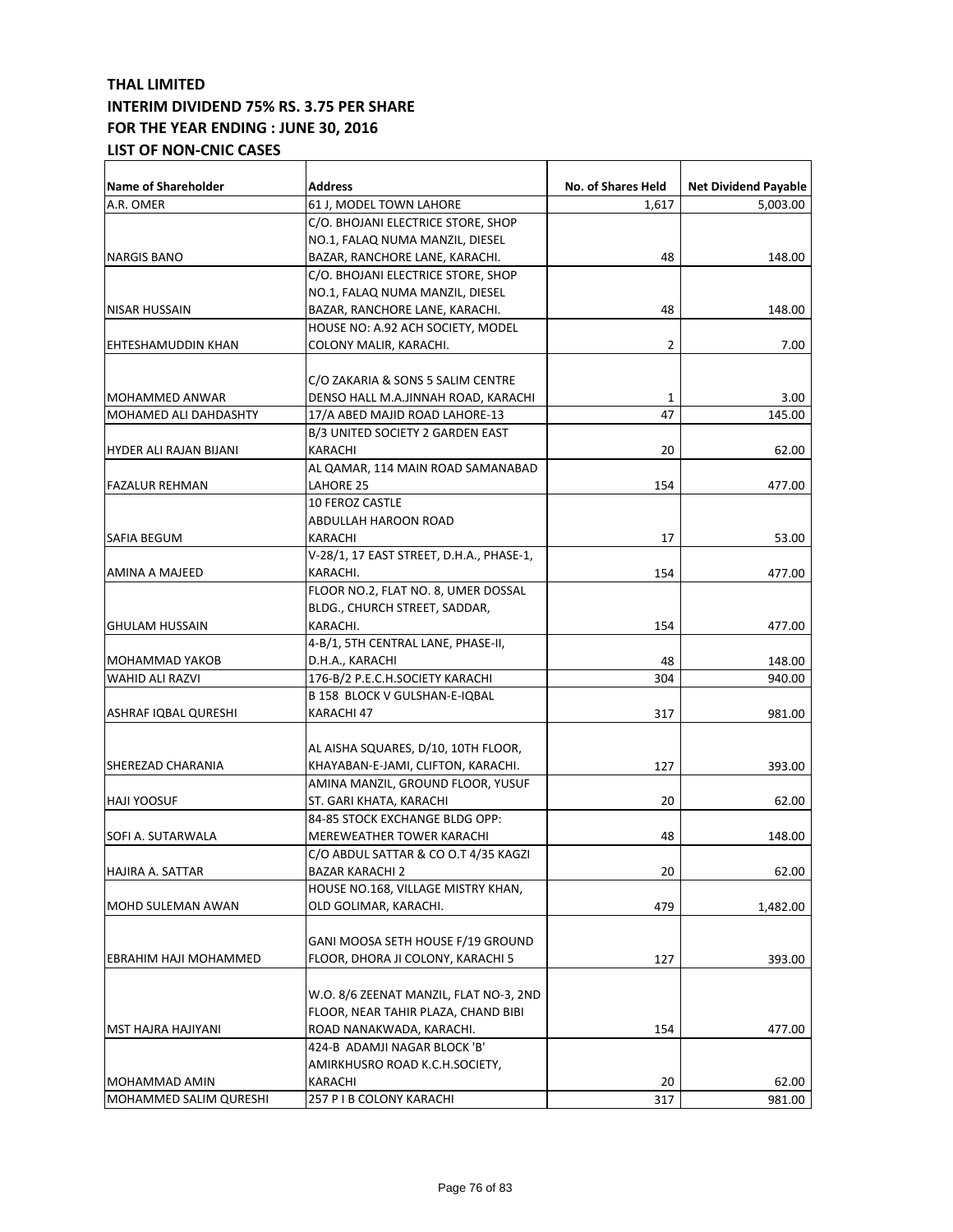| Name of Shareholder           | <b>Address</b>                          | No. of Shares Held | <b>Net Dividend Payable</b> |
|-------------------------------|-----------------------------------------|--------------------|-----------------------------|
|                               | W/O GHULAM RASOOL 270 RAZA MANZIL,      |                    |                             |
| <b>MASUMA</b>                 | BRITOO ROAD, KARACHI                    | 317                | 981.00                      |
|                               |                                         |                    |                             |
|                               | S/O HAJI AHMED 441/C ADAMJI NAGAR,      |                    |                             |
| <b>MOHAMMED ARIF</b>          | GHAZI SALAHUDDIN ROAD, KARACHI          | 105                | 325.00                      |
|                               | 473-74 BLOCK 14, NASIR- ABAD, FEDERAL   |                    |                             |
| AHMAD RAB                     | 'B' AREA KARACHI 38                     | 1,751              | 5,417.00                    |
|                               | 6 MALVIA SQUARE 75 ONKAR ROAD,          |                    |                             |
| KHALID BASHIR                 | <b>ISLAMPURA LAHORE</b>                 | 317                | 981.00                      |
|                               | S/O ALI MOHAMMAD 6TH H A JAILOR BLDG    |                    |                             |
| MOHAMMAD SALIM                | ATMA RAM ROAD, KARACHI                  | $\overline{2}$     | 7.00                        |
| <b>MOHD TARIQ SUBHANI</b>     | 1197/15 F B AREA KARACHI                | 105                | 325.00                      |
|                               | S/O M. ABDULLAH R-795, BLOCK 18, F B    |                    |                             |
| MOHAMMAD ISMAIL               | AREA SUMMONABAD, KARACHI 38             | 317                | 981.00                      |
|                               | C/O. MR. HAROON A. DADABHOY, 504,       |                    |                             |
|                               | CHAPAL PLAZA, HASRAT MOHANI ROAD,       |                    |                             |
| MOHAMED ISMAIL MAHOMEDY       | P.O. BOX 4315, KARACHI-74000.           | 1,331              | 4,118.00                    |
|                               | B-25 KHATRY COLONY USMANABAD            |                    |                             |
| <b>RAFIQUE</b>                | KARACHI 3                               | 154                | 477.00                      |
|                               | 6 SHARIF LODGE 84 GARDEN WEST           |                    |                             |
| <b>ZAHID LATIF BUTT</b>       | KARACHI                                 | 127                | 393.00                      |
| WALI MOHAMMAD                 | 64/D BLOCK 2, P E C H S KARACHI         | 20                 | 62.00                       |
|                               | 10-B, FIDAI HOUSING SOCIETY, GARDEN     |                    |                             |
| HUSEINALI                     | LANE KARACHI 0311                       | 72                 | 223.00                      |
| <b>SHAH SULTANA</b>           | C-224, BLOCK 6 F B AREA KARACHI 38      | 48                 | 148.00                      |
|                               | C/O. KAMRAN ALI MUHAMMED, 371-B,        |                    |                             |
|                               | ADAMJEE NAGAR, K.C.H. SOCIETY,          |                    |                             |
| <b>MOHD FAISAL</b>            | KARACHI.                                | 398                | 1,232.00                    |
|                               |                                         |                    |                             |
|                               | C/O HASSAN KHAN, BAITUL HASSAN, 126-C,  |                    |                             |
| <b>BADRUN NISA</b>            | BLOCK-4, K.A.E.C.H.S., KARACHI-8.       | 20                 | 62.00                       |
|                               | 18 BARKAT MANSION EMBANKMENT ROAD       |                    |                             |
| <b>ASIF IQBAL</b>             | KARACHI 53                              | 72                 | 223.00                      |
|                               | HOUSE NO. 12, GULISTAN STREET NO. AF-   |                    |                             |
|                               | 21, NIZAMIA ROAD, CARPET SQUARE,        |                    |                             |
| <b>IRFAN MAJEED</b>           | LAHORE-42/6.                            | 72                 | 223.00                      |
|                               | 9 SALEEM MANZIL, CAMPBELL ROAD OFF:     |                    |                             |
| <b>AMIR AHMED</b>             | ARAMBAGH KARACHI                        | 452                | 1,398.00                    |
|                               | 351 GARDEN EAST, SHAHRUKH APT., FLAT B- |                    |                             |
| <b>ASIF</b>                   | 5 KARACHI 5                             | 20                 | 62.00                       |
|                               | HOUSE B-136, BLOCK 13D/2, GULSHAN-E-    |                    |                             |
| M A KHAN AFREEDI              | IQBAL, KARACHI.                         | 160                | 495.00                      |
|                               |                                         |                    |                             |
| AISHA HASAN PATEL             | 9A/9F/II NAZIMABAD NO: 2 KARACHI 18     | 127                | 393.00                      |
|                               |                                         |                    |                             |
|                               | BLOCK P-III/2 1ST FLOOR NEW JECOBLINE   |                    |                             |
| <b>MOHD ANWAR MOOSANI</b>     | H.COMPLEX JECOBLINE, KARACHI            | 48                 | 148.00                      |
|                               | 4/3 AL MURTAZA SOCIETY LOBO ST,         |                    |                             |
| <b>GULAM HUSSEIN MERCHANT</b> | GARDEN WEST KARACHI                     | 48                 | 148.00                      |
|                               | SHARIF R-698 SECTOR 8 NORTH             |                    |                             |
| AFTAB AHMED S/O MUHAMMED      | KARACHI, KARACHI                        | 317                | 981.00                      |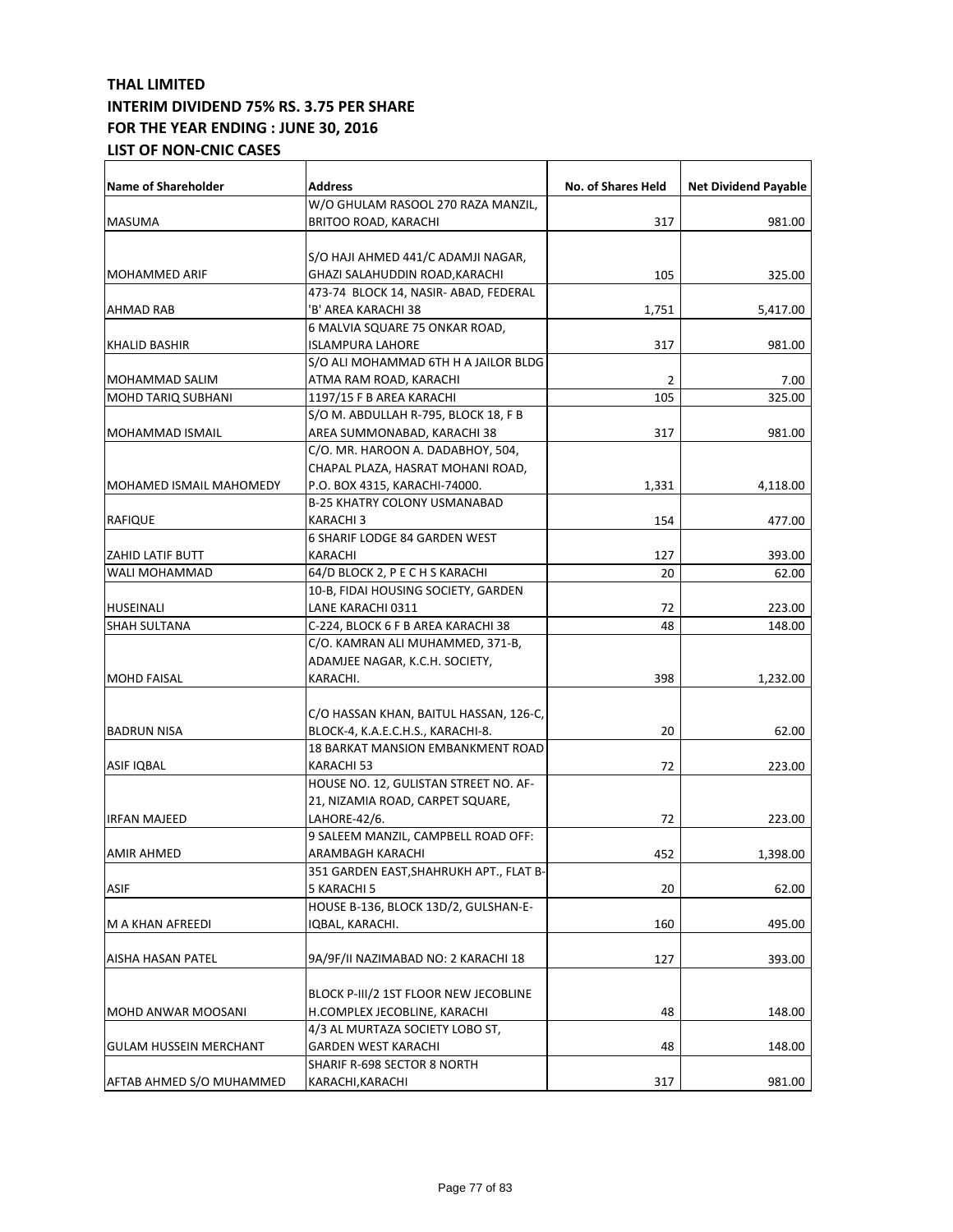| <b>Name of Shareholder</b>  | Address                                  | <b>No. of Shares Held</b> | <b>Net Dividend Payable</b> |
|-----------------------------|------------------------------------------|---------------------------|-----------------------------|
|                             |                                          |                           |                             |
|                             | C/O ALLIED ENGG. & SERVICES LIMITED, D-  |                           |                             |
|                             | 168, S.I.T.E., HAROONABAD, SITE P.O. BOX |                           |                             |
| JAWAID MIRZA                | 369, KARACHI.                            | 48                        | 148.00                      |
|                             | 124 MADINA BLOCK AWAN TOWN LAHORE        |                           |                             |
| MIAN MUHAMMAD WARIS         | 18                                       | 40                        | 124.00                      |
| NAJMA BEGUM                 | R /O 30-C MODEL TOWN LAHORE 14           | 479                       | 1,482.00                    |
|                             | 433, 4TH FLOOR, K S E BLDG., STOCK EXCH  |                           |                             |
| <b>ABDUL MAJEED</b>         | ROAD, KARACHI                            | 72                        | 223.00                      |
|                             | 3-S-30 CLIFTON COLONY NEW WAHDAT         |                           |                             |
| SH MOHAMMAD BOOTA NAJAM     | <b>COLONY LAHORE</b>                     | 127                       | 393.00                      |
| HAFIZ KHALID IQBAL          | 6-B, STREET-28, SULTANPURA, LAHORE.      | 72                        | 223.00                      |
|                             | 2201-ROCKBROOK DRIVE, APT. NO.1322,      |                           |                             |
| <b>M S AHMED</b>            | LEWISVILLE, TX. 75067, U.S.A.            | 105                       | 325.00                      |
|                             | 2201, ROCKBROOK DRIVE, APT. NO.1322,     |                           |                             |
| RAMZAN ALI S AHMED          | LEWISVILLE, TX. 75067, U.S.A.            | 72                        | 223.00                      |
|                             | D 55, BLOCK B NORTH NAZIMABAD            |                           |                             |
| KHURRAM RAHAT               | KARACHI                                  | 4                         | 12.00                       |
| <b>IFTIKHAR HUSSAIN</b>     | 52-G, GULBERG III LAHORE                 | 72                        | 223.00                      |
| <b>FATIMA BEGUM</b>         | H-10/27 MALIR COLONY KARACHI             | 154                       | 476.00                      |
|                             | 10 FEROZ CASTLE ABDULLAH HAROON          |                           |                             |
| SAKINA BAI                  | ROAD KARACHI                             | 72                        | 223.00                      |
| SYED MANZER HUSSAIN         | A 35 BLOCK 20 FEDERAL 'B' AREA KARACHI   | 154                       | 477.00                      |
|                             | STATE LIFE INS CORPN 8TH FLOOR, BLDG 2   |                           |                             |
| KHALIL M. SHARIFF           | WALLACE ROAD KARACHI                     | 20                        | 62.00                       |
| SUMBUL ARIF MALIK           | 21 SF3 SEAVIEW D H A KARACHI             | 317                       | 981.00                      |
|                             |                                          |                           |                             |
| SHAHIDA MAHMUD              | 29 SF1 SEAVIEW D.H. AUTHORITY KARACHI    | 266                       | 823.00                      |
|                             | 'FEROZA' J.M 674/B BAHADURYAR JANG       |                           |                             |
| YASMEEN LODHIE              | ROAD KARACHI-5                           | 233                       | 721.00                      |
|                             | C/O 433 STOCK EXCHANGE BLDG 4TH          |                           |                             |
|                             |                                          |                           |                             |
| <b>ASIF AHMED</b>           | FLOOR, STOCK EXCHANGE ROAD, KARACHI      | 317                       | 981.00                      |
| <b>AISHA HASAN PATEL</b>    | 9-A/9F NAZIMABAD 2 KARACHI               | 20                        | 62.00                       |
| A. KARIM                    | 3-F, 18/12 NAZIMABAD KARACHI 18          | 317                       | 981.00                      |
|                             | BLOCK P III/2 1ST FLOOR NEW JACOBLINE    |                           |                             |
|                             | H. COMPLEX OPP: JAMA-E-MASJID            |                           |                             |
| MOHD ANWAR                  | JACOBLINES KARACHI-3                     | 20                        | 62.00                       |
|                             |                                          |                           |                             |
|                             | C/O HASSAN KHAN, BAITUL HASSAN, 126-C,   |                           |                             |
| <b>ZARINA KHATOON</b>       | BLOCK-4, K.A.E.C.H.S., KARACHI-8.        | 317                       | 981.00                      |
|                             |                                          |                           |                             |
|                             | ASIF ARCADE, 5TH FLOOR, FLAT NO.502,     |                           |                             |
| ABDUL SATTAR ABDUL KARIM    | PLOT NO.28/3, BHADURABAD, KARACHI.       | 1,617                     | 5,003.00                    |
|                             |                                          |                           |                             |
|                             | C/O YOUSUF BUMBIYA, KARACHI CENTER,      |                           |                             |
|                             | BLOCK NO.B, FLAT NO.5, SECOND FLOOR,     |                           |                             |
| MOHD YUSUF ABDULLAH BUMBIYA | UNIVERSITY RD, KARACHI-74800.            | 359                       | 1,110.00                    |
|                             | C/O YUNUS ESSA H. KARIM TAI 508          |                           |                             |
|                             | KARACHI STOCK EXCH BLDG STOCK            |                           |                             |
| M. ISHAQUI QURESHI          | EXCHANGE ROAD KARACHI                    | 317                       | 981.00                      |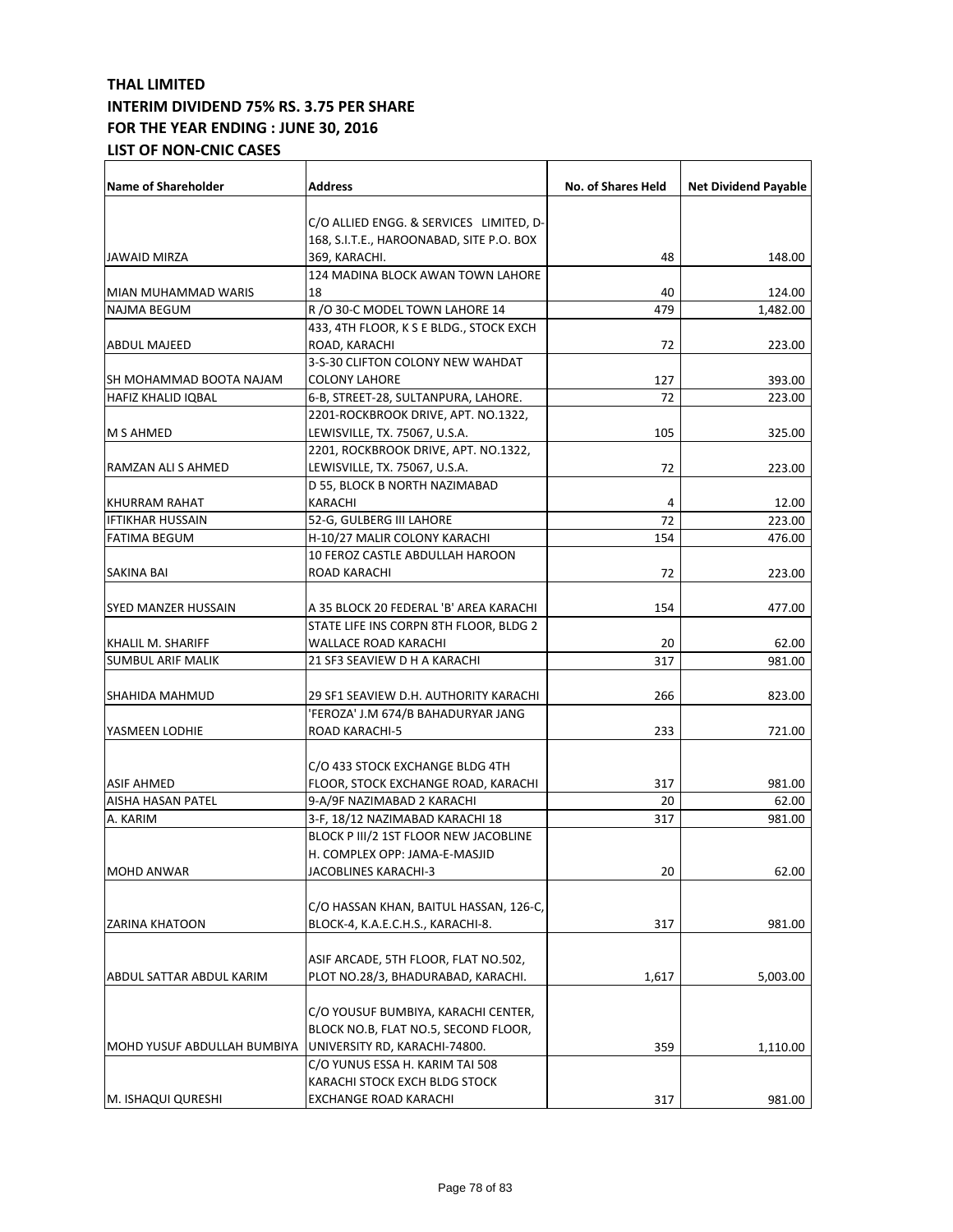| <b>Name of Shareholder</b> | <b>Address</b>                          | No. of Shares Held | <b>Net Dividend Payable</b> |
|----------------------------|-----------------------------------------|--------------------|-----------------------------|
|                            | AL-AZIZ, R-71, A-1, COTTAGES, BLOCK-9,  |                    |                             |
|                            | YASINABAD, FEDERAL B. AREA, KARACHI-    |                    |                             |
| QASIM ALI MIRZA            | 75950                                   | 2                  | 7.00                        |
|                            | 34/B, SOUTH SEA VIEW AVENUE, DEFENCE    |                    |                             |
| A.B. SULEMAN               | HOUSING SOCIETY, KARACHI.               | 578                | 1,789.00                    |
|                            | C-1, PANJRAPOLE BUILDING, NEAR          |                    |                             |
| AMIN                       | ARAMBAGH, KARACHI-1.                    | 48                 | 148.00                      |
|                            |                                         |                    |                             |
|                            | G.K. 3/23, LAKHANI MANSION, 4TH FLOOR,  |                    |                             |
| M. ARIF KODVAWALA          | AGA KHAN ROAD, KHARADAR, KARACHI-2.     | 105                | 325.00                      |
|                            | C/O. AHMED STORE, 20, HILAL CLOTH       |                    |                             |
| MOHAMMED ILYAS MEMON       | MARKET, KAGZI BAZAR, KARACHI.           | 20                 | 62.00                       |
|                            |                                         |                    |                             |
|                            | A-110, SUBHAN APARTMENT, 275, D'CRUZ    |                    |                             |
| ALI RAZA HUSAIN ALI        | ROAD, GARDEN EAST, KARACHI.             | 15                 | 46.00                       |
| <b>BATUL PYAR ALI</b>      | P.O. BOX 898, KARACHI.                  | 11                 | 34.00                       |
|                            | C/O ANWAR PAINT & HARDWEAR MKT          |                    |                             |
|                            | IRSHAD CENTRE, ARAMBAGH ROAD,           |                    |                             |
| MOHAMED NAEEM              | KARACHI-74200.                          | 68                 | 212.00                      |
|                            | AHMED HAJEE ABDULLA DURVESH,            |                    |                             |
|                            | MEMBER KARACHI STOCK EXCH.LTD.          |                    |                             |
|                            | 15, KARACHI STOCK EXCHANGE BLDG         |                    |                             |
| AHMED HAROON               | STOCK EXCHANGE RD. KARACHI.             | 56                 | 173.00                      |
|                            | REHMAN SQUARE, 1ST FLOOR, FLAT          |                    |                             |
|                            | NO.103-B, BLOCK-13-D, GULSHAN-E-IQBAL,  |                    |                             |
| ABDUL RAZAK                | OPP: MILK PLANT, KARACHI.               | 48                 | 148.00                      |
|                            | 33- ZAHIDA MANZIL, MOOSA LANE,          |                    |                             |
| <b>HASAN ALI</b>           | PITCHER ROAD, KARACHI.                  | 317                | 981.00                      |
| MOHAMMAD MOHIUDDIN         | C/151, BLOCK NO. 9, GULSHAN-E-IQBAL,    |                    |                             |
| <b>QURESHI</b>             | KARACHI.                                | 326                | 1,009.00                    |
|                            | GULSHAN-I-ZEB, GULSHAN PARK, FAIT-E-    |                    |                             |
|                            | GARH ROAD, NEAR STEEL MILL,             |                    |                             |
| S. A. KHAN                 | MUGHALPURA, LAHORE.                     | 644                | 1,992.00                    |
|                            |                                         |                    |                             |
|                            | YASIN SQUARE, FLAT NO.301, 3RD FLOOR,   |                    |                             |
| <b>MOHAMMED ALI</b>        | BLOCK-F, 61/2, DOLLY KHATA, KARACHI.    | 20                 | 62.00                       |
|                            | B-5, M. L. SQUARE, JM- 663, FATIMA      |                    |                             |
|                            | JINNAH COLONY, JAMSHED ROAD NO. 2,      |                    |                             |
| M. YAKOOB                  | KARACHI-5.                              | 20                 | 62.00                       |
|                            | YOUSUF BUMBIYA, KARACHI CENTRE          |                    |                             |
|                            | BLOCK-B, FLAT-5, PLOT NJI-3, 2ND FLOOR, |                    |                             |
|                            | NEAR PRINTING CORP. P.I.B. COLONY,      |                    |                             |
| MOHD YUSUF ABDULLA BUMBIYA | KARACHI-74800.                          | 360                | 1,114.00                    |
|                            | C/O MR. KABIR AHMED, ORIENT STRAW       |                    |                             |
|                            | BOARD & PAPER MILLS LTD., 49-NAPIER     |                    |                             |
| RUKHSHANDA PARVEEN         | ROAD, KARACHI.                          | 154                | 477.00                      |
|                            | THAHEEM HOUSE 1881-M, AL-QURESH         |                    |                             |
|                            | STREET, BLOCK-C, SHAMASABAD COLONY,     |                    |                             |
| BADAR-UD-DIN QAMAR         | MULTAN.                                 | 154                | 477.00                      |
| RAZA HUSSAIN KASSIM ALI    | P.O. BOX NO. 898, KARACHI.              | 2                  | 7.00                        |
|                            | 121, BLOCK 7/8, JINNAH COOPERATIVE      |                    |                             |
| MUHAMMAD ARIF MOMIN        | HOUSING SOCIETY NO. 2, KARACHI-8.       | 20                 | 62.00                       |
|                            |                                         |                    |                             |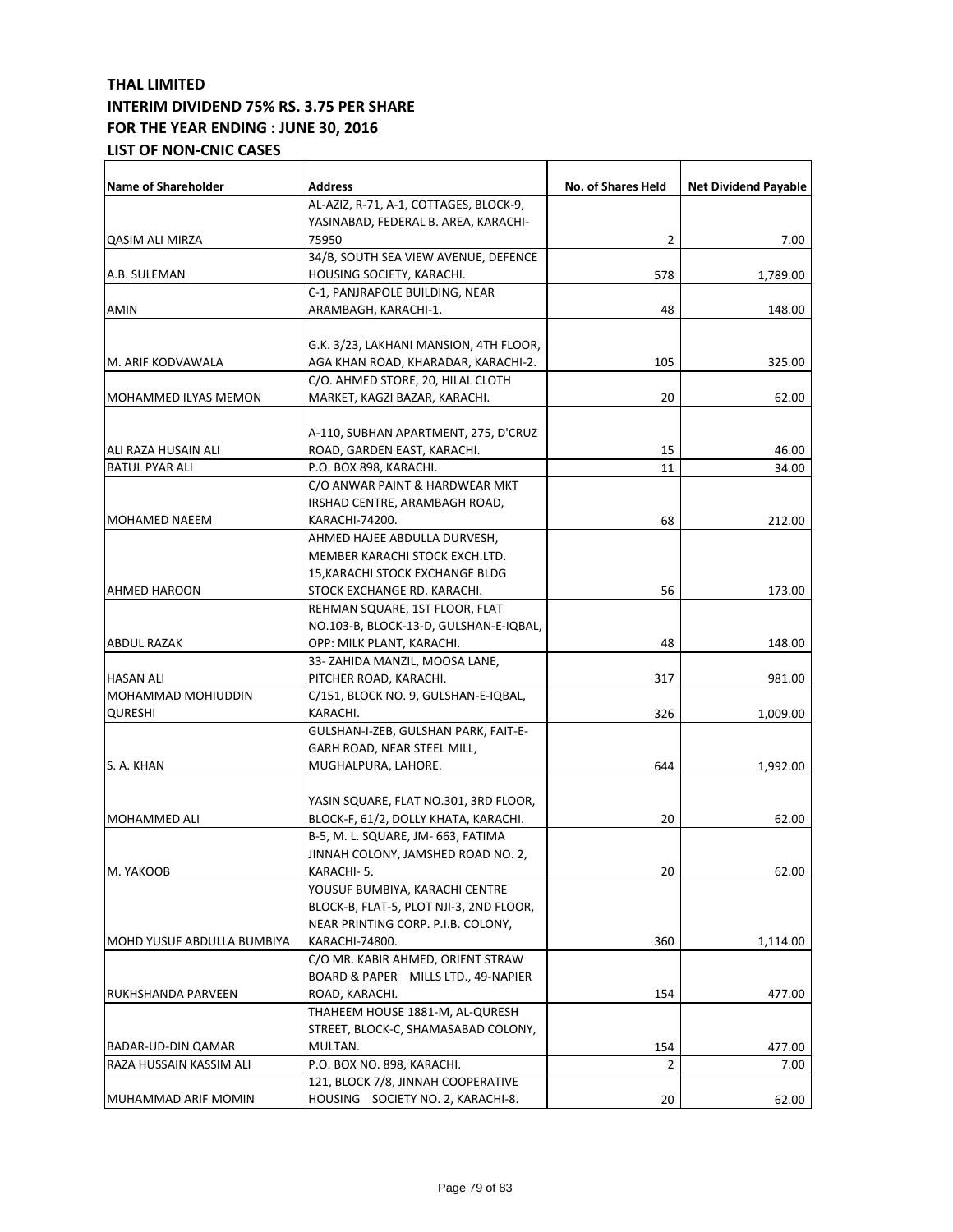| Name of Shareholder      | <b>Address</b>                                | No. of Shares Held | <b>Net Dividend Payable</b> |
|--------------------------|-----------------------------------------------|--------------------|-----------------------------|
|                          | C/O SALEEM & CO., FIRST FLOOR, 13,            |                    |                             |
|                          | MOTANDAS BUILDING, M.A. JINNAH ROAD,          |                    |                             |
| <b>SOHAIL SALEEM</b>     | KARACHI.                                      | 255                | 789.00                      |
|                          | C/O SALEEM & CO., FIRST FLOOR, 13,            |                    |                             |
|                          | MOTANDAS BUILDING, M.A. JINNAH ROAD,          |                    |                             |
| SALMAN SALEEM            | KARACHI.                                      | 39                 | 120.00                      |
|                          | C/O SALEEM & CO., FIRST FLOOR, 13,            |                    |                             |
|                          | MOTANDAS BUILDING, M.A. JINNAH ROAD,          |                    |                             |
| SA'AD SALEEM             | KARACHI.                                      | 40                 | 124.00                      |
|                          | 110-A, KATHIAWAR C.H.S., ADAMJI NAGAR,        |                    |                             |
| <b>MARIUM MOTEN</b>      | KARACHI-8.                                    | 145                | 449.00                      |
|                          | AL-NOOR SUGAR MILLS LTD., 96-A,               |                    |                             |
| MOAHMMAD ANWAR MOOSANI   | S.M.H.S., KARACHI.                            | 20                 | 62.00                       |
|                          | 42, STOCK EXCHANGE BUILDING, STOCK            |                    |                             |
|                          | EXCHANGE ROAD, OFF I.I. CHUNDRIGAR            |                    |                             |
| A. GHAFFAR USMAN MOOSANI | ROAD, KARACHI-2.                              | 127                | 393.00                      |
|                          | 204, KHAYABAN ARCADE, G-23, BLOCK-9,          |                    |                             |
| <b>ZOHRA</b>             | CLIFTON, KARACHI.                             | 20                 | 62.00                       |
|                          | SIDCO A/7/4, AVENUE APARTMENT, 264-           |                    |                             |
| <b>MOHAMMAD MUNIR</b>    | R.A.LINES, INGLE ROAD, KARACHI.               | 4                  | 12.00                       |
|                          | C-10, ARIKA APPARTMENT, BLOCK-16,             |                    |                             |
| SHAHID AKHTER MALIK      | GULSHAN-E-IQBAL, KARACHI.                     | 47                 | 145.00                      |
| A. AZIZ AHMED            | III-H 1/25, NAZIMABAD, KARACHI.               | 48                 | 148.00                      |
|                          | C/O AL-NOOR SUGAR MILLS LTD., 96-A,           |                    |                             |
| MOHAMMAD ANWAR           | S.M.H. SOCIETY, KARACHI-3.                    | 72                 | 223.00                      |
|                          | C/O MR. MOHAMMAD SAAD MANIAR 45               |                    |                             |
|                          | KARACHI STOCK EXCHANGE BLDG I.I.              |                    |                             |
| SIRAJ ALI                |                                               |                    |                             |
|                          | CHUNDRIGAR ROAD, KARACHI.                     | 1,346              | 4,165.00                    |
|                          | ALTAF HUSAIN MANZIL, 3RD FLOOR, ROOM          |                    |                             |
| WALI MOHAMMED            | NO. 6, H.M. ISMAIL ROAD, NAYABAD,<br>KARACHI. |                    |                             |
|                          |                                               | 127                | 393.00                      |
|                          | 473-474, BLOCK-14, NASIRABAD, FEDERAL         |                    |                             |
| <b>NASREEN AHMED</b>     | B. AREA, KARACHI.                             | 534                | 1,652.00                    |
|                          | 43-S-12 MALIK COLONY, SANDA KALAN,            |                    |                             |
| JAMSHED A. MALIK         | LAHORE-1,                                     | 2                  | 7.00<br>5.003.00            |
| <b>NAUMAN AHMED</b>      | 18/E-2, GULBERG III, LAHORE.                  | 1,617              |                             |
|                          |                                               |                    |                             |
|                          | QRT. NO. 716, SECTOR 1-A, ORANGI TOWN,        |                    |                             |
| <b>FAZAL ALI</b>         | NEAR FAROOQ-E-AZAM MASJID, KARACHI.           | 8                  | 25.00                       |
|                          | ZEAL-PAK CEMENT FACTORY LTD.,                 |                    |                             |
|                          | PANORAMA CENTRE BLDG. NO.2, 4TH               |                    |                             |
| <b>NEK MOHAMMAD</b>      | FLOOR, R.G ALI KHAN ROAD, KARACHI.            | 4                  | 12.00                       |
|                          |                                               |                    |                             |
|                          | C/O SAYEEDA SYNDICATE, A-133, BLOCK-S,        |                    |                             |
| MOHAMMOD SOHAIL SHAFI    | NORTH NAZIMABAD, KARACHI.                     | 4                  | 12.00                       |
|                          | 5-C.7/2, NAZIMABAD, NEAR JINNAH               |                    |                             |
| <b>SULTAN AHMED KHAN</b> | COLLEGE, KARACHI.                             | 15                 | 46.00                       |
|                          | SIDCO A/7/4, AVENUE APARTMENT, 264            |                    |                             |
| <b>MOHAMMAD MUNIR</b>    | R.A. LINE, INGLE ROAD, KARACHI.               | 4                  | 12.00                       |
|                          | 30/II, 7TH COMMERCIAL STREET, PHASE-IV,       |                    |                             |
| <b>JAWAID AHMED</b>      | D.H.A., KARACHI.                              | 429                | 1,327.00                    |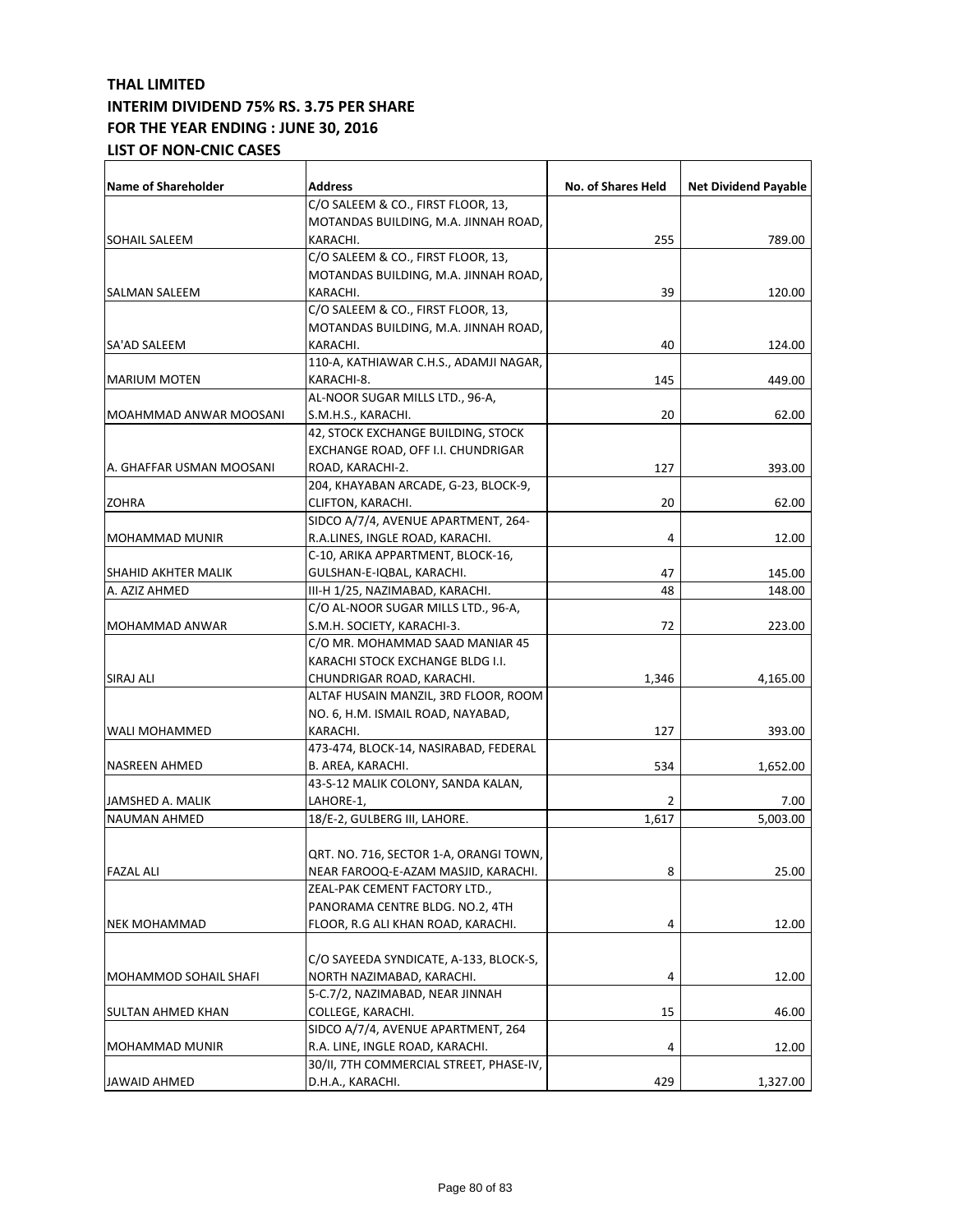| Name of Shareholder         | <b>Address</b>                           | <b>No. of Shares Held</b> | <b>Net Dividend Payable</b> |
|-----------------------------|------------------------------------------|---------------------------|-----------------------------|
|                             | HOUSE NO.126/C, BLOCK-4, KARACHI         |                           |                             |
|                             | ADMINISTRATION EMPLOYEES CO-OP.          |                           |                             |
| <b>HASAN KHAN</b>           | SOCIETY, KARACHI-8.                      | 266                       | 823.00                      |
| <b>MOHD NAEEM</b>           | 25/26, HUSSAIN CHS, KARACHI.             | 107                       | 331.00                      |
|                             | 13-KARACHI MEMON COLONY, BLOCK           |                           |                             |
| <b>ISMAIL MOHD JANGDA</b>   | NO.7-8, KARACHI-74400.                   | 807                       | 2,496.00                    |
|                             |                                          |                           |                             |
|                             | C/O PARAMOUNT TRADING COMPANY,           |                           |                             |
|                             | 208, NADEEM CHAMBER, KATCHI GALI         |                           |                             |
| FARAH MASUD DAWAWALA        | NO.3, MARRIOT ROAD, KARACHI-74000.       | 135                       | 417.00                      |
|                             | 38/2, 25TH STREET, OFF. KHAYABAN-E-      |                           |                             |
|                             | MUJAHID, PHASE V, DEFENCE HOUSING,       |                           |                             |
| <b>ZAFAR MALIK</b>          | AUTHORITY, KARACHI.                      | 68                        | 210.00                      |
|                             |                                          |                           |                             |
| S.M. MAHBOOB UL HAQUE       | B-64, BLOCK NO.2, P.E.C.H.S., KARACHI.   | 127                       | 393.00                      |
|                             | B-11, AL-HILAL SOCIETY, UNIVERSITY ROAD, |                           |                             |
| <b>MASOOMA</b>              | KARACHI.                                 | 127                       | 393.00                      |
|                             | A.B.C. CENTRE 1ST FLOOR, ROOM NO.3,      |                           |                             |
|                             | FEROZE SHAH STREET, GARI KHATA,          |                           |                             |
| HAJI MOHAMAD HANIF A. AZIZ  | KARACHI.                                 | 40                        | 124.00                      |
|                             | 1ST FLOOR, ZAKI MANZIL, ROOM-6, NEAR     |                           |                             |
|                             | MASJID-E-TAYYABA, CHAND BIBI ROAD,       |                           |                             |
| MOHAMED AMEEN H. SULEMAN    | KARACHI.                                 | 127                       | 393.00                      |
|                             | 1ST FLOOR, ZAKI MANZIL, ROOM-6, NEAR     |                           |                             |
|                             | MASJID-E-TAYYABA, CHAND BIBI ROAD,       |                           |                             |
| SULEMAN AHMED JANGADA       | KARACHI.                                 | 40                        | 124.00                      |
|                             | HOUSE NO.C-181, BLOCKNO:4, K.A.E.C.H.S.  |                           |                             |
| <b>SHAIKH ZIA UDDIN</b>     | SOCIETY, KARACHI.                        | 27                        | 83.00                       |
|                             | 1ST FLOOR, MIAN SHOPPING CENTRE, 9-A-    |                           |                             |
| DAWOOD AHMAD                | MAIN WAHDAT ROAD, LAHORE.                | 1,346                     | 4,165.00                    |
|                             | A-429, HASRAT MOHANI COLONY,             |                           |                             |
| <b>MOHAMMAD IRFAN</b>       | MANGOPIR ROAD, KARACHI.                  | 2                         | 7.00                        |
|                             | O.T. 9/83, HILAL MANSION, 1ST FLOOR,     |                           |                             |
| M. SALIM                    | ROOM NO.5, KAGZI BAZAR, KARACHI.         | 4                         | 12.00                       |
| LIAQUAT ALI BHATTI          | K/120, K-AREA, KORANGI, KARACHI-31.      | $\mathbf{1}$              | 3.00                        |
|                             | 13-MEMON COLONY, BLOCK 7 & 8,            |                           |                             |
| <b>ISMAIL MOHD JANGDA</b>   | KARACHI-74400.                           | 534                       | 1,652.00                    |
|                             |                                          |                           |                             |
| M. ASHRAF SIDDIQUI          | LCC-96, SECTOR 2-B, JACOB LINE, KARACHI. | 1                         | 3.00                        |
|                             | MEHRAN PHOTO STUDIO, MOULVI TAMIZ        |                           |                             |
|                             | UDDIN KHAN ROAD, NEW HAJI CAMP,          |                           |                             |
| <b>ZUBAIR AHMED</b>         | SULTANABAD, KARACHI.                     | 15                        | 46.00                       |
|                             | C/O.MOHAMMAD OMAR HAIR DRESSER           |                           |                             |
|                             | MASJID-E-HILAL, WAHEEDABAD,              |                           |                             |
| SHAIKH KABIR AHMED SIDDIQUI | GULBAHAR, KARACHI.                       | 290                       | 898.00                      |
|                             | O.T. 6/48, 3RD FLOOR, KAGZI BAZAR,       |                           |                             |
| <b>NAJMA NAZ</b>            | GANGADAR LANE, KARACHI.                  | 266                       | 823.00                      |
|                             | MR 5/45, GREEN HOUSE, MITHADER,          |                           |                             |
| KAUSAR BANOO M. ZAKARIA     | KARACHI.                                 | 4                         | 12.00                       |
|                             | 52, JAMSHED BAUGH, OPP: HOLY FAMILY      |                           |                             |
|                             | HOSPITAL, SOLDIER BAZAR, KARACHI-        |                           |                             |
| RUSTOM CAWASJI DEGAMWALA    | 74400.                                   | 48                        | 148.00                      |
|                             |                                          |                           |                             |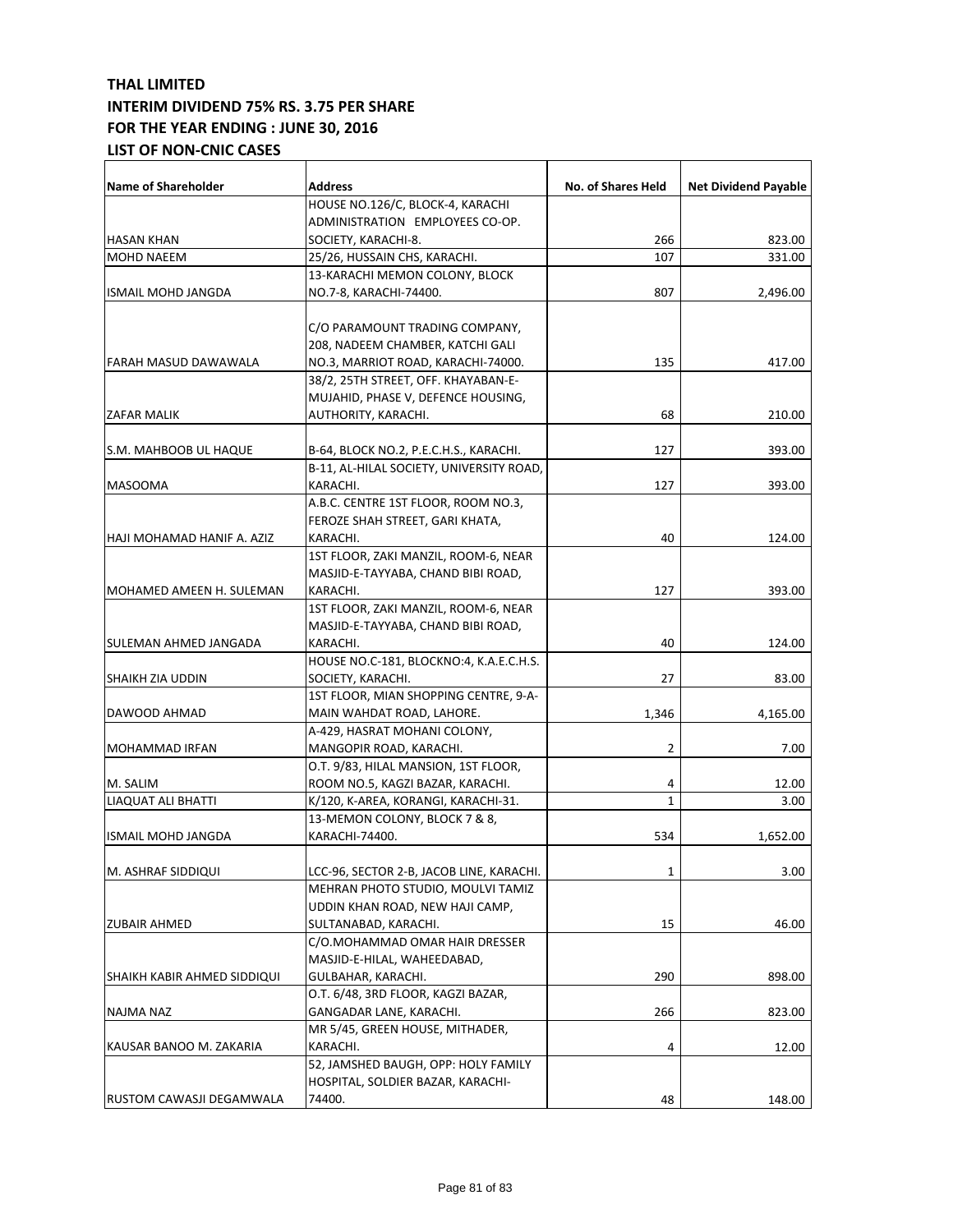| <b>Name of Shareholder</b>      | <b>Address</b>                                         | <b>No. of Shares Held</b> | <b>Net Dividend Payable</b> |
|---------------------------------|--------------------------------------------------------|---------------------------|-----------------------------|
|                                 | MAQSOOD GENERAL STORE, SABWANI                         |                           |                             |
|                                 | BUILDING, YOUSUF STREET, GARI KHATA,                   |                           |                             |
| JAHANGIR AHMED                  | KARACHI-74200.                                         | 4                         | 12.00                       |
|                                 | R.B.6/77, 6TH FLOOR, HUMAIR MANZIL,                    |                           |                             |
|                                 | HURMASJI STREET, GARI KHATA, KARACHI-                  |                           |                             |
| MOHAMMAD ARSHAD                 | 74200.                                                 | 1                         | 3.00                        |
|                                 |                                                        |                           |                             |
|                                 | AISHA APARTMENTS, 2ND FLOOR, F/201,                    |                           |                             |
|                                 | TECKCHAND CAMPBELL ROAD OPP. PETROL                    |                           |                             |
| <b>MOHAMMED ABOWATH</b>         | PUMP ARAMBAGH, KARACHI-74200.                          | 636                       | 1,968.00                    |
|                                 | HAJI SATTAR MOTIWALA, MEMBER K.S.E.,                   |                           |                             |
|                                 | 535-536,5TH FLR STOCK EXCHANGE                         |                           |                             |
|                                 | BUILDING, I.I.CHUNDRIGAR ROAD,                         |                           |                             |
| H. SATTAR                       | KARACHI.                                               | 106                       | 328.00                      |
|                                 | C/O HAJI SATTAR MOTIWALA, MEMBER                       |                           |                             |
|                                 | K.S.E., 535-536,5TH FLR STOCK EXCHANGE                 |                           |                             |
|                                 | BUILDING, I.I.CHUNDRIGAR ROAD,                         |                           |                             |
| H. SATTAR                       | KARACHI.                                               | 127                       | 393.00                      |
|                                 | HOUSE NO.5-E-23/8, NAZIMABAD,                          |                           |                             |
| INAM-UR-RAHMAN                  | KARACHI.                                               | 1                         | 3.00                        |
|                                 | C/O. HAJI SATTAR MOTIWALA, MEMBER                      |                           |                             |
|                                 | K.S.E.,535,536,5TH FL., STOCK EXCHANGE                 |                           |                             |
|                                 | BUILDING, I.I.CHUNDRIGAR ROAD,                         |                           |                             |
| H. SATTAR                       | KARACHI.                                               | 398                       | 1,232.00                    |
|                                 |                                                        |                           |                             |
|                                 | 2-SHUJAT MANZIL, D.D. CHAUDHRY ROAD,                   |                           |                             |
| M. SIDDIQ<br><b>ZAFAR AHMED</b> | BAGHDADI, LEA MARKET, KARACHI.                         | 1                         | 4.00                        |
|                                 | D-260, BLOCK-4, F.B. AREA, KARACHI.                    | 398                       | 1,232.00                    |
|                                 | MAQSOOD GENERAL STORE, SABWANI                         |                           |                             |
| MUHAMMAD AYAZ                   | BUILDING, YOUSUF STREET, GARI KHATA,<br>KARACHI.       | 2                         | 7.00                        |
|                                 | 6TH FLOOR, F-2, MARIMA MANZIL, GARI                    |                           |                             |
| MUHAMMAD ASIM                   | KHATA, KARACHI-74200.                                  | 4                         | 14.00                       |
|                                 | C-1, PANJRA POLE BLDG., ARAM BAGH,                     |                           |                             |
|                                 |                                                        | 939                       | 2,905.00                    |
| ZEBUNNISA                       | KARACHI.<br>AL-REHMAN MARKET, FLT. NO.202, 2ND         |                           |                             |
|                                 | FLOOR, O.T.7/59, TANKI NO.4, BOMBAY                    |                           |                             |
| RAZIA BANO                      | BAZAR, KARACHI.                                        | 2                         | 7.00                        |
|                                 | AL-REHMAN MARKET, FLT. NO.202, 2ND                     |                           |                             |
|                                 |                                                        |                           |                             |
| M. SALEEM                       | FLOOR, O.T.7/59, TANKI NO.4, BOMBAY<br>BAZAR, KARACHI. |                           |                             |
| <b>IFTIKHAR IMAM</b>            | 43/3, BAHADURABAD, KARACHI-74800.                      | 1<br>$\mathbf 1$          | 3.00                        |
|                                 |                                                        |                           | 3.00                        |
|                                 | C/O. GOLDEN MACHINERY STORE, OPP:                      |                           |                             |
|                                 | P.M.A. BUILDING, SHARAH-E-LIAQUAT,                     |                           |                             |
| MOHAMMAD ZAHOOR                 | KARACHI-2.                                             | 33                        | 102.00                      |
|                                 | FLAT NO.9, 5TH FLOOR, QASRE MADINA,                    |                           |                             |
|                                 | O.T.7/39, BOMBAY BAZAR, KHARADAR,                      |                           |                             |
| MOHD. ASIF                      | KARACHI.                                               | 11                        | 34.00                       |
|                                 | PAKISTAN PETROLEUM LTD., 3RD FLOOR,                    |                           |                             |
| <b>GHULAM FAREED</b>            | P.I.D.C. HOUSE, KARACHI.                               | 114                       | 353.00                      |